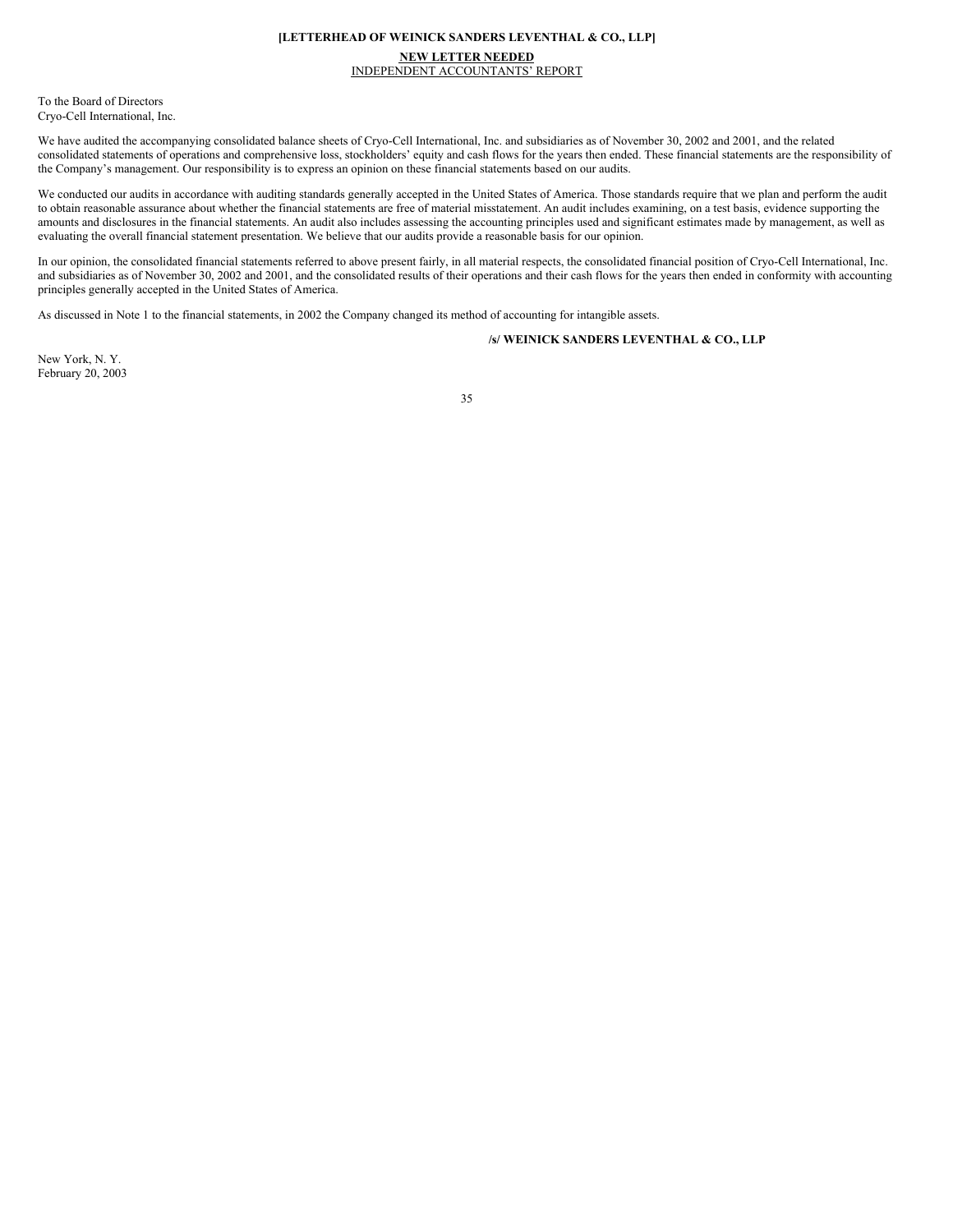# **U.S. SECURITIES AND EXCHANGE COMMISSION**

**Washington, D.C. 20549**

# **FORM 10-KSB/A**

**(Amendment No. 3)**

x **ANNUAL REPORT UNDER SECTION 13 OR 15(d) OF THE SECURITIES EXCHANGE ACT OF 1934.**

**For the fiscal year ended November 30, 2002**

¨ **TRANSITION REPORT UNDER SECTION 13 OR 15(d) OF THE SECURITIES EXCHANGE ACT OF 1934.**

**For the transition period from to**

**Commission File Number 000-23386**

# **CRYO-CELL INTERNATIONAL, INC.**

**(Exact Name of Small Business Issuer as specified in its charter)**

**DELAWARE 22-3023093 (State or other jurisdiction of incorporation or organization)**

**(I.R.S Employer Identification No.)**

**3165 MCMULLEN BOOTH ROAD, BLDG. B, CLEARWATER, FL 33761 (Address of principal executive offices) (Zip Code)**

**Issuer's telephone number: (727) 450-8000**

**Securities registered pursuant to Section 12 (b) of the Act:**

**Title of each class Name of each exchange on which registered** None NASDAQ

**Securities registered pursuant to Section 12 (g) of the Act:**

**Common Stock, par value \$.01 per share**

**(Title of class)**

Check whether Issuer: (1) has filed all reports required to be filed by section 13 or 15 (d) of the Securities and Exchange Act of 1934 during the past 12 months and (2) has been subject to such filing requirements for the past 90 days. Yes  $\boxtimes$  No  $\Box$ 

Indicate by check mark if disclosure of delinquent filers pursuant to Rule 405 of Regulation S-K is not contained herein, and will not be contained, to the best of issuer's knowledge, in definitive proxy or information statements incorporated by reference in Part III of this Form or any amendment to this Form 10-KSB  $\Box$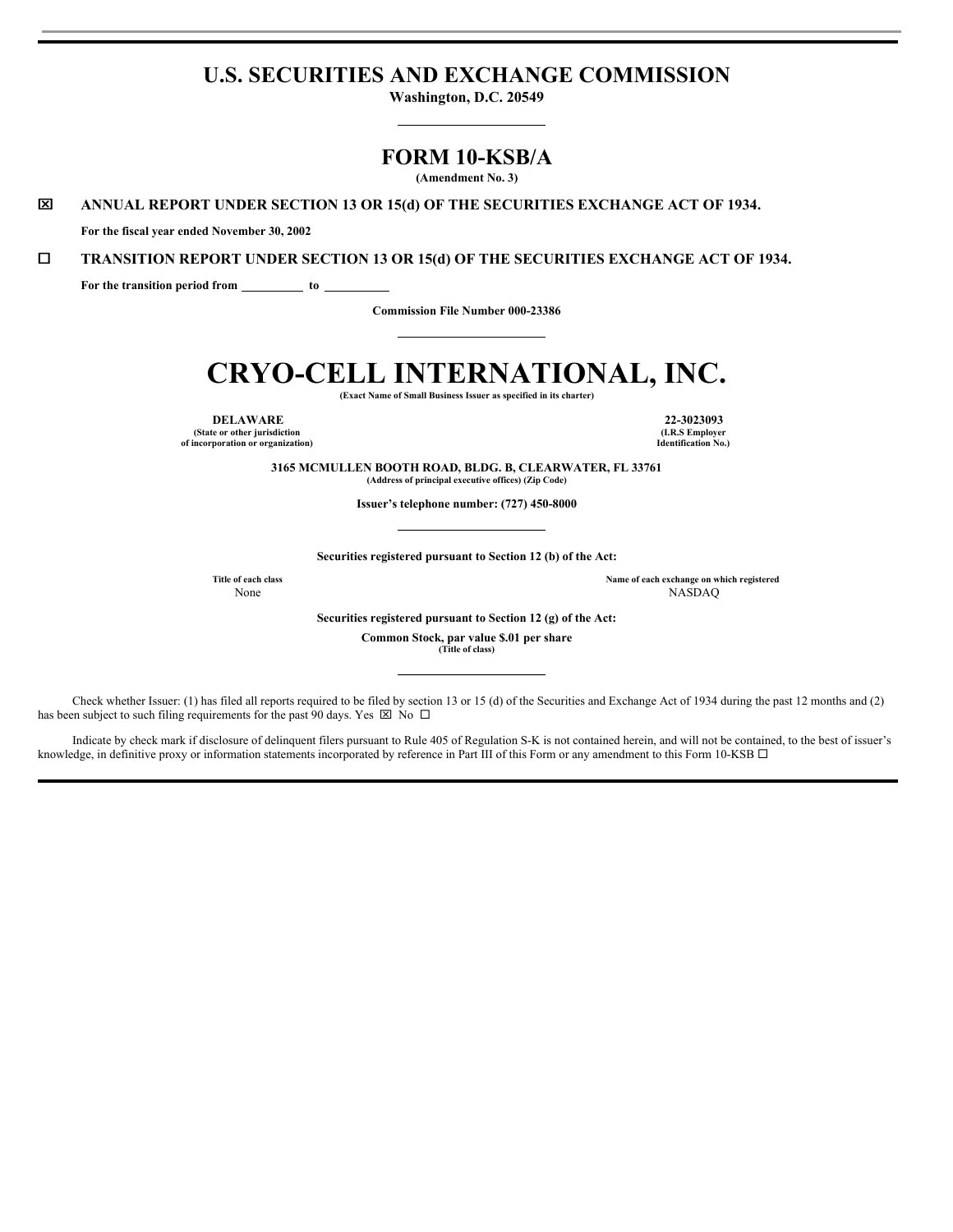Issuer's Revenues for its most recent fiscal year: \$6,693,777.

As of June 18, 2003 the aggregate market value of the voting stock held by non-affiliates of the Issuer was approximately \$8,902,966. The market value of Common Stock of the Issuer, par value \$0.01 per share, was computed by reference to the average of the closing bid and asked prices of the Issuer's Common Stock on such date which was June 18, 2003.

The number of shares outstanding of the Issuer's Common Stock, par value \$0.01 per share, as of June 18, 2003: 11,997,540 .

# **DOCUMENTS INCORPORATED BY REFERENCE**

None.

Transitional Small Business Disclosure Format (check one): Yes ; No X

#### **EXPLANATORY NOTE**

CRYO-CELL International, Inc. amends and restates its Annual Report on Form 10-KSB for the fiscal year ended November 30, 2002 ("prior report"), filed on February 28, 2003, as set forth in this Form 10-KSB/A (Amendment No. 3), to amend and restate Item 1, Item 6 and Item 7. Subsequent to the issuance of our financial statements on the prior report, the Company re-evaluated its accounting and financial reporting policies concerning, among other things, revenue recognition which affected such financial statements. Management sought guidance of the staff of the Office of the Chief Accountant of the Securities and Exchange Commission ("SEC"). Based upon conversations among the Staff of the SEC, the Company's former accountants and management, management determined that the policy of recognition of revenue from the sale of revenue sharing agreements and annual storage fees should be changed and its previously issued financial statements restated. In addition, the Company made other corrections and adjustments, including the recognition of expenses related to impairment of an investment and a litigation settlement based on events subsequent to the original issuance of the financial statements. Therefore, the Company has decided to restate certain of the previously reported financial statements. This amendment restates the Company's financial statements as of November 30, 2002 and 2001. The circumstances necessitating the restatement and their effects are more fully described in Notes 13, 16, and 17 of the Notes to Consolidated Financial Statements.

In addition, as required by Rule 12b-15, promulgated under the Securities and Exchange Act of 1934, the registrant's principal executive officer and principal financial officer are providing new Rule 13a-14 certifications in connection with this Form 10-KSB/A (Amendment No. 3).

Except for the items noted above and updates to Item 3 of the prior report to reflect subsequent events, the information provided in this amended report is the same as that provided in the prior report. The Company directs you to refer to the other reports filed with the Securities and Exchange Commission from time to time after the date of this report for more current information, including "Risk Factors that May Affect Future Results."

 $\overline{\phantom{a}}$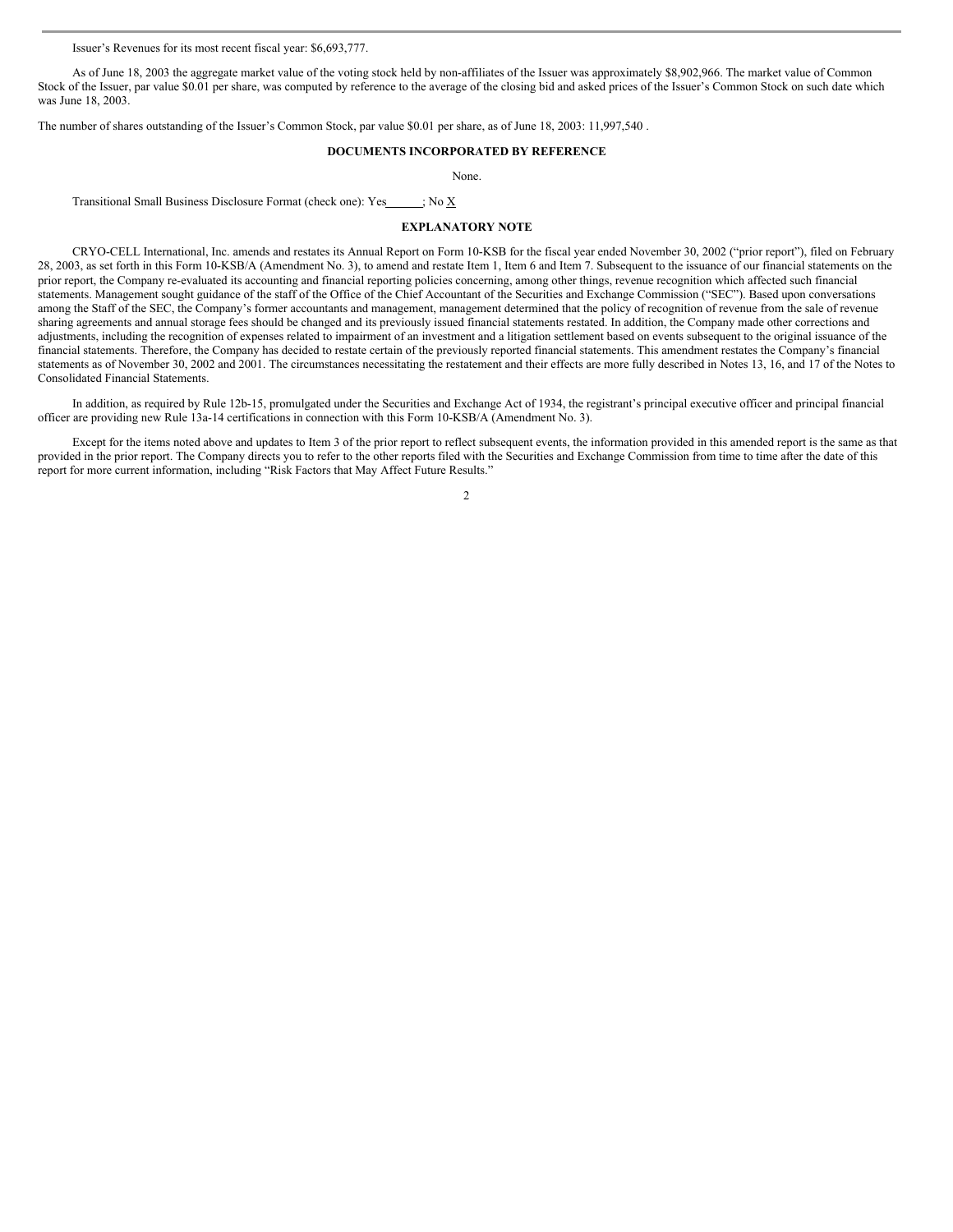# **FORWARD LOOKING STATEMENTS**

This Form 10-KSB, press releases and certain information provided periodically in writing or orally by the Company's officers or its agents may contain statements which constitute "forward-looking statements" within the meaning of Section 27A of the Securities Act of 1933, as amended and Section 21E of the Securities Exchange Act of 1934. The terms "CRYO-CELL International, Inc.," "CRYO-CELL" "Company," "we," "our" and "us" refer to CRYO-CELL International, Inc. The words "expect," "believe," "goal," "plan," "intend," "estimate" and similar expressions and variations thereof, if used, are intended to specifically identify forward-looking statements. Those statements appear in a number of places in this Form 10-KSB and in other places, particularly, "Management's Discussion and Analysis of Financial Condition and Results of Operations," and include statements regarding the intent, belief or current expectations of the Company, its directors or its officers with respect to, among other things:

- (i) our legal proceedings;
- (ii) our anticipated future cash flows;
- (iii) our liquidity and capital resources;
- (iv) our licensing and revenue sharing arrangements and future operating plans;
- (v) our future performance and operating results;
- (vi) our international affiliations, investments and interests;
- (vii) our previously announced dividend of shares of Stem Cell Preservation Technologies, Inc.

Investors and prospective investors are cautioned that any such forward-looking statements are not guarantees of future performance and involve risks and uncertainties, and that actual results may differ materially from those projected in the forward-looking statements as a result of various factors. The factors that might cause such differences include, among others, the following:

- (i) any material inability to successfully optimize the opportunities available to us from our licensing agreements or to enforce our licensing agreements;
- (ii) any material reductions in our liquidity and working capital;
- (iii) any adverse effect or limitations caused by any governmental regulations, proceedings or actions, foreign and domestic;
- (iv) any continued or increased losses, or any inability to obtain acceptable financing, where desirable in the future, in connection with our operating or growth plans;
- (v) any increased competition in our business;
- (vi) any decrease or slow down in the number of people seeking to store umbilical cord blood stem cells or decrease in the number of people paying annual storage fees;
- (vii) the effect of any future reduced cash position and future inability to access borrowings;
- (viii) any adverse impacts on our revenue or operating margins due to the costs associated with increased growth in our business;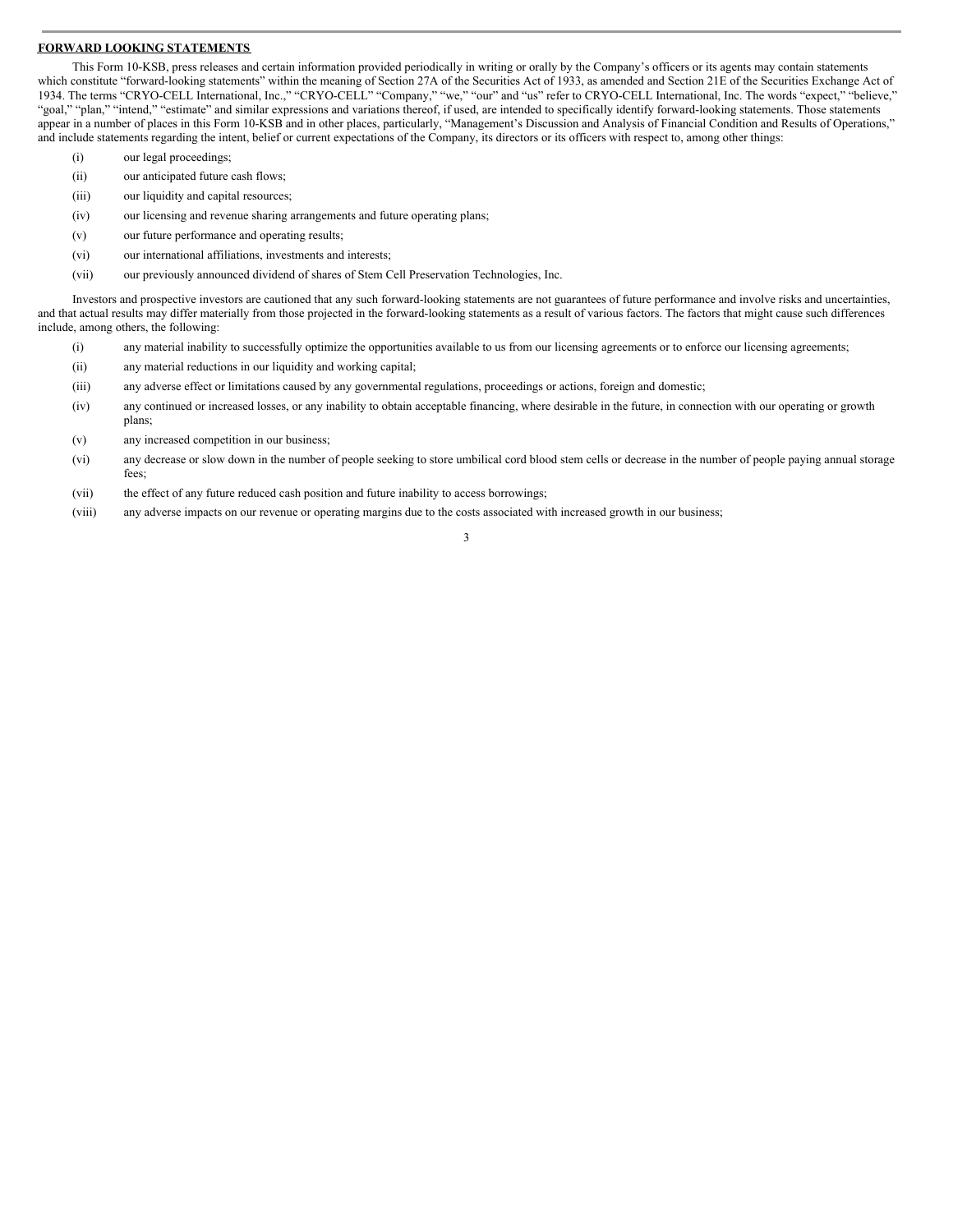- (ix) any adverse developments impacting our continued relationship with and success of our licensees, foreign affiliates or investments in, or relationships with, foreign companies;
- (x) any inability to achieve increases in revenue or earnings from umbilical cord blood stem cell storage;
- (xi) any future inability to substantially achieve the objectives expected from the successful implementation of our strategy;
- (xii) the combined decline of public market interest in the Company's business sector and the Company's stock;
- (xiii) any added requirements imposed on us by new laws, SEC regulations or NASDAQ listing requirements and costs thereof;
- (xiv) any future loss of the Company's listing under NASDAQ;
- (xv) any technological breakthrough or medical breakthrough that would render the Company's business of stem cell preservation obsolete;
- (xvi) general economic and market conditions and combined general downturn in the economy;
- (xvii) any material failure or malfunction in our storage facilities;
- (xviii) continued losses, future negative cash flows and inability to obtain anticipated future positive cash flows;
- (xix) any natural disaster such as a tornado, other disaster (fire) or act of terrorism that adversely affects stored specimens;
- (xx) the potential impact of negative market influences on the Company's portfolio of cash, cash equivalents and marketable securities;
- (xxi) any inability to successfully prosecute, or defend against, claims and litigation matters or enforce agreements with domestic or foreign entities;
- (xxii) the costs associated with defending or prosecuting litigation matters and any material adverse result from such matters; and
- (xxiii) any material inability to successfully consummate, the previously announced dividend of the shares of Stem Cell Preservation Technologies, Inc. ('SCPT');
- (xxiv) the costs associated with the consummation of the dividend of the Stem Cell Preservation Technologies, Inc. common stock;
- (xxv) the inability of the Stem Cell Preservation Technologies, Inc. to generate the storage of any specimens in the geographic regions covered by the revenue sharing agreements;
- (xxvi) decreases in asset valuations;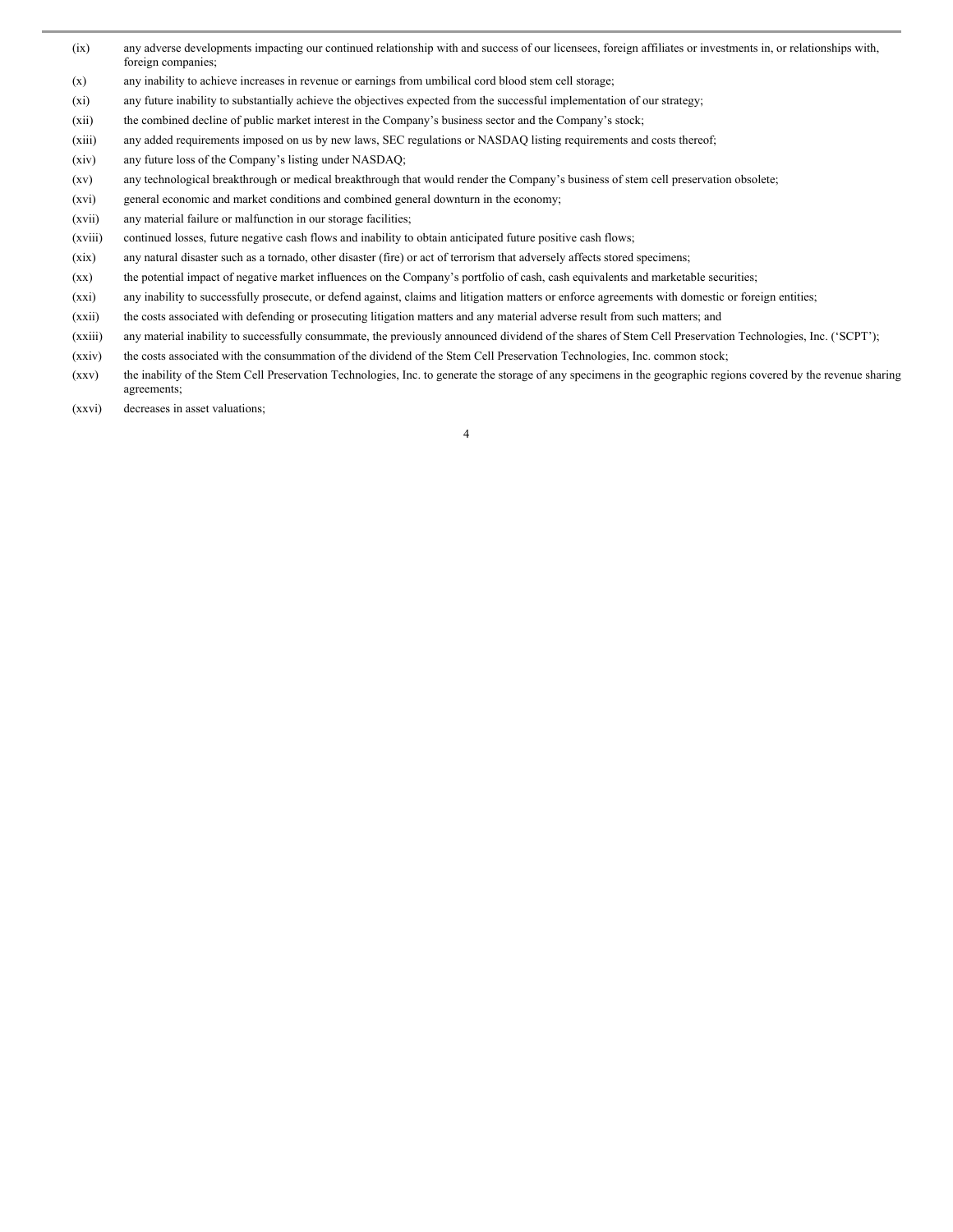| (xxvii)  | continued adverse governmental regulations in Italy;                                                                                           |
|----------|------------------------------------------------------------------------------------------------------------------------------------------------|
| (xxviii) | any negative effect from a recent adverse newspaper article regarding the Company's business operations;                                       |
| (xxix)   | inability to obtain an effective registration statement regarding shares in SCPT;                                                              |
| (xxx)    | any new technology rendering the Company's patented equipment or business obsolete;                                                            |
| (xxxi)   | any performance failures related to the Company's equipment or operations;                                                                     |
| (xxxii)  | any negative consequences resulting from deriving, shipping and storing specimens at a second location;                                        |
| (xxxiii) | any negative consequences related to changes in the Board of Directors or less involvement in the future by the Company's founder Dan Richard; |
| (xxxiv)  | any negative effect from the recently filed class action shareholder lawsuits.                                                                 |

We undertake no obligation to publicly update or revise the forward-looking statements made in this Form 10-KSB to reflect events or circumstances after the date of this Form 10-KSB or to reflect the occurrence of unanticipated events.

Readers are cautioned not to place undue reliance on these forward-looking statements, which reflect management's analysis only as of the date hereof. CRYO-CELL International, Inc. (the "Company") undertakes no obligation to publicly revise these forward-looking statements to reflect events or circumstances that arise after the date hereof. Readers should carefully review the risk factors described in other documents the Company files from time to time with the Securities and Exchange Commission, including the Quarterly Reports on Form 10-QSB filed by the Company and any Current Reports on Form 8-K filed by the Company.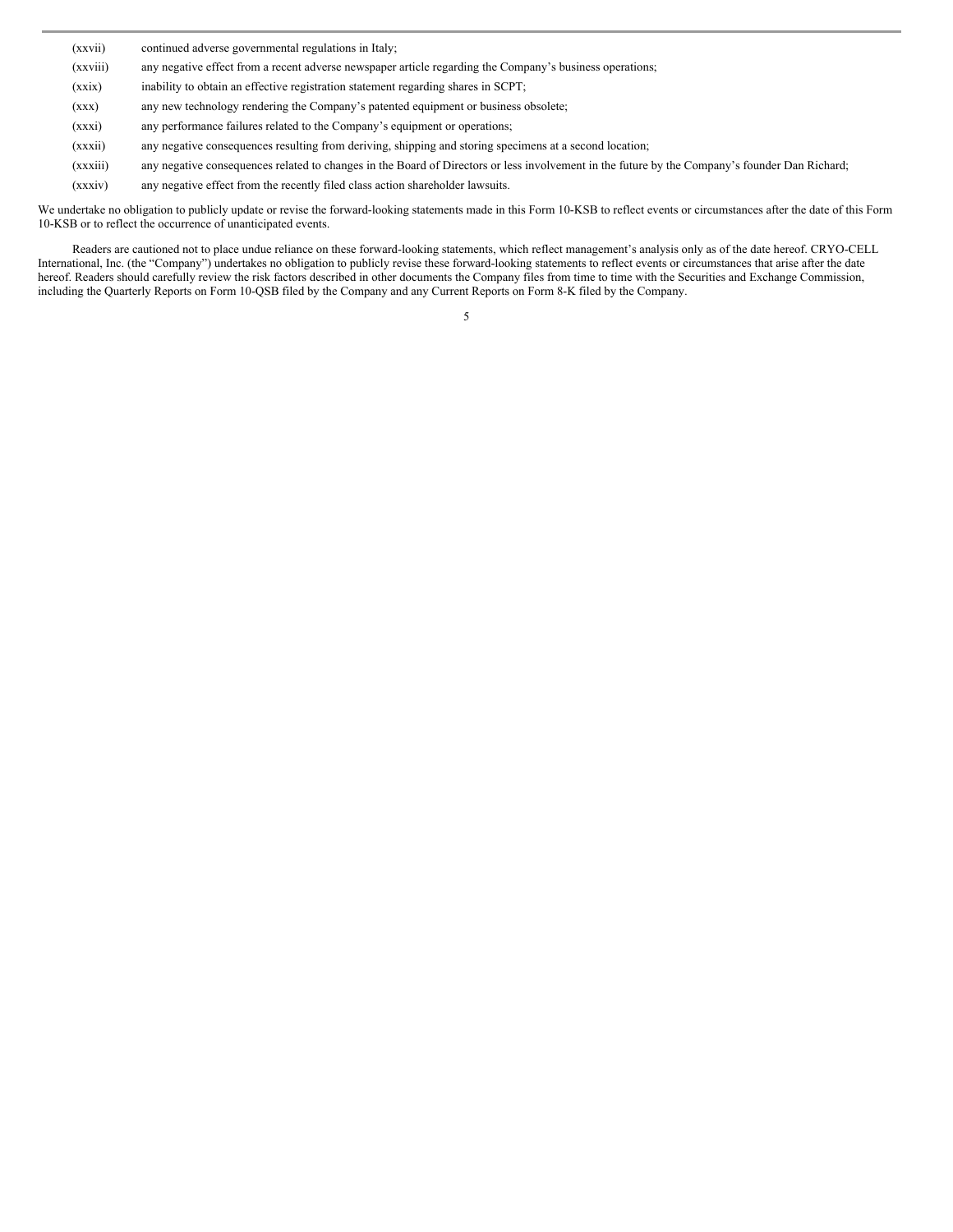#### **ITEM 1. DESCRIPTION OF BUSINESS**

# **Introduction**

CRYO-CELL International, Inc. was incorporated on September 11, 1989 in the state of Delaware. It is engaged in cryogenic cellular storage and the design and development of cellular storage devices. The Company's current focus is on the processing and preservation of umbilical cord (U-Cord™) blood stem cells for autologous/sibling use. The Company believes that it is the largest commercial firm currently specializing in separated umbilical cord blood stem cell preservation. CRYO-CELL has pioneered several technologies that allow for the processing and storage of specimens in a cryogenic environment. These technologies include a process for the storage of fractionated (separated) U-Cord™ stem cells and the development and patenting of the first computer controlled, robotically operated cryogenic storage system. Its headquarters facility in Clearwater, FL handles all aspects of its business operations including the processing and storage of specimens. In October 2002 the Company introduced a dual storage program whereby a portion of newly-processed specimens will be stored in the Company's Clearwater, FL facility and the balance of the collected specimen will be stored at a facility in Arizona. The specimens are stored in both the Company's proprietary cellular storage system ("CCEL II") and commercially available cryogenic storage equipment. Several other companies involved in commercial cell banking rely on shipping their specimens elsewhere for processing and storage.

It is the Company's mission to make expectant parents aware of the potential medical benefits from preserving stem cells and to provide them the means and processes for collection and storage of these cells. Today, stem cell transplants are known and accepted treatments for a number of life-threatening diseases. With continued research in this area of medical technology, other avenues for their potential use and expansion are being explored. A vast majority of expectant parents are simply unaware that umbilical cord blood contains a rich supply of stem cells and that they can be collected, processed and stored for the potential future use of the newborn and possibly related family members. A baby's stem cells will remain a perfect match for the baby throughout its life and have a 1-in-4 chance (or better) of being a perfect match for a sibling. There is no assurance, however, that a perfect match means the cells could be used to treat certain diseases. Today, it is still common for the cord blood (the blood remaining in the umbilical cord and placenta) to be discarded at the time of birth as medical waste.

Given the potential benefits of U-Cord™ stem cell preservation, the number of parents of newborns participating in stem cell preservation is still relatively small compared to the number of births (four million per annum) in the United States alone. Some reasons for this low level of market penetration are the misperception of the high cost of stem cell storage and a general lack of awareness of the benefits of stem cell preservation programs. However, evolving medical technology could significantly increase the utilization of the U-Cord™ blood for transplantation and/or other types of treatments. A number of competitors in this market have been charging upwards of \$1000—\$1500 for stem cell preservation plus higher annual fees for storage than the Company charges. The cost is usually not covered by insurance. The Company has made this procedure affordable and within financial reach of most families. The Company anticipates the growth and profitability of the Company should come from increases in stem cell specimen storage volume driven by its marketing approaches, resulting in an increasing base of annual stem cell storage renewal fees.

#### **Background**

Nearly fifty years ago researchers discovered that cells could be cryopreserved at extremely low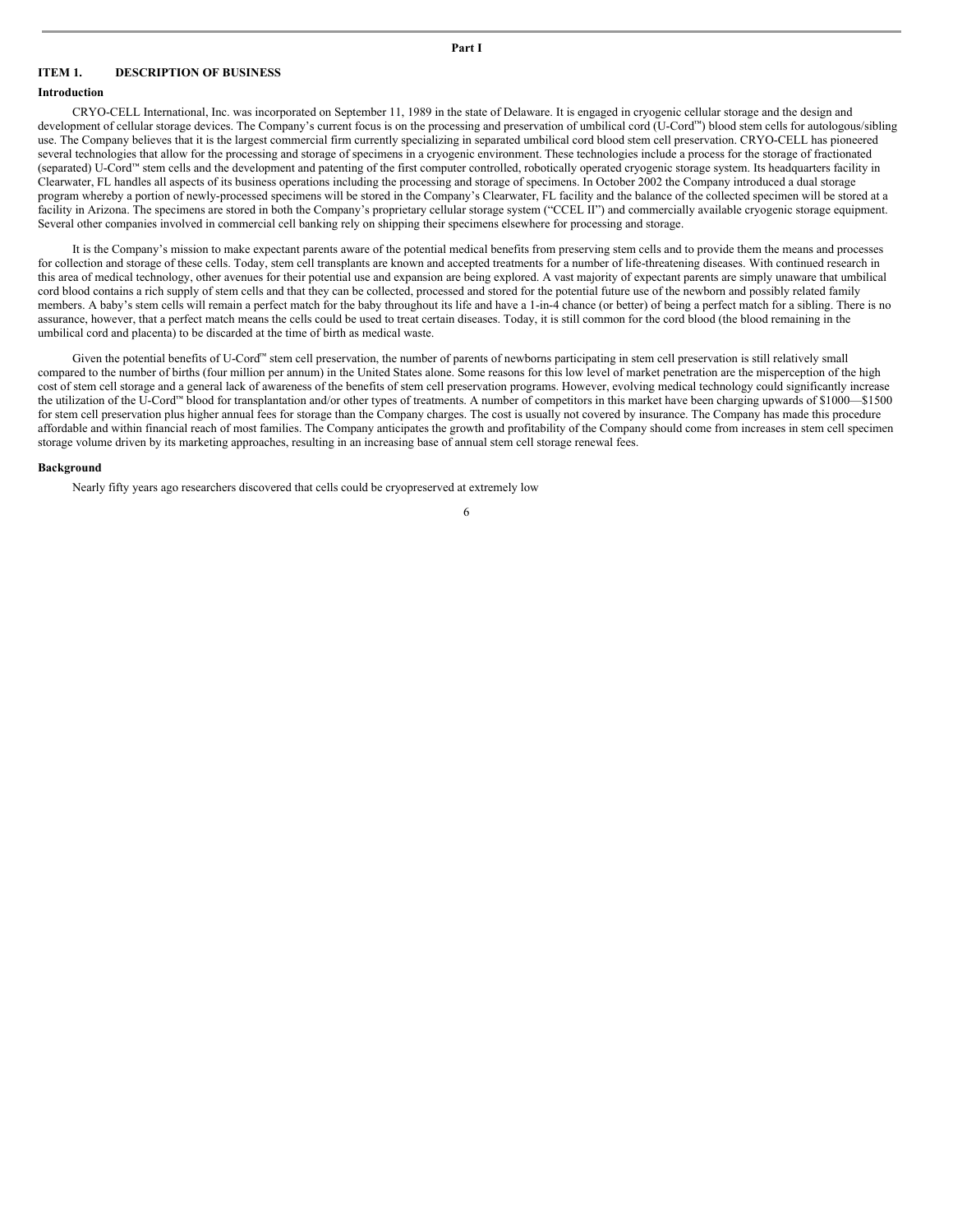temperatures and all cellular activity would cease until the specimens were thawed. Historically, cryopreservation was required for organ transplants, blood banking and medical research. Today, cryopreservation of umbilical cord blood stem cells gives expectant parents the opportunity to potentially take advantage of evolving cellular therapies and other medical technologies.

#### **Cell Banking**

Hematopoeitic stem cells are the building blocks of our blood and immune systems. They form the white blood cells that fight infection, red blood cells that carry oxygen throughout the body and platelets that promote healing. Stem cells are found in bone marrow where they continue to generate cells throughout our lives. Stem cells can be stored in a cryogenic environment, and upon thawing, infused into a patient. They can be returned to the individual from whom they were taken (autologous) or donated to someone else (allogeneic). The opportunity to use an individual's own bone marrow for a transplant is dependent upon whether the cancer has entered the marrow system (metastasized). Otherwise, a marrow donor needs to be identified to provide the needed bone marrow. The availability of a marrow donor or matched stem cell specimen allows physicians to administer larger doses of chemotherapy or radiation in an effort to eradicate the disease. Stem cell therapies and transplants are used for both cancerous and noncancerous diseases.

Stem cells are found in umbilical cord blood and placental blood ("cord blood stem cells") that can be collected and stored after a baby is born. Recent advances have provided the techniques to separate the stem cells found in these two sources. Over 3,000-cord blood stem cell transplants have been performed to date. The Company believes that parents will want to save and store these cells for potential future use by their family. These stem cells also have at least a one in four chance of being compatible for use by a sibling. Moreover, researchers believe they may be utilized in the future by parents for treating diseases that currently have no cure as a result of evolving cellular expansion technologies.

The Company believes that the market for cord blood stem cells is enhanced by the current focus on reducing prohibitive health care costs. With the increasing costs of bone marrow matches and transplants, a newborn's U-Cord™ cells are stored as a precautionary measure. Medical technology is constantly evolving which may provide new uses for cryopreserved cord blood stem cells.

# **CCEL Cellular Storage Systems**

During the period since its inception, the Company's research and development activities have principally involved the design and development of its cellular storage systems ("CCEL Cellular Storage System") and in securing patents on these systems. Currently the CCEL system is used exclusively by the Company. Certain licensees may use this system in the future.

The Company believes that its long-term cellular storage units can provide an improved ability to store cells or other material in liquid nitrogen, its vapors or other media. The units are controlled by a computer system, which robotically inserts vials in pre-selected storage areas inside the chamber. Additionally, the stored material can be robotically inserted or retrieved by computer on an individual basis without all of the remaining specimens being exposed to ambient temperature. The Company believes its efficient use of storage space and a dual identification system for inventory control is a competitive advantage.

The Company has designed and holds patents on its system, which makes use of the latest in computer, robotics and bar code laser scanning identification technologies. The unit is assembled by a contract manufacturer utilizing the Company's patented designs. The final assembly of the unit, rendering the unit suitable for its intended medical purpose, is done at the Company's headquarters in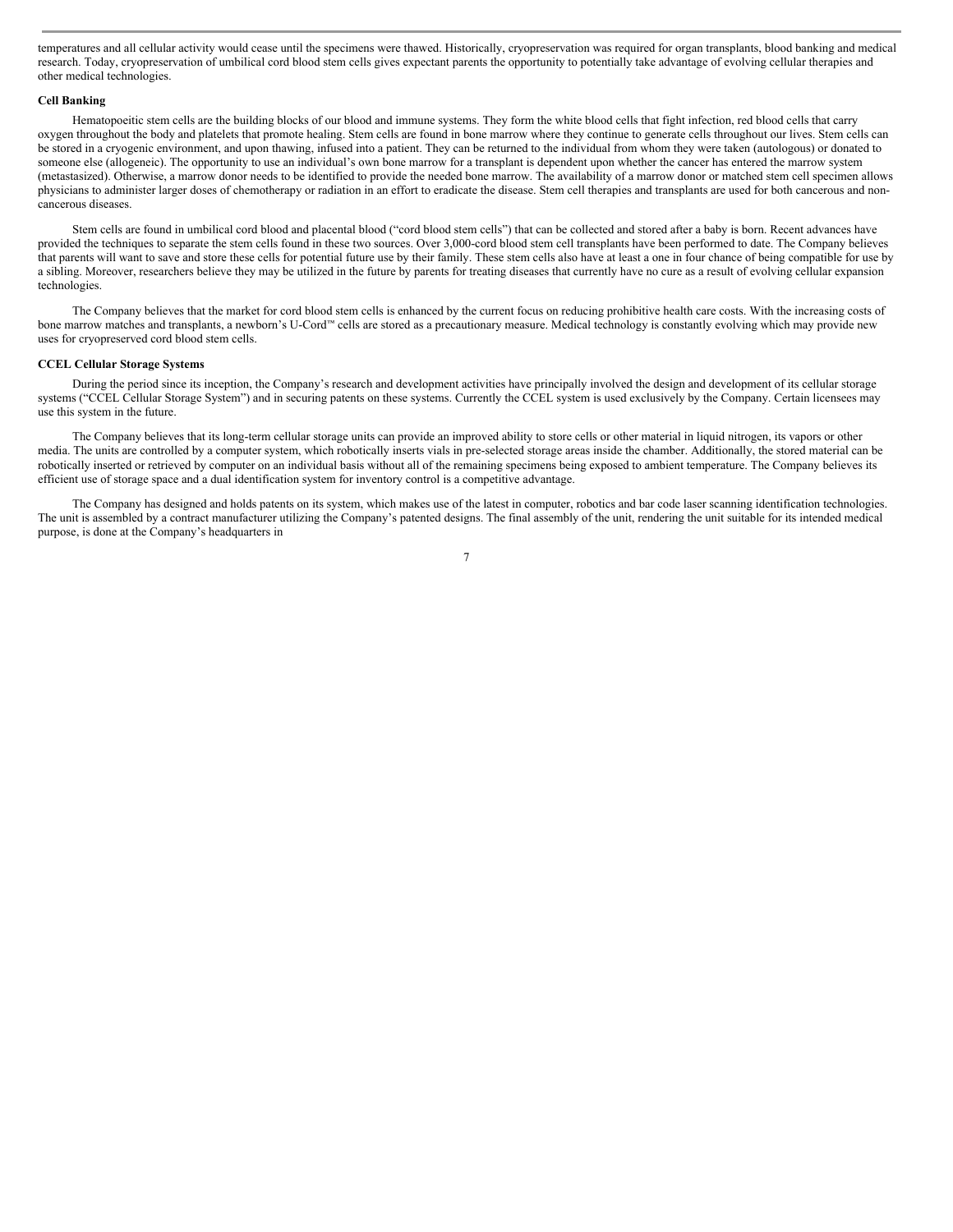Clearwater, FL. The Company has deployed its CCEL II system for use and has abandoned design and development of the CCEL III system.

#### **Marketing Cellular Storage Services**

The Company currently preserves approximately 50,000 cord blood stem cell specimens for the exclusive use of those families who have elected to store them with CRYO-CELL. The Company believes it is currently the world's largest private cord blood stem cell bank in terms of the number of stem cell specimens preserved. The Company utilizes a strategy of offering a quality U-Cord™ service at a competitive price. The Company provides several other key competitive advantages: a safe, secure and monitored storage environment, the extra protection of dual-storage, demonstrated success in the transplant of processed specimens, 7 day per week processing capability, and a 24 hour, 7 day per week clinical support staff to assist clients.

The Company's growth has been facilitated by a variety of referral sources. Sources of new expectant mother referrals during 2002 were provided by physicians, midwives and childbirth educators, followed closely by client-to-client referrals, and repeat clients storing the stem cells of their additional children. This strong referral base has permitted the Company to grow without some of the traditional, more expensive marketing approaches such as a dedicated field sales force. The Company intends to invest in marketing strategies that increase the awareness of its services directly to expectant parents and to other groups who provide advice to expectant parents such as medical caregivers and hospital personnel.

The Company markets its preservation services directly to expectant parents and by distributing information through obstetricians, pediatricians, Lamaze instructors and other childbirth educators, certified nurse-midwives and other related healthcare professionals. The Company's clinical support team of specially trained R.N.s and L.P.Ns. are available 24 hours, 7 days a week to enroll clients and educate both expectant parents and the medical community on the life-saving potential of cord blood stem cell preservation.

During 2002, the Company increased its marketing activities with its clinical referral sources, including physicians, midwives and hospitals. Promotional activities were launched that included advertisements in several clinical journals. In addition, the Company exhibited at conferences, trade shows and other meetings attended by medical professionals. A growing portion of client referrals to the Company are from medical and caregiver professionals.

In January 2002, the Company redesigned and enhanced its Web site, (URL: www.cryo-cell.com). The improved site is divided into areas of interest, including sections for expectant parents, medical caregivers and investors. Expectant parents may request and receive information about the U-Cord™ service and download enrollment forms. Viewers may also tour CRYO-CELL facilities, read about CRYO-CELL's successful transplants, and other topical information.

To increase awareness among expectant parent audiences, the Company continues to promote its service in several national targeted prenatal magazines including American Baby, Fit Pregnancy, Pregnancy and ePregnancy. Expectant parents have also received information via emails and newsletter links through BabyCenter.com, an important on-line educational resource for expectant mothers and fathers.

During second quarter 2002 the Company launched the third year of the three-year marketing program entered into in 2000 with Lamaze Publishing. The media program included the sponsorship of the Lamaze "You and Your Baby" tutorial tape and full-page advertisements. Under the program, the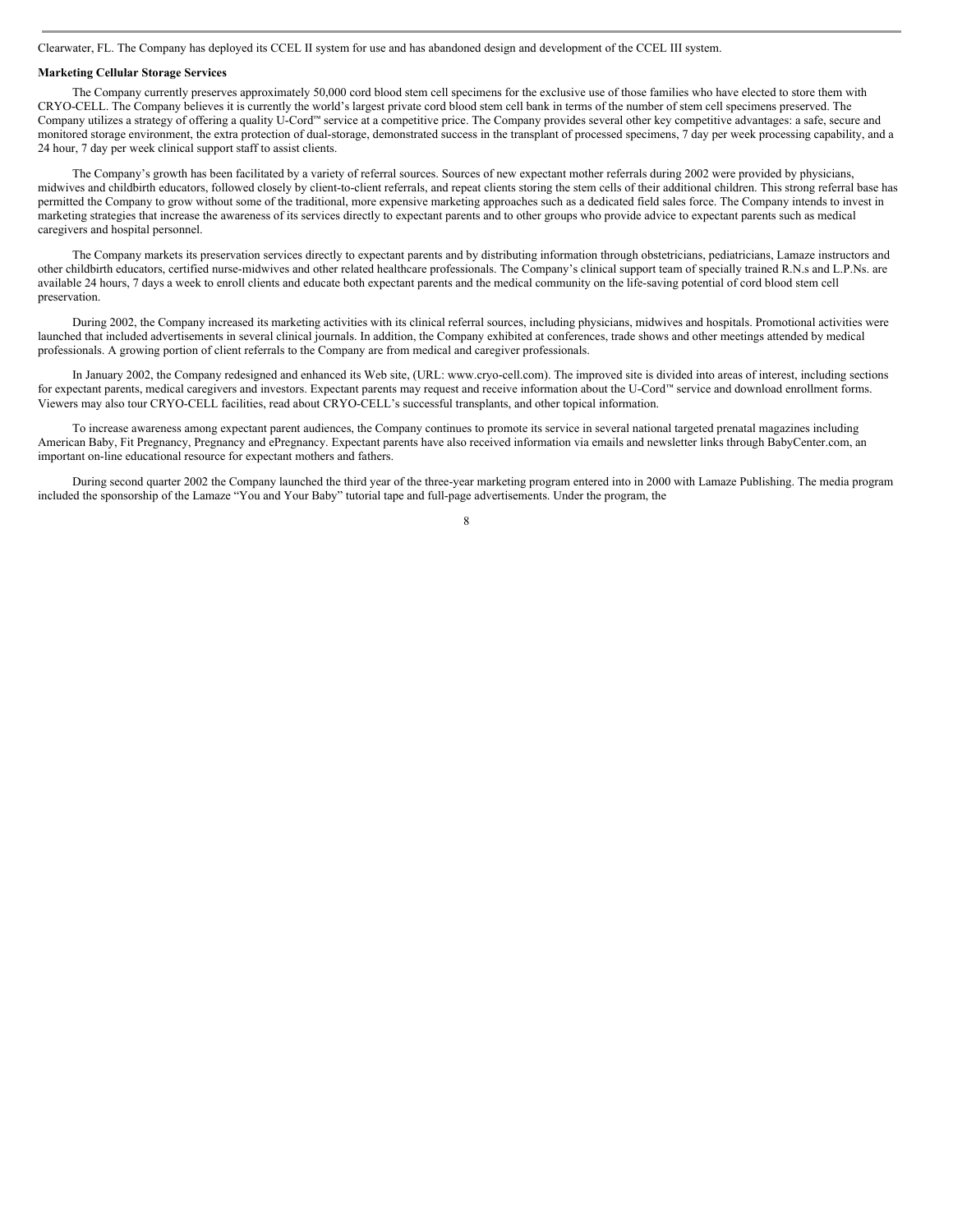Company has exclusivity on the tutorial tape in the cord blood storage category during the term of the agreement. The program will expire during the second quarter of 2003.

In March 2000, the Company launched its Mother to Mother™ Educational Network. The network is comprised of clients who have stored their newborn's U-Cord™ blood stem cells with the Company. These independent contractors contact expectant parents, OB/GYN's and medical caregivers advising them of the Company's affordable service, and receive a small entitlement if these parents become clients.

# **Stem Cell Preservation Technologies, Inc.**

On July 25, 2001 the Board of Directors of CRYO-CELL International, Inc. announced that the Company would declare and distribute a stock dividend in the shares of its then wholly owned subsidiary, Stem Cell Preservation Technologies, Inc. ('SCPT'). SCPT is a development stage company, which will be involved in the development of marketing programs for the collection and preservation of adult stem cells. Until the anticipated dividend of the SCPT shares is consummated, the Company will include SCPT in its consolidated financial statements.

Shareholders of record of CRYO-CELL on August 31, 2001 are expected to receive a distribution of three shares of Stem Cell Preservation Technologies, Inc. common stock for every four shares of CCEL that they owned on the record date. The payment date of the shares to be distributed is expected to follow the anticipated effective date of a registration statement relating to such distribution. Subsequent to an effective registration statement, the Company will own approximately 24.9% of SCPT. In June 2002 SCPT filed the original registration statement. In November 2002 SCPT responded to the first round of comments from the Securities and Exchange Commission and is now responding to additional comments. Upon the effective date of the registration statement and distribution of the shares, shareholders will thereafter be able to sell one-third of their shares immediately and the remaining two-thirds equally over the two years following the effective date.

Prior to the spin off of SCPT, and continuing thereafter, the Company and SCPT have agreed to the sharing of certain revenues earned by SCPT. In exchange for \$3,000,000 in cash and common stock (\$600,000 in cash, \$2,400,000 in common stock of CCEL) the Company is to receive in perpetuity a fixed portion of all income derived from the storage of adult stem cells, for up to 50,000 specimens originating from customers from each of the States of New York and Illinois. An operational agreement has been established between the Company and SCPT for the processing and storage of SCPT client specimens. In February 2003, an independent appraisal of this RSA revealed it was impaired by \$218,625 at November 30, 2002. There can be no assurance that the value of the RSA will not continue to decline or that the Company will ever receive any revenue from SCPT once, if ever, it is spun-off.

In May 2003, SCPT entered into a Revenue Sharing Agreement with a third party for the State of California. In exchange for \$2,000,000 the third party is to receive in perpetuity a fixed portion of all income derived from the storage of adult stem cells, for up to 75,000 specimens originating from customers from the State of California. In May 2003, SCPT received a non-refundable deposit of \$50,000. The balance of the contract is to be paid in installments over a five (5) year period. SCPT has agreed to finance the unpaid balance at an interest rate of 4% per year.

SCPT is still in a development stage and there is no assurance that it will be able to commercialize its business or be able to do so at a profit. SCPT may be required to raise additional capital to maintain itself as a viable entity. There is no assurance that it will be able to raise such capital, if required. In January 2003, its CEO and CFO resigned. Subsequently, Daniel D. Richard, former Chairman and CEO of the Company, has assumed the position of CEO.

#### **Safti-Cell, Inc.**

In October 2001, the company sold 90% of Safti-Cell, Inc., an inactive subsidiary of the Company,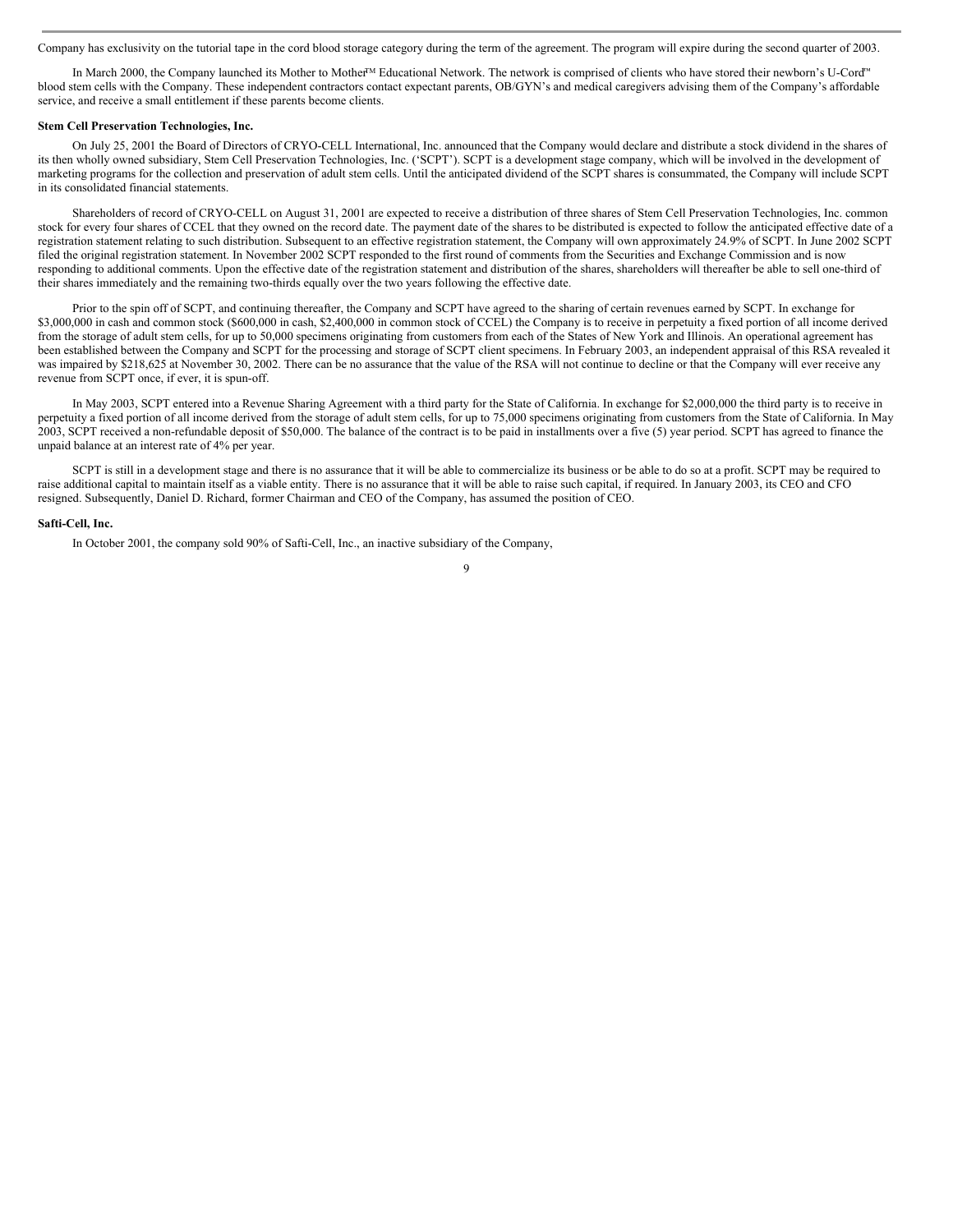to Red Rock Partners, an Arizona general partnership. Mr. Charles Nyberg, a current member of the Board of Directors of the Company, owns an interest in Red Rock Partners. The sale took place prior to the time that Mr. Nyberg became a member of the Company's Board of Directors. The sale required that the partnership invest capital in land, buildings, equipment and personnel sufficient to provide back-up dual cryogenic storage of umbilical cord stem cells for the Company. Red Rock Partners has advised the Company it has invested in excess of one million dollars to bring such facilities into operation. These operations, which commenced in October 2002, have delivered increased revenues to the Company. An expanded building and facilities program is expected to be implemented over the next 18 months to facilitate expanded dual cryogenic storage capacity for the Company.

# **Saneron CCEL Therapeutics, Inc.**

In February 2000, the Company, through its subsidiary CCEL BIO-THERAPIES, Inc., entered into a research agreement with the University of South Florida at Tampa to collaborate on a technology for the potential treatment of a number of debilitating degenerative diseases. The research project is to be conducted at the University's laboratory facilities. In March 2000, the Company transferred \$200,000 to CCEL BIO-THERAPIES, Inc. to meet its funding commitment. CCEL BIO-THERAPIES, Inc. and the University are co-assignees of a filed patent application covering the technology. An application has been made for federal grants (STTR research grants) on behalf of CCEL BIO-THERAPIES, Inc. In addition, an application was filed for a State of Florida I-4 (now Hi-Tech Corridor) matching grant. The Company has been granted worldwide marketing rights for any product developed as a result of this research program. Under the terms of the agreement, the University will receive standard royalty payments on any future product sales. In February 2001, the Company paid the University an initial \$100,000 license payment with the issuance of 15,000 shares of the Company's common stock. In May 2001, the Company paid the University the first two benchmark payments totaling \$200,000 with the issuance of 50,000 shares of the Company's common stock. The University was awarded the Hi-Tech Corridor grant in the amount of \$100,000. In September 2001, CCEL BIO-THERAPIES was awarded the STTR grant in the amount of \$107,000.

In October 2001, Saneron Therapeutics, Inc. merged into CCEL Bio-Therapies, Inc., which then changed its name to Saneron CCEL Therapeutics, Inc. As part of the merger, the Company contributed 260,000 shares of its common stock and 195,000 shares of common stock of SCPT. The world marketing rights granted through licenses to Saneron and CCEL BIO-THERAPIES, INC. have been assigned to the merged company. Saneron CCEL Therapeutics, Inc. has been granted patents in many countries throughout the world for the therapeutic use of sertoli cells. Intellectual property for human cord blood as a source of stem cells has been filed jointly by the University of South Florida and Daniel D. Richard and has been assigned to Saneron CCEL Therapeutics, Inc. At the conclusion of the merger the Company retained a 43.42% minority interest in Saneron CCEL Therapeutics, Inc. The Company has reduced its carrying value in this investment an aggregate of \$463,074 in fiscal 2002 and 2001 under the equity method of accounting for this minority owned subsidiary.

In September 2002, Saneron CCEL Therapeutics, Inc., Collagen Matrix, Inc. and the University of South Florida were awarded a Florida High Tech Corridor grant in the amount of \$131,000 to conduct research on the use of sertoli cells and collagen matrices to treat peripheral nerve injury.

In February 2003 an independent valuation appraised the Company's 43.42% minority stake in Saneron CCEL Therapeutics, Inc. at \$3 million.

#### **Revenue Sharing Agreements**

The Company has entered into Revenue Sharing Agreements ("RSAs") with various third parties. The Company's RSAs provide that in exchange for a non-refundable up-front payment, the Company

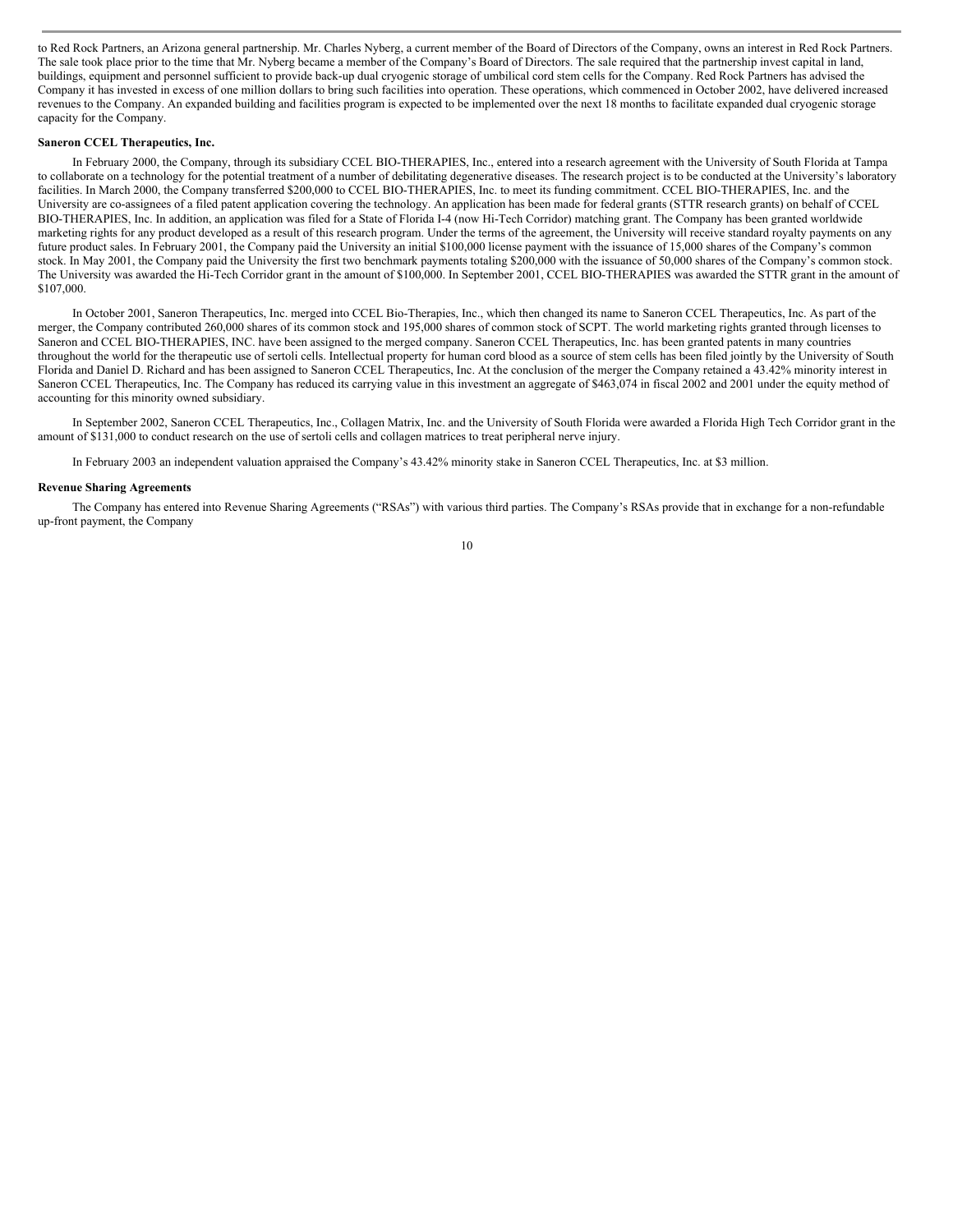would share in perpetuity a percentage of its future revenue derived from the annual storage fees charged related to a certain number of specimens that originated from specific geographical areas. The RSAs have no definitive term or termination provisions. The sharing applies to the storage fees for all specified specimens in the area up to the number covered in the contract. When the number of specimens is filled, any additional specimens stored in that area are not subject to revenue sharing. As there are empty spaces resulting from attrition, the Company agrees to fill them as soon as possible. The parties typically pay the Company an up-front fee for the rights to these future payments. The Company records this up-front fee as a perpetual long-term liability on the balance sheet. The Company does not intend to enter into additional RSAs; however, its subsidiary, Stem Cell Preservation Technologies, Inc. ("SCPT") may enter into RSAs before or after the distribution of SCPT shares described above. On May 15, 2003, SCPT entered into a RSA for the State of California.

*Florida*. On February 9, 1999, the previous agreements with the Company's Arizona Revenue Sharing investors were modified and replaced by a Revenue Sharing Agreement for the State of Florida for a price of \$1,000,000. Under the terms of this agreement the Company credited the \$450,000 investors had previously paid toward the purchase of the Revenue Sharing Agreement. The balance of \$550,000 was recorded as a receivable and the receivable will be reduced through Revenue Sharing entitlements to their share of net storage revenues. As of November 30, 2002 and 2001, the balance of the receivable is \$332,895 and \$447,555, respectively. The Revenue Sharing Agreement applies to net storage revenues originating from specimens from within the State of Florida. The Revenue Sharing Agreement entitles the investors to net revenues from a maximum of 33,000 storage spaces. Mr. Charles Nyberg, currently a member of the Board of Directors of the Company, is a 50% owner of this RSA. Mr. Nyberg purchased this RSA prior to the time he became a member of the Board.

*Illinois*. In 1996, the Company signed agreements with a group of investors entitling them to an on-going 50% share in the Company's portion of net storage revenues generated by specimens stored in the Illinois Masonic Medical Center for a price of \$1,000,000. The agreements were modified in 1998 to entitle the investors to a 50% share of the Company's portion of net revenues relating to specimens originating in Illinois and its contiguous states and stored in Clearwater, Florida for a maximum of up to 33,000 spaces.

*Tenet Health System Hospitals, Inc.* On November 30, 1996, the Company signed agreements with OrNda HealthCorp. Two "one-third" Revenue Sharing Agreements were purchased in which OrNda paid the Company a total of \$666,666. OrNda was acquired by Tenet Healthcare Corporation, which agreed to be bound by the terms of the OrNda agreements. The agreements were renegotiated and the Company can store all Tenet originated specimens at its laboratory in Clearwater, Florida while paying Tenet a revenue sharing entitlement.

*New York.* On February 26, 1999, the Company entered into a modified Revenue Sharing Agreement with Bio-Stor International, Inc. ('Bio-Stor') for the State of New York. The Company will credit the \$900,000 Bio-Stor had previously paid toward the purchase of 90% of the Company's 50% portion of net storage revenues generated from the specimens originating from the Company's clients in the state of New York for up to 33,000 shared spaces. This agreement supersedes all other agreements between Bio-Stor International, Inc and the Company.

On November 5, 1998 an agreement previously entered into by the Company with a private investor was revised. Per the terms of the original agreement, the investor had purchased 10% of a Revenue Sharing Agreement in the State of New Jersey. The new agreement has transferred the \$100,000 investment to the state of New York. Under the revised agreement the investor will receive 10% of the 50% share in the Company's portion of net storage revenues generated by the specimens originating from the Company's clients in the state of New York for up to 33,000 spaces.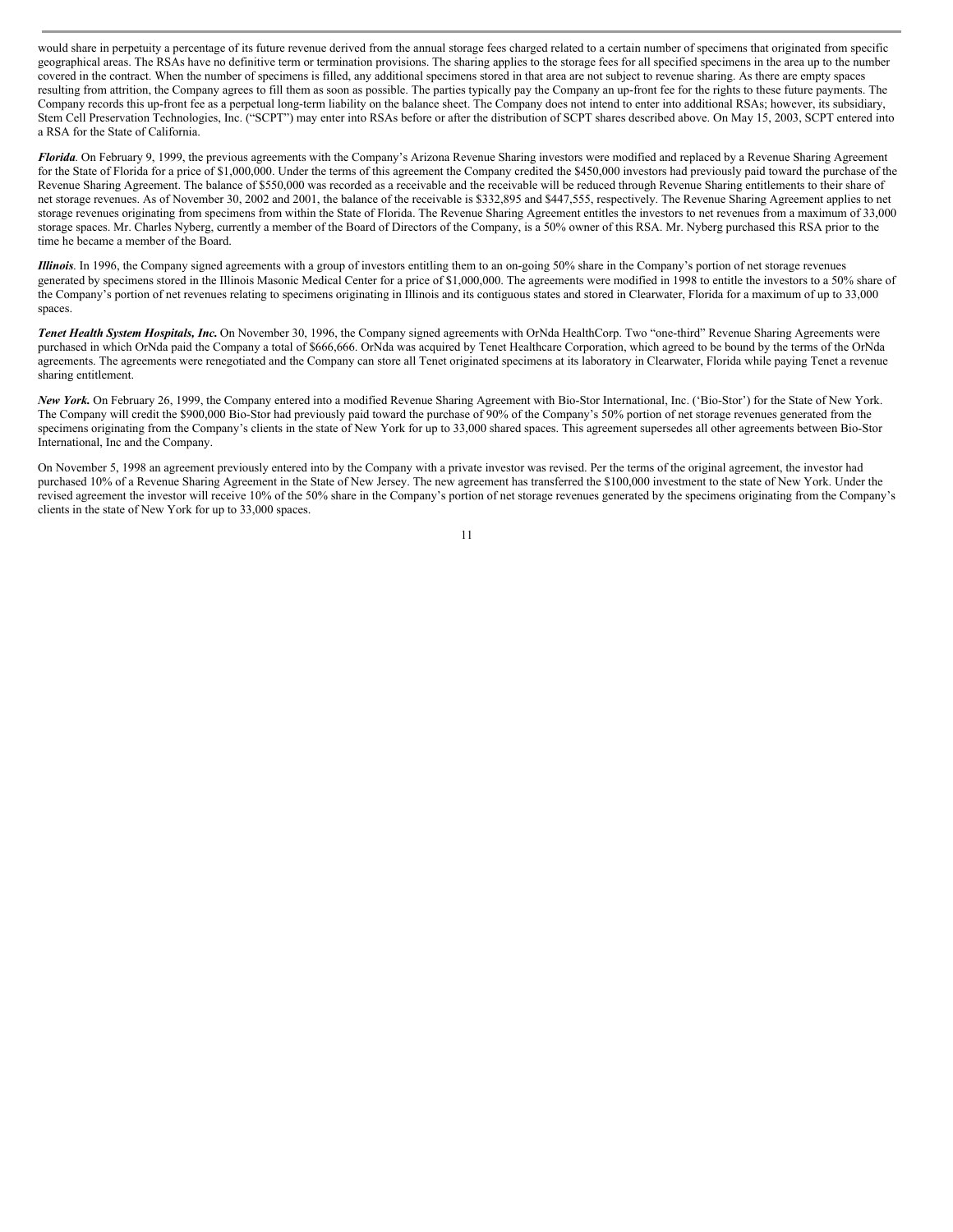*New Jersey.* On November 30, 1999, the Company entered into agreements with two parties entitling them to on-going shares in a portion of CRYO-CELL's net storage revenue generated by specimens originating from within the State of New Jersey for a price of \$500,000. Deposits totaling \$50,000 were received upon signing of the agreements and the remaining \$450,000, was originally due in May 2000. As of August 31, 2002, the Company received \$130,000. The agreement originally required the notes to be paid in full by May 31, 2000. The Company had extended the payment terms of these notes to August 31, 2002. The Company did not receive the final payment due. In conversations with the two investors, the Company was informed that they were unable to pay the notes. The Company foreclosed on the notes and has deemed the \$370,000 receivable to be uncollectible. The original liability of \$500,000 has been reversed and the payments made under the contract have been recognized as revenue. In May 2003 the two parties requested that the Company return the \$130,000 that had previously been paid to the Company. In June 2003 the Company agreed to settle the dispute and return \$86,000 to the two parties.

*Texas*. On May 31, 2001 the Company entered into an agreement with two investors affiliated with the Company entitling them to on-going shares in a portion of CRYO-CELL's net storage revenue generated by specimens originating from within the State of Texas for a price of \$750,000. An initial deposit of \$50,000 was received upon signing of the agreement and the remaining balance of \$700,000 was paid in cash on August 30, 2001. The investors are entitled to a 37.5% share of net storage revenues originating in the State of Texas to a maximum of 33,000 storage spaces. Mr. Charles Nyberg, currently a member of the Board of Directors of the Company, is a 50% owner of this RSA. Mr. Nyberg purchased this RSA prior to the time he became a member of the Board.

#### **Patents**

The Company has been granted several patents with respect to its cellular storage units. In addition, the Company has filed several additional United States and foreign patents. There can be no assurances, however, that the pending patent applications will be issued as patents or, if issued, that the patents will provide the Company with significant protection against competitors.

#### **Competition**

The growth in the number of families banking their newborn's cord blood stem cells has been accompanied by an increasing number of competitors. The Company competes against numerous local, regional and national companies. A number of these companies, including Cord Blood Registry, Inc. and Viacord (a division of Viacell, Inc.) are viable competitors and have considerable resources, reasonably strong marketing campaigns, field sales representation and substantial customer bases. They also charge a substantially higher price for similar services. The Company also encounters the proliferation of public cord blood banks that encourage parents to donate their newborn's cord blood rather than privately bank it.

The Company believes that its affordable pricing strategy, technical laboratory expertise, dual storage differentiation, superior customer service, multiple marketing efforts, Company longevity, and size of its client base will allow it to maintain and grow unit market share leadership. The Company believes that it currently competes favorably due to these factors.

The Company relies heavily on referrals from clients and medical caregivers, including physicians, midwives and childbirth educators.

# **Research, Development and Related Engineering**

The Company has incurred \$219,659 during fiscal 2002, compared to \$51,067 during fiscal 2001, on research, development and related engineering expenses. In fiscal 2002 and 2001 these expenses were attributed to the design, development and validation of the Company's CCEL II technology.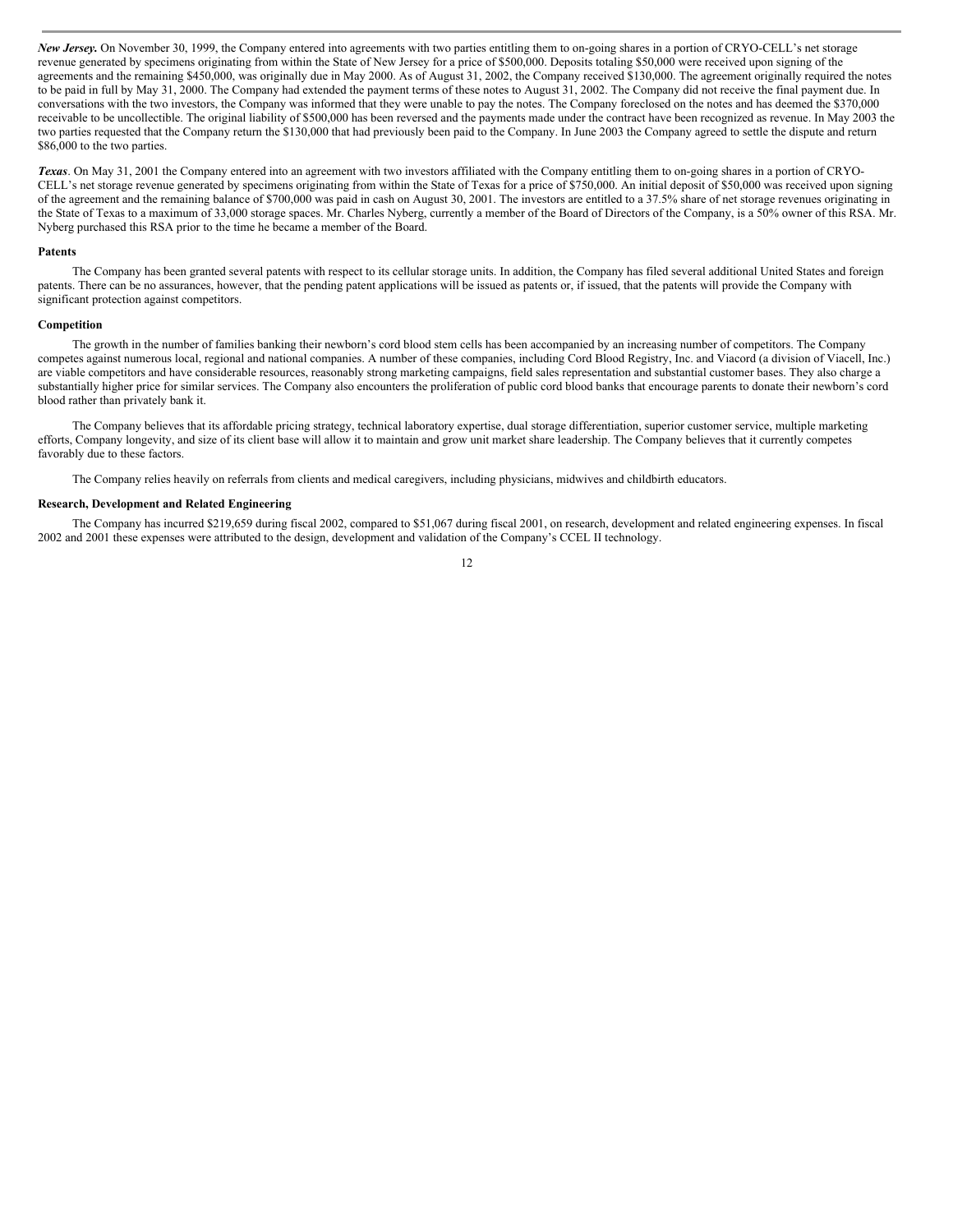#### **Government Regulation**

The CCEL Cellular Storage Systems technology is a Class II device and falls under the Food and Drug Administration's (FDA) regulations at 21 C.F.R. § 864.9700 ("Blood Storage Refrigerator/Freezer"). Devices regulated under this statute are exempt from the 510(k) notification requirements but still must be manufactured in a cGMP environment. In October 2001, the Company listed the CCEL II as a Class II medical device with Food and Drug.

To date, the FDA does not regulate banks that collect and store cord blood for private or family use but will require these banks to register with the FDA in January 2004. In January 2003, the Company voluntarily registered with the FDA as will be required pursuant to 21 C.F.R. § 1271, 207.20 and 807.20. This requirement applies to all establishments engaged in the recovery, processing, storage, labeling, packaging, or distribution of any Human Cells, Tissues, and Cellular and Tissue-Based Products (HCT/Ps) or the screening or testing of a cell or tissue donor.

In June 1998, the Company was granted a license to operate in the State of New York. The New York Department of Health approved the Company's application to operate as a comprehensive tissue procurement service, processing and storage facility. This license allows the Company to offer its cord blood stem cell storage services to the residents of New York.

In September 1999, the Company was granted a Blood Bank license to operate in the State of New Jersey. The Company believes that it is now authorized to operate in all 50 states.

The Company's international licensees may be impacted by evolving legislation and regulations governing private cord blood banking in various jurisdictions throughout the world.

#### **Employees**

At June 18, 2003 there are 36 full-time and 10 part-time employees on the staff of the Company. Additional employees and staff will be hired on an "as needed" basis. The Company believes its relationship with its employees is good.

#### **International**

In fiscal 2000 the Company began entering into licensing agreements with certain parties in various international areas in an attempt to capitalize on the Company's technology. The following details the background and current status of the significant agreements.

**Europe.** On April 6, 2000, the Company entered into a renewable agreement with COLTEC, Ltd., a holding company, for the exclusive license to market the Company's U-Cord<sup>™</sup> program in Europe. The marketing rights allow COLTEC, Ltd. and its affiliates to directly market the U-Cord<sup>™</sup> program, sell revenue sharing agreements or further sublicense the marketing rights throughout Europe. The Company received \$1,400,000 in cash for the marketing license and is entitled to receive royalties of 10.5% to 18% of adjusted U-Cord™ processing and storage revenues, respectively, to be generated in Europe. The Company also granted COLTEC, Ltd. a three-year option to purchase 100,000 shares of the Company's common stock (\$8.00 exercise price) and issued 100,000 additional options (\$10.00 exercise price) to facilitate sales of sub-licensing and/or revenue sharing agreements in Europe. Subsequent to the licensing agreement date, COLTEC, Ltd. formed affiliated corporations, including CRYO-CELL Europe, N.V. ('CCEU') to engage in the cryogenic cellular storage business under the agreement. On September 19, 2000 the Company entered into an agreement to purchase approximately 6% of CCEU. In October and November 2000, the Company paid \$1,000,000 for 38,760 shares of the capital stock of CCEU. In September 2001, SCPT purchased 1% of CCEU's capital stock for \$150,000. On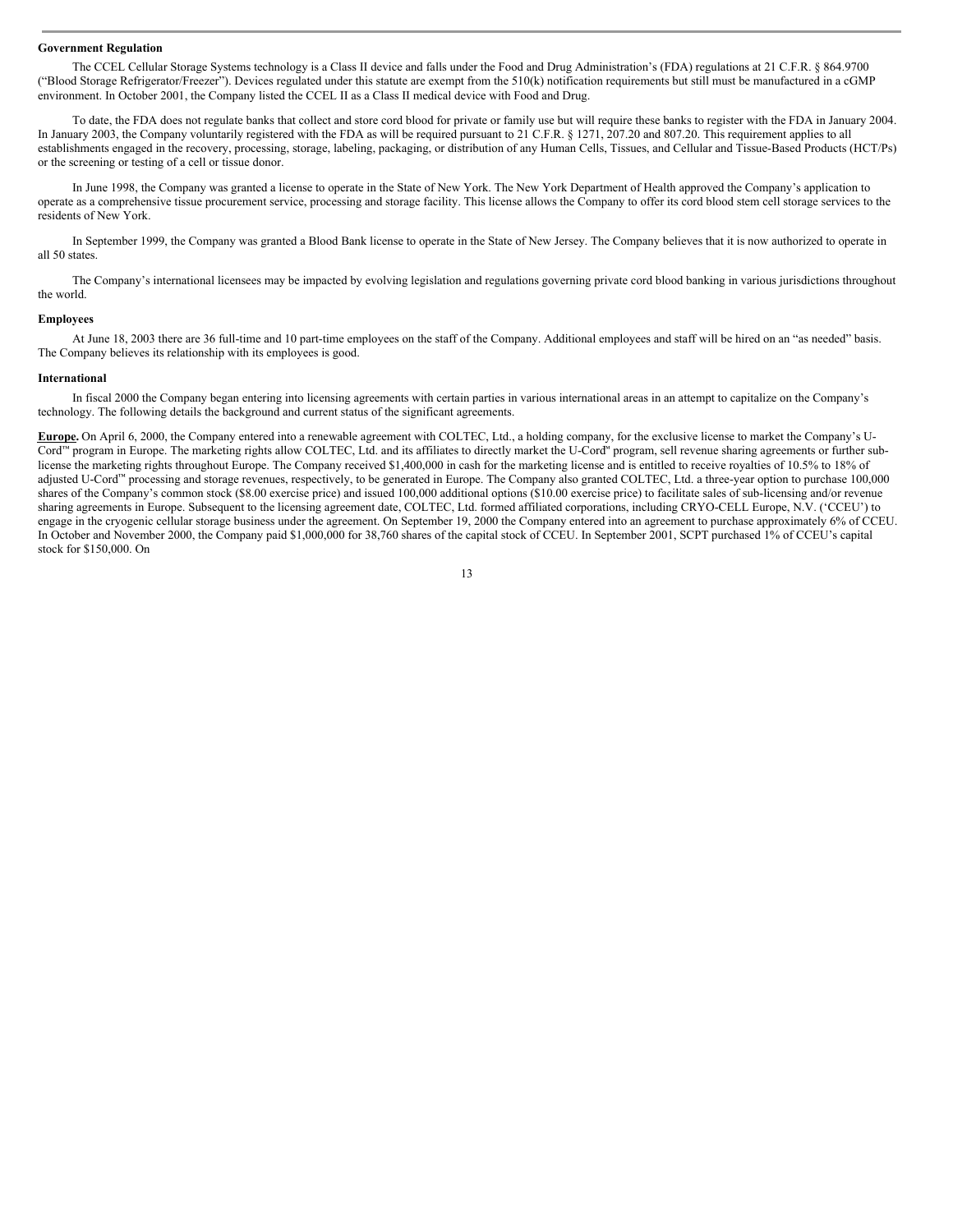August 28, 2001 CCEU effectively exercised its options to purchase 200,000 shares of the Company's common stock by issuing to the Company a 21.9% interest in CRYO-CELL Italia, Srl, a subsidiary of CCEU (see "Italia" below). The Company had an independent appraisal performed in February 2003 to determine the fair market value of this investment. As a result of this appraisal, the Company determined that the value of its investment has been impaired. Accordingly, the Company has charged \$268,103 to operations as an asset impairment.

On October 3, 2001, the Company issued CRYO-CELL Europe, N.V. 17,750 shares of the Company's common stock for payment of an option to acquire an additional 60% interest in CRYO-CELL Europe, N.V. for \$13,500,000. The Company elected not to exercise the option and charged the option's cost of \$112,713 to operations in fiscal 2002.

On September 26, 2002, the Company sent a letter to CCEU advising that CCEU was in default under the terms of the license agreement. Based upon CCEU's actual revenues since inception through August 2002, the Company calculated that it had earned royalties of \$380,743. Two payments were made in fiscal 2001 to the Company totaling \$57,181 leaving a balance due of \$323,562. On October 2, 2002, the Company received a letter from CCEU stating that the Company had not fulfilled its obligations under the licensing agreement, which the Company disputes. As of November 30, 2002, a reserve of \$128,540 was taken to offset the current royalty receivable. Following unsuccessful settlement discussions, in March 2003, CCEU was served with a termination letter. In April 2003, the Company commenced legal proceedings against CCEU and an affiliated corporation. See "Item 3—Legal Proceedings".

**Italia.** On August 28, 2001, the Company entered into an agreement with CCEU to purchase 21.9% of CRYO-CELL Italia, Srl ('CCI') from CCEU's equity for \$1,800,000. In October 2001 SCPT purchased 2.19% of CCI for \$150,000 in cash. The Company is to receive a portion of the processing and storage fees generated by CCI's operations. The Company's equity purchase of \$1,800,000 was facilitated by the exercise of previously issued stock options from CCEU (see "Europe" above.) An independent appraisal of the Company's effective 24% interest (on a combined basis with SCPT) was performed in February 2003 to determine the fair market value of this investment. As a result of the appraisal, the Company determined that the value of this investment has been impaired. Accordingly, the Company originally charged \$1,398,075 to operations as an asset impairment in fiscal 2002. Subsequent to the filing of the prior annual report, the Company was informed in May 2003 that CCI was being forced to liquidate. The Company is restating its 2002 financial statements to reflect the remaining investment as fully impaired with an additional charge to operations of \$478,500 in 2002.

In July 2002 the Company was informed by a 51% shareholder of CCI that the shares of CCI that were purchased by the Company and SCPT from CCEU have not yet been reflected on CCI's register. The Company has sent all appropriate documentation to CCI to meet the requirements of Italian law. The Company has received the original documents reflecting the Company's ownership on CCI's register.

In February 2002, the Italian Ministry of Health issued an ordinance restricting private cord blood collection. The statutory basis under Italian law for this action was Section 107 of the Regulation of Transfusion and Production of Blood Products, which requires that these activities be conducted by duly licensed organizations. In April and May 2002 petitions against the ordinance were brought by CCI and three mothers in separate actions. CCI and the mothers prevailed in all circumstances resulting in the court permitting the collection and export of the cord blood specimens. The decisions of the lower courts, however, were upheld upon appeal by the Regional Tribunal. In January 2003, the Italian Ministry of Health extended the previously issued ordinance for an additional year. Draft blood product and banking legislation is currently pending in the Italian Parliament which includes a provision that expressly allows private cord blood banking activities within the country. There can be no assurances that such legislation will be enacted in the future. Absent additional financings, CCI may not be able to fund or continue its operations. On May 9, 2003 the Company was informed that CCI would be forced to liquidate. Accordingly the Company reduced its investment in CCI to \$0, charging an additional \$478,500 to operations in fiscal 2002.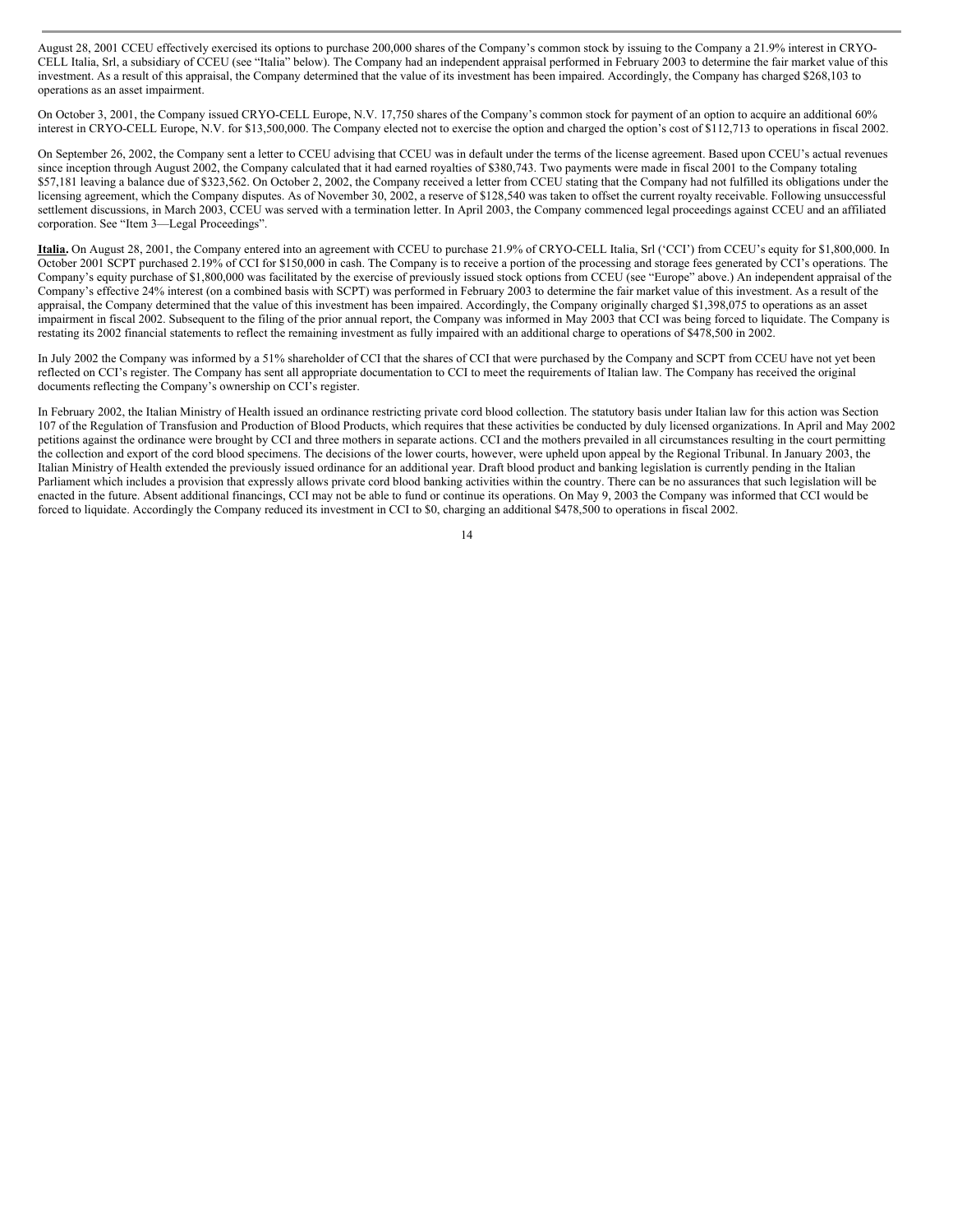**Mexico**. On June 13, 2001, the Company entered into an agreement, as amended in October 2001, for the exclusive license to market the Company's U-Cord™ program in Mexico. The license allows CRYO-CELL de Mexico to directly market and operate the U-Cord™ program throughout Mexico, Central America and Ecuador. The initial upfront cost of the license is \$600,000 and the Company will receive licensing fees of 15% and 25% of the adjusted U-Cord™ processing and storage revenues, respectively, generated in Mexico and Central America. The agreement required CRYO-CELL de Mexico to purchase 100,000 warrants at \$1.00 each to purchase 100,000 shares of the Company's common stock at an exercise price of \$8.00 per share. As of November 20, 2002, \$400,000 of the \$600,000 initial cost was received. On January 28, 2003, subsequent to the balance sheet date, the Company received an installment of \$100,000. The final \$100,000 payment is due in the second quarter of 2003.

**Israel/Middle East**. In October 2001 the Company finalized a renewable three-year contract with CRYO-CELL Middle East, Inc. (CCEL ME) for the exclusive license to market the Company's U-Cord™ program in Israel, the Middle East and Turkey. The agreement provides for the Company to receive \$1,000,000, (allocated \$500,000 to Israel and \$500,000 to Turkey and the Middle East). The Company is also entitled to licensing fees of 10.5% to 18% of adjusted U-Cord™ processing and storage revenues, respectively, to be generated in the Licensed Area as well as 10% from the money received by CCEL ME for the granting of sublicenses. The Company received \$100,000 in fiscal 2001 and the balance was to be paid in three installments. Per the agreement the licensee had the right to cancel the Middle East and Turkey portion of the agreement and apply all of the \$100,000 initial deposit toward the Israel portion of the contract. The licensee opted to cancel the Middle East and Turkey license. CCEL ME has subsequently informed the Company that they will not be able to pay the remaining portion of the license fee. In October 2002, the Company modified the terms of the license. The Company has forgiven the remaining balance due in exchange for the surrender of the warrants to acquire 100,000 shares of the Company's common stock at an exercise price of \$9.00 per share which were previously issued to CCEL ME. The Company and CCEL ME have agreed to terminate these warrants and apply their current value aggregating \$1.00 toward the remaining portion of the license fee.

# **ITEM 2. DESCRIPTION OF PROPERTY**

The Company entered into a seven-year lease in September 1997 for its corporate headquarters in Clearwater, Florida. The 7,500 square foot facility contains the Company's executive offices, its conference and training center, its laboratory processing and cryogenic storage facility and its supporting scientific offices for approximately \$157,000 annually. In October 2002 the Company entered into a two-year lease for 2,500 square feet of additional office and storage space located in Clearwater, Florida for approximately \$32,000 annually. The Company believes that these facilities are adequately covered by insurance.

### **ITEM 3. LEGAL PROCEEDINGS**

The Company is periodically involved in litigation and regulatory proceedings incidental to the conduct of our business and expect that we will be involved in such litigation and regulatory proceedings from time to time. While the Company believes that any adverse outcome of such pending matters will not materially affect our business or financial condition, there can be no assurance that this will be the case. In addition to the forgoing, the Company is currently involved in the following:

I. On or about August 21, 2002, the Company was served with a complaint by its former President and Chief Operating Officer, Wanda Dearth. The complaint (Case No. 02-006665-CI-15) was filed in the Circuit Court of the Sixth Judicial Circuit of the State of Florida, Pinellas County. The complaint alleged discrimination in employment and a hostile working environment, and sought damages in excess of \$15,000. In May 2003 the Company settled the lawsuit by Ms. Dearth. The terms of the parties' resolution are confidential, but include Ms. Dearth's dismissal of her pending

<sup>15</sup>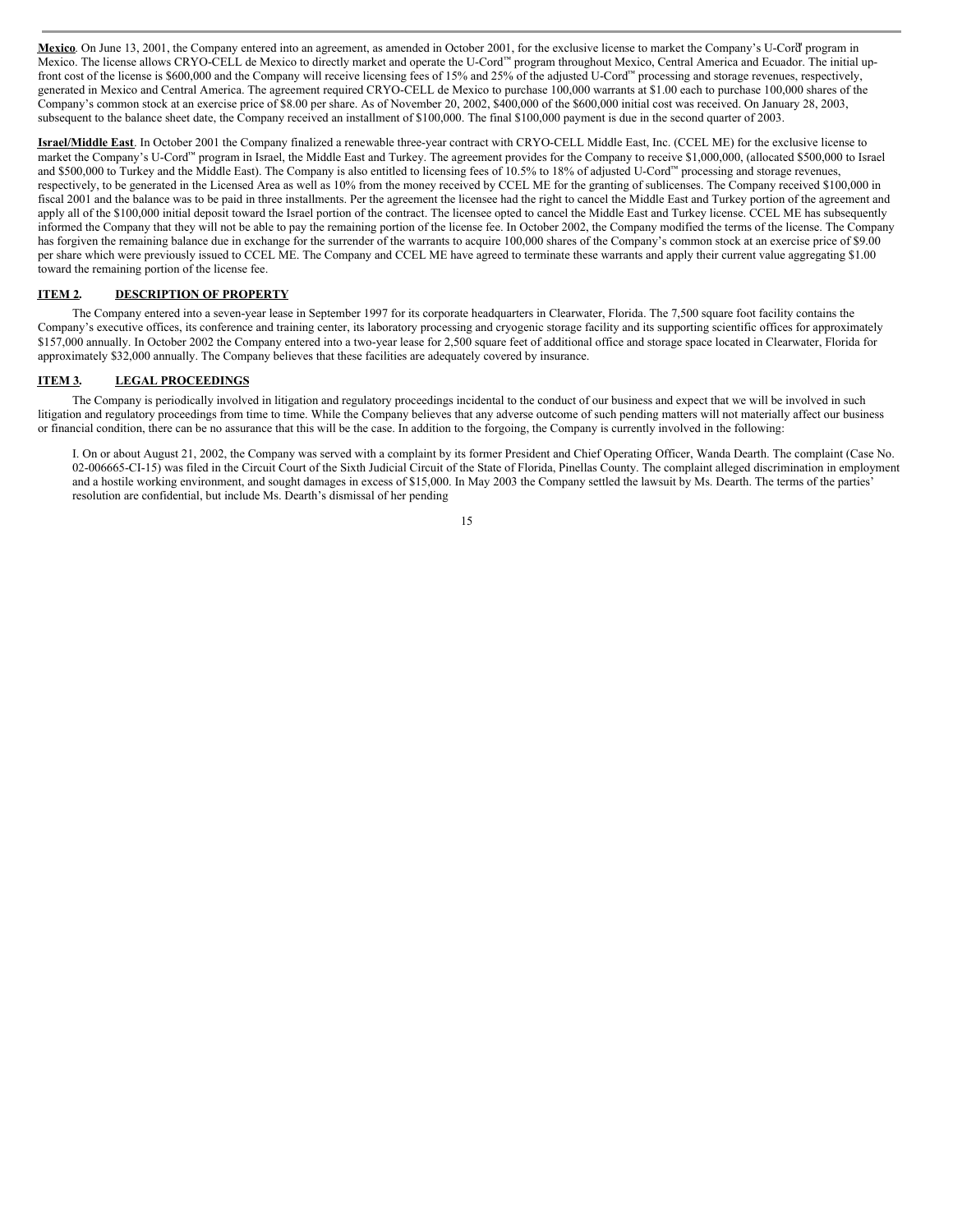claims of gender discrimination against the Company, the Company's release of legal claims against Ms. Dearth, with each party to bear its respective legal fees and costs.

II. On February 22, 2002 the Company received a complaint filed by Pharmastem Therapeutics, Inc. in the United States District Court of Delaware (Wilmington), Case No. 02-CV-198, alleging patent infringement. Pharmastem, a Delaware corporation, has named eight companies (two of which are now out of business) involved in cord blood banking. The suit seeks an injunction against the companies, an unspecified amount of damages or royalties, treble damages and attorney's fees. The Company has consulted with their patent attorney who believes that the asserted patents are not valid and even if valid, believes that CRYO-CELL's business of collecting, processing and cryo-preserving cord blood cells does not infringe either of the asserted patents. The Company also notes that corresponding patents in other jurisdictions outside the United States have been invalidated or abandoned. The litigation is still in the expert discovery stage, with trial scheduled for October 2003.

III. As described above under "International-Europe", following unsuccessful settlement discussions, in March 2003, CRYO-CELL Europe, N.V. ("CCEU") was served with a letter terminating the Company's license agreement with a CCEU affiliate. On April 15, 2003, the Company commenced legal proceedings against CCEU and an affiliated corporation in the Hague, Netherlands, for a preliminary injunction restraining CCEU from using the "CRYO-CELL" name. On or about May 30, 2003, the Company voluntarily withdrew its preliminary injunction application and it plans to file a new preliminary injunction proceeding seeking the same relief shortly.

On April 17, 2003, the Company filed a lawsuit against CCEU in the Circuit Court of the Sixth Judicial District in the State of Florida, seeking to recover money damages for unpaid royalty payments due under the license agreement with the Company. The Company had previously advised CCEU that, by the Company's calculation, CCEU owed the Company \$323,562 in unpaid royalties. The license agreement granted COLTEC, Ltd. and its affiliates an exclusive license to market the Company's U-Cord program in Europe, and allowed them to directly market the U-Cord program, sell revenue sharing agreements or further sub-license the marketing rights throughout Europe. COLTEC, Ltd. subsequently assigned the License Agreement to an affiliated company.

IV. In May 2003 a class action complaint was filed by John Roderick Heller, III and Alan L. Wurtzel in the United States District Court of the Middle District of Florida, Case No. 03-CV-1011 against the Company, certain current and former officers and directors of the Company, and two of the Company's former accounting firms. The complaint alleges violation of federal securities laws, including improper recognition of revenue in the financial statements included in certain public reports of the Company. The Company believes that the complaint is without merit and intends to defend the litigation vigorously.

V. On June 11, 2003 the Company received a class action complaint filed by Frank Stagliano in the United States District Court of the Middle District of Florida, Case No. 03-CV-1152 against the Company, certain current and former officers and directors of the Company, and two of the Company's former accounting firms. The complaint alleges violation of federal securities laws, including improper recognition of revenue in the financial statements included in certain public reports of the Company. The Company believes that the complaint is without merit and intends to defend the litigation vigorously.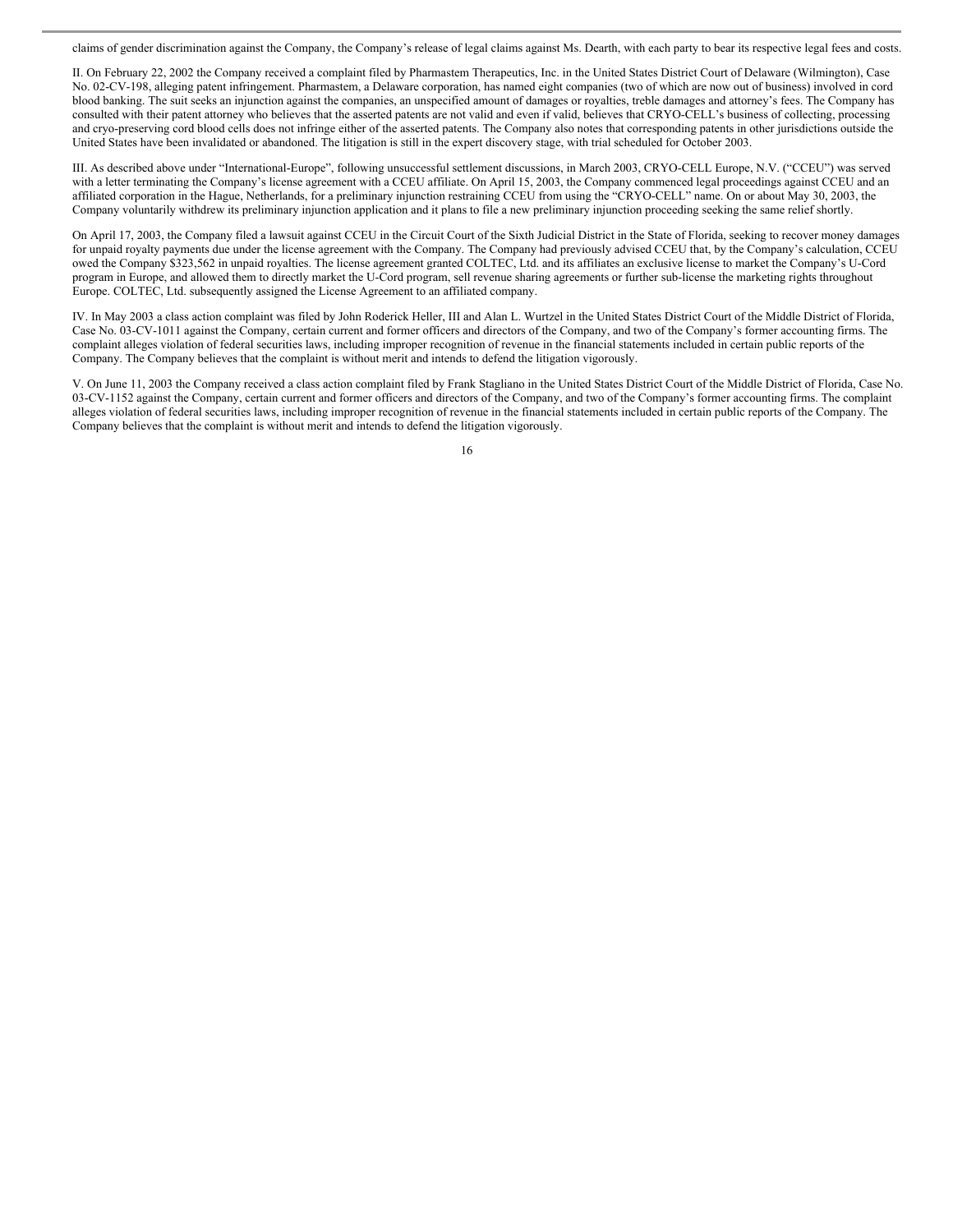None.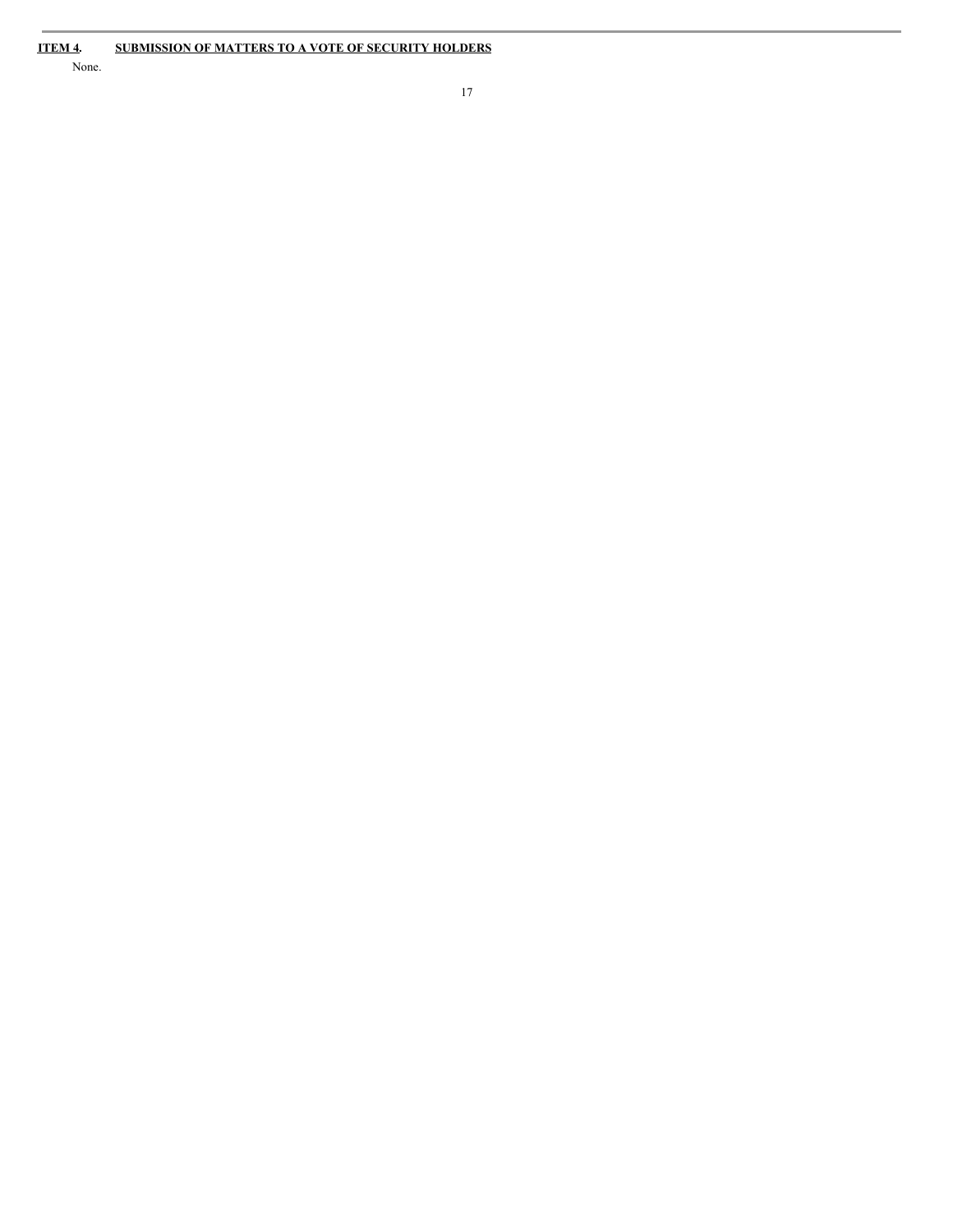### **PART II**

#### **ITEM 5. MARKET FOR THE REGISTRANT'S COMMON EQUITY AND RELATED STOCKHOLDER MATTERS**

In January 1997, the Company's stock began trading on the NASDAQ Small Cap market. The Company's common stock traded on the Over-The-Counter market since January 10, 1991, the date of the Company's initial public offering. The following table shows, for the calendar periods indicated, the high and low closing bid quotations for the Company's common stock as reported by the Dow Jones Retrieval Service. The quotations represent inter-dealer prices without retail mark-up, markdown or commission and may not represent actual transactions.

|                   | High  | Low  |
|-------------------|-------|------|
|                   |       |      |
| 2001              |       |      |
| February 28, 2001 | 5.03  | 2.19 |
| May 31, 2001      | 5.22  | 3.19 |
| August 31, 2001   | 10.26 | 4.91 |
| November 30, 2001 | 7.10  | 3.75 |
| 2002              |       |      |
| February 28, 2002 | 6.15  | 4.65 |
| May 31, 2002      | 4.70  | 2.24 |
| August 31, 2002   | 5.62  | 2.95 |
| November 30, 2002 | 3.04  | 1.56 |
| 2003              |       |      |
| February 28, 2003 | 1.94  | 1.00 |
| May 31, 2003      | 1.64  | .73  |

The Company has not declared any cash dividends on its common stock and does not expect to do so in the near future.

As of June 18, 2003 the Registrant had 384 shareholders of record, and management believes there are approximately 4,500 additional beneficial holders of the Company's common stock.

# **ITEM 6. MANAGEMENT'S DISCUSSION AND ANALYSIS OR PLAN OF OPERATION**

The following discussion and analysis of the financial condition and results of operations of the Company for the two years ended November 30, 2002, should be read in conjunction with the financial statements and related notes as well as other information contained in this Annual Report on Form 10-KSB.

#### **Overview**

The Company was incorporated on September 11, 1989 in the state of Delaware. It is engaged in cryogenic cellular storage and the design and development of cellular storage devices. The Company's current focus is on the processing and preservation of umbilical cord (U-Cord™) blood stem cells for autologous/sibling use. The Company believes that it is the largest commercial firm currently specializing in separated umbilical cord blood stem cell preservation. CRYO-CELL has pioneered several technologies that allow for the processing and storage of specimens in a cryogenic environment. The Company's original mission of affordable U-Cord™ blood preservation remains in effect with a parallel

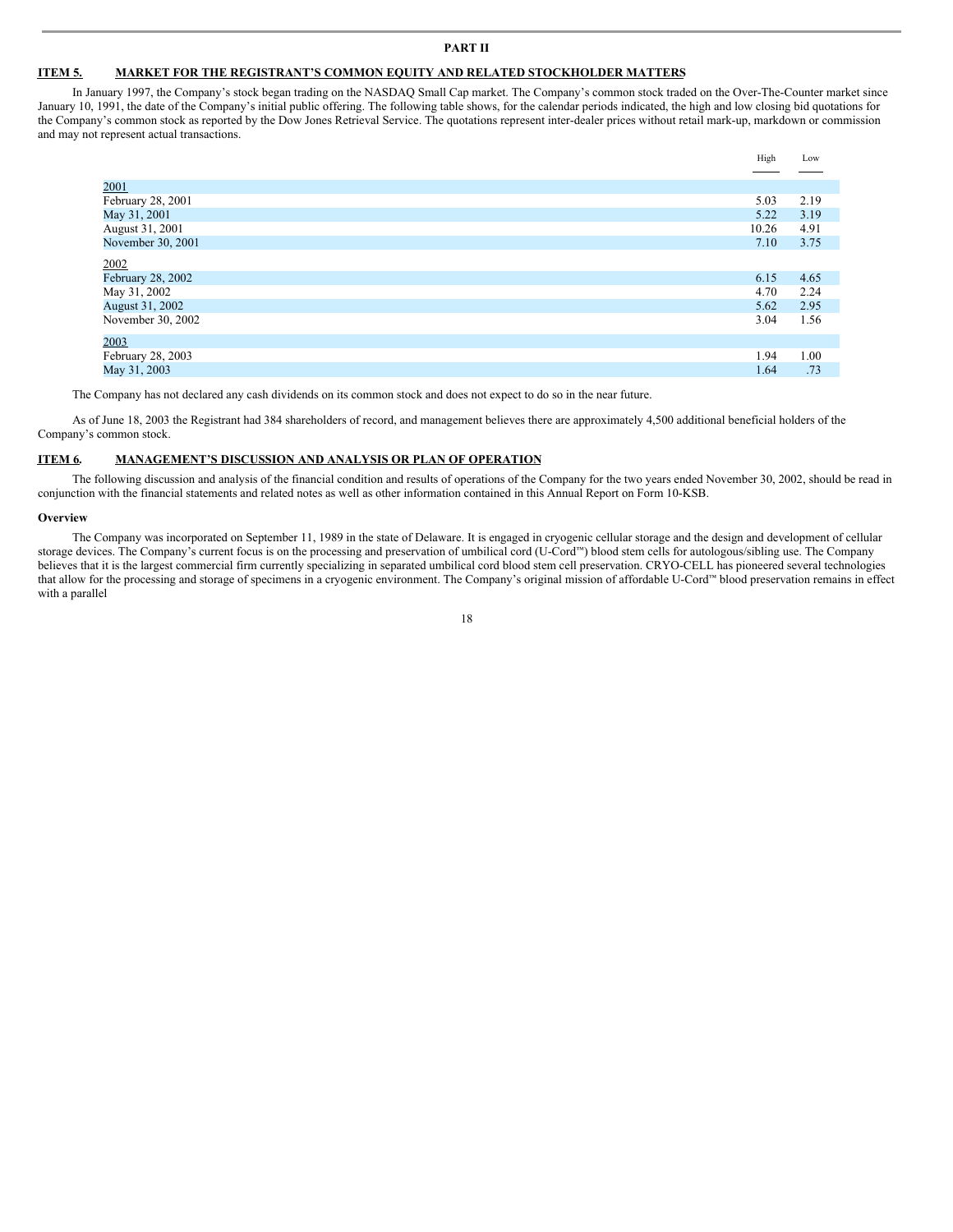focus on service and quality differentiation (e.g. dual storage), which the Company believes will allow it to maintain and grow unit market share leadership. These technologies include a process for the storage of fractionated (separated) U-Cord™ stem cells and the development and patenting of the first computer controlled, robotically operated cryogenic storage system. Its headquarters facility in Clearwater, Florida handles all aspects of its business operations including the processing and storage of specimens. In October 2002, the Company began to offer dual storage of each client's specimen at a facility located in Sedona, Arizona. The specimens are stored in both the Company's proprietary cellular storage system ('CCEL II') and commercially available cryogenic storage equipment. Historically, the Company has been financed primarily through both the private and public equity markets and is currently the only public company offering the private storage of cord blood.

Going forward, the Company intends to focus on its core business of marketing the U-Cord<sup>™</sup> storage program and increasing the number of customers enrolled, with an emphasis in the U.S. market. The Company is currently working to control costs in order to achieve profitability. In order to return to profitability, the Company needs to achieve increases in revenue from its U-Cord™ storage programs and reduce expenses. The Company cannot assure whether or when it will return to profitability or whether it will be able to sustain such profitability, if achieved.

### **Restatement**

Subsequent to the issuance of the Company's 2002 financial statements, the Company's management determined that the following revisions to the 2002 and 2001 financial statements were required. In April 2003, upon the advice of its then auditors, management reviewed its policy of recognition of revenue from the sale of the RSAs and annual storage fees. Management along with its prior auditors, who had previously opined upon the Company's financial statements, sought the guidance of the Office of the Chief Accountant of the Securities and Exchange Commission. Based on discussions among the parties, management determined that the RSAs and storage revenue policies should be changed and its previously issued financial statements restated. Subsequent to the issuance of the Company's financial statements for fiscal 2002 and 2001, the Company became aware that its investment in CCI, in May 2003, and Saneron CCEL Therapeutics, Inc. suffered further impairment and that certain pending litigation at November 30, 2002 was settled in May 2003. The cost of the legal settlements aggregating approximately \$219,000, the temporary impairment to the investment in Saneron of \$218,000, and the additional impairment to the investment in CCI of \$478,000 have been reflected in the restated financial statements for fiscal 2002 as required by accounting principles generally accepted in the United States of America.

A summary of the significant effects of the restatement is as follows:

| <b>As Previously Reported</b> | <b>As Restated</b> |
|-------------------------------|--------------------|
|                               |                    |
|                               |                    |
| 1,218,167                     | 739,667            |
|                               | 332,895            |
| 2,132,505                     | 1,914,826          |
| 5,066,589                     | 4,703,305          |
| 1,128,975                     | 1,216,001          |
|                               | 4,416,666          |
| 1,018,346                     | 2,228,167          |
| (170,318)                     | (387,997)          |
| 9.569.018                     | 3,578,933          |
|                               |                    |
| 7.073.094                     | 6,693,777          |
|                               |                    |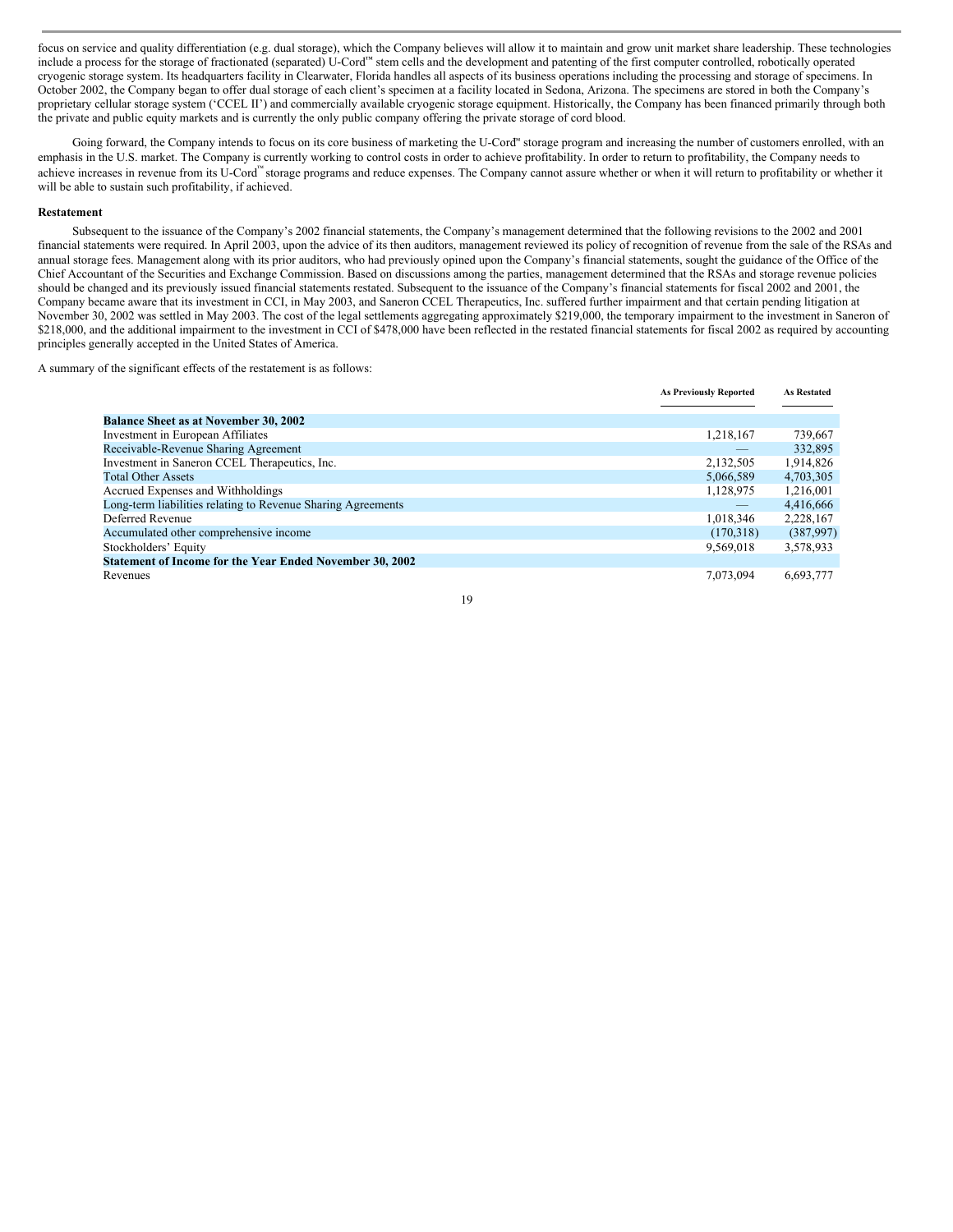| <b>Cost of Sales</b>                                            | 2,495,131                        | 2,277,611          |
|-----------------------------------------------------------------|----------------------------------|--------------------|
| Provision for Doubtful Accounts                                 | 594,540                          | 224,540            |
| <b>Impairment of Assets</b>                                     | 2,637,665                        | 3,262,165          |
| <b>Operating Loss</b>                                           | (5,537,043)                      | (5,963,031)        |
| <b>Interest Expense</b>                                         | 58,854                           | 391,034            |
| Net Loss                                                        | (5,327,485)                      | (6,048,925)        |
|                                                                 | <b>As Previously</b><br>Reported | <b>As Restated</b> |
| <b>Balance Sheet as at November 30, 2001</b>                    |                                  |                    |
| Property and Equipment                                          | 3,184,883                        | 3,330,883          |
| Receivable-Revenue Sharing Agreement                            |                                  | 447,555            |
| <b>Total Other Assets</b>                                       | 6,247,321                        | 6,694,876          |
| Accrued Expenses and Withholdings                               | 248,380                          | 216,906            |
| Long-term liabilities relating to Revenue Sharing Agreements    |                                  | 4,916,666          |
| <b>Deferred Revenue</b>                                         | 2,009,942                        | 2,710,443          |
| Stockholders' Equity                                            | 14,521,268                       | 9,469,402          |
| <b>Statement of Income for the Year Ended November 30, 2001</b> |                                  |                    |
| Revenues                                                        | 5,648,463                        | 4,515,510          |
| Cost of Sales                                                   | 1,656,048                        | 1,548,158          |
| <b>Operating Loss</b>                                           | (485, 889)                       | (1,353,560)        |
| <b>Interest Expense</b>                                         | 10,482                           | 173,515            |
| Net Income (Loss)                                               | 899,634                          | (131,070)          |

The consolidated financial statements for the year ended November 30, 2002 and 2001 contained herein have been restated to reflect all of these adjustments and reclassifications.

- 1). The Company has historically generated revenue through the sale of the U-Cord™ storage program to customers including annual renewal fees. The Company charges a fee for the initial blood collection kit sent to the expectant parents, the processing of the umbilical cord blood and the extraction of the stem cells for storage, and the first year's storage of the stem cells. Thereafter, the client is charged an annual fee to store the specimen. In the Company's prior report the Company recognized the revenue from the first year's storage and the recurring annual storage fee at the time of receipt. The Company is amending and restating the prior report to initially record the annual storage fees as a deferred liability and to recognize the revenue over the twelve-month period covered by the annual storage fee.
- 2.) The Company has entered into Revenue Sharing Agreements ("RSAs") with individuals and entities for specific geographic areas. The Company's RSAs provide that in exchange for an up-front payment, the Company would share in perpetuity a percentage of its future revenue derived from the annual storage fees charged related to a certain number of specimens that originated from specific areas. To date, the Company has entered into four RSAs covering the following states: New York, Texas, Florida and Illinois (including contiguous states) and Tenet Health Systems Hospitals, Inc. The Company did not enter into any RSAs in fiscal 2002 and there is no assurance that the Company will enter into any RSAs in the future. In the Company's prior reports the up-front payment received for each RSA was recognized as revenue when the RSA was entered into and the payment under the agreement was reasonably assured. Based upon guidance sought by management from the Office of the Chief Accountant of the SEC, the Company is amending and restating the prior report to record this up-front payment as a long-term liability.

While the Company may not enter into additional RSAs or receive any further up-front payments from entering into RSAs, its earnings is expected to be impacted by the payments it is obligated to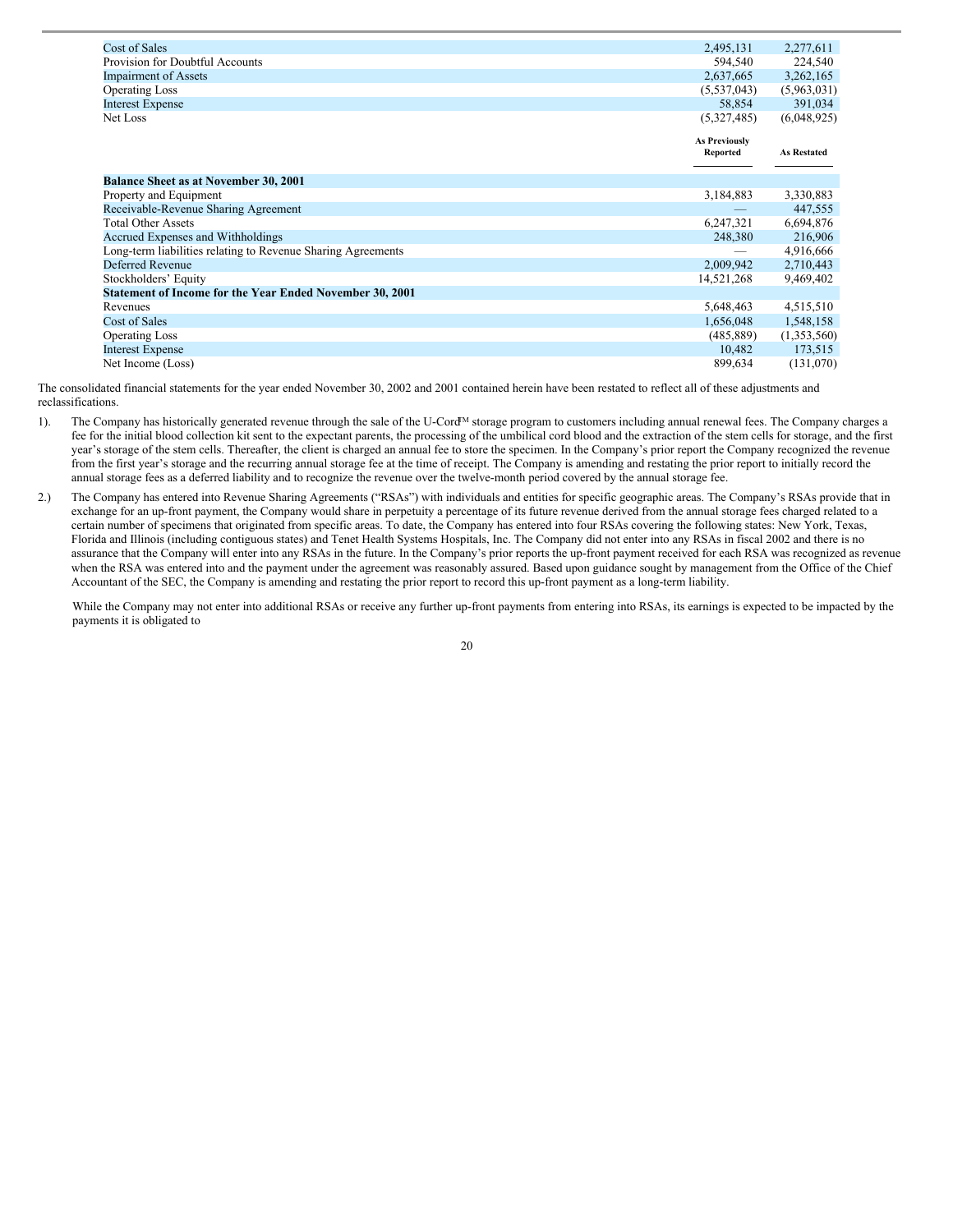make under the existing RSAs. For the years ended November 30, 2002 and 2001, the Company incurred expenses of \$332,180 and \$163,033, respectively, under the RSAs.

Reclassification of \$370,000 that was recorded as an allowance for doubtful accounts from an uncollectible receivable associated with a RSA to a reduction in the longterm liability due to the new accounting treatment for RSAs.

- 3). On May 9, 2003 the Company was advised that CRYO-CELL Italia, Srl ('CCI') was liquidating. Accordingly, an additional asset impairment of \$478,500 has been recorded as of November 30, 2002 to reduce the Company's consolidated investment to \$0.
- 4.) Reclassification of certain depreciation for certain assets as of November 30, 2001 to impairment of assets as of November 30, 2002.
- 5.) The Company recorded a receivable for the remaining balance due for the Revenue Sharing Agreement for the State of Florida. The receivable will be reduced through Revenue Sharing entitlements to their share of net storage revenues. As of November 30, 2002 and 2001, the balance of the receivable is \$332,895 and \$447,555, respectively.
- 6.) The Company restated accrued expenses as of November 30, 2002 to reflect a settlement on litigation that occurred in May 2003, subsequent to the balance sheet date.
- 7.) The Company recognized further unrealized losses of \$217,679 in 2003 attributable to its investment in Saneron CCEL Therapeutics, Inc.
- 8.) Reclassification of payments made under the RSAs from cost of sales to interest expense.

# **Results of Operations**

*Revenues.* For the fiscal year ended November 30, 2002, the Company had revenues of \$6,693,777 compared to \$4,515,510 in the prior fiscal year representing a 48% increase. The increase in revenues reflects the significant growth in processing and storage revenue associated with the Company's U-Cord™ stem cell program. The Company believes that its growth is a result of the increasing effectiveness of its various marketing programs.

Cost of Sales. For the fiscal year ended November 30, 2002, cost of sales was \$2,277,611, as compared to \$1,548,158 in 2001, representing 34% and 33%, respectively, of processing and storage revenues. The slight increase in cost of sales is attributable to new enhancements to the existing production procedures and quality systems employed in the processing of cord blood specimens at the Company's laboratory in Clearwater, Florida.

*Marketing, General and Administrative Expenses.* Marketing, general and administrative expenses during the fiscal year ended November 30, 2002, were \$6,065,475 as compared to \$3,939,367 in 2001, an increase of 53%. Marketing, general and administrative expenses were 90% of processing and storage revenues in fiscal 2002 compared to 87% for the same period in fiscal 2001. This increase is primarily the result of increased funding of SCPT of approximately \$501,000 relating to start-up operational expenses, an increase in legal fees of \$390,000, a payment of \$250,000 in 2002 reflecting a retirement bonus paid to the Company's founder and former Chairman, the write off of \$198,000 relating to a forfeiture of deposits on an equipment order that was cancelled, and \$161,000 of consulting fees associated with the implementation of new production and quality systems. These items accounted for \$1.5 million or 71% of the increase this year. The increase in legal fees is attributable to a variety of reasons including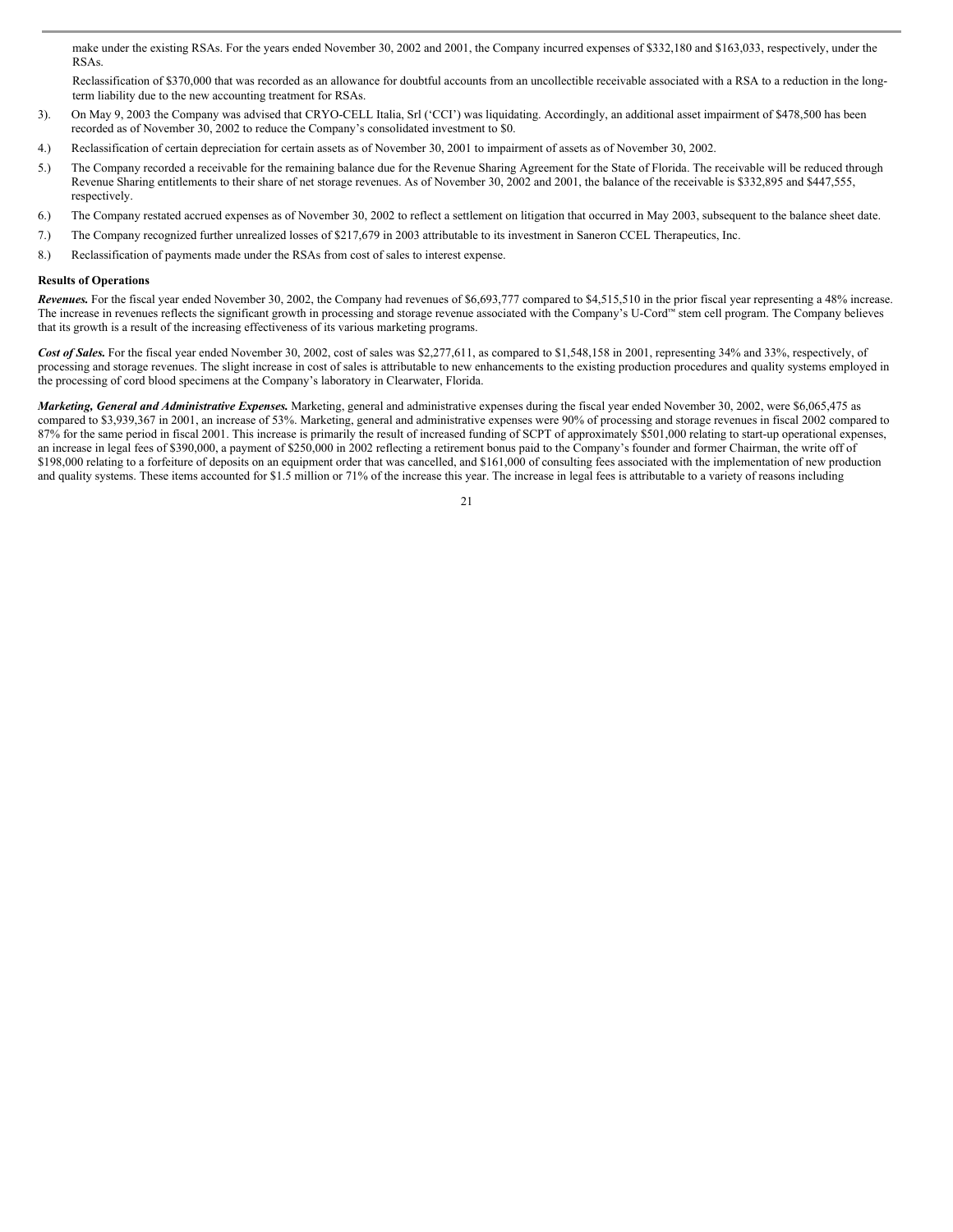litigation, both on-going and settled, and compliance with the Sarbanes-Oxley Act of 2002. The Company cannot provide assurances that legal fees will be reduced in the foreseeable future.

Stem Cell Preservation Technologies, Inc. marketing, general and administrative expenses during fiscal 2002 were \$583,561 versus \$82,380 in fiscal 2001. The expenses incurred are primarily related to salaries and professional fees associated with the continuing development of SCPT.

*Research, Development and Related Engineering Expenses.*Research, development and related engineering expenses for the fiscal year ended November 30, 2002, were \$219,659 as compared to \$51,067 in 2001 an increase of 330%. As a percentage of processing and storage revenues, research, development and related engineering expenses were 3.1% and 1% in 2002 and 2001, respectively. As of November 30, 2002, \$210,000 was accrued for the costs associated with the additional modifications of the Company's second-generation cryogenic preservation equipment ('CCEL II'). The expenses incurred in 2001 reflect the funding of the research project between the Company's subsidiary, CCEL Bio-Therapies, Inc. and the University of South Florida at Tampa.

During the period since its inception, the Company's research and development activities have principally involved the design and development of its cellular storage systems ('CCEL II') and in securing patents on same. The Company believes that its long-term cellular storage units can provide an improved ability to store cells or other material in liquid nitrogen, its vapors, or other media. The units are controlled by a computer system, which robotically inserts vials in pre-selected storage areas inside the chamber. Additionally, the stored material can be robotically inserted or retrieved by computer on an individual basis without all of the remaining specimens being exposed to ambient temperature. The Company is the assignee of all patents on the units.

*Provision for Doubtful Accounts.* During 2002, the Company recognized a reserve of \$128,540 to offset the current royalty receivable due from CCEU under the terms of the license agreement, wrote off \$41,000 in Notes Receivable and increased its provision for doubtful accounts on its trade receivables by \$55,000.

*Impairment of Assets*. The Company has had several independent valuations performed in order to determine the value of certain investments. In fiscal 2002 the following investments have been reduced by the amount indicated to reflect their fair market value as of November 30, 2002: CRYO-CELL Italia, S.r.l.—\$1,876,575, and CRYO-CELL Europe, N.V.—\$268,130. The Company will continue to monitor these investments, but there can be no assurances that future impairments will not occur. Also during fiscal 2002 management reviewed its long-lived assets and determined that certain equipment was not being fully utilized and would not be utilized in the foreseeable future and had suffered permanent impairment in value. The aggregate charge to operations was \$1,117,461 of which \$679,678 related to the Company's abandonment of its third-generation cryogenic preservation equipment. The additional \$437,783 charge to operations is for the reduction in value of certain other equipment.

*Interest Expense.* Interest expense during the fiscal year ended November 30, 2002, was \$391,034 compared to \$173,515 in 2001. Interest expense is mainly comprised of payments made to the parties to the RSAs based on the Company's storage revenue. The parties contract with the Company for a percentage of future storage revenues the Company generates from clients in specific geographical areas.

**Other Income.** Other income is comprised of revenue recognized on the sale of license agreements, royalty income earned on the subsequent processing and storage of specimens in geographical areas where the Company has license agreements, and from the sale of sub-license agreements by licensees. The following table sets forth a schedule of Other Income for 2002 and 2001.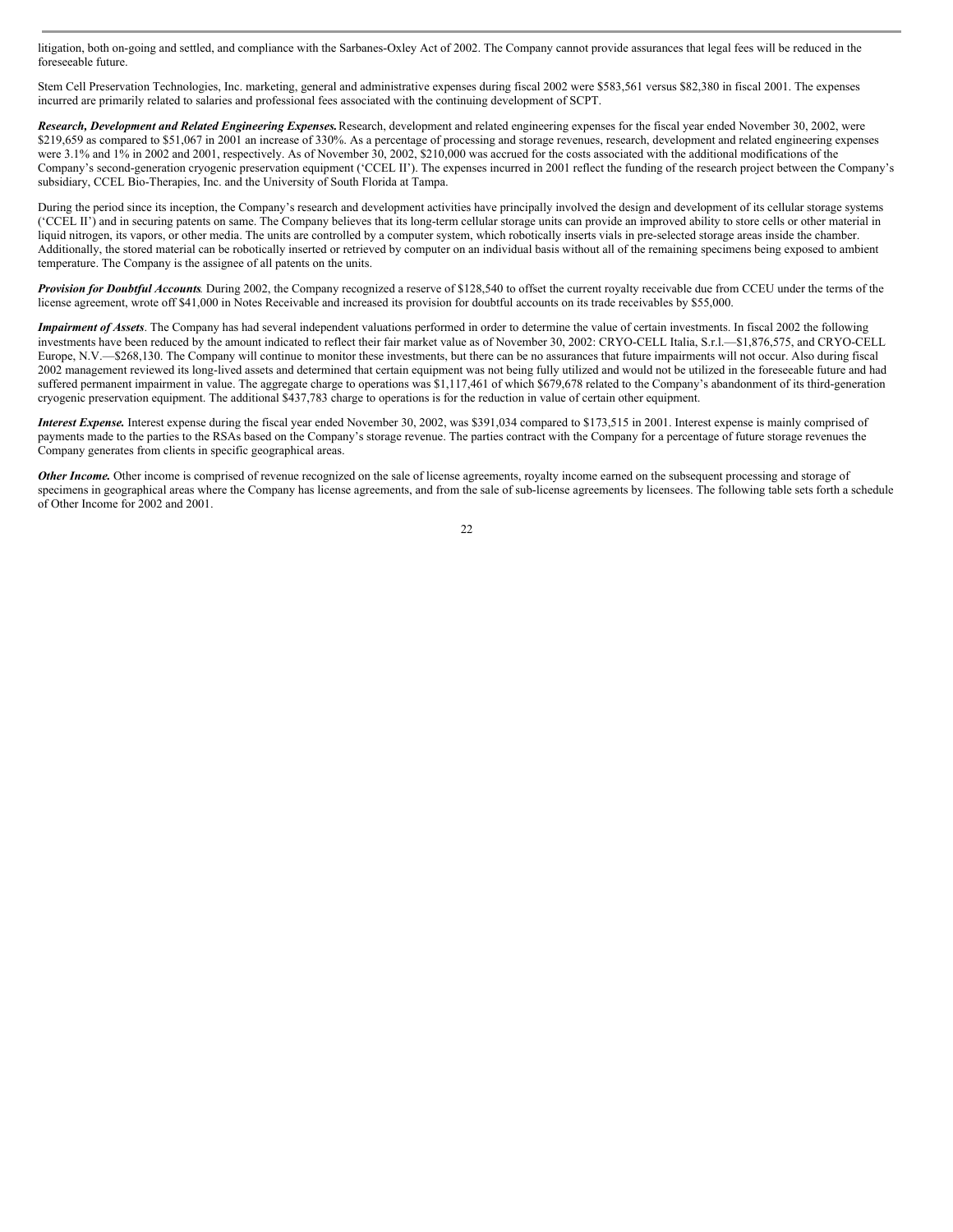|                                      | 2002      | 2001          |
|--------------------------------------|-----------|---------------|
|                                      |           |               |
| <b>License Agreements</b>            |           |               |
| Europe                               | \$235,000 | 700,000<br>S. |
| Israel                               | 100,000   |               |
| Mexico                               | 100,000   | 500,000       |
|                                      |           |               |
| <b>Total License Agreements</b>      | 435,000   | 1,200,000     |
|                                      |           |               |
| <b>Royalty and Sublicense Income</b> |           |               |
| Europe—royalties                     | 360,289   | 20,454        |
| Mexico-royalties                     | 54,485    |               |
| Mexico—sublicense fee                | 50,411    |               |
|                                      |           |               |
| Total Royalty and Sublicense Income  | 465,185   | 20,454        |
|                                      |           |               |
| <b>Total Other Income</b>            |           | \$1,220,454   |
|                                      |           |               |

Approximately \$324,000 of the royalty earned from Europe has not been paid. The Company has recognized as an expense a provision for doubtful accounts of approximately \$129,000 as an estimate of that portion of the royalty that may not be paid.

There can be no assurances that income from licenses and royalties will continue at the same rates as in the past.

# **Liquidity and Capital Resources**

At November 30, 2002, the Company had cash and cash equivalents of \$1,935,532 as compared to \$5,540,751 in 2001. The decrease in cash and cash equivalents was primarily attributable to the purchase of \$3,079,661 in marketable securities and purchases of property and equipment of \$1,137,885, offset by proceeds from the sales of a subsidiary's securities of \$391,830 and cash flow from operations of \$201,557.

Through November 30, 2002, the Company's sources of cash have been from sales of its U-Cord™ program to customers and the sales of Revenue Sharing Agreements. The Company does not have a line of credit or other type of financing instrument.

The Company anticipates that its cash and cash equivalents, including marketable securities and cash flows from operations will be sufficient to fund its operations for its foreseeable future. Cash flows from operations will depend primarily upon increasing revenues from sales of its umbilical cord blood cellular storage services.

Since inception SCPT's costs and expenses have been funded by capital contributions, advances from CRYO-CELL for the purchase of Revenue Sharing Agreements, the sale of a promissory note for \$500,000, which was converted into SCPT's capital stock, and from the sale of common stock. To date, cash has been expended primarily for the development of SCPT's business plan.

# **Critical Accounting Policies**

The preparation of financial statements and related disclosures in conformity with accounting principles generally accepted in the United States requires estimates and assumptions that affect the reported amounts of assets and liabilities, revenues and expenses and related disclosures of contingent assets and liabilities in the consolidated financial statements and accompanying notes. The SEC has defined a company's critical accounting policies as the ones that are most important to the portrayal of the company's financial condition and results of operations, and which require the company to make its most difficult and subjective judgments, often as a result of the need to make estimates of matters that are inherently uncertain. The Company believes that its estimates and assumptions are reasonable under the circumstances; however, actual results may vary from these estimates and assumptions. We have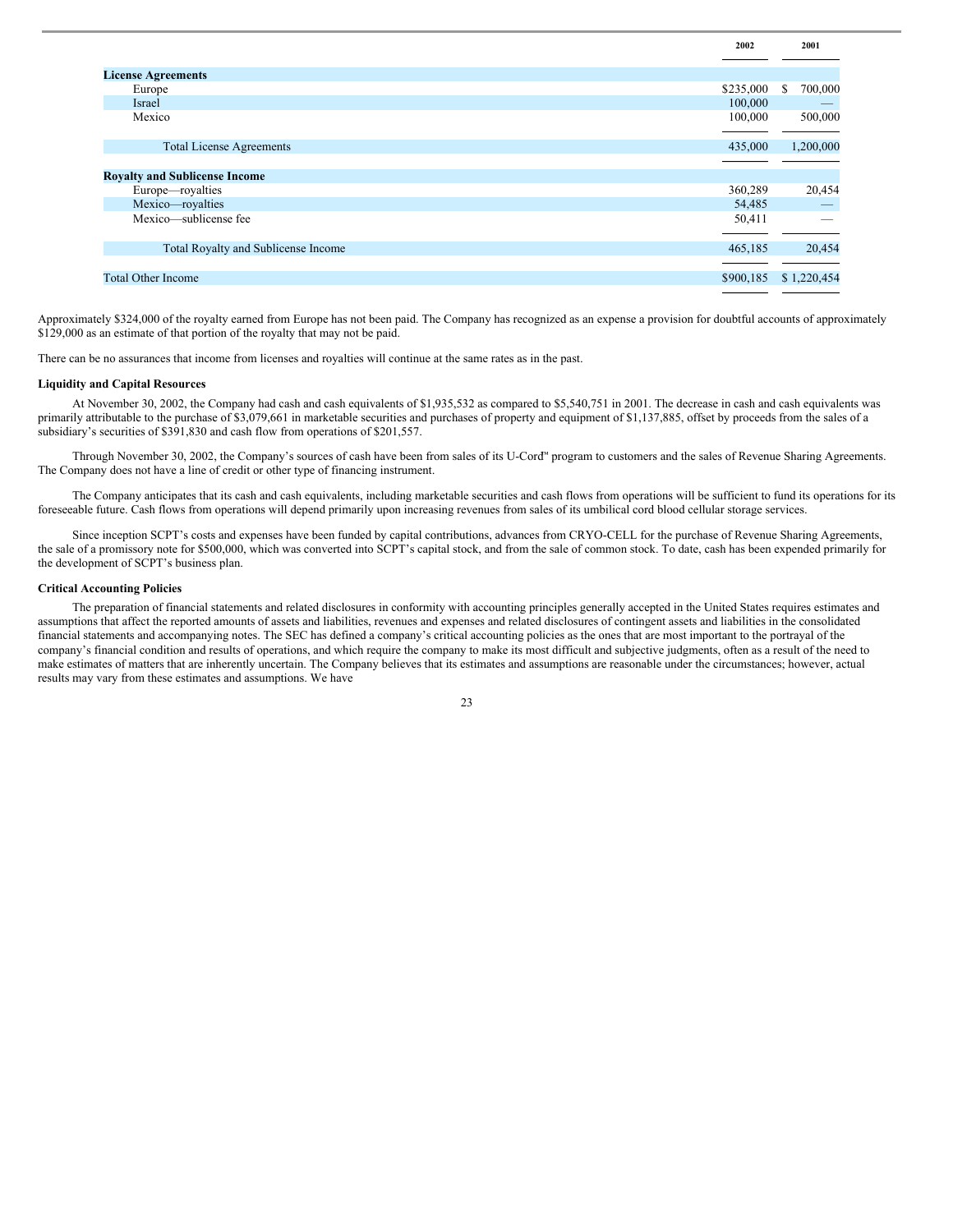identified the following critical accounting policies that affect the more significant judgments and estimates used in the preparation of the consolidated financial statements. For further discussion of the Company's significant and critical accounting policies, refer to Note 1 – "Summary of Significant and Critical Accounting Policies" to the Consolidated Financial Statements in contained in Item 7 of this document.

#### **Investment Valuations**

The Company has made several significant investments in entities that operate in related businesses. The Company has made these investments in order to expand into international markets and be involved in the area of stem cell research. The Company periodically, and at least annually, reviews its investments for possible impairment and, if necessary, adjusts the carrying value of such investments.

#### **Revenue Sharing Agreements**

The Company enters into Revenue Sharing Agreements ("RSAs") with various parties whereby these parties contract with the Company for a percentage of future storage revenues the Company generates from clients in specific geographical areas. The parties typically pay the Company a non-refundable up-front fee for the rights to these future payments. The Company had recognized these non-refundable fees as revenue. The Company, after discussions with its prior auditors and the staff of the Office of the Chief Accountant at the SEC, presently records this up-front fee as a long-term liability. These agreements can take considerable time to negotiate and finalize. Given the criteria under which these RSAs are established cash receipts from these contracts can fluctuate from period to period. The Company periodically, and at least annually, reviews its RSA receivables for collectibility. These long-term liabilities will remain outstanding until the Company can reasonably estimate the total payments to be made under the RSAs. All payments made to the other parties to the RSAs are recognized as interest expense. At such time as the total payments can be determined, the Company will commence amortizing these liabilities under the effective interest method.

# **License and Royalty Agreements**

The Company enters into licensing agreements with certain investors in various international markets in an attempt to capitalize on the Company's technology. The investors typically pay a licensing fee for the exclusive rights to use the Company's marketing programs, technology and know-how in a selected area. The investor may be given a right to sell sub-license agreements as well. In addition to the license fee, the Company earns royalties on subsequent processing and storage revenues by the investor in the selected area and a fee on any sub-license agreements that are sold by the investor where applicable. As part of the accounting for license and royalty revenue, the Company uses estimates and judgments in determining the timing and amount of revenue to recognize. The Company periodically, and at least annually, reviews license and royalty receivables for collectibility and, if necessary, will record an expense for an allowance for an uncollectible account.

### **Marketable Securities**

The Company has certain investments in money market funds, which area categorized as marketable securities. The Company believes these are conservative investments with a low risk for any loss of principal. The Company regularly assesses its marketable security investments for impairment and adjusts its investment strategy as it deems appropriate.

# **Litigation**

The Company is periodically involved in litigation and regulatory proceedings incidental to the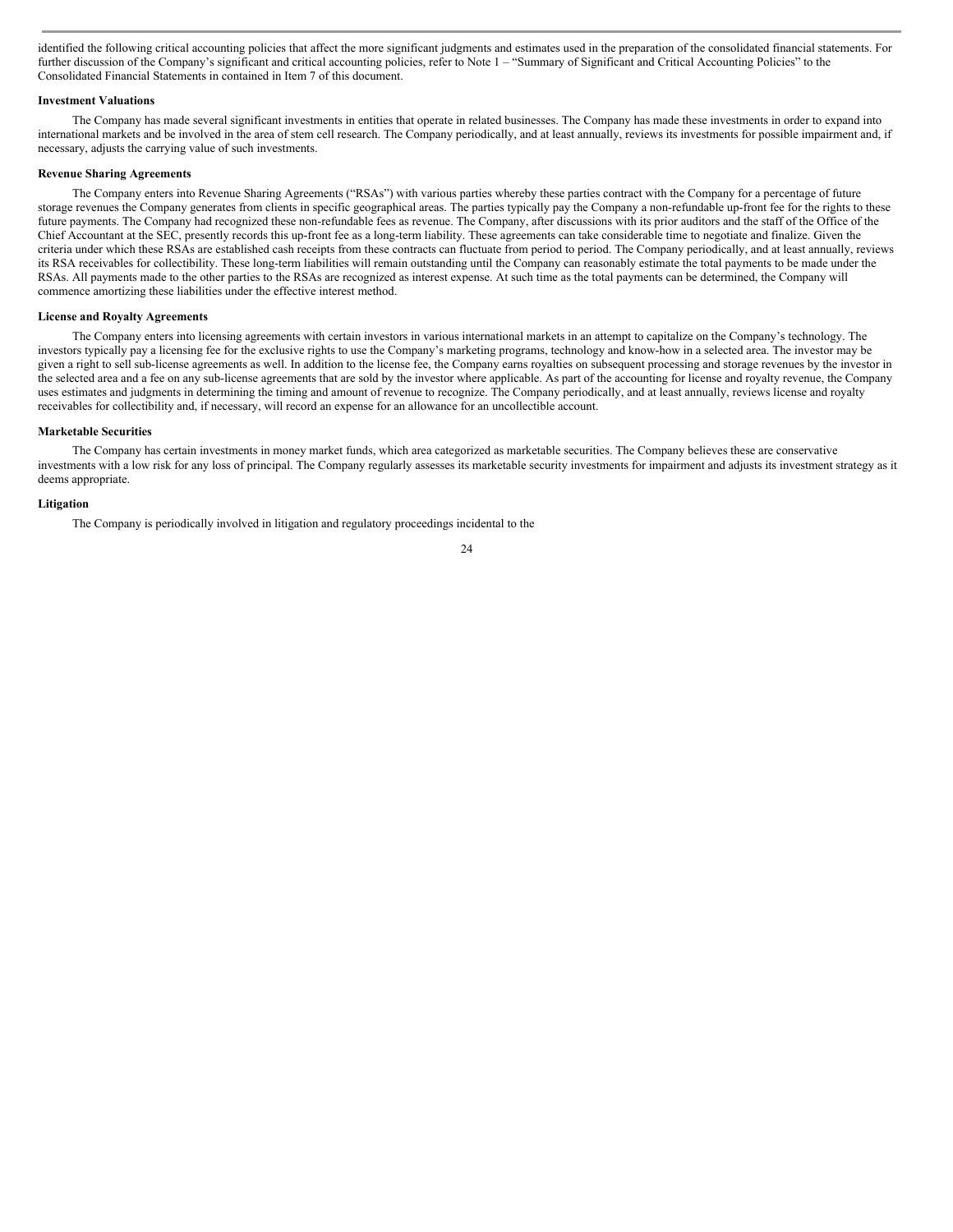conduct of our business and expect that we will be involved in such litigation and regulatory proceedings from time to time. The Company regularly reviews any such litigation and regulatory proceedings for possible adverse outcomes, and provides estimates for the possible liability to the Company from such adverse outcomes, as it considers appropriate.

#### **Risk Factors That May Affect Future Results**

We operate in a rapidly changing environment that involves a number of risks, some of which are beyond our control. A number of these risks are listed below. These risks could affect actual future results and could cause them to differ materially from any forward-looking statements we have made. You should carefully consider the risks described below, as well as the other information set forth in this Form 10-KSB. The risks and uncertainties described below are not the only ones we face. Any of the risks described below could significantly and adversely affect our business, prospects, financial condition or results of operations. In that case, the trading price of our common stock could fall and you may lose all or part of the money you paid to buy our common stock.

#### **Risks Related to Our Business**

# **We have a history of losses and we may not achieve profitability.**

We have recently incurred significant losses. For the year ended November 30, 2002, we incurred a net loss of \$6,048,925. As of November 30, 2002 we have an accumulated deficit of \$19,031,122. We may incur additional losses as we continue to adjust our costs and expenses. As a result, we will need to generate significant additional revenues to achieve and maintain profitability. We cannot assure our stockholders that we will achieve significant additional revenues, or that we will become profitable and, if so, sustain profitability into the future. It is possible that we may encounter unexpected expenses. If the time required to generate significant revenues and achieve profitability is longer than anticipated, we may need to obtain working capital in the future. There can be no assurance that we will be able to successfully complete any such financing arrangements or that the amounts raised would meet our cash flow needs. We cannot assure our stockholders that additional capital will be available to us in the future on favorable terms, or at all. The various elements of our business strategies, including marketing activities and obtaining increased market acceptance, may require additional future capital. If adequate funds are not available or are not available on acceptable terms, our ability to fund those business activities essential to operate profitably, including further research and development and sales and marketing activities, would be significantly limited.

#### **Possible Need for Additional Capital**

The Company currently has in excess of \$4,800,000 in cash, cash equivalents and liquid marketable securities and has sufficient operating capital for at least the next 12 to 18 months. There can be no assurance that sales will continue to increase or even maintain current levels. The Company believes there will be no need to raise additional capital in the next twelve months. There can be no assurance that such capital, if needed, will be available.

# If our umbilical cord blood stem cell storage services do not achieve continued market acceptance we will not be able to generate revenue necessary to support **our business.**

We anticipate that service fees from the processing and storage of umbilical cord blood stem cells will comprise a substantial majority of our revenue in the future and, therefore, our future success depends on the successful and continued market acceptance of this service. Broad use and acceptance of our service requires marketing expenditures and education and awareness of consumers and medical practitioners, and the time and expense required to accomplish such education and awareness of our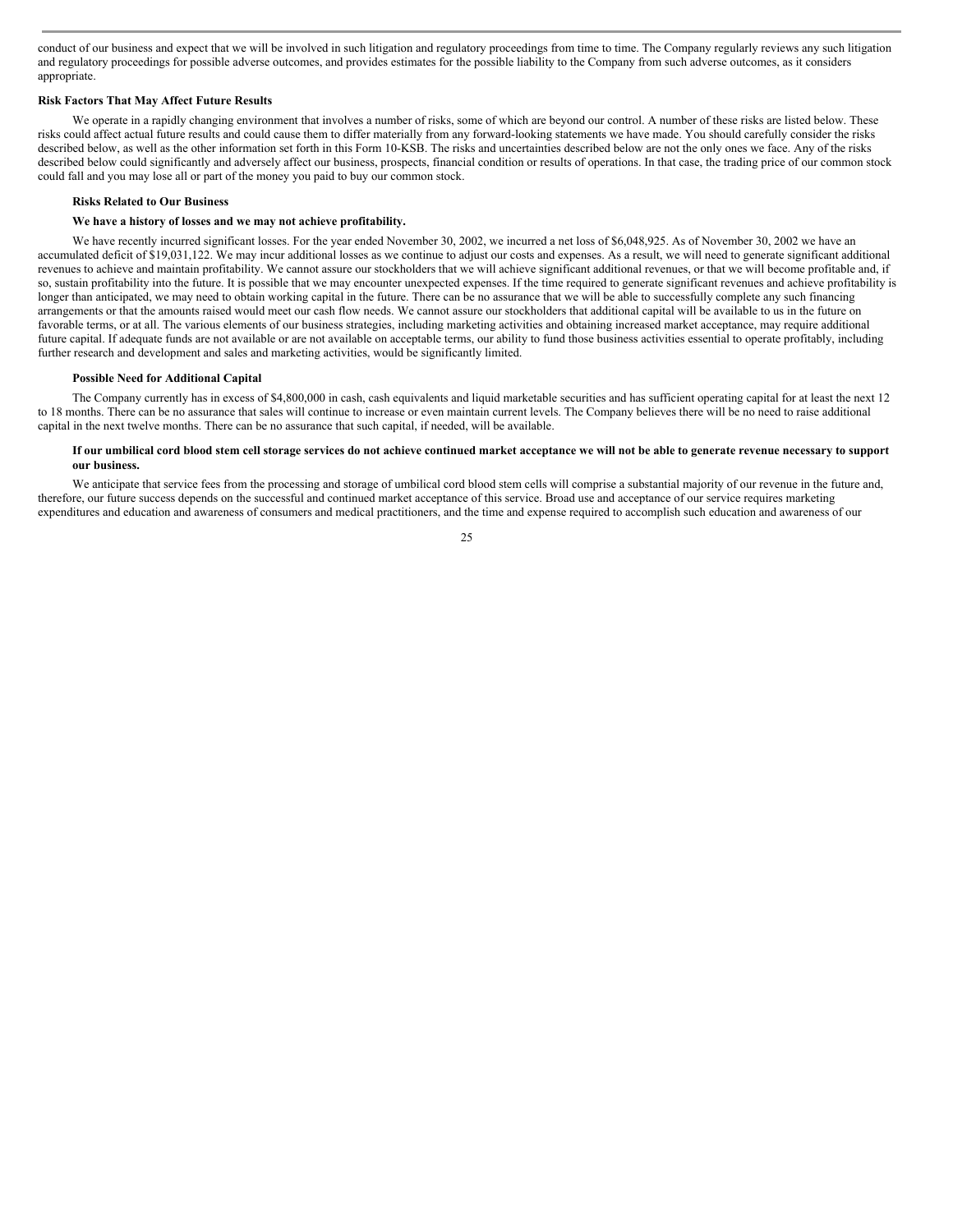services and its potential benefits could adversely affect market acceptance. Successful commercialization of our services will also require that we satisfactorily address the needs of various medical practitioners that constitute a target market to reach consumers of our services and to address potential resistance to recommendations for our services. If we are unable to gain market acceptance of our services, we will not be able to generate enough revenue to be profitable.

# **We may not be able to successfully grow or operate our business.**

Our business may decline, may not grow or may grow more slowly than expected. There can be no assurance that we will be able to grow or effectively operate our business. To the extent we are unable to achieve growth in our business we may continue to incur losses. We cannot assure you that we will be successful or make progress in the growth and operation of our business. Our success will depend in large part on widespread market acceptance of cryopreservation of stem cells. Our current and future expense levels are based on our operating plans and estimates of future revenues and are subject to increase as we implement our strategy. We may be unable to adjust spending in a timely manner to compensate for any unexpected revenue shortfall. Accordingly, any significant shortfall in revenues would likely have an immediate material adverse effect on our business, operating results and financial condition. Further, if we should substantially increase our operating expenses to increase sales and marketing or to develop our technology and cord blood processing and storage systems, and such expenses are not subsequently followed by increased revenues, our operating performance and results would be adversely effected and if sustained could have a material adverse effect on our business. To the extent we implement cost reduction efforts to align our costs with revenue, our revenue could be adversely affected.

# If we do not obtain and maintain necessary domestic regulatory registrations, approvals and comply with ongoing regulations, we may not be able to **market our services in the United States.**

Our stem cell storage systems technology is a Class II device and falls under the Food and Drug Administration's (FDA's) regulations for ("Blood Storage Refrigerator/Freezer"). These devices have been granted an exemption from the 510(k) notification requirements as outlined in 21 CFR 21 § 864.9700, but manufacturing still must be in compliance with cGMPs as spelled out in 21 CFR § 820. In October 2001, we listed the CCEL II as a Class II medical device with the FDA. Historically, the FDA has not regulated banks that collect and store cord blood for private or family use. Recent changes, however, require establishments engaged in the recovery, processing, storage, labeling, packaging or distribution of any Human Cells, Tissues, and Cellular and Tissue-Based Products (HCT/Ps) or the screening or testing of a cell tissue donor to register with the FDA in January 2004. We voluntarily registered with the FDA in January 2003. Future FDA conditions or regulations could adversely impact or limit our ability to market or perform or services. Failure to comply with applicable regulatory requirements can result in, among other things, injunctions, operating restrictions, and civil fines and criminal prosecution. Delays or failure to obtain registrations could have a material adverse effect on the marketing and sales of our services and impair our ability to operate profitably in the future.

# International licenses of our technology and services account for a portion or our other income and our international growth may be limited if we are unable to **successfully manage our international activities.**

Our licensing activities in Europe, Israel and Mexico/Central America, accounted for \$900,185 and \$1,220,454 of other income for the years ended November 30, 2002 and 2001 respectively. In addition, we have made direct equity investments in Cryo-Cell Europe NV (7%) and Cryo-Cell Italia, Srl. (24%). We are subject to a number of challenges that relate to our international business activities. Our growth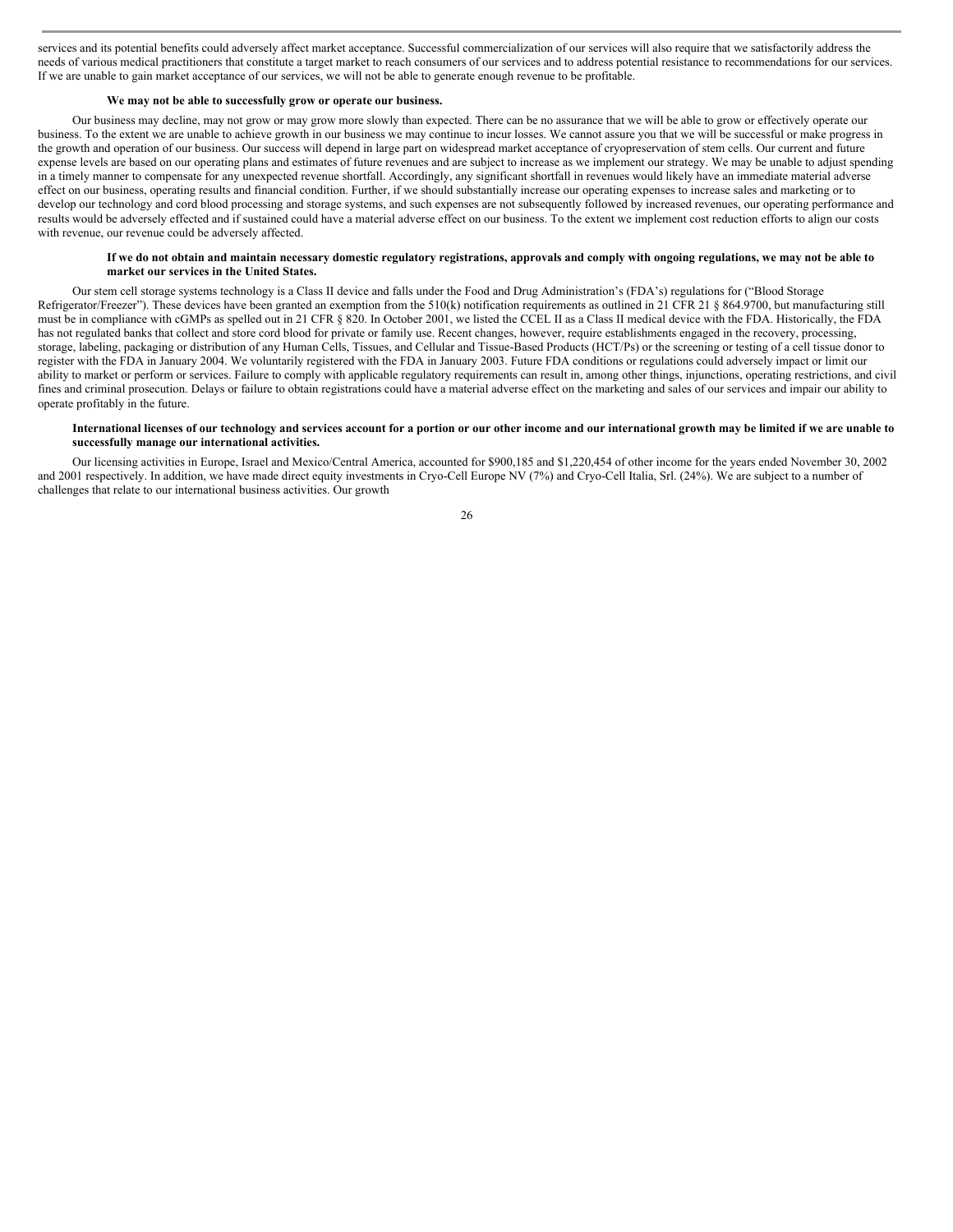and future license income and return on investments from these sources will be impacted by these challenges, which include:

- Our inability to derive any royalties to date from Cryo-Cell Italia, Srl due to Italian law limitations regarding the storage of umbilical cord blood which contributed to the commencement of liquidation proceedings of Cryo-Cell Italia, Srl in May 2003;
- Our recent disputes with Cryo-Cell Europe, NV regarding our license agreement and its refusal to make royalty payments owed to us;
- Our recent modifications to the license agreement with Cryo-Cell Middle East, Inc. from covering the entire Middle East to covering Israel;
- Failure of local laws to provide the same degree of protection against infringement of our intellectual property rights;
- Certain laws and business practices that could prevent our business from operating or favor local competitors, which could slow or limit our growth in international markets;
- Entering into licensing agreements with organizations capable of undertaking and sustaining operations; and
- The expense of entering into licensing and investment arrangements in new foreign markets.

Currently, the majority of our international license fees are denominated in U.S. dollars. As a result, an increase in the value of the U.S. dollar relative to foreign currencies could make our services less competitive in international markets. If we are unable to meet and overcome these challenges, our international operations may not be successful and may suffer. We recently wrote down the carrying value of our investment in Cryo-Cell Italia, Srl (after reflecting our pro rata share of losses incurred in CRYO-CELL Italia, Srl of \$73,425) from \$1,876,575 to \$0, due to the regulatory difficulties encountered in Italy. We also recently wrote down \$128,540 of our royalty receivable from Cryo-Cell Europe, NV and the carrying value of our investment in Cryo-Cell Europe, NV (after reflecting our pro rata share of losses incurred in CRYO-CELL Europe, NV of \$142,203) from \$1,002,797 to \$739,667. To the extent our international business activities do not significantly improve in the near future we could have further write downs of receivables arising from our licensing agreements and write downs of investments made in foreign businesses.

#### If we are unable to protect our intellectual property from use by third parties, our ability to compete in the market will be harmed.

We rely, in part, on our ability to obtain and maintain patent protection for our products by filing United States and foreign patents related to our technology, inventions and improvements. However, there can be no assurance that third parties will not seek to assert that our devices, systems and services infringe their patents or seek to expand their patent claims to cover aspects of our technology. As a result, there can be no assurance that we will not become subject to future patent infringement claims or litigation in a court of law, interference proceedings, or opposition to a patent granted in a foreign jurisdiction. The defense and prosecution of such intellectual property claims are costly, time-consuming, divert the attention of management and technical personnel and could result in substantial cost and uncertainty regarding our future viability. Future litigation or regulatory proceedings, which could result in substantial cost and uncertainty, may also be necessary to enforce our patent or other intellectual property rights or to determine the scope and validity of other parties' proprietary rights. Any public announcements related to such litigation or regulatory proceedings that we initiate, or that are initiated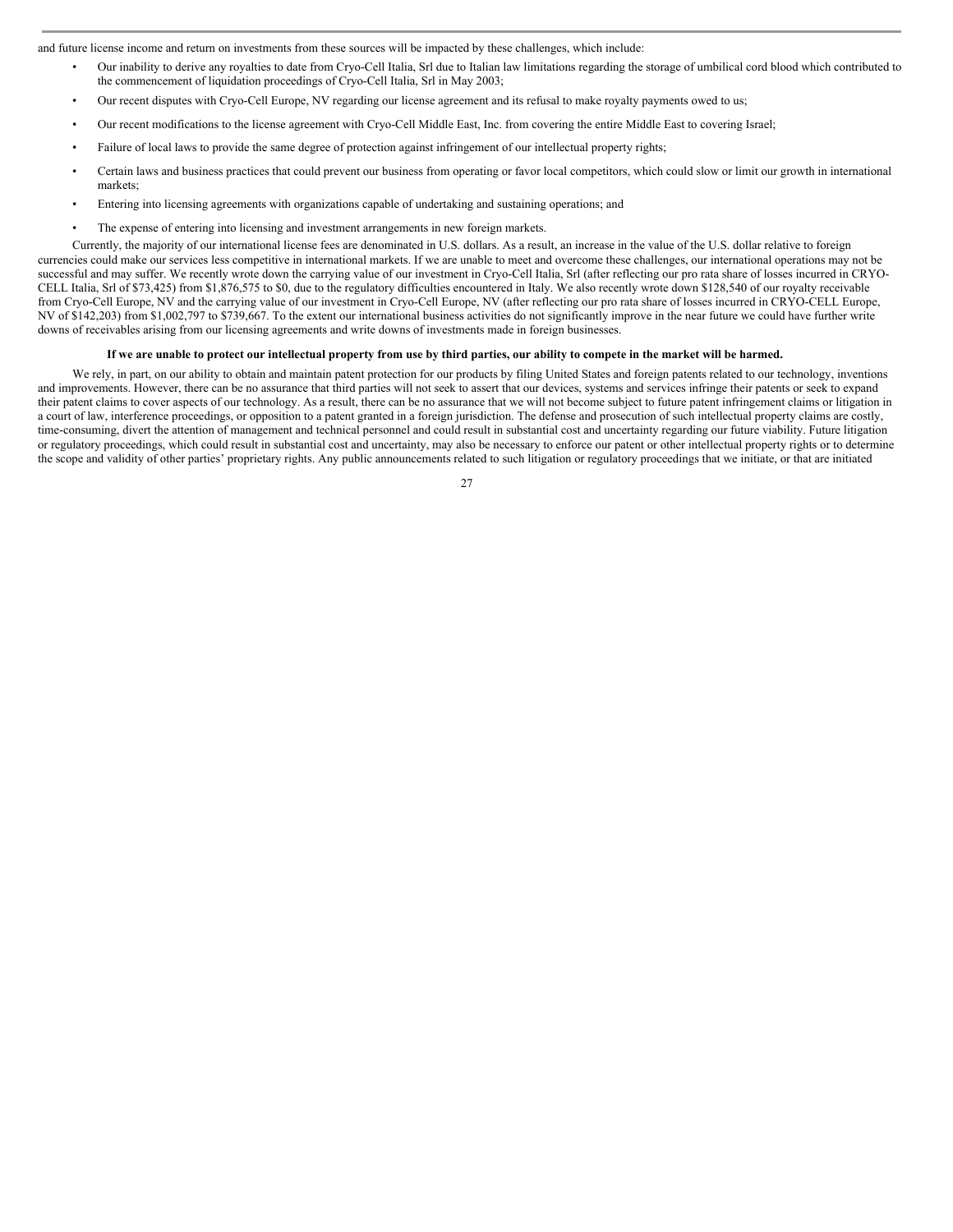or threatened against us by our competitors, could adversely affect the price of our common stock. We also rely upon trade secrets, technical know-how and continuing technological innovation to develop and maintain our competitive position, and we typically require our employees, consultants and advisors to execute confidentiality and assignment of inventions agreements in connection with their employment, consulting or advisory relationships. There can be no assurance, however, that these agreements will not be breached or that we will have adequate remedies for any breach. Failure to protect our intellectual property would limit our ability to produce and/or market our products in the future and would likely have an adverse affect on the revenues generated by the sale or license of such intellectual property.

# We are involved in intellectual property litigation, which may hurt our business, may be costly to us and may prevent us from selling or licensing our **products or services.**

On February 22, 2002, Pharmastem Therapeutics, Inc. filed a lawsuit in United States District Court for the District of Delaware against the Company alleging that the Company's cord blood banking services infringed upon Pharmastem's United States Patent Nos. 5,004,681 and 5,192,553. Pharmastem's complaint sought damages, attorneys' fees and increased damages alleging willful patent infringement and seeks an injunction against the Company. The litigation is still in the expert discovery stage, with trial scheduled for October 2003. The Company has consulted with their patent attorney who believes that the asserted patents are not valid and even if valid, believes that CRYO-CELL's business of collecting, processing and cryo-preserving cord blood cells does not infringe either of the asserted patents. This litigation relates to an integral part of the services we provide which account for essentially all of the Company's revenues for the year ended November 30, 2002. If the Company loses the suit brought by Pharmastem for the patent infringement claims, the Company may be prevented from marketing our services as currently configured without first obtaining a license to the disputed intellectual property from the successful party or modifying the services the Company offers. Obtaining a license could be expensive and could result in serious harm to the Company's business. In the event that a successful party is unwilling to grant the Company a license, the Company will be required to stop marketing its services that are found to infringe the successful party's patents unless the Company can redesign them so they do not infringe these patents, which the Company may be unable to do. Whether or not the Company is successful in this lawsuit, the litigation could consume substantial amounts of the Company's financial and managerial resources. Further, because of the substantial amount of discovery often involved in connection with this type of litigation, there is a risk that some of our confidential information could be compromised by disclosure during the discovery process.

#### A failure in the performance of our cryopreservation storage facility or systems could harm our business and reputation.

To the extent our cryopreservation storage service is disrupted, discontinued or the performance is impaired, our business and operations could be adversely affected. We store approximately 50,000 specimens in Clearwater, FL and approximately 1,800 split specimens at a secondary storage facility in Sedona, AZ. Any failure, including network, software or hardware or equipment failure, that causes a material interruption or discontinuance in our cryopreservation storage of stem cell specimens could result in stored specimens being damaged and unable to be utilized. Specimen damage, including loss in transit to the Company or loss of bulk shipments to its secondary storage site, could result in litigation against us and reduced future revenue to us, which in turn could be harmful to our reputation. Our insurance may not adequately compensate us for any losses that may occur due to any failures in our system or interruptions in our ability to maintain proper, continued, cryopreservation storage services. Any material disruption in our ability to maintain continued uninterrupted storage systems could have a material adverse effect on our business, operating results and financial condition. Our systems and operations are vulnerable to damage or interruption from fire, flood, equipment failure, break-ins, tornadoes and similar events for which we do not have redundant systems or a formal disaster recovery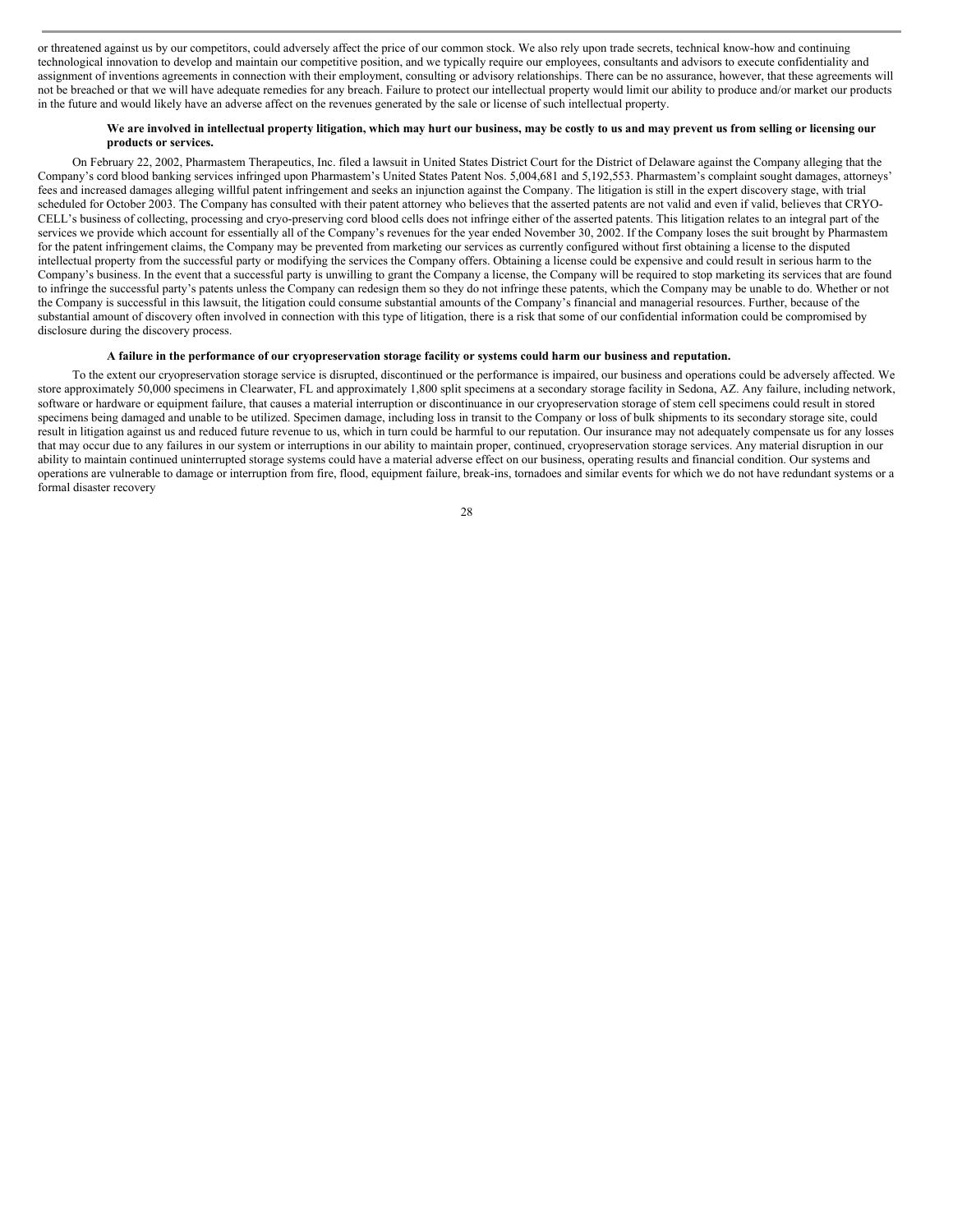plan and may not carry sufficient business interruption insurance to compensate us for losses that may occur.

#### Because our industry is subject to rapid technological and therapeutic changes and new developments, our future success will depend on the continued **viability of the use of stem cells.**

Our success will depend to a significant extent upon our ability to enhance and expand the use of and utility of our services so that they gain increased market acceptance. There can be no assurance that expectant parents will use our services or that our services will provide competitive advantages with current or future technologies. Failure to achieve increased market acceptance could have a material adverse effect on our business, financial condition and results of operations. The use of stem cells in the treatment of disease is subject to potentially revolutionary technological, medical and therapeutic changes. Future technological and medical developments could render the use of stem cells and our equipment obsolete and unmarketable. We may incur significant costs in replacing or modifying equipment in which we have already made a substantial investment prior to the end of its anticipated useful life. In addition, there may be significant advances in other treatment methods, such as genetics, or in disease prevention techniques, which could significantly reduce the need for the services we provide.

#### We may be required to spend substantial amounts to comply with new legislative and regulatory initiatives relating to patient privacy.

Regulations issued under the Health Insurance Portability and Accountability Act of 1996, or HIPAA, contain provisions that require us to adopt business procedures designed to protect the privacy of each of our patients' individual health information. The Department of Health and Human Services recently issued health privacy regulations which require compliance by April 14, 2003 for most health care organizations, including us, and we may incur additional costs associated with compliance. We cannot predict the impact of these regulations on our business. Compliance with these regulations may require management to spend substantial time and effort on compliance measures. If we fail to comply with the new regulations, we could suffer civil penalties up to \$100 per violation with a maximum penalty of \$25,000 per each requirement violated per calendar year and criminal penalties with fines up to \$250,000 per violation.

# Our information systems are critical to our business, and a failure of those systems could materially harm us.

We depend on our ability to store, retrieve, process and manage a significant amount of information. If our information systems fail to perform as expected, or if we suffer an interruption, malfunction or loss of information processing capabilities, it could have a material adverse effect on our business.

#### **The stem cell preservation market is increasingly competitive.**

Stem cell preservation is becoming an increasingly competitive business. Our business faces competition from other operators of stem cell preservation businesses and providers of stem storage services. Certain of our competitors may have greater financial and other resources than us. Competitors with greater access to financial resources may enter our markets and compete with us. In the event that we are not able to compete successfully, our business may be adversely affected and competition may make it more difficult for us to grow our revenue and maintain our existing business on terms that are favorable to us.

# **Our failure to comply with laws related to hazardous materials could materially harm us.**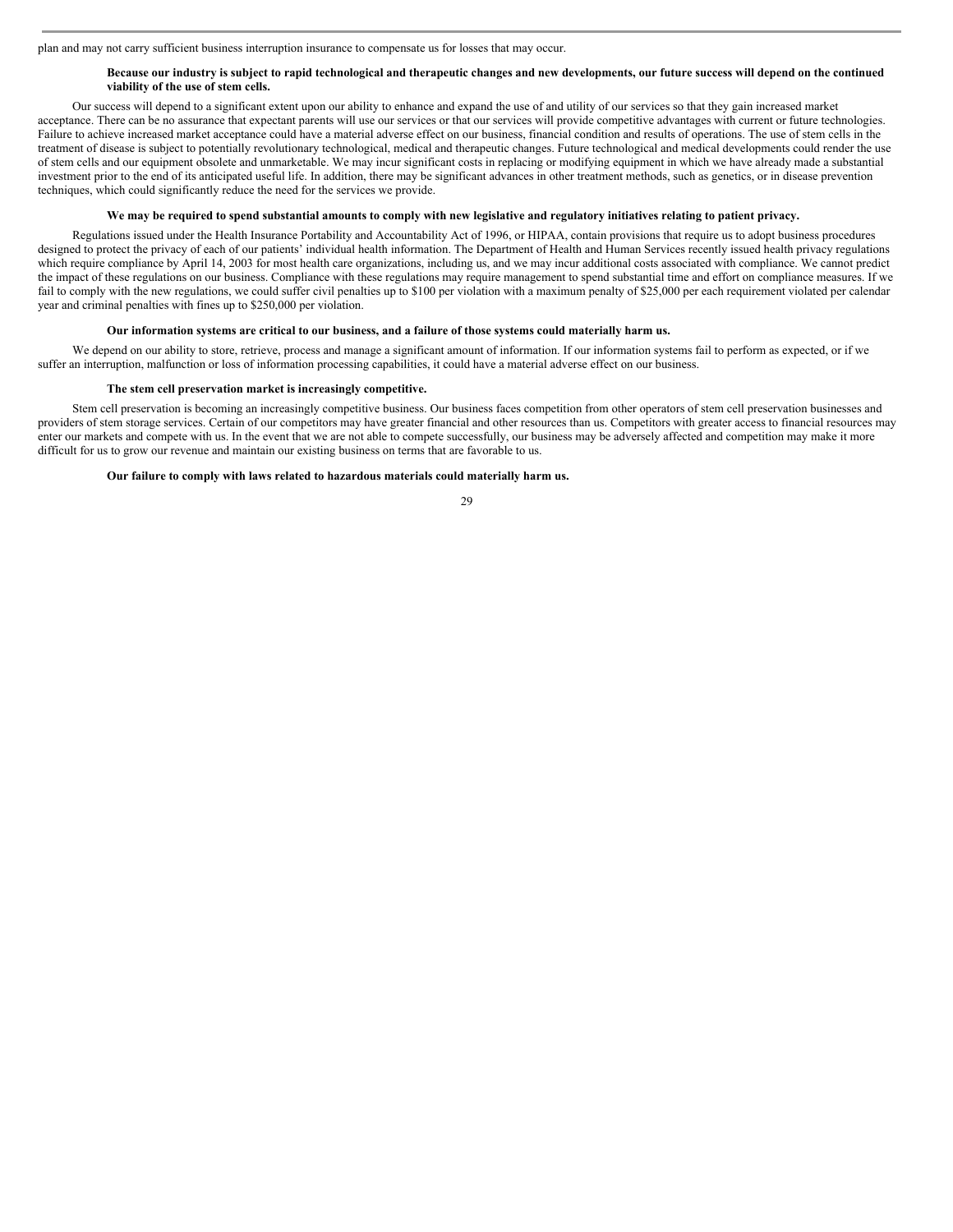We are subject to state and federal laws regulating the protection of employees who may be exposed to hazardous material and regulating the proper handling and disposal of that material. Although we believe we are in compliance with all applicable laws, a violation of such laws, or the future enactment of more stringent laws or regulations, could subject us to liability, or require us to incur costs that would have an adverse effect on us.

#### **Risks Related to Our Stock**

# Sales of substantial amounts of our common stock, or the availability of those shares for future sale, could adversely affect our stock price and limit our ability to **raise capital.**

We are unable to predict the effect, if any, that future sales of common stock or the potential for such sales may have on the market price of the common stock prevailing from time to time. The market price of our common stock could decline as a result of sales of substantial amounts of our common stock in the public market or the perception that substantial sales could occur. These sales also may make it more difficult for us to sell common stock in the future to raise capital.

#### We have not paid cash dividends and do not expect to in the future, which means that the value of our shares cannot be realized except through sale.

We have never declared or paid cash dividends. We currently expect to retain earnings for our business and do not anticipate paying cash dividends on our common stock at any time in the foreseeable future. Because we do not anticipate paying cash dividends in the future, it is likely that the only opportunity to realize the value of our common stock will be through a sale of those shares. The decision whether to pay cash dividends on common stock will be made by the Board of Directors from time to time in the exercise of its business judgment. Furthermore, we may be restricted from paying dividends by the terms of any credit facility we enter into.

#### We may be unable to consummate the dividend of the Stem Cell Preservation Technologies, Inc. common stock.

On July 25, 2001, our Board of Directors declared a dividend in the form of common stock in a wholly owned subsidiary, Stem Cell Preservation Technologies, Inc. ("SCPT"), to stockholders of record on August 31, 2001. Stockholders of record are expected to receive a distribution of three shares of common stock of SCPT for every four of our shares they owned on the record date. An independent appraisal valued SCPT as of August 31, 2001 at \$62,500 taking into consideration the fact that SCPT had not yet engaged in any operations, but rather was a development stage company. The payment date of the shares to be distributed is expected to follow the effective date of a registration statement filed by SCPT. In June 2002, SCPT filed a registration statement with the Securities and Exchange Commission ("SEC") relating to the expected distribution of the SCPT shares to our shareholders of record on August 31, 2001. SCPT is in the process of responding to comments received from the SEC on the amended registration statement. While that it is anticipated that the SCPT registration statement will be declared effective, there can be no assurances that SCPT will be able to successfully and satisfactorily respond to the SEC's comments in order to have the registration statement declared effective. To the extent SCPT is unable to have the registration statement declared effective, we would be unable to consummate the dividend of SCPT shares.

In October 2002, we entered into a revenue sharing agreement with SCPT, which required us to make an up-front payment of \$3,000,000 to SCPT, consisting of cash and common stock (\$600,000 in cash, \$2,400,000 in common stock of CCEL). In exchange for the up-front payment, we received the right, in perpetuity, to a fixed portion of all income derived from the storage of adult stem cells by SCPT for up to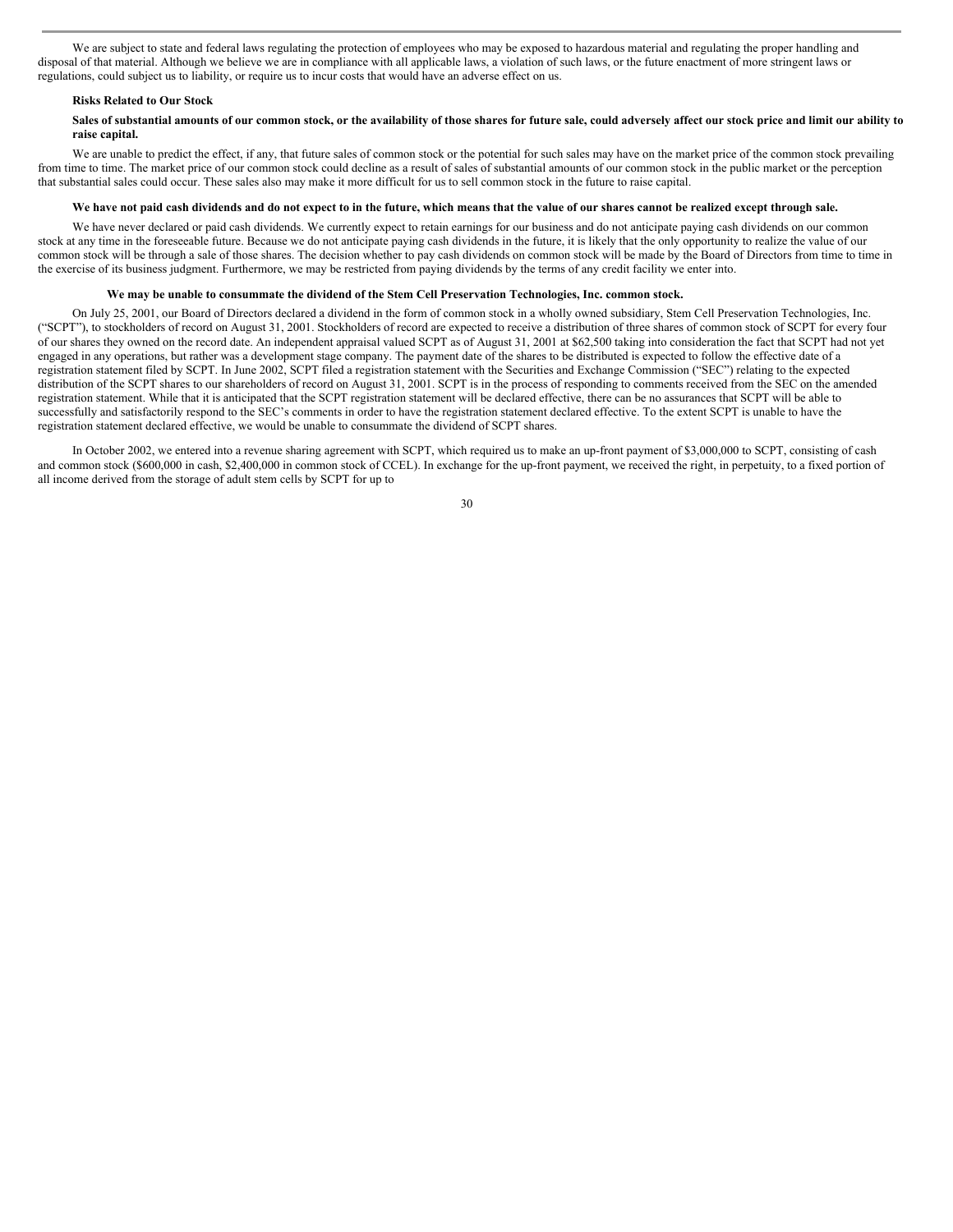50,000 specimens originating from customers from each of the States of New York and Illinois. We have limited rights under the revenue sharing agreement other than to seek arbitration. To date SCPT has not stored any adult stem cells or commenced any meaningful operations. SCPT has relied upon proceeds from the sales of its common stock and the cash component from our revenue sharing agreement for its working capital. Although SCPT successfully entered into a RSA in May 2003 for \$2,000,000, the proceeds from this transaction are to be received in varying installments over a five year period. The timing of the receipt of the proceeds from this RSA may not be sufficient to meet SCPT's cash requirements. Absent further capital infusions, SCPT would not be able to continue as a going concern. There can be no assurance that SCPT will continue as a going concern. To the extent that SCPT is unable to raise additional capital or successfully conclude the registration process it may need to take further actions, which may adversely impact the value of our RSAs and our ability to consummate the stock dividend of the SCPT shares. To the extent the dividend is not consummated our results could be materially adversely affected.

# Our common stock price may be volatile and you may not be able to resell your shares of our common stock at or above the price you paid.

The market price for our common stock is likely to be highly volatile and is likely to experience wide fluctuations in response to factors including the following:

- actual or anticipated variations in our quarterly operating results;
- announcements of technological innovations or new services by us or our competitors;
- changes in financial estimates by securities analysts;
- conditions or trends in the stem cell preservation business;
- changes in the economic performance or market valuations of other stem cell storage companies;
- announcements by us or our competitors of significant acquisitions, strategic partnerships, joint ventures or capital commitments;
- additions or departures of key personnel;
- sales of additional shares of common stock by us;
- adverse results on existing or potential new litigation;
- investor perceptions of us and the stem cell preservation business;
- general economic trends and market conditions;
- adverse announcements by our competitors; and
- adverse publicity.

Broad market and industry factors may adversely affect the market price of our common stock, regardless of our actual operating performance. Over the past two years, our stock price has fluctuated from a high of \$10.26 to a low of \$1.56 and during 2003 has dropped below \$1.00. To the extent our stock price fluctuates and/or remains low, it could impair our ability to raise capital through the offering of additional equity securities. As a result, investors in our common stock may not be able to resell their stock at or above the price at which they purchase it.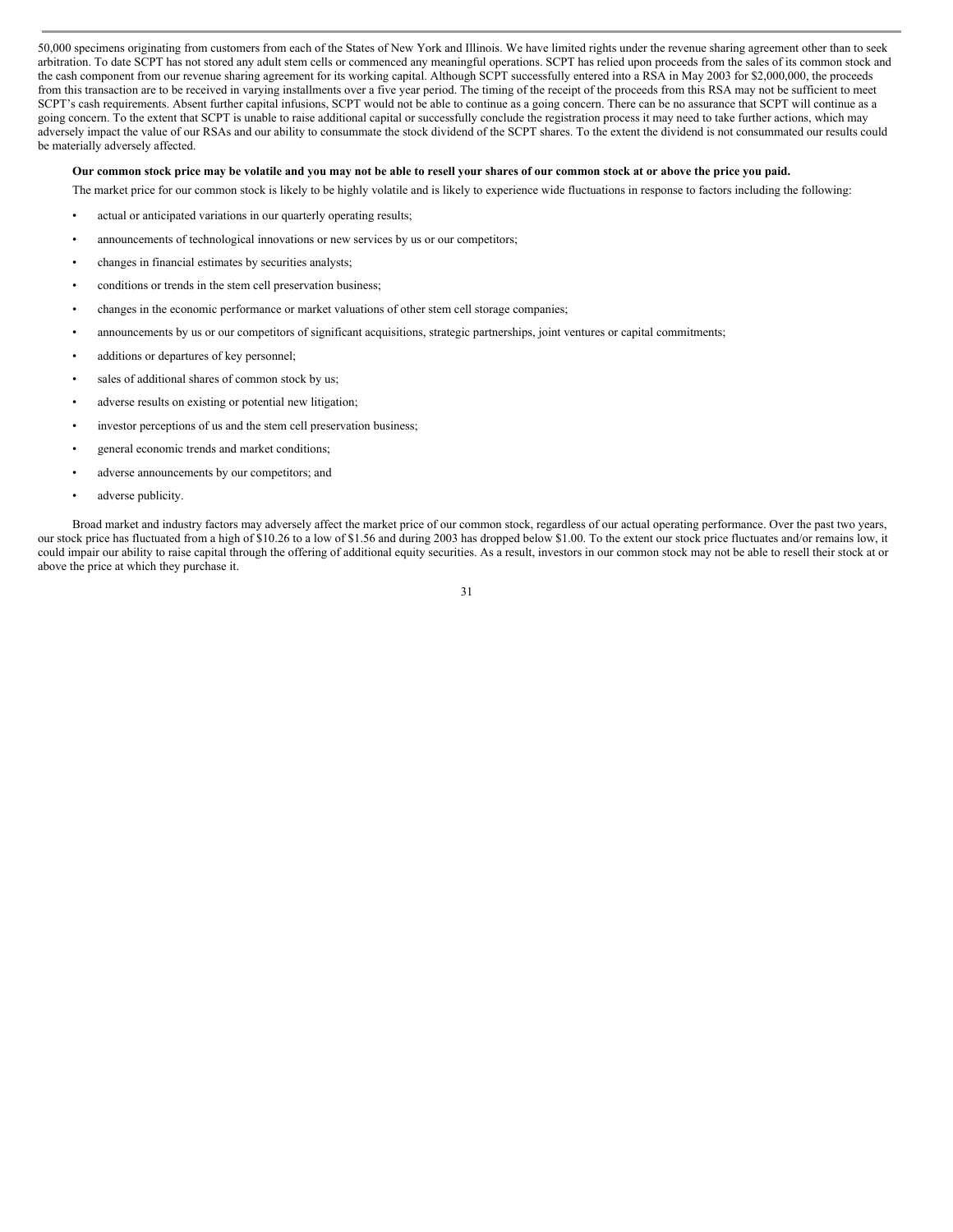#### We may be unable to maintain the listing of our common stock on the Nasdaq SmallCap Market and penny stock rules may apply to the sale of our common **stock, which, in each case, would make it more difficult for you to dispose of your common stock.**

Our common stock is listed on the Nasdaq SmallCap Market under the symbol "CCEL." We cannot guarantee that it will always be listed. The Nasdaq SmallCap Market rules for continual listing include minimum stock price and other requirements, which we may not meet in the future, particularly if the price of our common stock declines.

If our common stock is delisted from the Nasdaq SmallCap Market, trading in our common stock would be conducted, if at all, in the over-the-counter market in the so called "pink sheets" or, if available, on the NASD's OTC Bulletin Board. This would make it more difficult for stockholders to dispose of their common stock and more difficult to obtain accurate quotations on our common stock. This could have an adverse effect on the price of the common stock.

There are separate rules regulating broker-dealers who trade on behalf of customers in unlisted stocks. These rules require broker-dealers to:

- sell common stock only to purchasers for which transactions in penny stocks are suitable unless such purchasers are established customers as defined in Rule 15g-9 of the Securities Exchange Act of 1934;
- sell common stock only to purchasers that have sufficient knowledge and experience in financial matters that the person reasonably may be expected to be capable of evaluating the risks of transactions in penny stock; and
- receive the purchaser's written consent to the transaction prior to sale.

The Securities and Exchange Commission has adopted regulations that define "penny stock" to include common stock that has a market price of less than \$5.00 per share, subject to certain exceptions. Broker-dealers engaging in the sale of penny stocks must comply with the following requirements:

- delivery to purchasers, prior to the transaction, of a risk disclosure statement prepared by the Securities and Exchange Commission relating to the penny stock market;
- disclosure to purchasers of the commissions payable to the broker-dealer and its registered representative;
- disclosure to purchasers of current quotations for the securities; and
- delivery to customers with monthly statements disclosing recent price information for all penny stock held in the customer's account and information on the limited market in penny stocks.

These disclosure requirements may have the effect of reducing the level of trading activity in the secondary market for a stock that becomes subject to the penny stock rules because of the lack of ability or incentive of broker-dealers to sell our common stock.

Many securities listed on the Nasdaq SmallCap Market would be covered by the definition of penny stock, but transactions in a security listed on the Nasdaq SmallCap Market are exempt from the foregoing requirements if: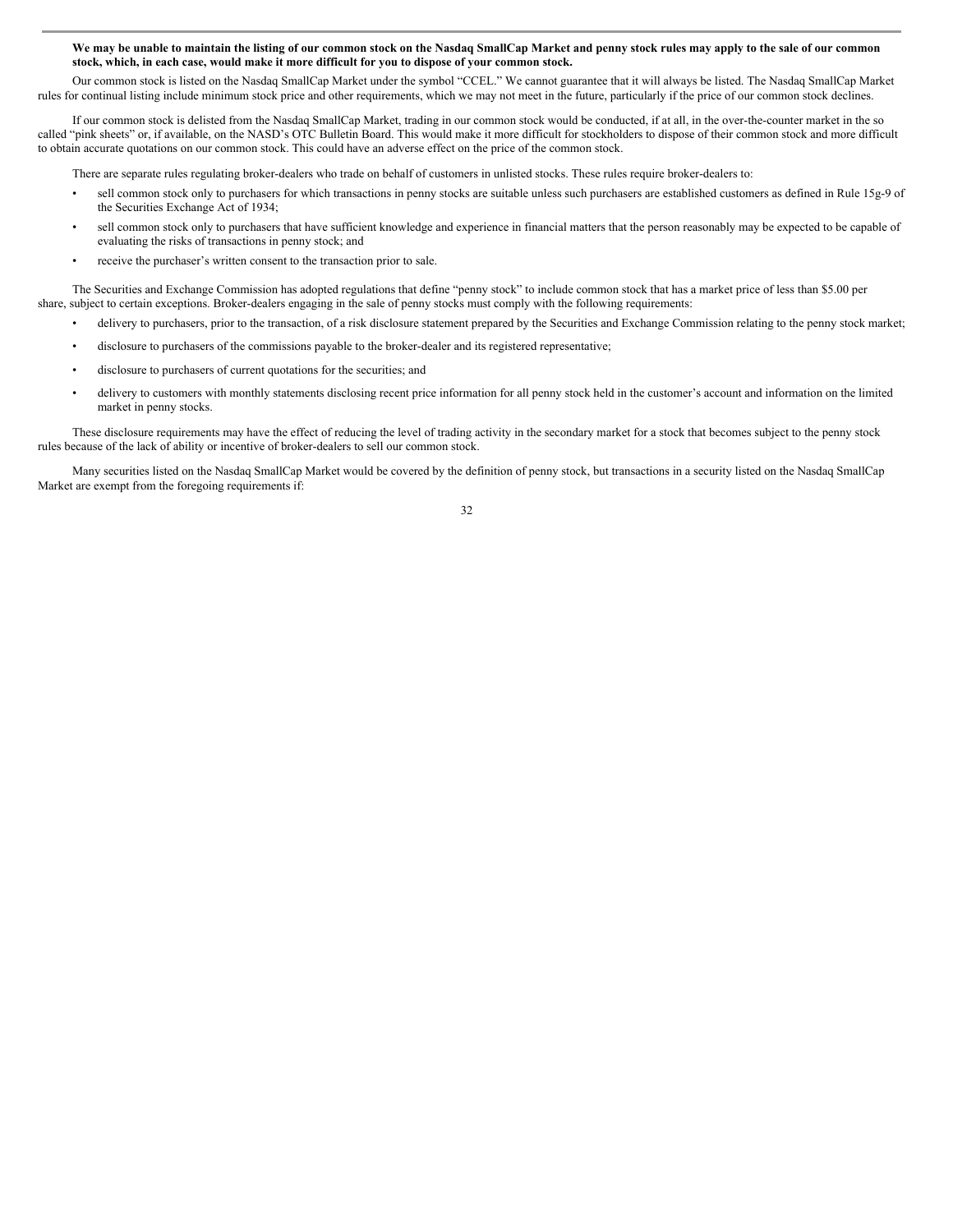- the customer is an institutional accredited investor; and
- the transaction is not recommended by the broker-dealer.

Our Board of Directors has the authority to issue preferred stock, which could deter takeover bids even if those bids are in the stockholders' best interests.

We have 500,000 shares of authorized and unissued preferred stock, which could be issued to third parties selected by management or used as the basis for a stockholders' rights plan, which could have the effect of deterring potential acquirers. The ability of our Board of Directors to establish the terms and provisions of different series of preferred stock could discourage unsolicited takeover bids from third parties even if those bids are in the stockholders' best interests.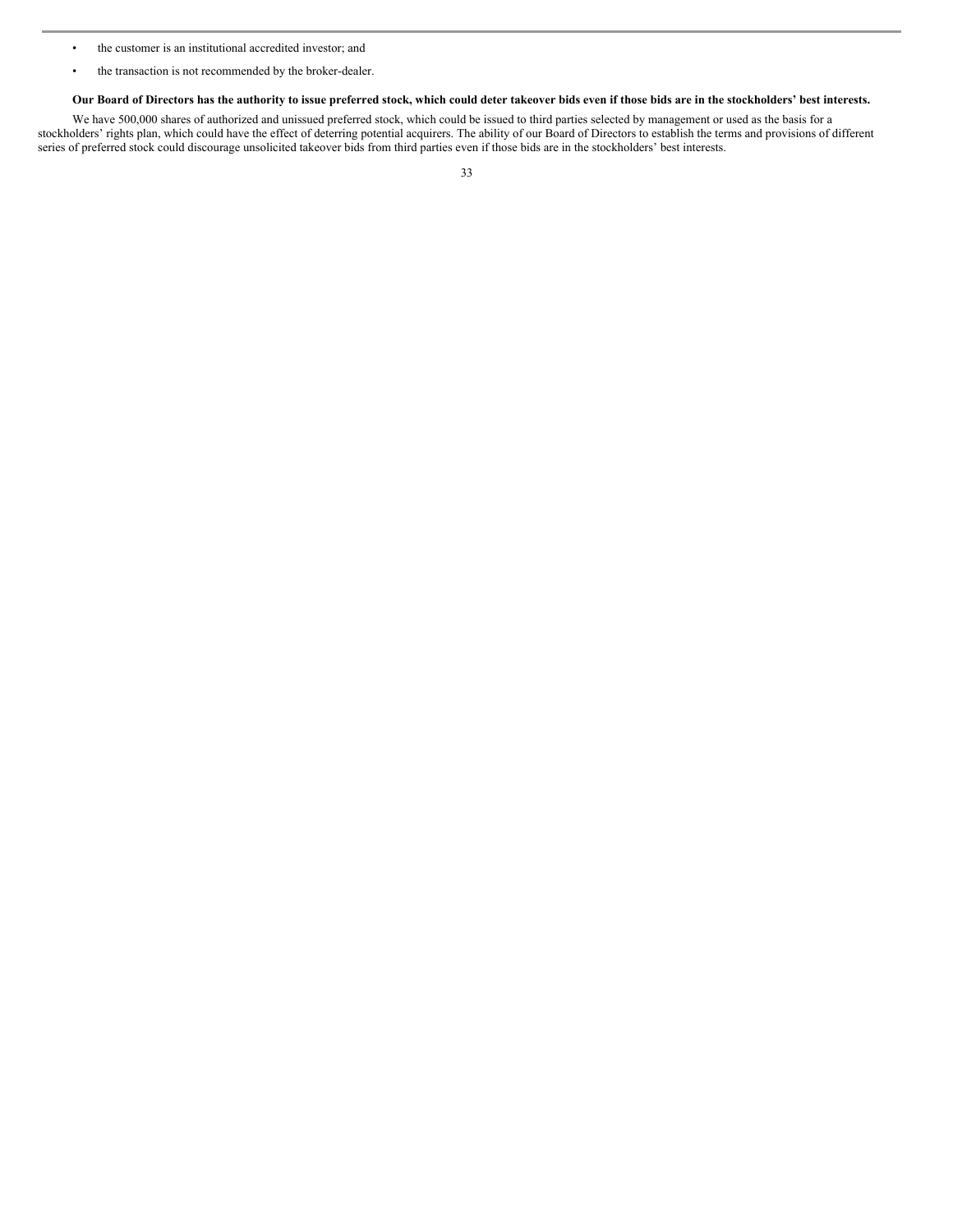# **ITEM7. FINANCIAL STATEMENTS**

The financial statements and supplementary data listed in the accompanying Index to Financial Statements are attached as part of this report.

# **FINANCIAL STATEMENTS**

The following consolidated financial statements of CRYO-CELL International, Inc. are included in Item 7:

Independent Accountants' Report

Consolidated Balance Sheets as at November 30, 2002 and 2001

Consolidated Statements of Operations and Comprehensive Income/Loss For the Years Ended November 30, 2002 and 2001

Consolidated Statements of Cash Flows

For the Years Ended November 30, 2002 and 2001

Consolidated Statements of Stockholders' Equity

Notes to Consolidated Financial Statements

All other schedules for which provision is made in the applicable accounting regulation of the Securities and Exchange Commission are not required under the related instructions or are inapplicable, and therefore have been omitted.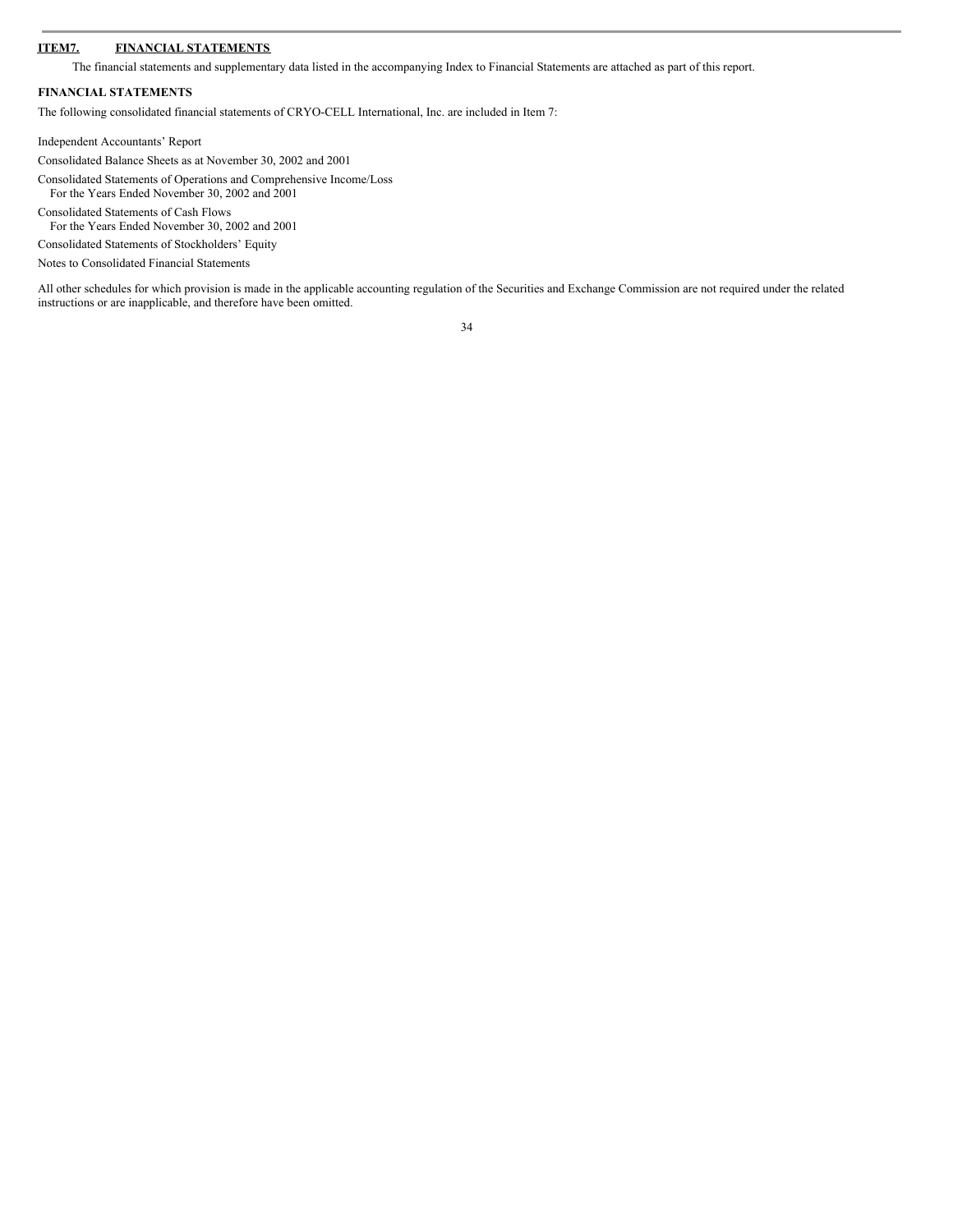# **[LETTERHEAD OF WEINICK SANDERS LEVENTHAL & CO., LLP]**

#### INDEPENDENT ACCOUNTANTS REPORT

To the Board of Directors CRYO-CELL International, Inc.

We have audited the accompanying consolidated balance sheets of CRYO-CELL International, Inc. and Subsidiaries as of November 30, 2002 and 2001, and the related consolidated statements of operations and comprehensive income (loss), cash flows and stockholders' equity for the years then ended. These financial statements are the responsibility of the Company's management. Our responsibility is to express an opinion on these financial statements based on our audits.

We conducted our audits in accordance with auditing standards generally accepted in the United States of America. Those standards require that we plan and perform the audit to obtain reasonable assurance about whether the financial statements are free of material misstatement. An audit includes examining, on a test basis, evidence supporting the amounts and disclosures in the financial statements. An audit also includes assessing the accounting principle used and significant estimates made by management, as well as evaluating the overall financial statement presentation. We believe that our audits provide a reasonable basis for our opinion.

In our opinion, the consolidated financial statements referred to above present fairly, in all material respects, the consolidated financial position of CRYO-CELL International, Inc. and Subsidiaries as of November 30, 2002 and 2001, and the consolidated results of their operations and their cash flows for the years then ended in conformity with accounting principles generally accepted in the United States of America.

As discussed in Note 1 of the financial statements, in 2002 the Company changed its method of accounting for intangible assets.

As discussed in Note 17 of the financial statements, the financial statements as at November 30, 2002 and 2001 for the years then ended have been restated.

/s/ Weinick Sanders Leventhal & Co., LLP

New York, N. Y. February 20, 2003 (Except for Notes 16 and 17 and portions of Notes 1, 4, 5, 8, 10, 13, 14,and 15 as to which the date is June 13, 2003)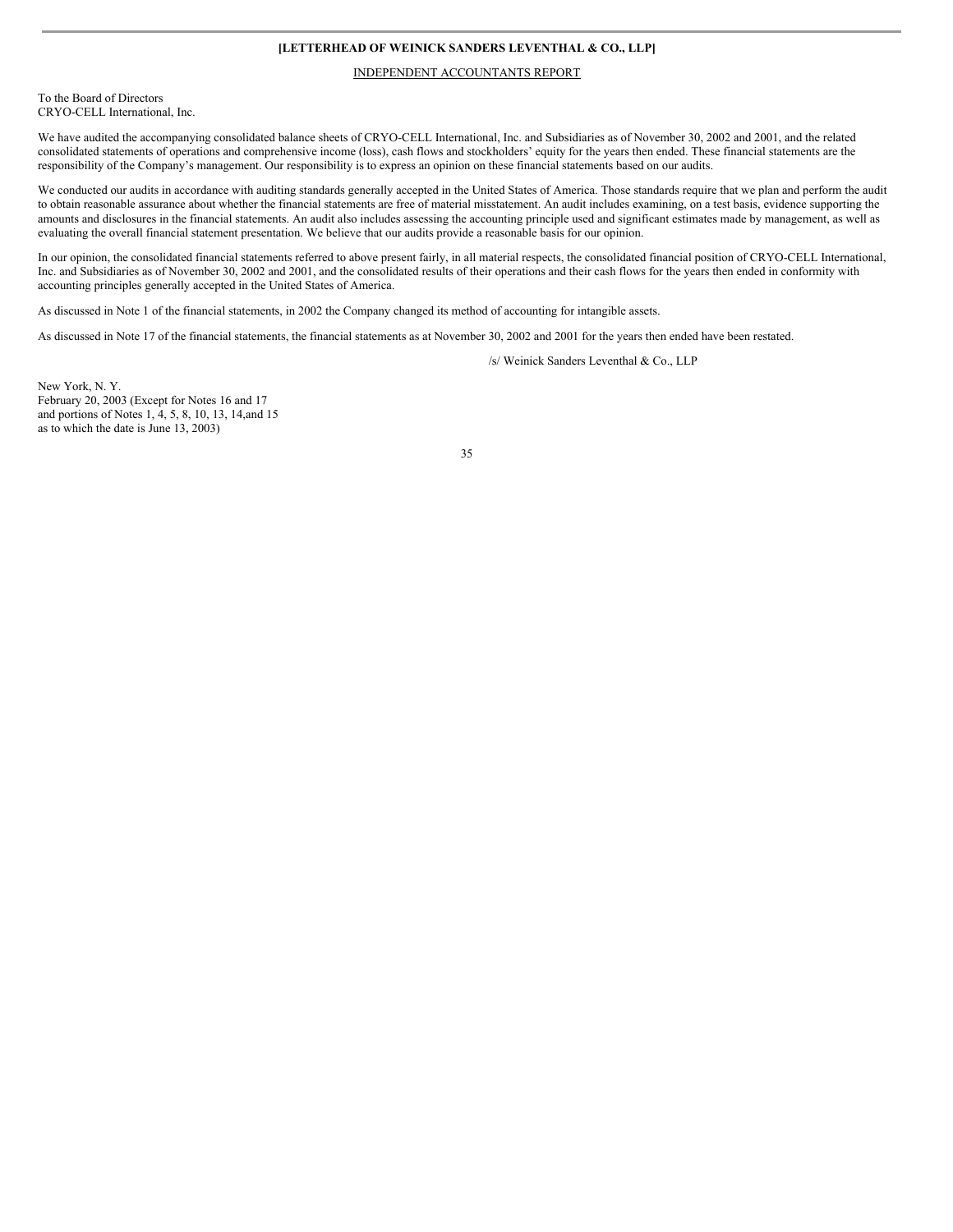#### **CRYO-CELL INTERNATIONAL, INC. AND SUBSIDIARIES** CONSOLIDATED BALANCE SHEETS

| <b>ASSETS</b>                                                                                                                              |                      |                      |
|--------------------------------------------------------------------------------------------------------------------------------------------|----------------------|----------------------|
|                                                                                                                                            | November 30,         | November 30,         |
|                                                                                                                                            | 2002<br>(Restated)   | 2001<br>(Restated)   |
|                                                                                                                                            |                      |                      |
| <b>Current Assets</b>                                                                                                                      |                      |                      |
| Cash and cash equivalents                                                                                                                  | \$1,935,532          | \$5,540,751          |
| Marketable securities                                                                                                                      | 3,127,843            | 260,996              |
| Accounts receivable and advances (net of allowances for doubtful accounts of \$89,010 and \$34,000, respectively)                          | 301,911              | 215,308              |
| Receivable-Revenue Sharing Agreement<br>Receivable—Affiliates (net of allowances for doubtful accounts of \$128,540 and \$0, respectively) | 412,071              | 370,000<br>1,300,000 |
| Note Receivable (net of allowances for doubtful accounts of \$41,000 and \$0, respectively)                                                | 190,750              | 51,750               |
| Prepaid expenses and other current assets                                                                                                  | 112,115              | 163,609              |
|                                                                                                                                            |                      |                      |
| Total current assets                                                                                                                       | 6,080,222            | 7,902,414            |
|                                                                                                                                            |                      |                      |
| <b>Property and Equipment</b>                                                                                                              | 2,632,831            | 3,330,883            |
| <b>Other Assets</b>                                                                                                                        |                      |                      |
| Intangible assets (net of amortization of \$75,438 and \$64,944, respectively)                                                             | 102,345              | 119,662              |
| Receivable-Revenue Sharing Agreement                                                                                                       | 332,895              | 447,555              |
| Investment in Saneron CCEL Therapeutics, Inc.                                                                                              | 1,914,826            | 2,431,871            |
| Investment in European Affiliates                                                                                                          | 739,667              | 3,100,000            |
| Investment option to purchase a business                                                                                                   |                      | 212,713              |
| Deferred Consulting Fees                                                                                                                   | 1,438,412            |                      |
| Deposits with vendors and others                                                                                                           | 175,161              | 383,075              |
| Total other assets                                                                                                                         | 4,703,306            | 6,694,876            |
|                                                                                                                                            |                      |                      |
|                                                                                                                                            | \$13,416,359         | \$17,928,173         |
|                                                                                                                                            |                      |                      |
| <b>LIABILITIES AND STOCKHOLDERS' EQUITY</b>                                                                                                |                      |                      |
|                                                                                                                                            | November 30,<br>2002 | November 30,<br>2001 |
|                                                                                                                                            |                      |                      |
| <b>Current Liabilities</b>                                                                                                                 |                      |                      |
| Note Payable-Investment Bank                                                                                                               | S                    | S.<br>467,000        |
| Accounts payable                                                                                                                           | 391,269              | 114,942              |
| Accrued expenses and withholdings<br>Current portion of obligations under capital leases                                                   | 1,216,001            | 216,906              |
|                                                                                                                                            | 1,406                | 1,510                |
| Total current liabilities                                                                                                                  | 1,608,676            | 800,358              |
|                                                                                                                                            |                      |                      |
| <b>Other Liabilities</b>                                                                                                                   |                      |                      |
| Deferred revenue                                                                                                                           | 2,228,164            | 2,710,443            |
| Long term liability relating to Revenue Sharing Agreements                                                                                 | 4,416,666            | 4,916,666            |
| Deferred Consulting Obligation                                                                                                             | 1,455,688            |                      |
| Deposits<br>Obligations under capital leases-net of current portion                                                                        |                      | 23,725               |
|                                                                                                                                            |                      | 7,579                |
| Total other liabilities                                                                                                                    | 8,100,518            | 7,658,413            |
|                                                                                                                                            |                      |                      |
| <b>Minority Interest</b>                                                                                                                   | 128,232              |                      |
| <b>Stockholders' Equity</b>                                                                                                                |                      |                      |
| Preferred stock (\$.01 par value authorized and unissued—500,000 shares)                                                                   |                      |                      |
| Common stock (\$.01 par value—20,000,000 shares authorized; 11,997,540 at November 30, 2002, and 11,339,379 at November                    |                      |                      |
| 30, 2001 issued and outstanding)                                                                                                           | 113,524              | 113,285              |
| Additional paid-in capital                                                                                                                 | 22,466,403           | 21,986,961           |
| Additional paid-in capital—stock options                                                                                                   | 418,125              | 309,757              |
| Accumulated other comprehensive income (loss)                                                                                              | (387,997)            | 42,496               |
| Accumulated deficit                                                                                                                        | (19,031,122)         | (12,983,097)         |
| Total stockholders' equity                                                                                                                 | 3,578,933            | 9,469,402            |
|                                                                                                                                            |                      |                      |
|                                                                                                                                            | \$13,416,359         | \$17,928,173         |

The accompanying notes to consolidated financial statements are an integral part of these statements.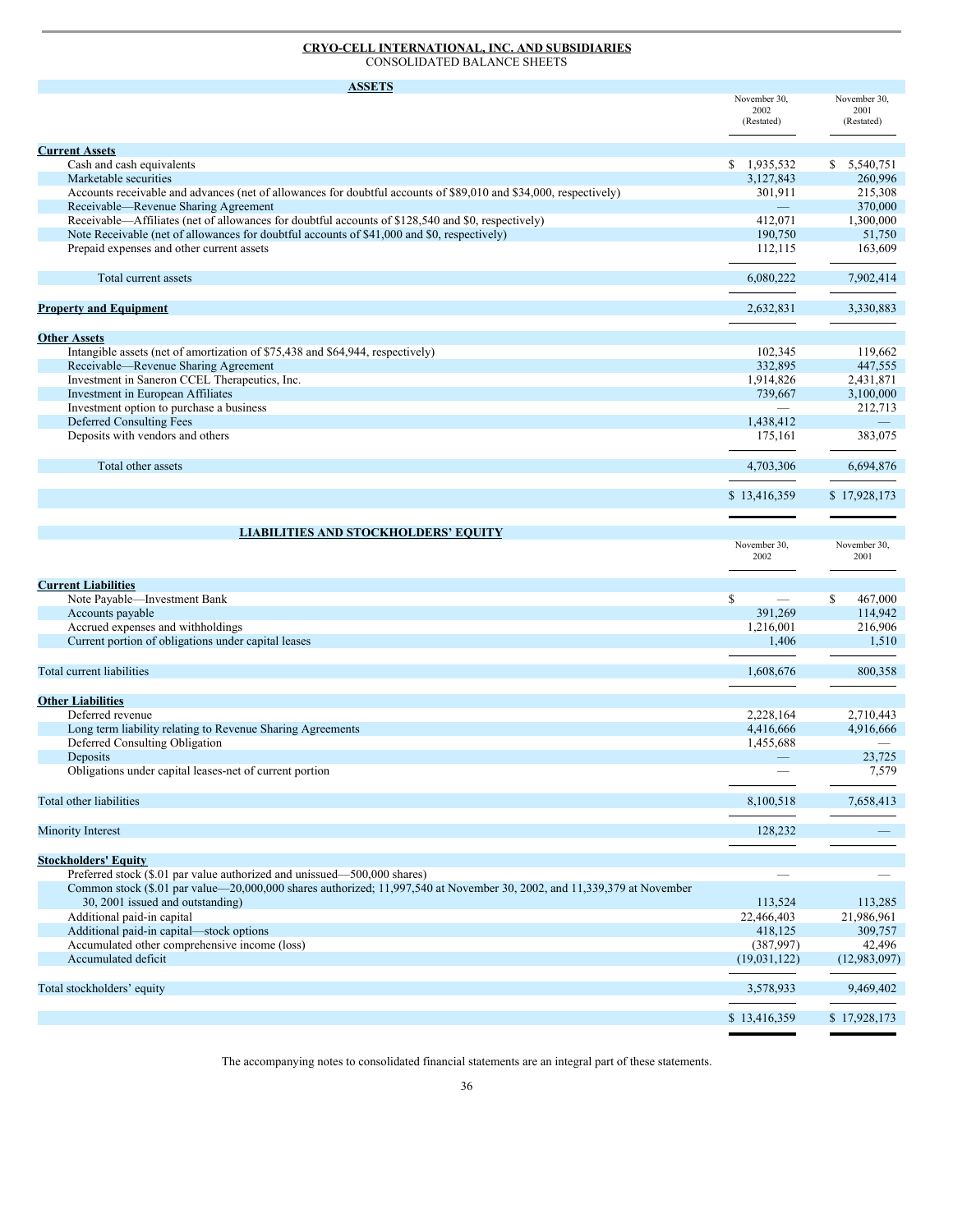#### **CRYO-CELL INTERNATIONAL, INC. AND SUBSIDIARIES** CONSOLIDATED STATEMENTS OF OPERATIONS AND COMPREHENSIVE INCOME (LOSS)

|                                                                             | For the Years Ended                |                                    |
|-----------------------------------------------------------------------------|------------------------------------|------------------------------------|
|                                                                             | November 30,<br>2002<br>(Restated) | November 30,<br>2001<br>(Restated) |
| Revenue                                                                     | \$6,693,777                        | \$4,515,510                        |
| <b>Costs and Expenses:</b>                                                  |                                    |                                    |
| Cost of sales                                                               | 2,277,611                          | 1,548,158                          |
| Marketing, general & administrative expenses                                | 6,065,475                          | 3,939,367                          |
| Research, development and related engineering                               | 219,659                            | 51,067                             |
| Provision for doubtful accounts                                             | 224,540                            |                                    |
| Impairment of assets                                                        | 3,262,165                          |                                    |
| Depreciation and amortization                                               | 607,388                            | 330,478                            |
| Total cost and expenses                                                     | 12,656,838                         | 5,869,070                          |
| <b>Operating Income (Loss)</b>                                              | (5,963,061)                        | (1,353,560)                        |
|                                                                             |                                    |                                    |
| <b>Other Income and (Expense):</b>                                          |                                    |                                    |
| Interest Income                                                             | 128,270                            | 110,765                            |
| <b>Interest Expense</b>                                                     | (391, 034)                         | (173, 515)                         |
| Other Expense                                                               | (112,713)                          |                                    |
| Other Income                                                                | 900,185                            | 1,220,454                          |
| Settlement on Litigation<br>Loss on Sale of Marketable Securities           | (319, 175)                         | 119,314<br>(131,899)               |
| Total other income (expenses)                                               | 205,534                            | 1,145,119                          |
| Income (loss) before minority interest and equity in earnings of affiliates | (5,757,528)                        | (208, 441)                         |
|                                                                             |                                    |                                    |
| <b>Income Taxes</b>                                                         | (161,500)                          |                                    |
| Equity in earnings of affiliates                                            | (521, 814)                         | 53,971                             |
| <b>Minority Interest</b>                                                    | 392,817                            | 23,400                             |
|                                                                             | (290, 497)                         | 77,371                             |
| Net loss                                                                    | \$ (6,048,025)                     | (131,070)<br>S                     |
| Net loss per share—basic and diluted                                        | (0.53)<br><sup>\$</sup>            | $\mathcal{S}$<br>(0.01)            |
|                                                                             |                                    |                                    |
| Number of Shares Used In Computation<br>Basic and diluted                   | 11,342,584                         | 10,582,434                         |
| Comprehensive loss                                                          |                                    |                                    |
| Net income (loss):                                                          | (6,048,025)                        | (131,070)                          |
| Other comprehensive income (loss)                                           |                                    |                                    |
| Net increase (decrease) in value of marketable securities                   | (430, 493)                         | 15,568                             |
| Comprehensive loss                                                          | (6,478,518)                        | (115, 502)                         |
| Comprehensive loss per share—basic and diluted                              | (0.57)<br>$\mathbf{\$}$            | $\mathbb{S}$<br>(0.01)             |
|                                                                             |                                    |                                    |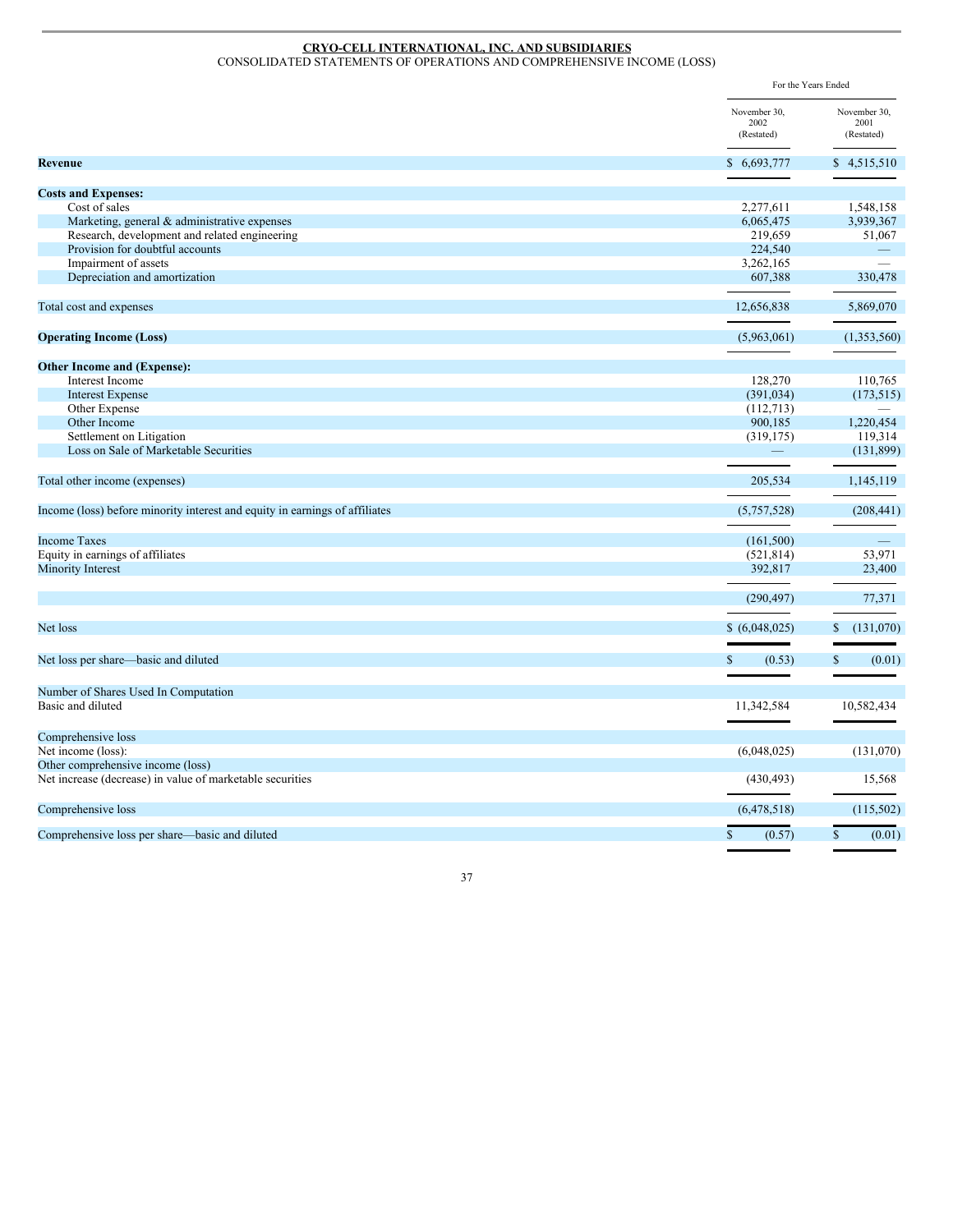#### **CRYO-CELL INTERNATIONAL, INC. AND SUBSIDIARIES** CONSOLIDATED STATEMENTS OF CASH FLOWS

For the Years Ended November 30, 2002 (Restated) November 30, 2001 (Restated) **Cash Flows from Operating Activities** Net loss \$ (6,048,025) \$ (131,070) Adjustments to reconcile net income (loss) to cash provided by operating activities: Deferred revenues and deposits and approximation to the control of the control of the control of the control of the control of the control of the control of the control of the control of the control of the control of the c Depreciation and amortization and amortization and amortization and amortization and amortization and amortization and amortization and amortization and amortization and amortization and amortization and amortization and a Loss on sale of marketable securities and the securities and the securities and the securities and the securities on sale of marketable securities and the securities on the securities on the securities of the securities of Compensatory element of stock options Issuance of common stock for interest and services rendered 42,800 554,950 Provision for doubtful accounts 224,540<br>  $\frac{224,540}{3,262,165}$ Charge for impairment of assets Expired stock options 212,713 **212,713** 221,713 221,713 221,713 221,713 221,713 221,713 221,713 221,713 221,713 221,713 221,713 221,713 221,713 221,713 221,713 221,2713 221,2713 221,2713 221,2713 221,2713 221,2713 221,2713 Expired stock options<br>  $\begin{array}{ccc}\n 212,713 & \text{---} \\
 521,814 & 53,971\n \end{array}$ (33,971)
(33,971)
(33,400)
(32,817)
(32,400) Minority interest (392,817) (23,400) Changes in assets and liabilities: Accounts receivable (141,603) (88,735) (88,735) Receivable—Litigation — 69,178<br>Receivable—Revenue Sharing Agreement 10,000 Receivable—Revenue Sharing Agreement Receivable—Affiliates 759,389 (1,300,000) Note Receivable **180,000** — Case of the Contract of the Contract of the Contract of the Contract of the Contract of the Contract of the Contract of the Contract of the Contract of the Contract of the Contract of the Contra Prepaid expenses and other current assets (100,270)<br>
Deposits with vendors and others (357,561)<br>
Specifics 51,494 (100,270)<br>
(357,561) Deposits with vendors and others Accounts payable 22,031 22,031 Accrued expenses and withholdings 65,599 65,599 Total Adjustments 6,248,640 600,307 **Net cash provided by (used for) operating activities** 200,616 469,238 **Cash flows from investing activities:** Investment in European Affiliates (300,000) = (300,000) = (300,000) = (300,000) = (300,000) = (300,000) = (350 Loan receivable — (350,000) Purchases of property and equipment (1,137,885) (666,609) (666,609) (666,609) (666,609) (666,609) (666,609) (666,609) (666,609) (7,137,885) (666,609) (666,609) (666,609) (7,137,885) (666,609) (666,609) (7,137,885) (666,609 Payments for intangible assets (3,108) — and the interval of the control of the control of the control of the control of the control of the control of the control of the control of the control of the control of the control Purchase of marketable securities (3,079,661)  $-$  (3,079,661)  $-$  (3,079,661)  $-$  (3,079,661)  $-$  (3,079,661)  $-$  (3,079,661)  $-$  (3,079,661)  $-$  (3,079,661)  $-$  (3,079,661)  $-$  (3,079,661)  $-$  (3,079,661)  $-$  (3,079,661) Proceeds from sale of investment **Net cash used for investing activities** (4,220,654) (1,264,508) **Cash flows from financing activities**<br>
Net proceeds from the sale of subsidiary's securities **391,830** — 391,830 — 391,830 — 391,830 — 391,830 — 391,830 — 391,830 — 391,830 — 391,830 — 391,830 — 391,830 — 391,830 — 391,83 Long-term liability (130,000) 750,000 750,000 750,000 750,000 750,000 750,000 750,000 750,000 750,000 750,000 750,000 750,000 750,000 750,000 750,000 750,000 750,000 750,000 750,000 750,000 750,000 750,000 750,000 750,000 Receivable—long-term liability 130,940 38,750<br>Proceeds from the issuance of common stock 24.500 Proceeds from the issuance of common stock<br>
Proceeds from the exercise of stock options and sale of warrants
<br>  $\begin{array}{r} 24,500 \\ 2,368,540 \end{array}$ <br>  $\begin{array}{r} 24,500 \\ 43,000 \end{array}$ <br>  $\begin{array}{r} 24,500 \\ 2,368,540 \end{array}$ Proceeds from the exercise of stock options and sale of warrants and the exercise of stock options and sale of warrants and the exercise of stock options and sale of warrants and the exercise of stock options and sale of w Proceeds from notes payable Repayments of deferred consulting obligation (46,268) Repayment of capital leases (7,683) (8,563) **Net cash provided by financing activities:** 414,819 3,640,227 **Increase (decrease) in cash and cash equivalents** (3,605,219) 2,844,957 Cash at beginning of year 5,540,751 2,695,794  $\frac{\text{Cash at end of year}}{\text{S}}$  1,935,532 \$ 5,540,751 **Supplemental disclosures of cash flow information:** Cash payments made during the year for: Interest  $\begin{array}{ccc} 5 & 58,854 & S & 1,732 \end{array}$ Income taxes  $\begin{array}{ccc} S & - & S & - \end{array}$ Common stock and common stock options issued as satisfaction of liabilities for:  $\frac{\text{Legal} \text{ services}}{S}$   $\frac{\text{S}}{S}$   $\frac{\text{S}}{S}$   $\frac{\text{S}}{S}$   $\frac{\text{S}}{S}$   $\frac{\text{S}}{S}$   $\frac{\text{S}}{S}$   $\frac{\text{S}}{S}$   $\frac{\text{S}}{S}$   $\frac{\text{S}}{S}$   $\frac{\text{S}}{S}$   $\frac{\text{S}}{S}$   $\frac{\text{S}}{S}$   $\frac{\text{S}}{S}$   $\frac{\text{S}}{S}$   $\frac{\text{S}}{S}$   $\frac{\text{S$ Other services  $\begin{array}{ccc} \text{S} & - & \text{S} & 617,227 \end{array}$  $\sim$  Compensation  $\sim$   $\sim$  42,800  $\sim$   $\sim$   $\sim$ Financing costs  $\sim$   $\sim$   $\sim$  22,430 Items received for issuance of common stock: Investments in affiliates **and the set of the set of the set of the set of the set of the set of the set of the set of the set of the set of the set of the set of the set of the set of the set of the set of the set of the** Option to purchase a business  $\begin{array}{ccc} 8 & -8 & 112,713 \end{array}$ Conversion of debt and accrued interest into common stock \$ 523,100 \$ 523,100 \$

Deferred Consulting Obligation  $\frac{1}{2}$  = 1,501,956

The accompanying notes to consolidated financial statements are an integral part of these statements.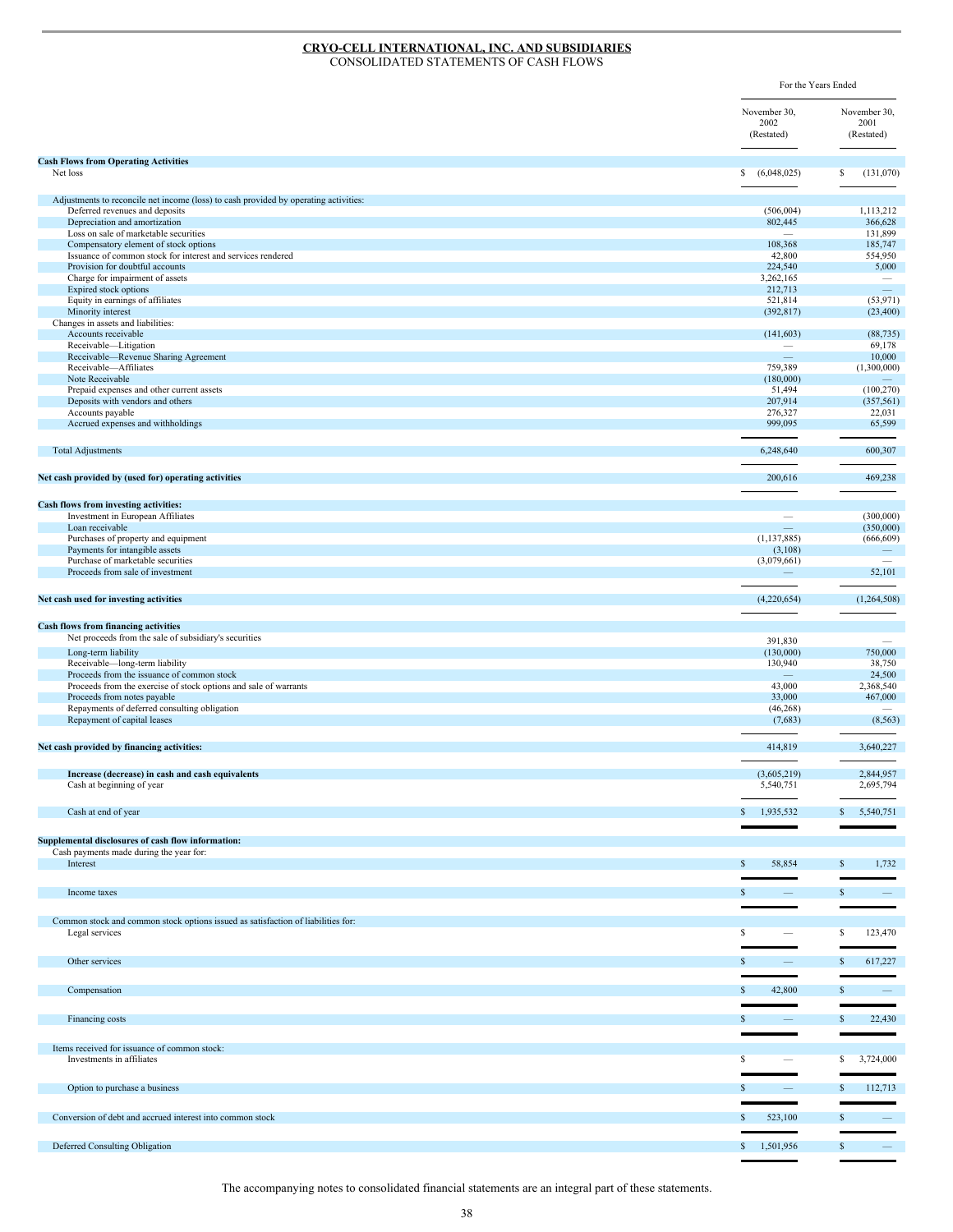# **CRYO-CELL INTERNATIONAL, INC. AND SUBSIDIARIES**

CONSOLIDATED STATEMENTS OF STOCKHOLDERS' EQUITY FOR THE YEARS ENDED NOVEMBER 30, 2002 AND 2001

|                                                                                                           | Common Stock |                          | Additional               | Additional<br>Paid-in           | Accumulated<br>Other           |                        | Total<br>Stockholders' |
|-----------------------------------------------------------------------------------------------------------|--------------|--------------------------|--------------------------|---------------------------------|--------------------------------|------------------------|------------------------|
|                                                                                                           | Shares       | Amount                   | Paid-In<br>Capital       | Capital<br><b>Stock Options</b> | Comprehensive<br>Income (Loss) | Accumulated<br>Deficit | Equity                 |
| Balance at December 1, 2000, as reported                                                                  | 10.132.629   | 101,327                  | 15,214,215               | 124,010                         | 26.928                         | \$ (8,830,865)         | \$6,635,615            |
| Effect of restatement (Note 17)                                                                           |              |                          |                          |                                 |                                | (4,021,162)            | (4,021,162)            |
| Balance at December 1, 2000, as restated                                                                  | 10,132,629   | 101,327                  | 15,214,215               | 124,010                         | 26,928                         | (12, 852, 027)         | 2,614,453              |
| <b>Issuance of Shares</b>                                                                                 | 7,000        | 70                       | 24,430                   |                                 |                                |                        | 24,500                 |
| Sale of Warrants                                                                                          |              |                          | 300,000                  |                                 |                                |                        | 300,000                |
| Shares issued upon exercise of options                                                                    | 794,050      | 7,940                    | 3,860,601                |                                 |                                |                        | 3,868,541              |
| Shares issued for services rendered                                                                       | 117,950      | 1,170                    | 553,780                  |                                 |                                |                        | 554,950                |
| Shares issued for investment in affiliates                                                                | 277,750      | 2,778                    | 2,033,935                |                                 |                                |                        | 2,036,713              |
| Compensatory element of stock options                                                                     |              | $\qquad \qquad -$        |                          | 185,747                         |                                |                        | 185,747                |
| Net increase in value of marketable securities                                                            |              |                          |                          |                                 | 15,568                         |                        | 15,568                 |
| Net loss                                                                                                  |              |                          |                          | $\overline{\phantom{0}}$        |                                | (131,070)              | (131,070)              |
|                                                                                                           |              |                          |                          |                                 |                                |                        |                        |
| Balance at November 30, 2001, as restated                                                                 | 11,329,379   | 113,285                  | 21,986,961               | 309,757                         | 42,496                         | (12,983,097)           | 9,469,402              |
| Gain on sale of minority interest in Stem Cell                                                            |              |                          |                          |                                 |                                |                        |                        |
| Preservation Technologies, Inc.                                                                           |              |                          | 391,830                  |                                 |                                |                        | 391,830                |
| Conversion of debt into Stem Cell Preservation                                                            |              |                          |                          |                                 |                                |                        |                        |
| Technologies, Inc., common stock                                                                          |              |                          | 523,100                  |                                 |                                |                        | 523,100                |
| Minority interest share of capital contribution to Stem<br>Cell Preservation Technologies, Inc. by Parent |              |                          |                          |                                 |                                |                        |                        |
| Company                                                                                                   |              |                          | (521,049)                |                                 |                                |                        | (521,049)              |
| Net decrease in value of marketable securities                                                            |              |                          |                          |                                 | (430, 493)                     |                        | (430, 493)             |
| Shares issued for services rendered                                                                       | 10,000       | 109                      | 42,691                   |                                 |                                |                        | 42,800                 |
| Compensatory element of stock options                                                                     |              | $\overline{\phantom{0}}$ | $\overline{\phantom{0}}$ | 108,368                         |                                |                        | 108,368                |
| Shares issued upon exercise of options                                                                    | 13,000       | 130                      | 42,870                   |                                 |                                |                        | 43,000                 |
| Net loss                                                                                                  |              |                          |                          |                                 |                                | (6,048,025)            | (6,048,025)            |
| Balance at November 30, 2002, as restated                                                                 | 11,352,379   | \$113,524                | \$22,466,403             | \$418,125                       | \$ (387,997)                   | \$(19,031,122)         | \$3,578,933            |

The accompanying notes to consolidated financial statements are an integral part of these statements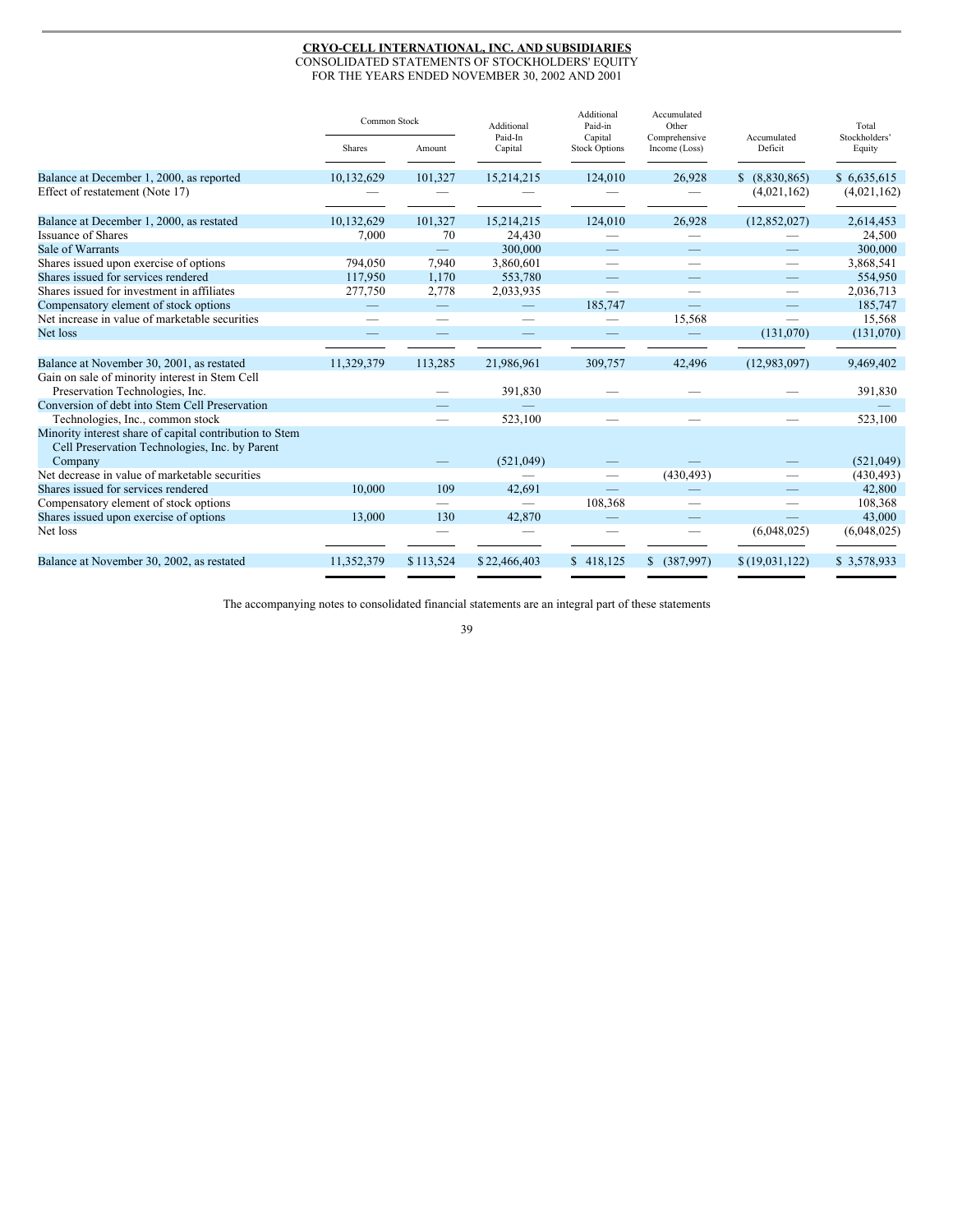## **CRYO-CELL INTERNATIONAL, INC. AND SUBSIDIARIES NOTES TO CONSOLIDATED FINANCIAL STATEMENTS NOVEMBER 30, 2002**

# **NOTE 1—SUMMARY OF CRITICAL AND SIGNIFICANT ACCOUNTING POLICIES**

## **Description of Business.**

The Company was incorporated in Delaware on September 11, 1989 and is located in Clearwater, FL. The Company is in the business of collecting, processing and cryogenically storing umbilical cord (U-Cord<sup>TM</sup>) blood ('cellular storage') and the design and development of cellular storage devices used in its storage programs. The revenues recognized to date have been from the sales of the U-Cord program to customers. The Company's headquarters facility in Clearwater, FL handles all aspects of its business operations including the processing and storage of specimens. In October 2002 the Company introduced a dual storage program whereby a portion of newly processed specimens will be stored in the Company's Clearwater, FL facility and the balance of the collected specimen will be stored at a facility in Arizona. The specimens are stored in both the Company's proprietary cellular storage system ('CCEL II') and commercially available cryogenic storage equipment.

The Company formed its then wholly owned Delaware subsidiaries, Safti-Cell, Inc., CCEL Immune System Technologies, Inc., Stem Cell Preservation Technologies, Inc. (formerly CCEL Expansion Technologies, Inc.) and CCEL Bio-Therapies, Inc., in 1993. In 2000 the Company formed Tumor Tissue Technology, Inc. and Stem Cell Preservation, Inc. As of November 30, 2001, no shares had been issued for any of these subsidiaries except for Stem Cell Preservation Technologies, Inc. (Note 2).

The accompanying consolidated financial statements as of November 30, 2002 and 2001 and for the years ended include the accounts of the Company and all of its subsidiaries. All intercompany transactions have been eliminated in the consolidation.

On October 10, 2001, Saneron Therapeutics, Inc. merged into one of the Company's wholly owned subsidiaries, CCEL Bio-Therapies, Inc. ('CCBT'), which then changed its name to Saneron CCEL Therapeutics, Inc. ('SCT'). As part of the merger, the Company contributed 260,000 shares of its common stock, whose fair value was \$1,375,400 and 195,000 common shares of another of its subsidiaries, Stem Cell Preservation Technologies, Inc., whose fair value was \$3,900. At the conclusion of the merger, the Company retained a 43.42% minority interest in SCT. The accompanying financial statements as of November 30, 2002 and 2001 reflect the investment in SCT at equity.

On September 20, 2001, the Board of Directors authorized the exchange of a 90% interest in one of its subsidiaries, Safti-Cell, Inc., to Redrock Partners. Redrock Partners will contribute land and construct a storage and preservation facility in Arizona. Prior to the exchange this subsidiary had no assets, liabilities or equity. In May 2001 Redrock Partners paid \$200,000 to acquire purchase warrants that expire on May 31, 2006 for 100,000 shares of the Company's common stock at \$6.00 per share. One of the Redrock Partners became a director of the Company in October 2001. All of the partners of Redrock Partners are shareholders of the Company.

In September 2000, the Company purchased a 6% equity interest in CRYO-CELL Europe, N.V. ('CCEU') for \$1,000,000. In fiscal 2001 the Company through a subsidiary, Stem Cell Preservation Technologies, Inc., ('SCPT') acquired an additional 1% of CCEU for \$150,000.

The Company on August 28, 2001 purchased 21.9% of CRYO-CELL Italia, S.r.l. ('CCI') from CCEU for \$1,800,000. The purchase was effectively paid for through the exercise of stock options by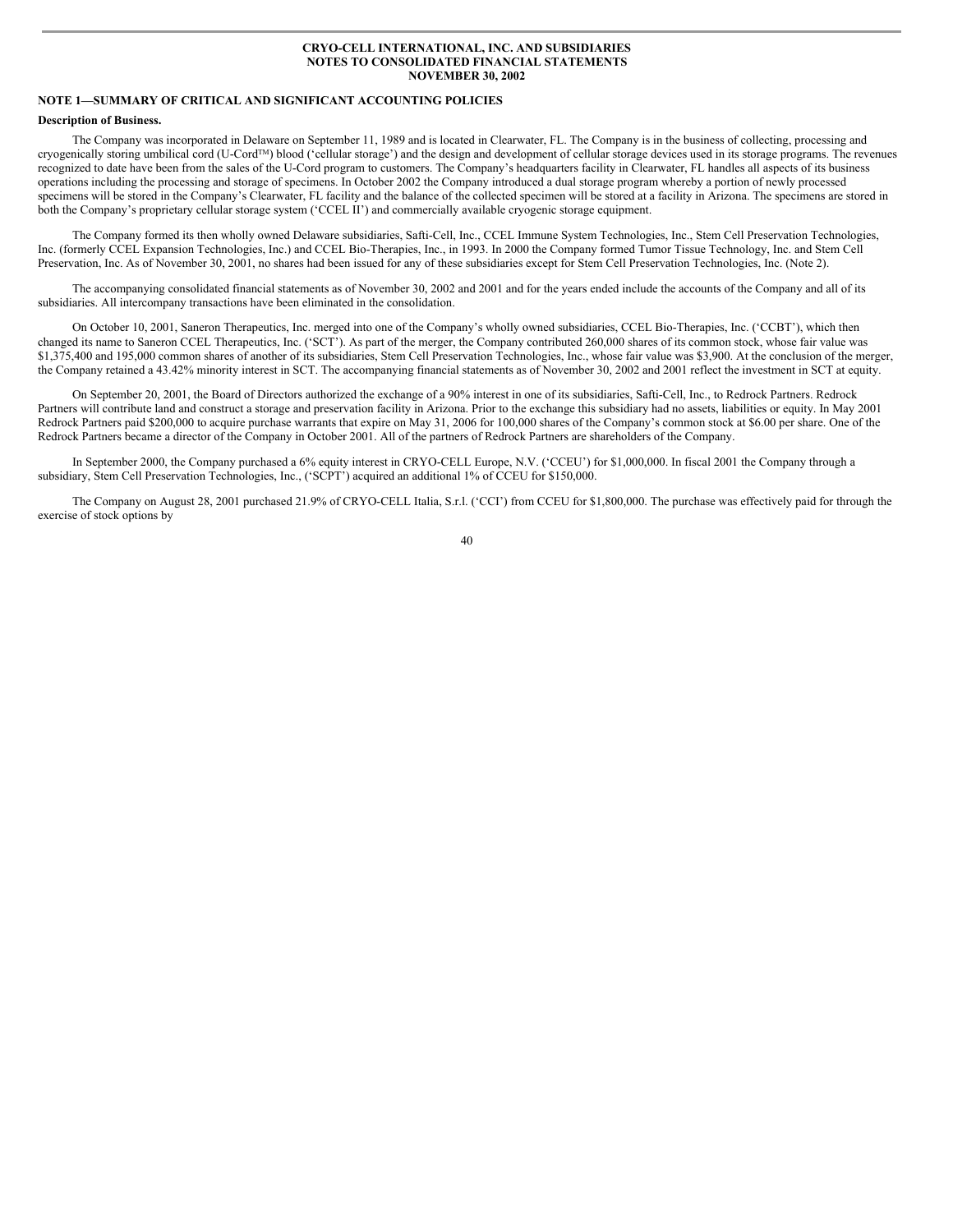CCEU to purchase 200,000 shares of the Company's common stock. SCPT in October 2001 acquired a 2.19% interest in CCI from CCEU for \$150,000. The purchase price of the interests in CCI by both the Company and SCPT included a 21.9% and 2.19% interest, respectively, in a yet to be formed umbilical cord blood bank entity which is planned to commence operations. The Company has the first right of refusal to purchase from CCEU its remaining 18.91% interest in CCI. On October 3, 2001, the Company issued CCEU 17,750 shares of the Company's common stock whose fair value at issuance was \$112,713 as payment for an option to acquire an additional 60% interest in CCEU for \$13,500,000. During fiscal year 2002 the Company decided not to exercise this option and accordingly, the Company charged to operations as other expense the cost of the option. Both of these investments were reviewed for impairment by experts and as of November 30, 2002 these assets were deemed to be impaired. These assets' carrying values were adjusted to their appraisal value, which originally resulted in a charge to operations of \$1,666,204 in the fourth quarter of 2002. In May 2003 the Company received notification that CCI was being forced to liquidate. As a result of this the Company charged an additional \$478,500 to operations in the fourth quarter of 2002.

#### **Revenue Recognition**

The Company records as revenue income from processing and storage of specimens. The Company recognizes revenue from enrollment fees upon the completion of the enrollment into the U-Cord storage program, processing fees upon the completion of processing and cellular storage fees ratably over the twelve-month contractual storage period.

The Company records as Other Income sales of marketing rights and royalty income from such rights. In fiscal 2002 and 2001, \$235,000 and \$700,000, were recognized as other income from the sale of marketing rights of the Company's U-Cord program to CCEU. In 2001 the Company sold an exclusive territorial license for Mexico, Ecuador and Central America for \$600,000. As the obligations of the Company have been completed the Company recognized \$500,000 in other income in fiscal 2001 and the balance was recorded in fiscal 2002. The license is for an initial term of two years and is renewable at the licensee's discretion in perpetuity. The Company also sold an exclusive license for the territory of Israel and the territory of Turkey and the Middle East. This licensee had the option to cancel the Turkey and Middle East portion of the license and apply the initial deposit toward the Israeli portion of the contract. The licensee opted to cancel the Middle East and Turkey license and the Company reduced each of its receivable and unearned income by \$500,000. The Company modified the terms of the original license, (see Note 10) resulting in an additional reduction in receivables and deferred revenues of \$400,000. As the Company's obligations under the agreement have been completed the Company recognized \$100,000 as other income in fiscal 2002.

#### **Basis of Presentation**

The accompanying financial statements have been prepared in accordance with accounting principles generally accepted in the United States of America.

### **Concentration of Risks**

Financial instruments that potentially subject the Company to concentrations of credit risk are principally cash and cash equivalent accounts in financial institutions, which often exceed the Federal Depository Insurance limit. The Company places its cash with high quality financial institutions and believes it is not exposed to any significant credit risk. The Company may from time to time invest some of its cash funds in Class A mutual funds maintained by brokers who are insured under SPIC.

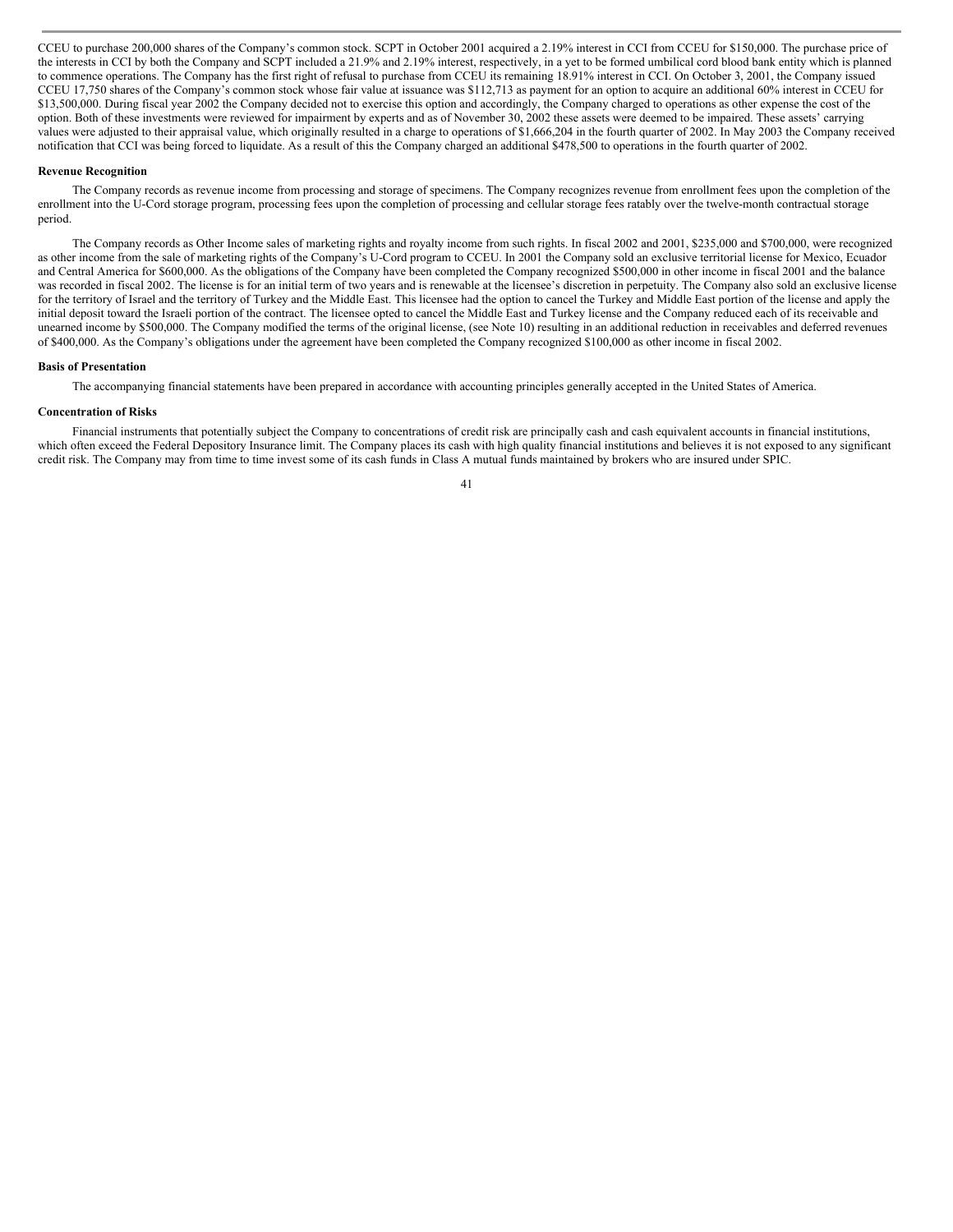The Company depends on one company for the source of its collection kits and another company for the manufacture of its CCEL II cellular storage unit. However, the Company believes that alternative manufacturing sources are available.

#### **Use of Estimates**

The preparation of financial statements in conformity with accounting principles generally accepted in the United States of America requires management to make estimates and assumptions that affect the amounts and disclosures reported in the financial statements and accompanying notes. Accordingly, actual results could differ from those estimates.

### **Reclassifications**

Reclassifications have been made to the prior year's Consolidated Financial Statements to conform to the fiscal 2002 presentation.

## **Cash and Cash Equivalents**

Cash and equivalents consist of highly liquid investments with a maturity date at acquisition of three months or less.

#### **Marketable Securities**

The Company accounts for marketable securities in accordance with Statement of Financial Accounting Standards No. 115, "Accounting for Certain Investments in Debt and Equity Securities." All of the Company's marketable securities are classified as available-for-sale as of the balance sheet date and are stated at fair value, with unrealized gains and losses recorded as a component of stockholders' equity (See Note 3).

#### **Receivables**

Receivables consist of the amounts due from clients that have enrolled in the U-Cord processing and storage program and amounts due from license affiliates.

## **Intangible Assets**

Costs incurred in connection with filing patent and trademark applications are capitalized. Patents and trademarks granted are amortized on a straight-line basis over estimated useful lives of 10 and 3 years, respectively. Abandoned patents are expensed in the year of abandonment.

## **Property and Equipment**

Property and equipment are stated at cost. Depreciation is provided primarily by the straight-line method over the estimated useful lives of the related assets. Leasehold improvements are amortized over the shorter of the respective life of the lease or the estimated useful lives of the improvements. Upon the sale or retirement of depreciable assets, the cost and related accumulated depreciation will be removed from the accounts and the resulting profit or loss will be reflected in income. Expenditures for maintenance, repairs and minor betterments are expensed as incurred. Estimated useful lives of property and equipment are as follows: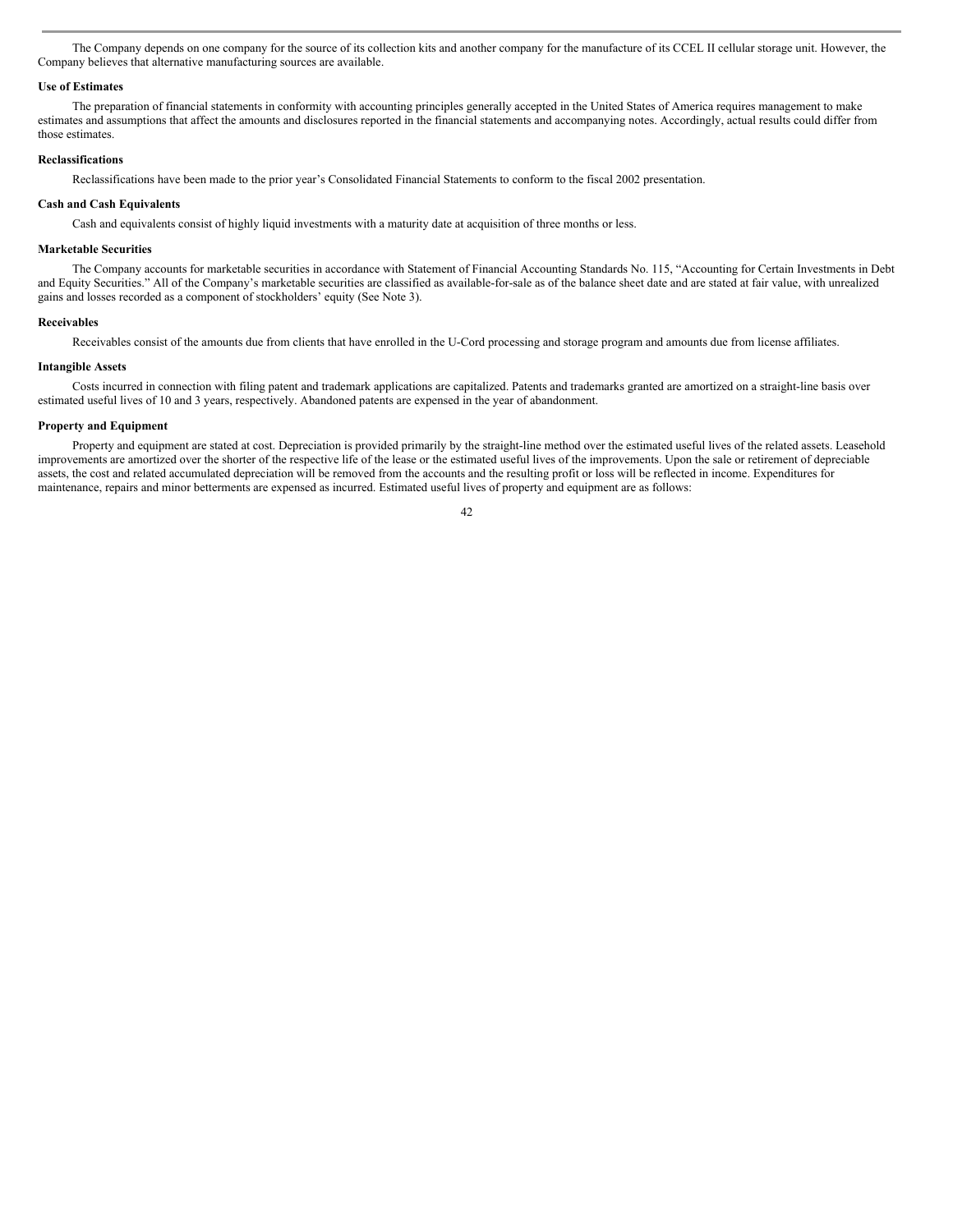| Machinery and equipment | 10 years     |
|-------------------------|--------------|
| Furniture and fixtures  | vears        |
| `ondominium             | $27.5$ years |

# **Long-Lived Assets**

Long-lived assets and identifiable intangibles to be held and used are reviewed for impairment whenever events or changes in circumstances indicate that the carrying amount may not be recoverable as prescribed under Statement of Financial Accounting Standards No. 121, "Accounting for the Impairment of Long-Lived Assets and for Long-Lived Assets to be Disposed of "("SFAS 121"). Impairment is measured by comparing the carrying value of the long-lived asset to the estimated undiscounted future cash flows expected to result from uses of the assets and their eventual disposition. At November 30, 2001, the carrying values of the Company's other assets and liabilities approximated their estimated fair values. At November 30, 2002, the Company's investments in its European affiliates and the carrying values of certain property assets were deemed to be impaired and their carrying values were adjusted to their appraised values. The carrying values of the Company's other assets and liabilities approximated their fair value at November 30, 2002.

## **Research, Development Costs and Related Engineering Costs**

Research, development costs and related engineering costs are expensed as incurred.

# **Cost of Sales**

Cost of sales represents the associated expenses resulting from the processing, testing and storage of the U-Cord specimens.

## **Income (Loss) per Common Share**

In 1998, the Company adopted the provisions of Statement of Financial Accounting Standards No. 128, "Earnings Per Share" ("SFAS 128") which requires the disclosure of basic and diluted earnings per common share for all periods presented. Basic and diluted earnings per share are calculated based on the weighted average number of common shares outstanding during the period. Diluted earnings per share also gives effect to the dilutive effect of stock options and warrants (calculated based on the treasury stock method). The Company does not present diluted earnings per share, as the effect of potentially dilutive shares from stock is antidilutive.

# **Employees Stock Plans**

The Company accounts for its stock options in accordance with the provisions of the Accounting Principles Board (APB) Opinion No. 25, "Accounting for Stock Issued to Employees." As permitted under SFAS No. 123, "Accounting for Stock-Based Compensation," the Company continues to apply the provisions of APB No. 25 for purposes of determining net income and has adopted the pro forma disclosure requirement of SFAS No. 123.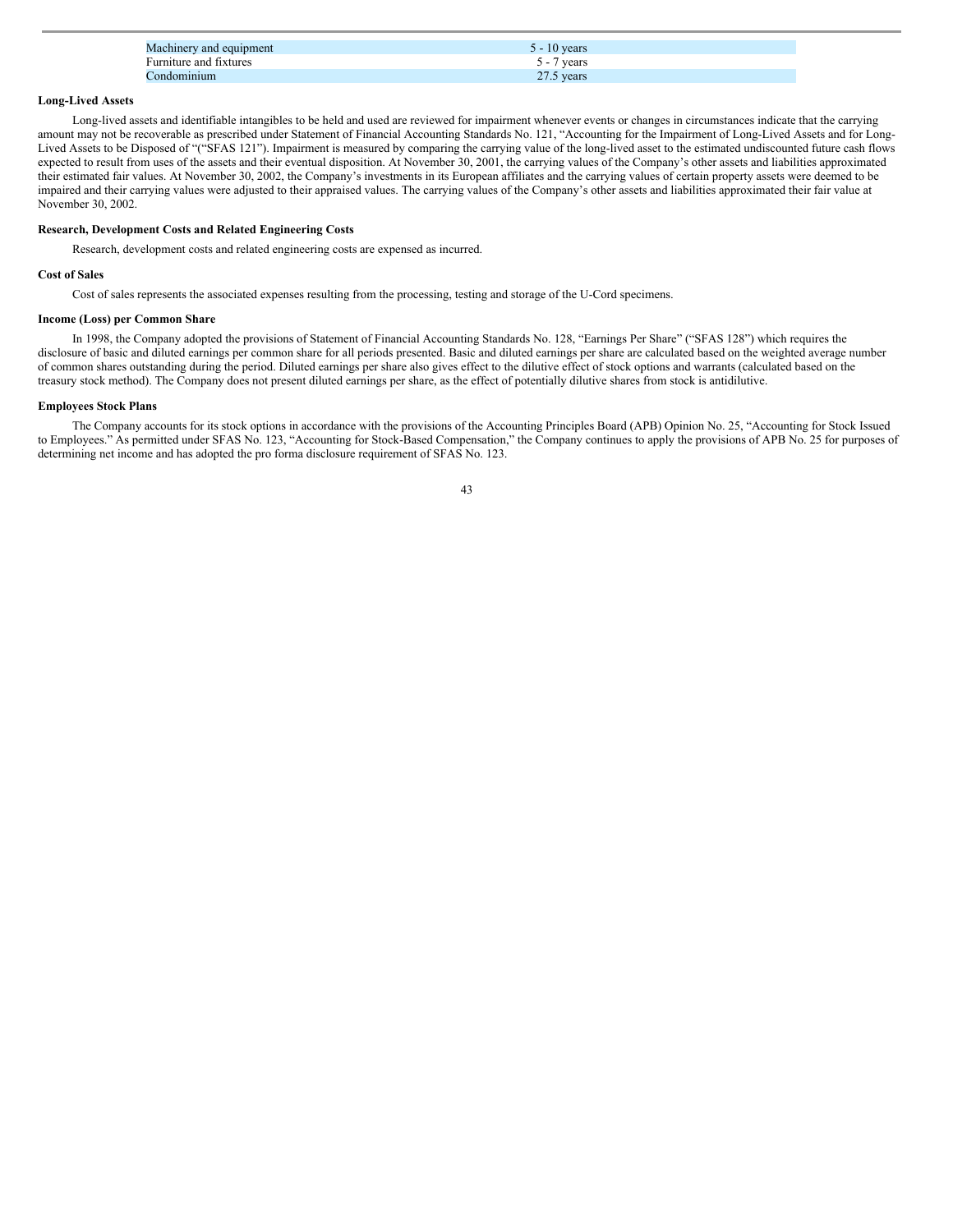#### **Recently Issued Accounting Pronouncements**

In June 2001, the FASB issued SFAS No. 141, "Business Combinations", and SFAS No. 142, "Goodwill and Other Assets". Under these new standards, all acquisitions subsequent to June 30, 2001 must be accounted for under the purchase method of accounting, and purchased goodwill is no longer amortized over its useful life. Rather, goodwill will be subject to a periodic impairment test based upon its fair value.

In August 2001, the FASB issued SFAS No. 143, "Accounting for Asset Retirement Obligations" (SFAS 143). SFAS 143 establishes accounting standards for recognition and measurement of a liability for the costs of asset retirement obligations. Under SFAS 143, the costs of retiring an asset will be recorded as a liability when the retirement obligation arises, and will be amortized to expense over the life of the asset.

In October 2001, the FASB issued SFAS No. 144, "Accounting for the Impairment or Disposal of Long-Lived Assets" (SFAS No. 144). This pronouncement addresses financial accounting for the impairment or disposal of long-lived assets and discontinued operations.

In July 2002, the FASB issued SFAS No. 146 "Accounting for Costs Associated with Exit of Disposal Activities" (SFAS No. 146), which supercedes EITF No. 94-3, "Liability Recognition for Certain Employment Termination Benefits and Other Costs to Exit an Activity." SFAS No. 146 requires companies to record liabilities for costs associated with exit or disposal activities. Adoption of this standard is effective for exit or disposal activities that are initiated after December 31, 2002. Management believes the adoption of these pronouncements will not have a material impact on the Company.

In December 2002, the FASB issued SFAS No. 148, "Accounting for Stock-Based Compensation – Transition and Disclosure". This statement amends SFAS 123, "Accounting for Stock-Based Compensation" to provide alternative methods of transition for an entity that voluntarily changes to the fair value based method of accounting for stock-based employee compensation. The Company has elected not to adopt the provisions of SFAS No. 148. However, the Company will provide all newly required disclosures under SFAS No. 123.

In May 2003, the FASB issued SFAS No. 150 "Accounting for Certain Financial Instruments with Characteristics of Both Liabilities and Equity". This statement establishes standards for how an issuer classifies and measures certain financial instruments with characteristics of both liabilities and equity that are entered into or modified after May 31, 2003. Management believes the adoption of this statement will not have a material impact on the Company.

## **NOTE 2—STEM CELL PRESERVATION TECHNOLOGIES, INC.**

The Board of Directors of the Company declared a dividend payable in shares of common stock of the Company's subsidiary, Stem Cell Preservation Technologies, Inc. (SCPT) on July 25, 2001. The Company's shareholders of record on August 31, 2001 are to receive three (3) shares of SCPT common stock for every four (4) shares of the Company's common stock the Company's shareholders own as of the record date of August 31, 2001. An independent appraisal valued SCPT as of August 31, 2001 at \$62,500 or less than \$0.01 per share, as adjusted for a forward split of 1,350 to 1 in September 2001.

The Board of Directors of the Company on August 21, 2001 set aside 1,000,000 shares of the common shares of SCPT (as adjusted for the September 2001 forward split) owned by CRYO-CELL International, Inc. for the purpose of incentives for the recruiting of and rewarding of key SCPT executives. SCPT cancelled these shares and retired these shares. During fiscal 2001, three officers of SCPT had received stock grants of 25,000 common shares each under this plan for services rendered and 925,000 common shares are available for future issuance. The fair value of the shares granted was \$1,500, which was charged to operations.

The Company's Board of Directors on August 29, 2001 granted options to purchase an aggregate of 850,000 common shares of SCPT at \$0.02 per share to four officers of the Company. The grant price was in excess of the fair value of the shares at the date of grant. Three of the officers exercised their options for 805,000 common shares and at November 30, 2002 an option for 45,000 of these shares to the Company's former President (See Legal Proceedings) was not exercised. The Board of Directors of the Company also authorized the issuance of 195,000 common shares of SCPT to Saneron CCEL Therapeutics, Inc. (See Note 4).

In July 2001, SCPT entered into a financing agreement with Financial Holdings and Investments Corp. ("FHIC") whereby SCPT borrowed \$500,000 as evidenced by an 8% interest bearing note payable

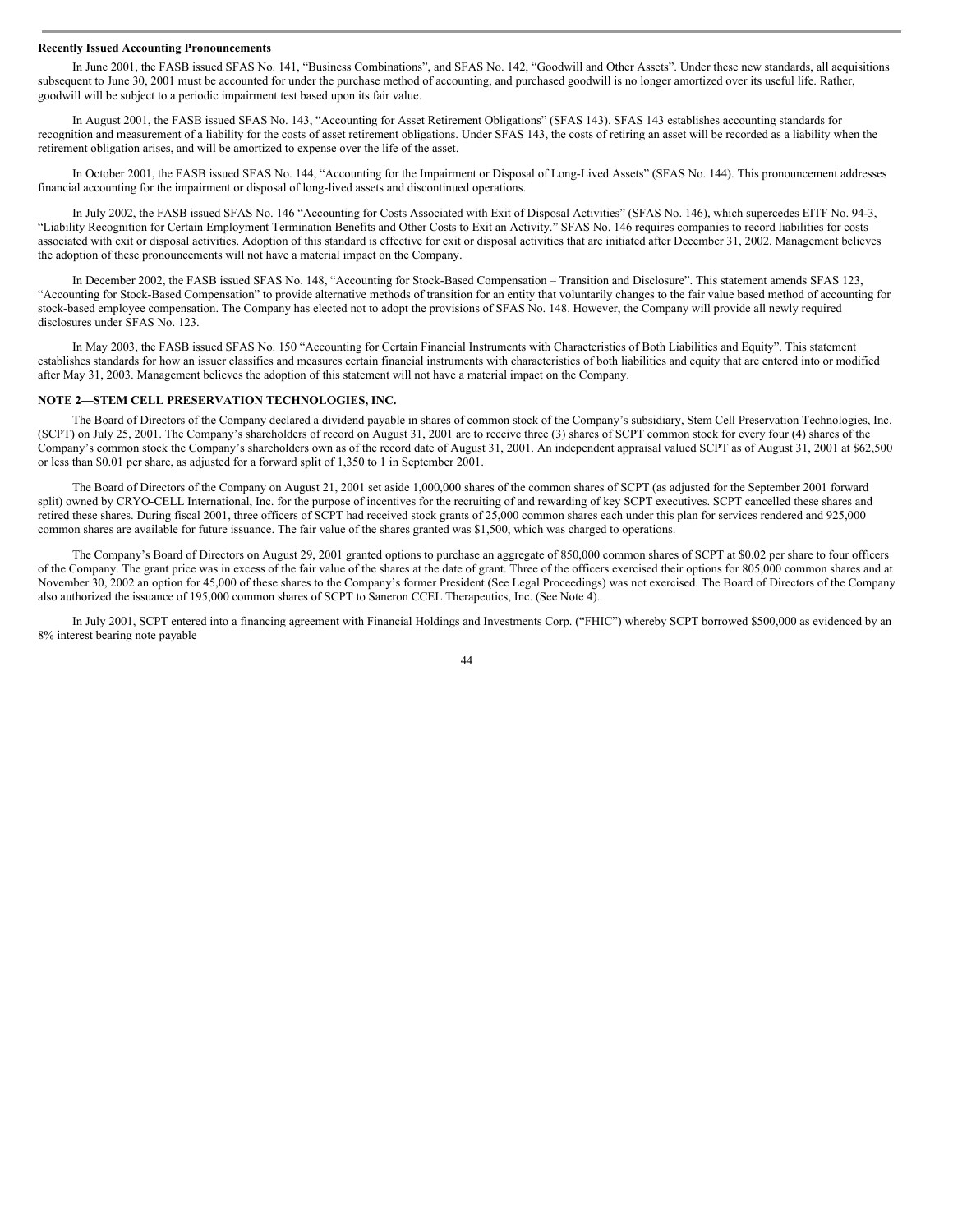no later than thirteen months from the date of the note provided SCPT shall repay \$300,000 of the principal if and when the SCPT realizes \$1,500,000 from the sale of its securities. SCPT agreed to issue FHIC 250,000 shares(as per May 22, 2002 amendment below, shares reduced to 150,000) of its common shares, as adjusted for the September 2001 forward split, as additional compensation. SCPT's counsel also received 45,000 common shares for its legal services. Both issuances of shares were valued at their fair value of \$3,400 and reflected in the accompanying financial statements as deferred financing costs. SCPT used \$300,000 of the proceeds received as payment for its investment in CRYO-CELL Europe NV and CRYO-CELL Italia, S.r.l.

On November 1, 2001, SCPT offered for sale 1,250,000 shares of its common stock at \$2.00 per share in a private placement offering through a private placement agent, Newbridge Securities Corporation, a subsidiary of FHIC. The placement agent was to receive a commission of 10% of the gross proceeds from the offering and a nonaccountable expense reimbursement of 3% of the gross sale proceeds. The placement agent originally was to receive warrants to acquire 25,900 common shares exercisable at \$2.20 per share. As per the May 22, 2002 debt conversion agreement (see below), the warrant issuance was cancelled in exchange for the issuance of 22,500 common shares. The number of shares purchasable under these warrants is equal to 10% of the shares sold under the private offering. The offering period originally terminated on December 31, 2001 but was extended until February 28, 2002. By the closing of the offering on February 28, 2002, accredited investors subscribed for 259,000 common shares at \$2.00 per share for a total of \$518,000. Offering costs amounted to \$126,170. Of the 13,279,000 issued and outstanding common shares of SCPT at November 30, 2002, the Company owned 11,500,000 (86.6%) shares. Upon payment of the dividend the Company will own approximately 3,200,000 (24.9%) shares of SCPT.

On May 22, 2002, FHIC agreed to convert the \$500,000 note and accrued interest thereon into 250,000 shares of SCPT's common stock and was paid an incentive fee of \$20,000 to convert the note into the common shares. The conversion agreement also required FHIC to reduce the 250,000 shares of SCPT's common stock received as additional compensation under the original terms of the July 2001 financing agreement to 150,000 shares in full satisfaction.

### **NOTE 3—MARKETABLE SECURITIES.**

The Company holds certain marketable securities from time to time as described below**:**

## Return on Investment Corporation

In August 2000 Return on Investment Corporation (ROI) merged into Net/Tech International, Inc. (NTTI). ROI exchanged one share of common stock for twenty shares of NTTI common stock. In November 1998 the Company's ownership percentage in NTTI decreased to less than 20% of the outstanding shares of NTTI. In previous years, the Company accounted for its investment in NTTI using the equity method but as of the date upon which its ownership percentage fell below 20% the Company used the guidance in SFAS 115 "Accounting for Certain Investments in Debt and Equity Securities" (SFAS 115), as described above, to account for the investment. Since NTTI stock was thinly traded and subject to considerable price fluctuation, if the Company were to attempt to sell large blocks of shares, it was unlikely that the Company would be able to obtain the exchange market value as listed. This security was therefore subject to considerable market risk as well as certain trading restrictions that limit the number of shares that can be sold during a 90-day period.

The Company recognized losses under the equity method for the NTTI investment during 1998 reducing the cost basis of the stock to \$0. The proceeds from the sale and realized gains on the sale of the stock during 1998 were both \$515,574. The unrealized gain has been recorded as a component of stockholders' equity in the amount of \$58,848 and \$222,316 to reflect the fair market value of the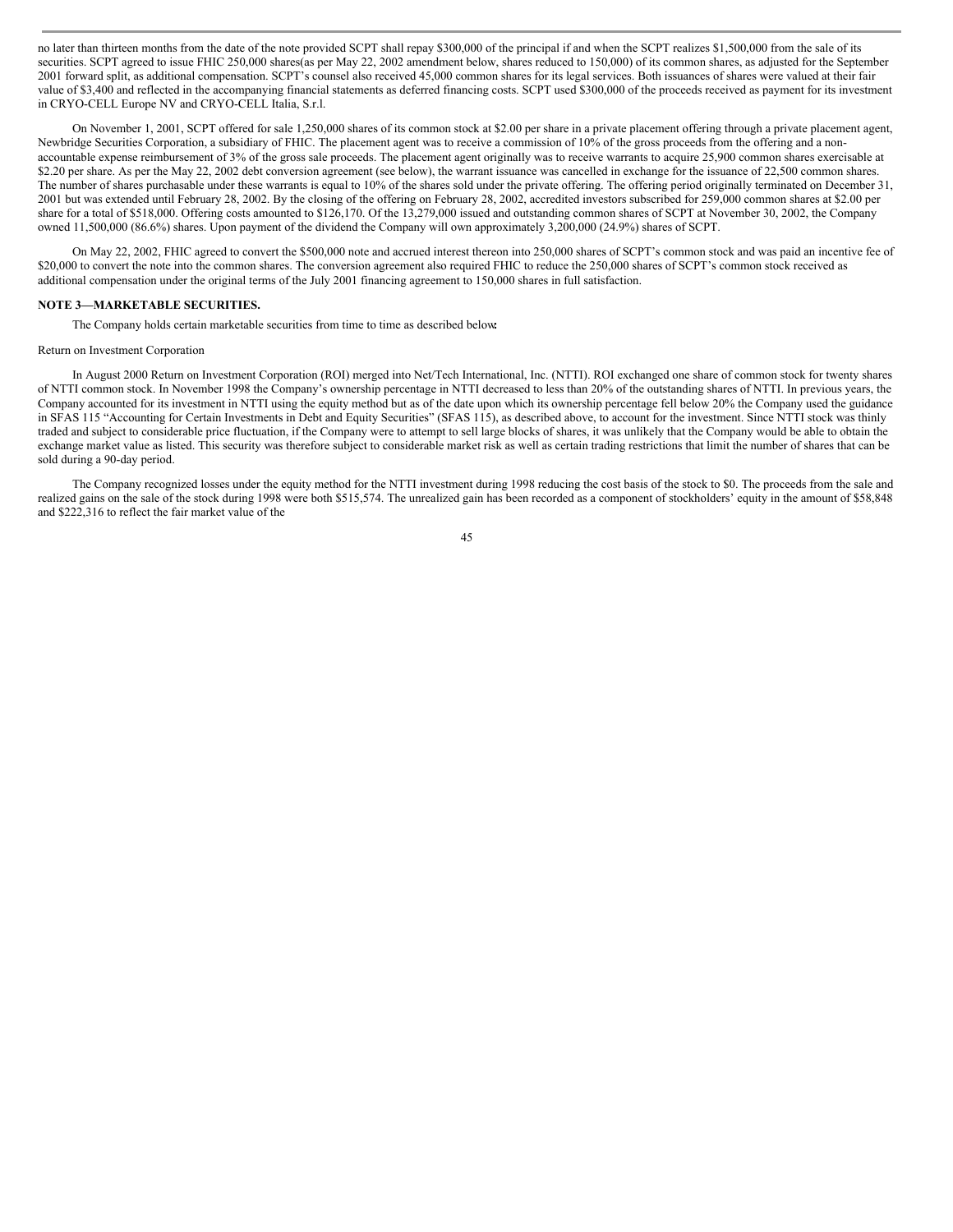#### Other Securities

In 1997 the Company acquired 100,000 shares of an equity security in payment for the sale of a Revenue Sharing Agreement. The original cost as determined by the trading price on the date of acquisition was \$400,000. During February and March 2001, the Company sold 46,000 shares. The gross proceeds from the sales were \$52,101, resulting in a loss of \$131,899, which is recognized as a loss on sale of securities. The fair value of this security as of November 30, 2002 and 2001 was \$12,960 and \$36,180, respectively, and the unrealized holding loss on this security was \$203,040 and \$179,820 as of November 30, 2002 and 2001, respectively.

Additionally, the Company made investments in Class A mutual funds in 2002 with a fair value of \$3,053,535 as of November 30, 2002. As the cost of these investments was \$3,079,661, the unrealized holding loss on these investments is \$26,126 at November 30, 2002.

## **NOTE 4—INVESTMENTS IN AFFILIATES.**

## **Saneron CCEL Therapeutics, Inc.**

On October 10, 2001, the Company's subsidiary, CCEL Bio-Therapies, Inc. (CCBT), effected the July 10, 2001 merger agreement with Saneron Therapeutics, Inc. (STI) with CCBT remaining as survivor. The STI shareholders received 56.58% of the merged entity and the Company retained a 43.42% interest. Prior to the merger, CCBT was inactive and had no assets or liabilities. The agreement required the Company to (i) contribute to CCBT 260,000 shares of its common stock (which were actually issued on February 14, 2002) and 195,000 shares of common stock of its subsidiary, SCPT, (ii) convert an advance of \$150,000 to STI to capital, (iii) assign certain licenses for stem cell research between the Company, The University of South Florida and the University of South Florida Research Foundation, including all obligations that the Company had under such license agreements, and, (iv) change CCBT's name to Saneron CCEL Therapeutics, Inc. The fair value of the assets contributed by the Company aggregated \$2,377,900. STI at the merger date had a historical capital deficiency of \$10,000, which included intangible assets that were not assigned any value by its management, and future research grants of approximately \$3,000,000. The merger caused the recognition of \$3,248,600 in intangible assets on the books of CCBT, which upon review for impairment, as of November 30, 2002, is not considered to be impaired. The Company reduced the carrying amount of its investment in CCBT at November 30, 2002 as required under the equity method of accounting for a minority owned subsidiary. Management determined \$303,389 to be a permanent impairment and charged that amount to operations in the third quarter of 2002. Subsequent to the filing of the Company's annual report, management became aware that this investment had incurred an additional impairment, which management currently deems to be temporary, and, accordingly, the balance of \$213,656 in impairment was charged to accumulated other comprehensive income. In February 2003 an independent valuation appraised the Company's 43.42% minority interest in Saneron CCEL Therapeutics, Inc. at \$3,000,000.

# **CRYO-CELL Europe N V**

On September 28, 2000, the Company purchased a 6% equity interest in CRYO-CELL Europe, NV (CCEU) for \$1,000,000. In October 2001 the Company's subsidiary, Stem Cell Preservation Technologies, Inc. (SCPT) acquired a 1% interest in CCEU for \$150,000. The Company charged operations \$142,203 in fiscal 2002 to reflect its pro rata share of CCEU's operations. The Company had an independent appraisal performed in February 2003 to determine the fair market value of this investment. As a result of this appraisal, the Company determined that the value of its investment has been impaired. Accordingly, the Company has charged \$268,130 to operations as an asset impairment.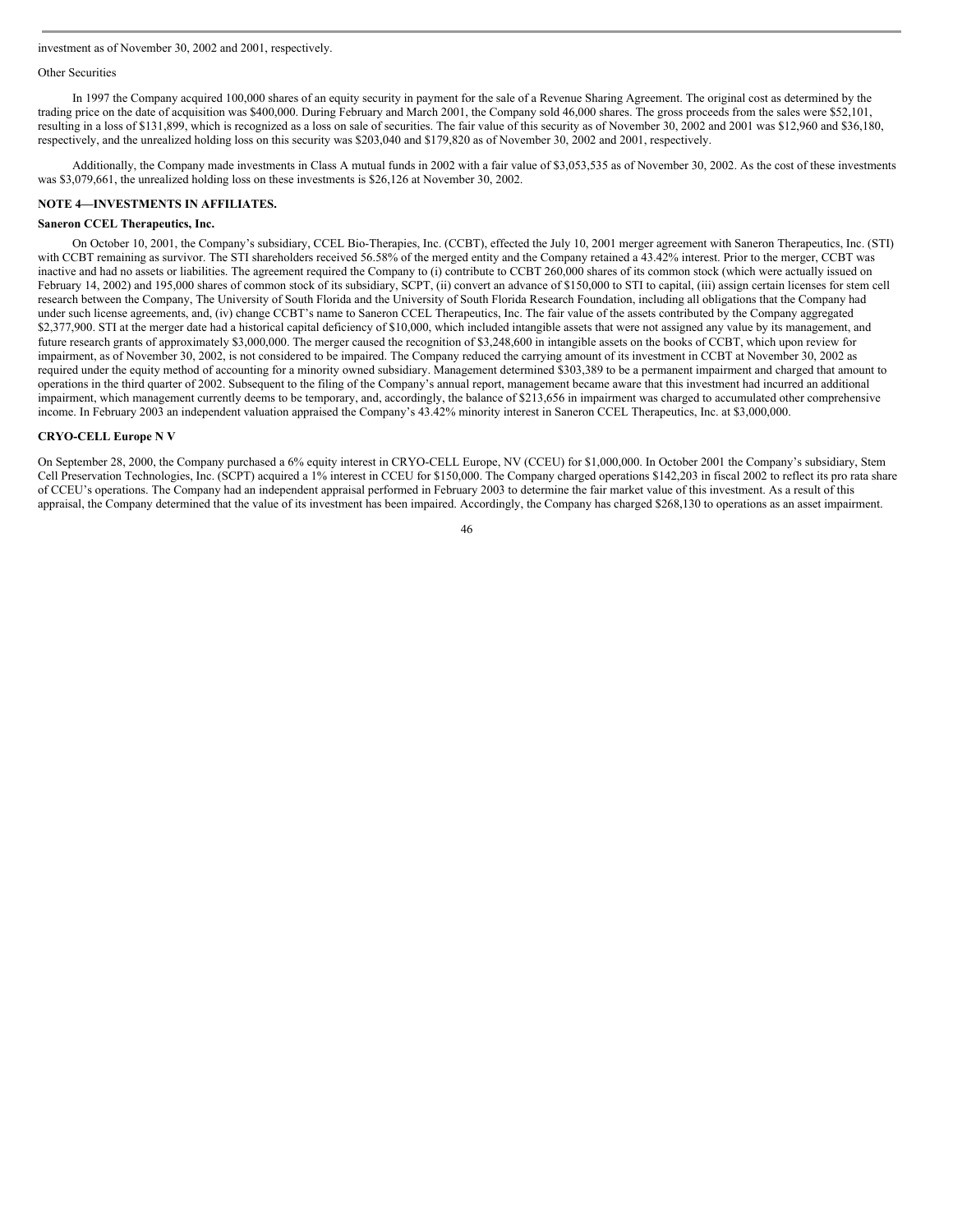On October 3, 2001, the Company issued to CCEU, 17,750 shares of the Company's common stock, whose fair value at issuance was \$112,713, as payment for an option to acquire an additional 60% interest in CCEU for \$13,500,000. The Company has decided not to exercise this option and accordingly, the Company charged \$112,713 to operations as other expense during fiscal 2002.

## **CRYO-CELL Italia, S.r.l.**

On August 28, 2001, the Company purchased a 21.9% interest in CRYO-CELL Italia S.r.l. ("CCI") from CCEU valued at \$1,800,000. SCPT, simultaneous with its investment in CCEU referred above, also acquired a 2.19% interest in CCI from CCEU for \$150,000 in cash. The Company's equity purchase of \$1,800,000 was facilitated by the exercise of previously issued stock options from CCEU (see "Note 10 – Commitment and Contingencies"). The Company's investments in shares of CCI were in anticipation of CCI's opening of an umbilical cord blood bank within Italy. In connection with its purchase of an interest in CCI, the Company also received a first right of refusal to purchase from CCEU its remaining 18.91% interest in CCI. The excess of cost of the investment in CCI over the book value of Italia at the time of acquisition was approximately \$1,950,000. The Company originally recorded its effective 24.09% interest (on a combined basis with SCPT) in CCI under the equity method, with approximately the cost of the Company's cost of the equity investment. The Company charged operations \$73,425 in fiscal 2003 to reflect its pro rata share of CCI's operations. The Company had an independent appraisal performed in February 2003 to determine the fair market value of this investment. As a result of this appraisal, the Company determined that the value of its investment has been impaired by \$1,398,075 which was originally charged to operations in 2002. In May 2003 the Company was advised that CCI was being forced to liquidate. Accordingly, the Company has charged the remaining carrying value of \$478,500 to operations in fiscal 2002 as an asset impairment.

In February 2002, the Italian Ministry of Health issued an ordinance restricting private cord blood collection. The statutory basis under Italian law for this action was Section 107 of the Regulation of Transfusion and Production of Blood Products, which requires that these activities be conducted by duly licensed organizations. In April and May 2002 petitions against the ordinance were brought by CCI and three mothers in separate actions. CCI and the mothers prevailed in all circumstances resulting in the court permitting the collection and export of the cord blood specimens. In January 2003, the Italian Ministry of Health extended the previously issued ordinance for an additional year. Draft blood product and banking legislation is currently pending in the Italian Parliament which includes a provision that expressly allows private cord blood banking activities within the country.

In July 2002 the Company was informed by a 51% shareholder of CCI that the shares of CCI which were purchased by the Company and SCPT from CCEU have not yet been reflected on CCI's share register and under Italian law the Company is therefore not recognized as a shareholder. On October 18, 2002, the 51% shareholder informed the Company that it would assist the Company in making the share transfer. The Company has sent all appropriate documentation to CCI to meet the requirements of Italian law. The Company has received the original documents reflecting the Company's ownership on CCI's register.

# **NOTE 5—PROPERTY AND EQUIPMENT.**

The major classes of property and equipment are as follows: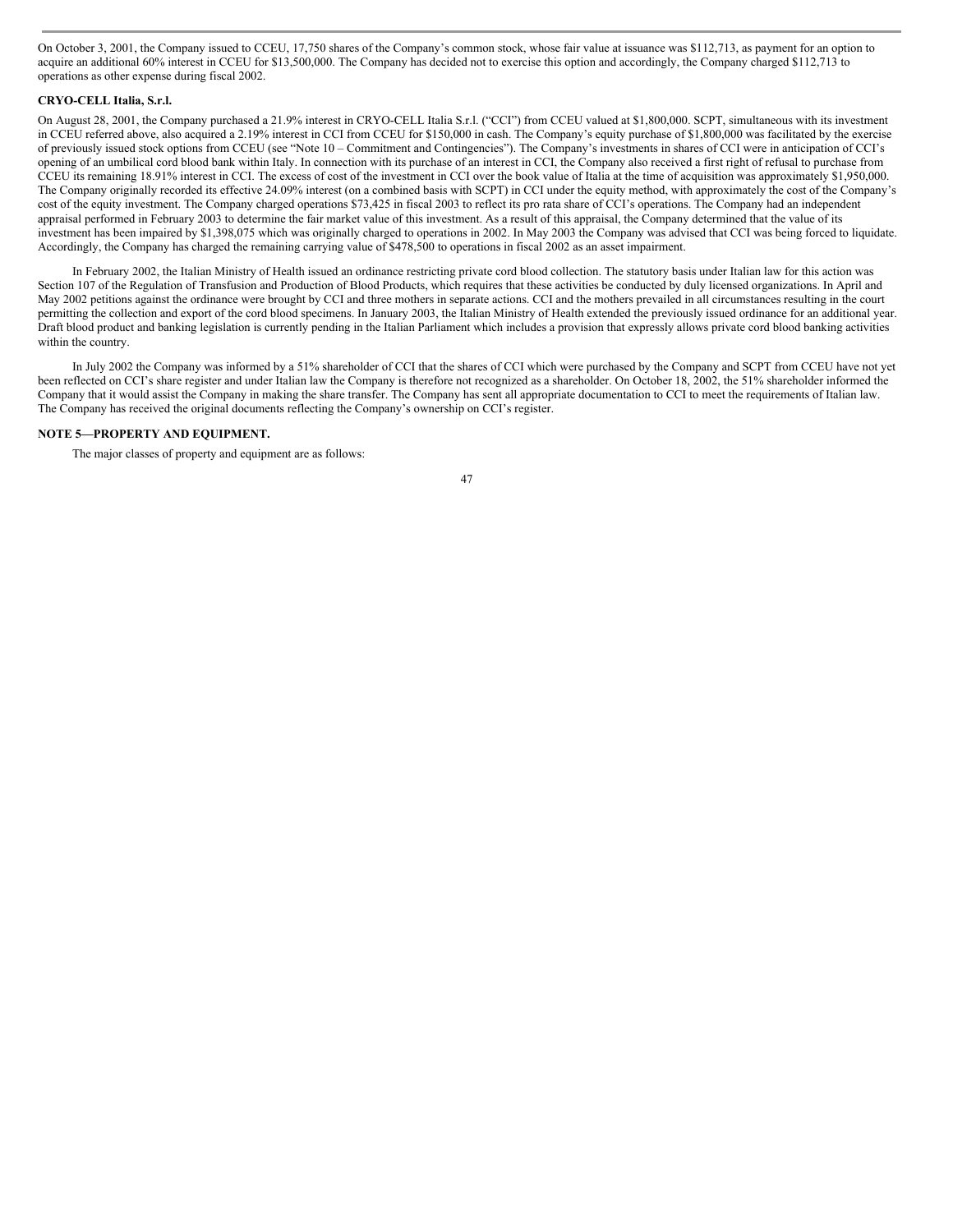|                                | 2002         | 2001                   |
|--------------------------------|--------------|------------------------|
|                                |              |                        |
| Condominium                    | \$<br>85,000 | 85,000<br><sup>S</sup> |
| Furniture and equipment        | 1,641,041    | 1,197,127              |
| Cellular storage units         | 150,000      | 1,171,240              |
| Leasehold improvements         | 402,338      | 189,377                |
| Equipment                      | 1.242.211    | 1,531,137              |
|                                |              |                        |
|                                |              |                        |
|                                | 3,520,590    | 4,173,881              |
| Less: Accumulated depreciation |              |                        |
| and amortization               | 887,759      | 842,998                |
|                                |              |                        |
|                                | \$2,632,831  | \$3,330,883            |

Depreciation expense charged to operations was \$782,120 in 2002 and \$355,684 in 2001.

During fiscal 2002 the Company reviewed its long-lived assets and determined that certain equipment was not being fully utilized and would be not be utilized in the foreseeable future and had suffered permanent impairment in value. The aggregate charge to operations was \$1,117,461 of which \$679,678 related to the Company's third generation cryogenic preservation equipment ('CCEL III'), which is being abandoned. The other \$437,783 charge to operations is for the excess quantity of equipment.

## **NOTE 6—INTANGIBLE ASSETS.**

The Company has patented technology related to its automatic cryogenic preservation equipment and has received patents for additional functions of the cryogenic unit for an additional unit that incorporates a multi-chambered design, and for a process for controlled freezing/thawing. The Company has been granted patents in several countries. The Company amortizes the costs of obtaining these patents over their useful lives. Amortization charged to operations in 2002 was \$20,425 and \$10,944 in 2001.

# **NOTE 7—ACCRUED EXPENSES AND WITHHOLDINGS.**

Accrued expenses and other withholdings are as follows:

|                                             | November 30. |           |
|---------------------------------------------|--------------|-----------|
|                                             | 2002         | 2001      |
| Consultants and patent costs                | S<br>1,137   | \$31,000  |
| State income and franchise taxes            | 161,500      |           |
| Legal and accounting                        | 606,850      | 90,000    |
| Research, development and engineering costs | 210,000      |           |
| Payroll and payroll taxes                   | 116,665      | 62,633    |
| General expenses                            | 119,849      | 33,273    |
|                                             |              |           |
|                                             | \$1,216,001  | \$216,906 |
|                                             |              |           |

# **NOTE 8—INCOME TAXES.**

The Company has no provisions for current or deferred federal income taxes for the years ended November 30, 2002 and 2001.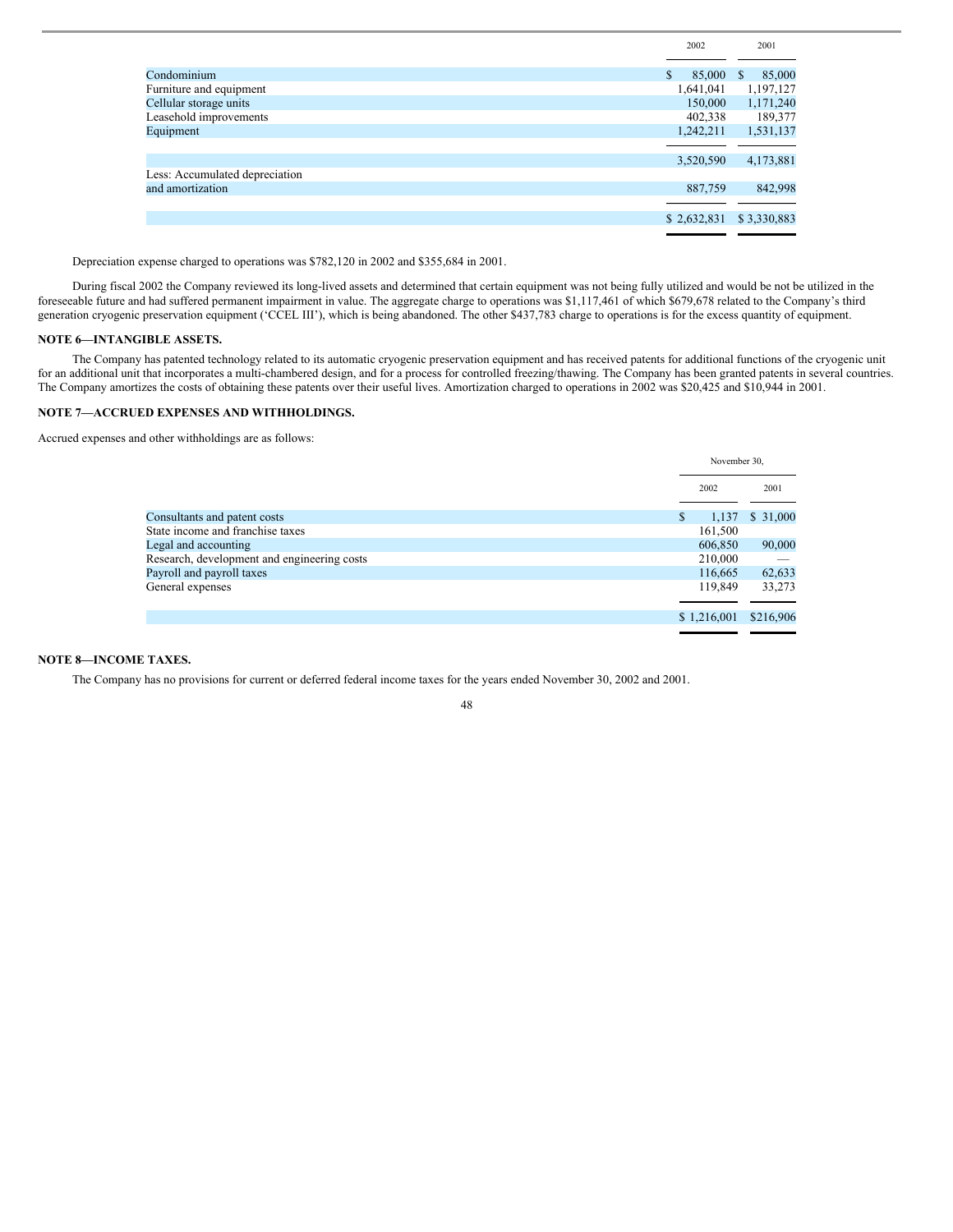Under the asset and liability method of SFAS No. 109 "Accounting for Income Taxes", deferred tax assets and liabilities are recognized for the estimated future tax consequences attributable to differences between financial statement carrying amounts of existing assets and liabilities and their respective tax bases. Deferred tax assets and liabilities are measured using enacted tax rates expected to be recovered or settled. Management is unable to determine if the utilization of the deferred tax asset is more likely than not and, accordingly, the tax asset has been fully reserved at November 30, 2002 and 2001.

As of November 2002 and 2001 the tax effects of temporary differences that give rise to the deferred tax assets are as follows:

|                                                 | November 30, |             |
|-------------------------------------------------|--------------|-------------|
|                                                 | 2002         | 2001        |
|                                                 |              |             |
| Deferred tax assets:                            |              |             |
| Deferred income                                 | \$1,992,000  | \$1,964,000 |
| Net operating loss carryforwards                | 1,536,000    | 1,959,000   |
| Tax over book basis in unconsolidated affiliate | 1,243,000    | 247,000     |
| Valuation receivables                           | 97,000       | 13,000      |
| Depreciation                                    | (224,000)    | (224,000)   |
| Property asset impairment                       | 366,000      |             |
| Other                                           | 157,000      | 118,000     |
|                                                 |              |             |
|                                                 | 5,167,000    | 4,077,000   |
| Less: Valuation allowance                       | 5,167,000    | 4,077,000   |
|                                                 |              |             |
|                                                 | S            |             |
|                                                 |              |             |

The Company has unused net operating losses available for carryforward to offset future federal taxable income. The Tax Reform Act of 1986 contains provisions that limit the utilization of net operating losses if there has been an "ownership change". Such an "ownership change" as described in Section 382 of the Internal Revenue code may limit the Company's utilization of its net operating loss carryforwards. The net operating loss carryforwards expire during the following year and amounts:

| Year                         |              | Amount      |
|------------------------------|--------------|-------------|
| <b>Contract Contract</b>     |              |             |
| 2012<br>2013<br>2014<br>2015 | $\mathbb{S}$ | 363,000     |
|                              |              | 1,784,000   |
|                              |              | 577,000     |
|                              |              | 1,358,000   |
|                              |              |             |
|                              |              | \$4,082,000 |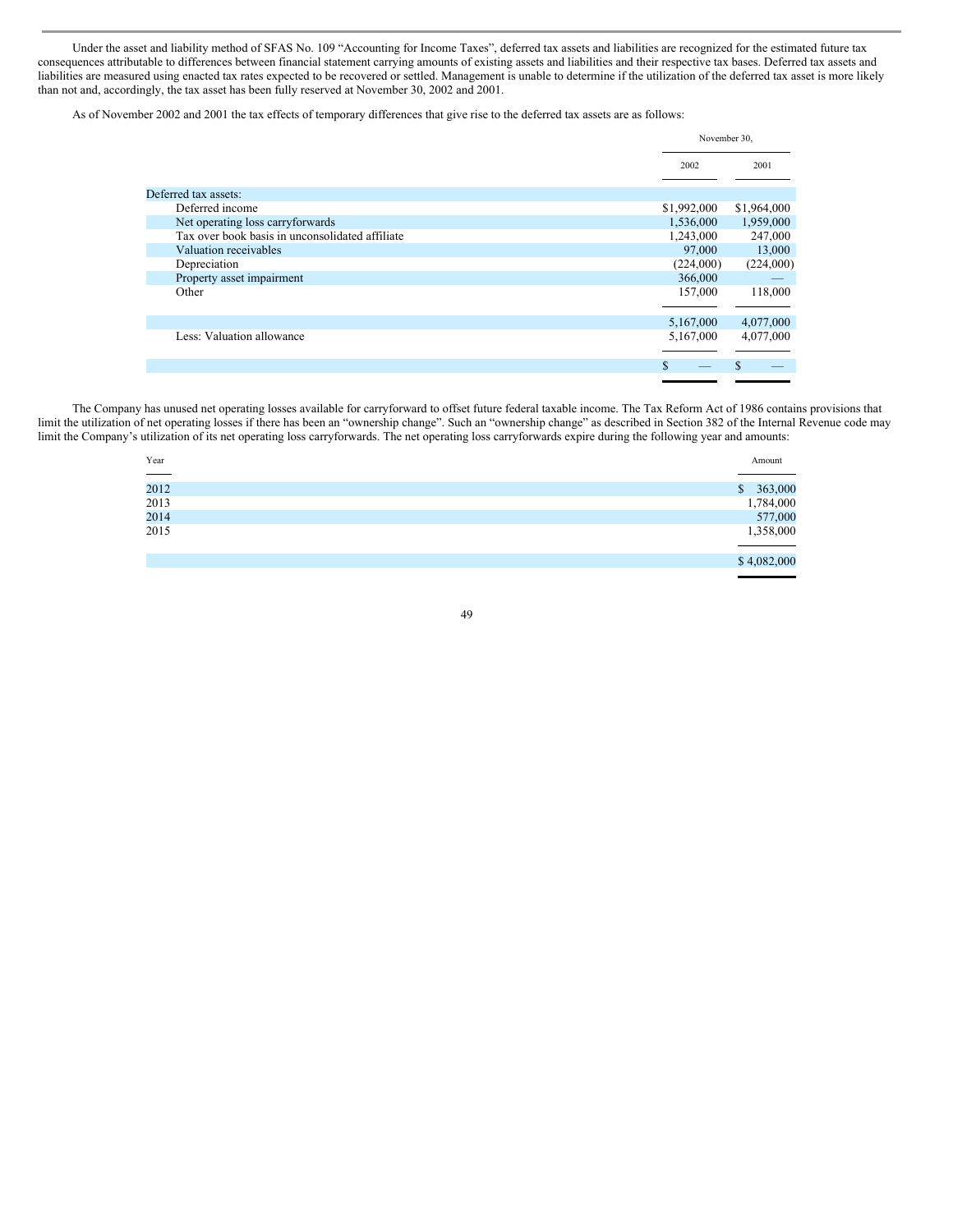A reconciliation of income tax benefits with the amount of tax computed by applying the federal statutory rate to pretax income follows:

|                                                                           | For the Years Ended November 30, |               |             |               |
|---------------------------------------------------------------------------|----------------------------------|---------------|-------------|---------------|
|                                                                           | 2002                             | $\frac{0}{0}$ | 2001        | $\frac{0}{0}$ |
| Loss before income tax benefit, minority interest and affiliates earnings | \$ (5,757,528)                   |               | \$(208,441) |               |
|                                                                           |                                  |               |             |               |
| Tax at Federal Statutory Rate                                             | (1,958,000)                      | (34.0)        | (71,000)    | (34.0)        |
| Contribution of Capital by Parent                                         |                                  |               |             |               |
| Corporation that is Taxable                                               | 1,013,000                        | 17.6          |             |               |
| State Income Tax Effect                                                   | 106,500                          | 1.8           |             |               |
| Compensatory element of stock options                                     |                                  |               |             |               |
| Increase (decrease) in valuation allowance                                | 1.005.000                        | 17.4          | 64,000      | 30.7          |
| Other                                                                     | (5,000)                          |               | 7.000       | 3.3           |
|                                                                           |                                  |               |             |               |
| Total income taxes                                                        | 161,500                          | 2.8           | \$          |               |
|                                                                           |                                  |               |             |               |

# **NOTE 9—STOCKHOLDERS' EQUITY.**

## **Common Stock Issuances**

During fiscal 2001, the Company received \$24,500 in cash proceeds from the sales of 7,000 shares of its common stock. The Company also issued 794,050 common shares to option holders who exercised these options in 2001 for \$3,868,541. The Company received \$300,000 in proceeds from the sale of warrants to purchase 100,000 shares of its common stock at \$6.00 per share and 100,000 shares of its common stock at \$9.00 per share. In fiscal 2002, the Company issued 13,000 common shares to option holders who exercised options for \$43,000.

The Company made payments for compensation, consulting, property assets and professional legal services rendered through the issuance of 10,000 shares in 2002 and 117,950 shares in 2001 of its common stock. The fair value of the shares issued was \$42,800 in 2002 and \$554,950 in 2001. In partial payment for two RSAs, which the Company purchased from its majority owned subsidiary, SCPT, the Company issued 645,161 shares of its common stock which had a fair value of \$2,400,000 at the date of issuance. These shares are not reflected as outstanding in the accompanying financial statements as they are eliminated in consolidation.

The compensatory element of stock options granted to consultants that was charged to operations aggregated \$108,368 and \$185,747 in 2002 and 2001, respectively. These options expire through 2007.

#### **Employee Incentive Stock Option Plan**

In 2000 the Company adopted an Employee Incentive Stock Option Plan, and has reserved 1,500,000 shares of the Company's common stock for issuance under the Plan by the Company's. In 2002 the Company had an additional 750,000 shares approved for issuance under the Plan. Employee options under the Plan have a term of five years from the date of grant and are vested one year from the date of grant. The options are exercisable for a period of 90 days after termination.

## **Stock Options**

Stock option activity for the two years ended November 30, 2002, was as follows: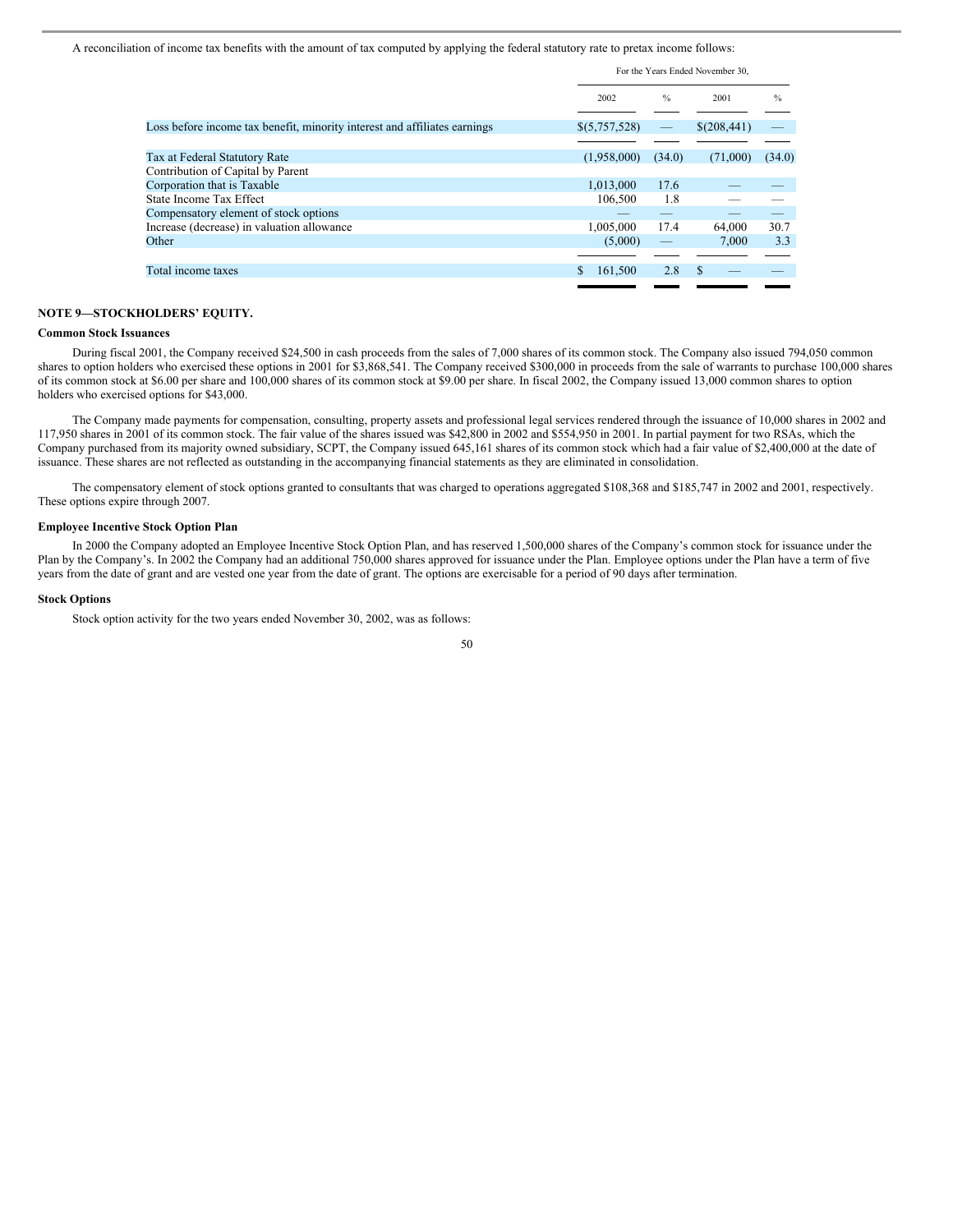|                                                  | <b>Number</b><br>of Shares | Weighted<br>Average<br><b>Exercise</b><br>Price |
|--------------------------------------------------|----------------------------|-------------------------------------------------|
| Outstanding and exercisable at December 1, 2000  | 2,404,000                  | \$3.94                                          |
| Granted                                          | 389,500                    | 6.88                                            |
| Exercised                                        | (771,050)                  | 4.91                                            |
| Terminated                                       | (167, 400)                 | 4.12                                            |
| Outstanding and exercisable at November 30, 2001 | 1,855,050                  | 5.60                                            |
| Granted                                          | 456,500                    | 3.73                                            |
| Exercised                                        | (13,000)                   | 3.25                                            |
| Terminated                                       | (335,750)                  | 4.51                                            |
| Outstanding and exercisable at November 30, 2002 | 1,962,800                  | \$5.37                                          |
|                                                  |                            |                                                 |

Significant option groups outstanding at November 30, 2002 and related price and contractual life information are as follows:

| <b>Range of Exercise Price</b> | Outstanding | <b>Weighted Average</b><br><b>Exercise Price</b> | <b>Average Remaining</b><br><b>Contractual Life</b> |
|--------------------------------|-------------|--------------------------------------------------|-----------------------------------------------------|
| \$1.00 to \$2.00               | 49,000      | \$2.00                                           | 4.9                                                 |
| \$2.01 to \$3.00               | 323,900     | \$2.52                                           | 2.9                                                 |
| \$3.01 to \$4.00               | 80,000      | \$3.69                                           | 2.2                                                 |
| \$4.01 to \$5.00               | 812,400     | \$4.81                                           | 1.9                                                 |
| \$5.01 to \$6.00               | 171,500     | \$5.87                                           | 2.6                                                 |
| \$6,00 to \$7,00               | 106,000     | \$0.96                                           | 1.8                                                 |
| \$7.01 to \$8.00               | 215,000     | \$8.00                                           | 1.9                                                 |
| \$8.01 to \$9.00               | 103,000     | \$8.99                                           | 1.8                                                 |
| \$9.01 to \$10.00              | 102,000     | \$10.00                                          | 1.7                                                 |
|                                |             |                                                  |                                                     |
|                                | 1,962,800   |                                                  |                                                     |

The Company applies Accounting Principles Board Opinion No. 25, "Accounting for Stock Issued to Employees" (APB 25) and related Interpretations in accounting for its stock options granted to employees and SFAS No.123, "Accounting for Stock-Based Compensation" for all options granted to non-employees. Had the compensation expense been determined based upon the fair value at the grant date consistent with the alternative fair value accounting provided for under SFAS No.123, the Company's net loss and net loss per share would have been \$6,672,823 and \$.59 for the year ended November 30, 2002, and the net loss and net loss per share for the year ended November 30, 2001 would have been \$682,794 and \$0.06, respectively. The weighted average fair value at the date of grant for options granted during the years ended November 30, 2002 and 2001 was \$3.73 and \$2.68 per option, respectively. The Black-Scholes option-pricing model was developed for use in estimating the fair value of traded options that are fully transferable. The Company's options have the characteristics significantly different from those of traded options. In addition, option valuation models require the input of highly subjective assumptions, including the expected stock price volatility. Since the Company's stock issued upon exercise of the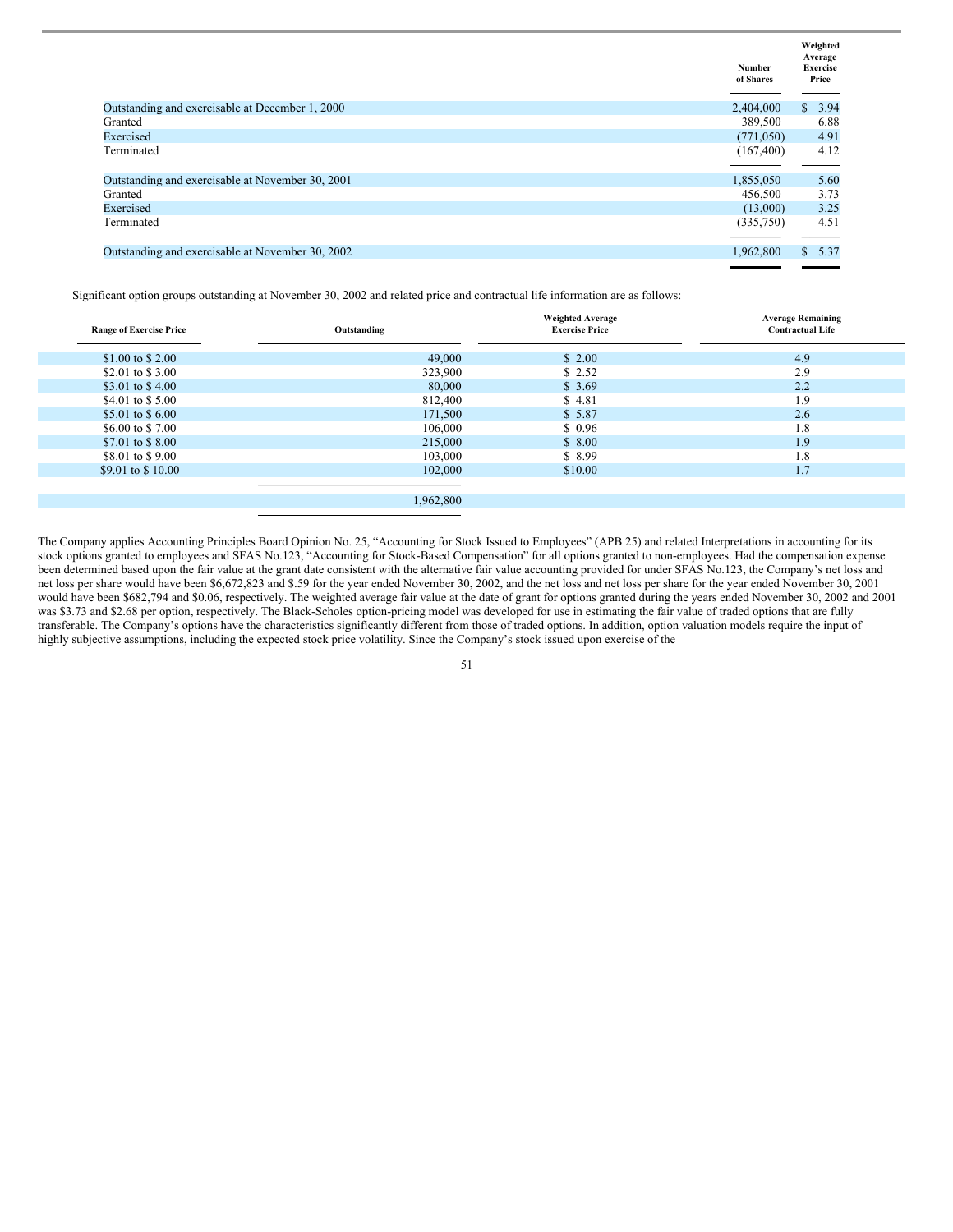options for non-employees is restricted stock, a reduction of 30% of the trading price of the stock at the date of grant has been applied to account for this restriction.

Other variables used to determine the fair value of the options for fiscal 2002 and 2001 are as follows:

|                            | For the Years Ended<br>November 30, |             |
|----------------------------|-------------------------------------|-------------|
|                            | 2002                                | 2001        |
| Weighted average values:   |                                     |             |
| Expected dividends         | $0\%$                               | $0\%$       |
| <b>Expected volatility</b> | 109%-119%                           | 109%-119%   |
| Risk free interest rate    | $2.13\% - 3.03\%$                   | 4.78%-4.90% |
| Expected life              | 2-4 years                           | 2-4 years   |

Weighted average grant date fair values are shown below for options granted in 2002 and 2001.

|                                | Weighted Average<br>Fair Value/Share |  | Weighted Average<br><b>Exercise Price/Share</b> |  |
|--------------------------------|--------------------------------------|--|-------------------------------------------------|--|
|                                |                                      |  |                                                 |  |
| 2002                           |                                      |  |                                                 |  |
| Stock price $-$ exercise price |                                      |  |                                                 |  |
| Stock price $>$ exercise price | _                                    |  |                                                 |  |
| Stock price < exercise price   | 1.38                                 |  | 3.62                                            |  |
| 2001                           |                                      |  |                                                 |  |
| Stock price – exercise price   |                                      |  |                                                 |  |
| Stock price $>$ exercise price | 4.52                                 |  | 4.52                                            |  |
|                                |                                      |  |                                                 |  |
| Stock price < exercise price   | 2.17                                 |  | 2.17                                            |  |

Weighted Average

 $W^{(1)}$  telectricity Average and

The pro forma effect on net income is not representative of the pro forma effect on net income in future periods because it does not take into consideration pro forma compensation expense related to grants made in prior periods.

# **NOTE 10—COMMITMENTS AND CONTINGENCIES.**

During the second quarter 2002 the Company launched the third year of the three-year marketing program entered into in 2000 with Lamaze Publishing. The media program included the sponsorship of the Lamaze "You and Your Baby" tutorial tape and full-page advertisements in the Lamaze Parent Magazine at a cost of \$234,750 and \$223,585 for 2002 and 2001, respectively. The program will expire during the second quarter of 2003.

On April 6, 2000, the Company entered into a renewable two-year agreement with COLTEC, Ltd., a holding company, for the exclusive license to market the Company's U-Cord program in Europe. The marketing rights allow COLTEC, Ltd. and its affiliates to directly market the U-Cord program, sell revenue sharing agreements or further sublicense the marketing rights throughout Europe. The Company received \$1,400,000 in cash in 2000 as an up front licensing fee, of which \$465,000 and \$700,000 were recorded in fiscal 2000 and 2001, respectively. The Company has recognized the remaining \$235,000 of the licensing fee income in fiscal 2002. Pursuant to the agreement the Company is entitled to receive royalties of 10.5% to 18% of adjusted U-Cord processing and storage revenues generated in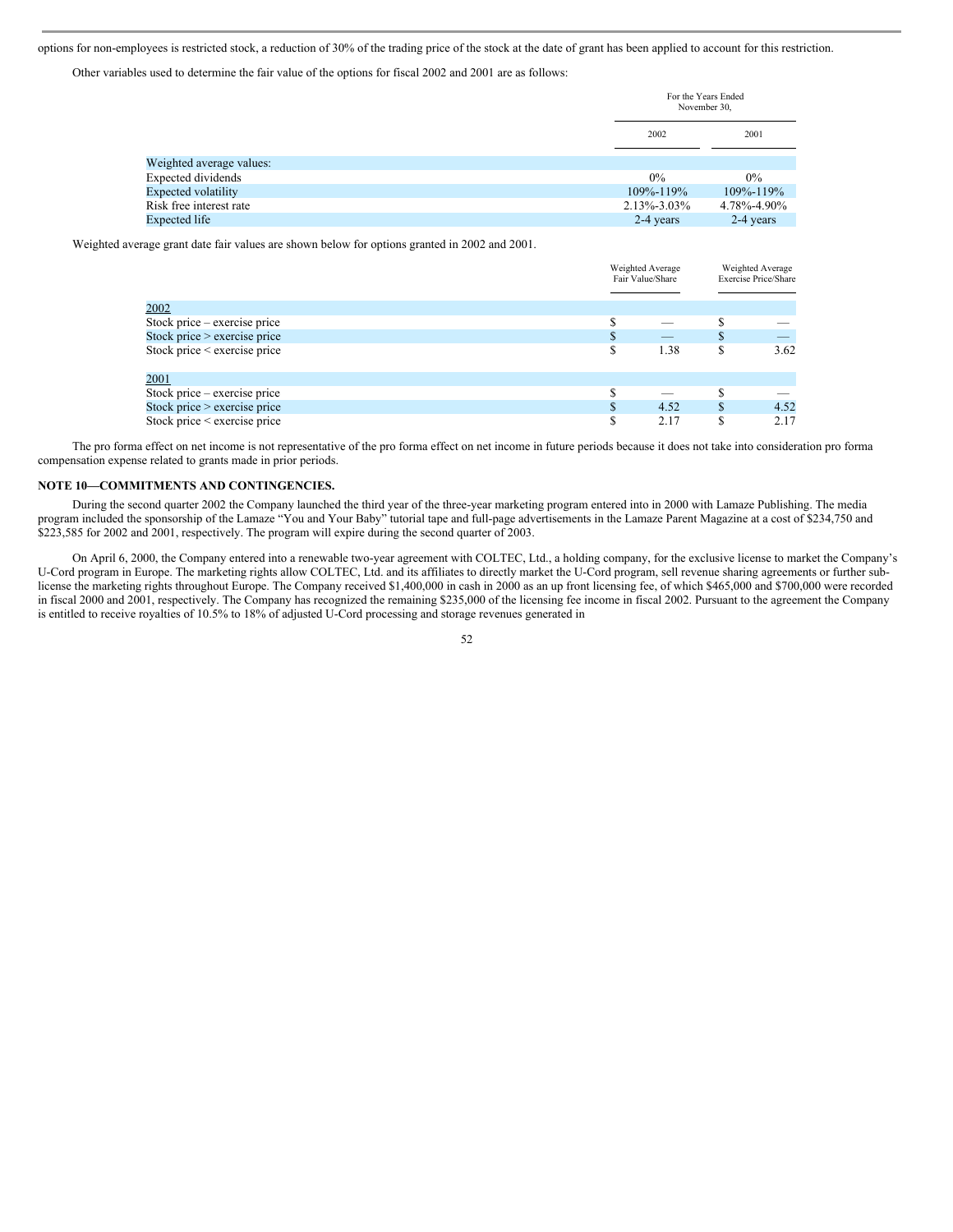Europe. The Company recognized as other income \$360,289 and \$20,454 in fiscal 2002 and 2001, respectively, relating to the royalty fees.

The agreement also provided for a grant, to COLTEC, Ltd,. of a three-year option to purchase 100,000 shares of the Company's common stock at \$8.00 per share and up to 100,000 additional options at \$12.00 per share which were issued in 2001 at \$10.00 per share. Both of the options were exercised on August 28, 2001 for an aggregate of \$1,800,000 paid to the Company.

Subsequent to entering into the licensing agreement, COLTEC, Ltd. formed affiliated corporations, including CRYO-CELL Europe, N.V. ('CCEU') to engage in the cryogenic cellular storage business under the agreement. On September 19, 2000, the Company entered into an agreement to purchase approximately 6% of CCEU. In October and November 2000, the Company paid \$1,000,000 for 38,760 shares of the capital stock of CRYO-CELL Europe, N.V. The Company owned these shares on January 24, 2001.

On September 26, 2002, the Company sent a letter to CCEU advising that CCEU was in default under the terms of the license agreement for failure to pay royalty fees. Based upon actual revenues since inception through August 2002, the Company calculated that it had earned royalties of \$380,743. Two payments were made in fiscal 2001 to the Company totaling \$57,181 leaving a balance due of \$323,562. On October 2, 2002, the Company received a letter from CCEU stating that the Company had not fulfilled its obligations under the licensing agreement. As of November 30, 2002, a reserve of \$128,540 was taken to offset the current royalty receivable. Following unsuccessful settlement discussions, in March 2003, CCEU was served with a termination letter. In April 2003, the Company commenced legal proceedings against CCEU and an affiliated corporation. See "Note 15 – Legal Proceedings".

On October 15, 2001 the Company signed a renewable two-year agreement with CRYO-CELL De Mexico, S.A. De C.V. (CCEL MEX) whereby the Company granted CCEL MEX an exclusive license for the operation and commercialization of the CRYO-CELL U-Cord program in Mexico, Ecuador and Central America. The agreement includes the collection, processing and storage of umbilical cord stem cells and grants CCEL MEX exclusive rights to sublicense the U-Cord program in these geographic areas. The consideration for the license to CCEL MEX is \$600,000 of which \$200,000 was paid to the Company in fiscal 2001, \$200,000 has been paid in 2002 and \$100,000 was paid in January 2003 and \$100,000 is still due to the Company. The Company is entitled to on-going licensing fees of 15% to 25% of adjusted U-Cord processing and storage revenues to be generated in Mexico, Ecuador and Central America as well as 10% from the money received by CCEL MEX for the granting of sublicenses. The Company has no other obligations to CCEL MEX other than to provide technical assistance and training so that CCEL MEX can be self-operational. These procedures were substantially completed by November 30, 2001. Accordingly, the Company recognized \$500,000 in licensing fee income in fiscal 2001 with respect to this agreement. The Company recognized the remaining \$100,000 as licensing fee income in fiscal 2002, which is included in Other Income.

In October 2001 the Company finalized a renewable three-year contract with CRYO-CELL Middle East, Inc. (CCEL ME) for the exclusive license to market the Company's U-Cord program in Israel, the Middle East and Turkey. The agreement provided for the Company to receive \$1,000,000, (allocated \$500,000 to Israel and \$500,000 to Turkey and the Middle East). The Company is also entitled to licensing fees of 10.5% to 18% of adjusted U-Cord processing and storage revenues to be generated in the Licensed Area as well as 10% from the money received by CCEL ME for the granting of sublicenses. The Company received \$100,000 of the initial payment in fiscal 2001 and the balance was to be paid in three installments of \$200,000 due July 2002, February 2003 and November 2003 and one installment of \$300,000 due July 2004. Per the agreement the licensee had the right to cancel the Middle East and Turkey portion of the agreement and apply all of the \$100,000 initial deposit toward the Israel portion of the contract. The licensee opted to cancel the Middle East and Turkey license and the Company reduced each of its receivable and unearned income by \$500,000.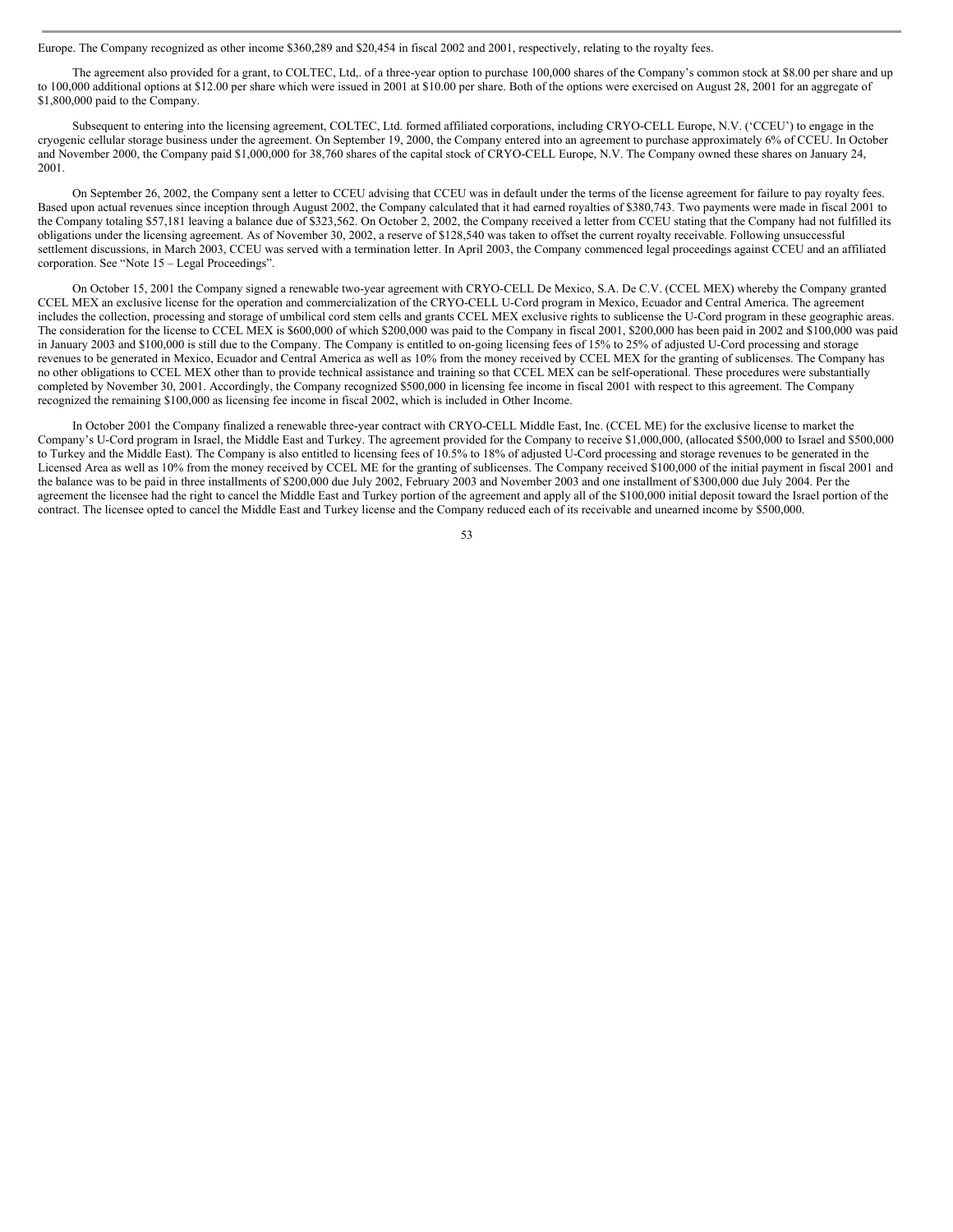As a result of the geography reapportionment, CCEL ME has informed the Company that they will not be able to pay the remaining portion of the license fee. The Company in October 2002 has modified the terms of the license in which it has forgiven \$100,000 due in July 2002 and will forgive the remaining payments of the contract in exchange for the surrender of the warrants to acquire 100,000 shares of the Company's common stock at an exercise price of \$9.00 per share. The Company and CCEL ME have agreed to terminate these warrants and apply their current value aggregating \$1.00 toward the remaining portion of the license fee. The Company had previously recognized \$125,000 as licensing fee income. Due to the proposed revised terms of the contract, \$25,000 had to be reversed from Other Income in fiscal 2002 and at November 30, 2002 the entire receivable of \$400,000 and unearned income of \$400,000 from the sale of this license has been written-off.

On June 18, 2002, Daniel D. Richard resigned from his positions as Chairman and Chief Executive Officer of the Company. John V. Hargiss was appointed to the position of Chief Executive Officer and Mercedes Walton, a Company director, was elected Chairman of the Board. The Board awarded Mr. Richard a \$250,000 retirement bonus which was recorded on May 31, 2002 and conditionally awarded, 200,000 stock options at 110% of market value at the time of grant from the Company's Stock Incentive Plan upon the successful completion of certain performance milestones. Mr. Richard will be paid \$200,000 per year over the next 10 years as part of a long-term consulting agreement with the Company. The agreement constitutes a survivor's benefit to his widow in the event of death before the expiration of the 10-year period. At November 30, 2002 the unamortized present value of this agreement has been recorded by the Company as a deferred consulting fee of \$1,438,412 with a related deferred consulting obligation of \$1,455,688. In fiscal 2002 the Company recognized \$63,544 of consulting expense and \$35,286 of interest expense related to this agreement.

#### **NOTE 11—LEASES.**

The Company leases two buildings under two separate operating leases for its storage, laboratory and general office facilities. The leases, expiring in 2004, include provisions for escalations and related costs. Rent charged to operations was \$193,431 and \$143,385 in 2002 and 2001, respectively.

The Company is obligated under capital leases that expire at various dates during 2003. Assets under capital leases are depreciated over estimated useful lives of seven to ten years. The following is a summary of assets under capital leases as of November 30, 2002 and 2001, which are included in the accompanying consolidated financial statements under the caption of property and equipment:

|                                                 |          | November 30, |
|-------------------------------------------------|----------|--------------|
|                                                 | 2002     | 2001         |
| Leasehold improvements                          | \$12,909 | \$12,909     |
| Laboratory equipment                            | 30,282   | 30,282       |
|                                                 |          |              |
|                                                 | 43,191   | 43,191       |
| Less: Accumulated depreciation and amortization | 21,735   | 18,863       |
|                                                 |          |              |
|                                                 | \$21,456 | \$24,328     |
|                                                 |          |              |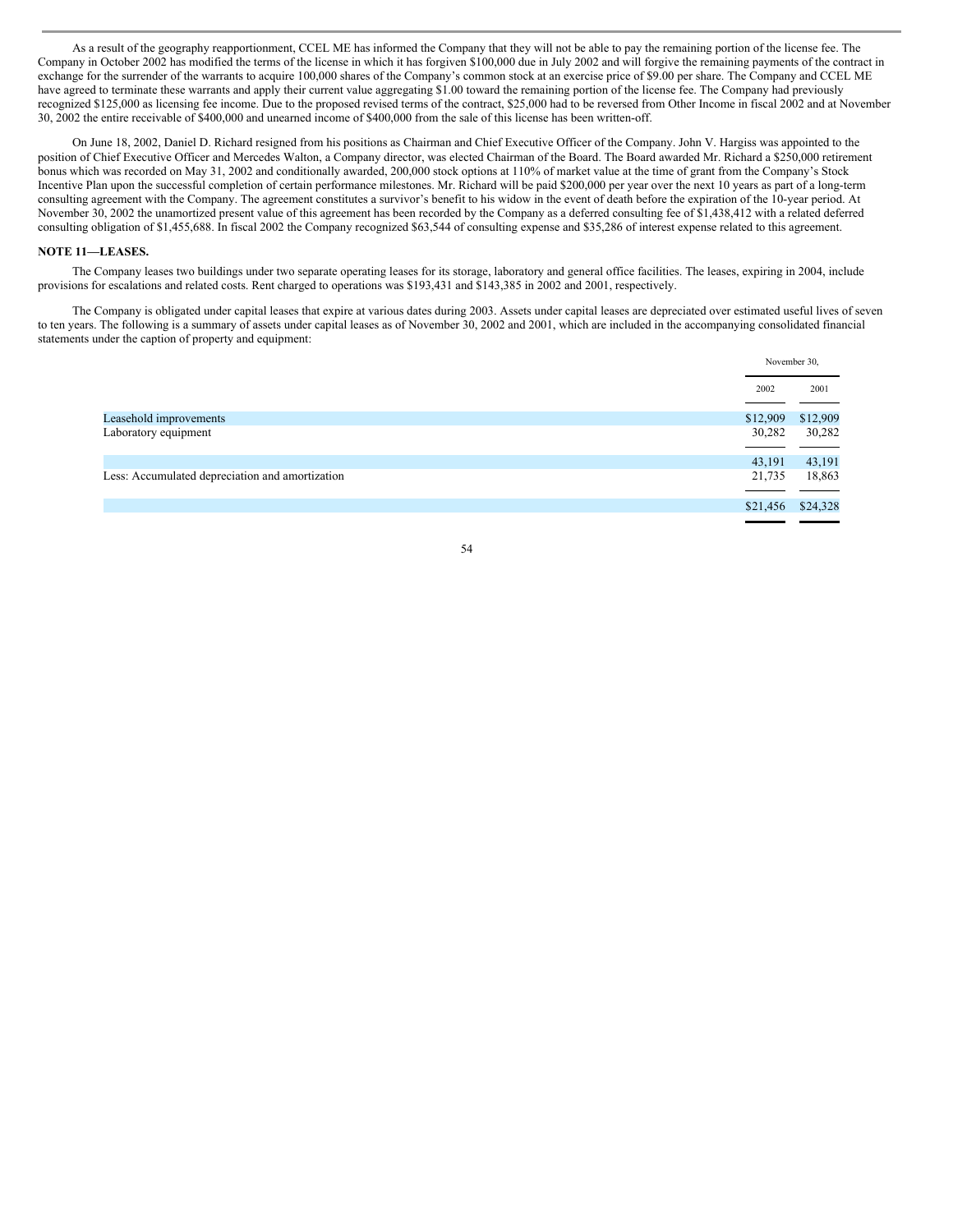The future minimum rental payments under these operating and capital leases, as of November 30, 2002, are as follows:

| <b>Years Ended</b><br>November 30, | Capital<br>Leases | Operating<br>Leases |
|------------------------------------|-------------------|---------------------|
|                                    |                   |                     |
| 2003                               | 1,406             | 190,407             |
| 2004                               |                   | 152,822             |
|                                    |                   |                     |
| Total future                       |                   |                     |
| rental payments                    | 1,406             | 343,229             |
| Less: Amounts representing         | 53                |                     |
|                                    |                   |                     |
| interest                           |                   |                     |
|                                    |                   | \$1,353 \$343,229   |
|                                    |                   |                     |

#### **NOTE 12—PENSION PLAN.**

In January 1997, the Company adopted a 401(k) retirement plan, which allows eligible employees to allocate up to 15% of their salaries to such plan. The Company does not make any matching contributions to this plan.

#### **NOTE 13—REVENUE SHARING AGREEMENTS.**

The Company has entered into Revenue Sharing Agreements ("RSAs") with various third parties. The Company's RSAs provide that in exchange for a non-refundable up-front payment, the Company would share for the duration of the contract a percentage of its future revenue derived from the annual storage fees charged related to a certain number of specimens that originated from specific geographical areas. The RSAs have no definitive term or termination provisions. The sharing applies to the storage fees for all specified specimens in the area up to the number covered in the contract. When the number of specimens is filled, any additional specimens stored in that area are not subject to revenue sharing. As there are empty spaces resulting from attrition, the Company agrees to fill them as soon as possible. The parties typically pay the Company a nonrefundable up-front fee for the rights to these future payments. The Company reflects these payments as long-term liabilities in the accompanying financial statements. Previously the Company had recorded the sale of the RSAs as revenue. The financial statements have been restated to reflect the RSAs as a long-term liability relating to RSAs. The restatement of the RSAs from revenue to a long-term liability had the effect of reducing stockholders' equity and increasing long-term liabilities by approximately \$4,000,000 at November 30, 2000. Additionally the restatement of the RSAs to long-term liabilities effectuated a reduction of \$750,000 in revenues in fiscal 2001 and a charge to interest of \$115,000 and \$55,000 in fiscal 2002 and 2001, respectively. Although the Parent Company does not intend to enter into additional RSAs, SCPT has entered into an RSA with a third party in May 2003 (see Notes 14 and 16).

In the future, the Company could de-recognize the liability relating to the RSAs over an appropriate period of time, based on the Company's expectations of the total amount of payments it expects to pay to the other party under the particular RSA. However, the RSAs do not establish a finite term or time frame over which to estimate the total payments, and the Company had not previously estimated and has concluded that it is not currently practicable to estimate the projected cash flows under the RSAs. At present, the Company intends to defer the de-recognition of the liability, until such time as these amounts can be determined. During the periods when the Company defers the de-recognition of the liability, the payments during these periods will be treated in full as interest expense, which will be recognized as payments under the RSAs become due following the accrual method of accounting. In future periods, if a portion of the liability can be de-recognized based on the effective interest method, the payments will be allocated between interest and amortization of the liability. As cash is paid out to the other party during any period, the liability would be de-recognized based on the portion of the total anticipated payouts made during the period, using the effective interest method. That is, a portion of the payment would be recorded as interest expense, and the remainder would be treated as repayment of principal which would reduce the liability.

*Florida*. On February 9, 1999, the previous agreements with the Company's Arizona Revenue Sharing investors were modified and replaced by a Revenue Sharing Agreement for the State of Florida for a price of \$1,000,000. Under the terms of this agreement the Company credited the \$450,000 investors had previously paid toward the purchase of the Revenue Sharing Agreement. The balance of \$550,000 was recorded as a receivable and the receivable will be reduced through Revenue Sharing entitlements to their share of net storage revenues. As of November 30, 2002 and 2001, the balance of the receivable is \$332,895 and \$447,555, respectively. The Revenue Sharing Agreement applies to net storage revenues originating from specimens from within the State of Florida. The Revenue Sharing Agreement entitles the investors to net revenues from a maximum of 33,000 storage spaces. Mr. Charles Nyberg, currently a member of the Board of Directors of the Company, is a 50% owner of this RSA. Mr. Nyberg purchased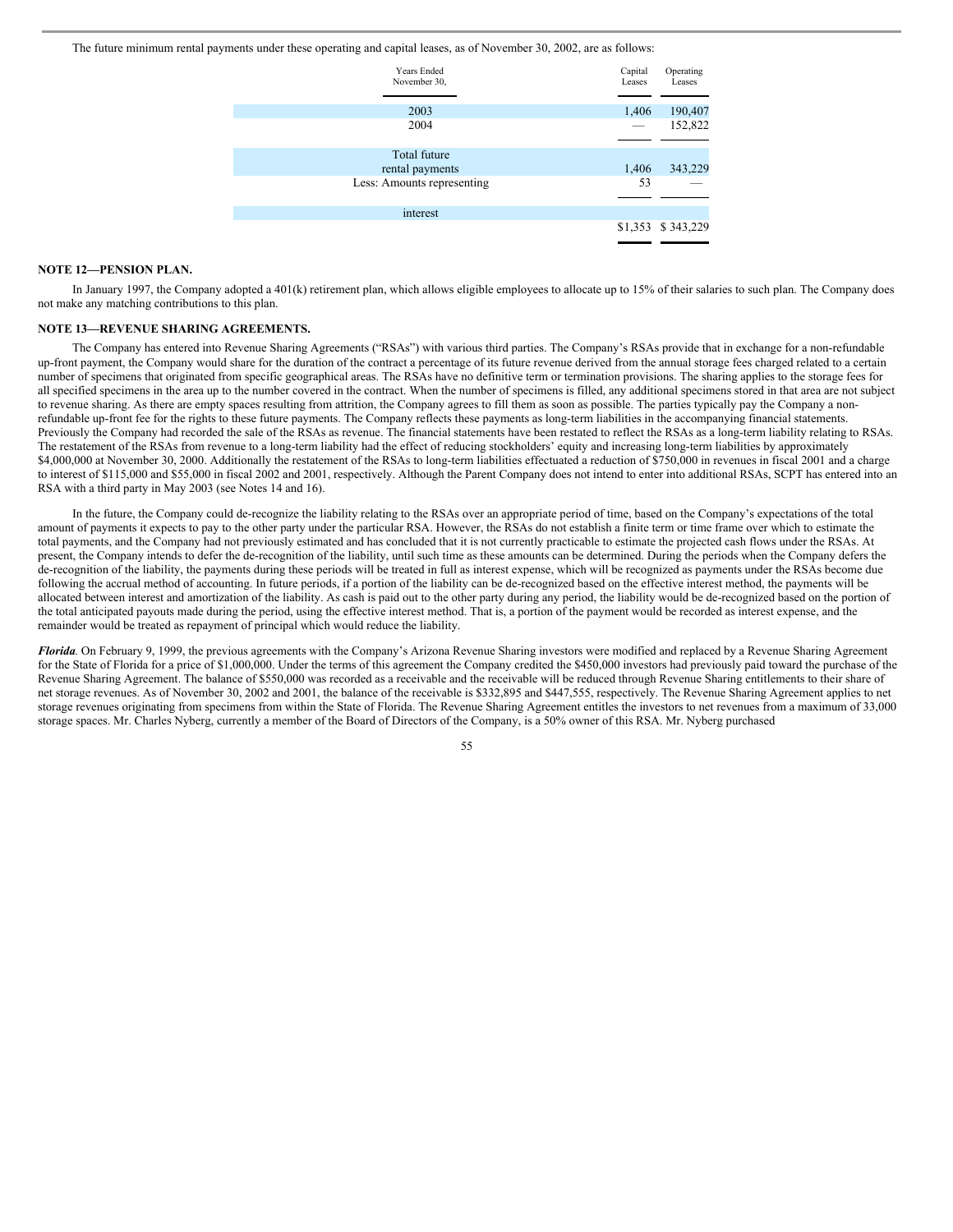#### this RSA prior to the time he became a member of the Board.

*Illinois*. In 1996, the Company signed agreements with a group of investors entitling them to an on-going 50% share in the Company's portion of net storage revenues generated by specimens stored in the Illinois Masonic Medical Center for a price of \$1,000,000. The agreements were modified in 1998 to entitle the investors to a 50% share of the Company's portion of net revenues relating to specimens originating in Illinois and its contiguous states and stored in Clearwater, Florida for a maximum of up to 33,000 spaces.

*Tenet Health System Hospitals, Inc.* On November 30, 1996, the Company signed agreements with OrNda HealthCorp. Two "one-third" Revenue Sharing Agreements were purchased in which OrNda paid the Company a total of \$666,666. OrNda was acquired by Tenet Healthcare Corporation, which agreed to be bound by the terms of the OrNda agreements. The agreements were renegotiated and the Company can store all Tenet originated specimens at its laboratory in Clearwater, Florida while paying Tenet a revenue sharing entitlement.

*New York.* On February 26, 1999, the Company entered into a modified Revenue Sharing Agreement with Bio-Stor International, Inc. ('Bio-Stor') for the State of New York. The Company will credit the \$900,000 Bio-Stor had previously paid toward the purchase of 90% of the Company's 50% portion of net storage revenues generated from the specimens originating from the Company's clients in the State of New York for up to 33,000 shared spaces. This agreement supersedes all other agreements between Bio-Stor International, Inc and the Company.

On November 5, 1998 an agreement previously entered into by the Company with a private investor was revised. Per the terms of the original agreement, the investor had purchased 10% of a Revenue Sharing Agreement in the State of New Jersey. The new agreement has transferred the \$100,000 investment to the State of New York. Under the revised agreement the investor will receive 10% of the 50% share in the Company's portion of net storage revenues generated by the specimens originating from the Company's clients in the State of New York for up to 33,000 spaces.

*New Jersey.* On November 30, 1999, the Company entered into agreements with two parties entitling them to on-going shares in a portion of CRYO-CELL's net storage revenue generated by specimens originating from within the State of New Jersey for a price of \$500,000. Deposits totaling \$50,000 were received upon signing of the agreements and the remaining \$450,000, was originally due in May 2000. As of August 31, 2002, the Company received \$130,000. The agreement originally required the notes to be paid in full by May 31, 2000. The Company had extended the payment terms of these notes to August 31, 2002. The Company did not receive the final payment due. In conversations with the two investors, the Company was informed that they were unable to pay the notes. The Company foreclosed on the notes and has deemed the \$370,000 receivable to be uncollectible. The original perpetual long-term liability of \$500,000 has been reversed and the payments made under the contract, net of the June 2003 payment of \$86,000, have been recognized as revenue. In May 2003 the two parties requested that the Company return the \$130,000 that had previously been paid to the Company. In June 2003 the Company agreed to settle the dispute and return \$86,000 to the two parties.

*Texas*. On May 31, 2001 the Company entered into an agreement with two investors affiliated with the Company entitling them to on-going shares in a portion of CRYO-CELL's net storage revenue generated by specimens originating from within the State of Texas for a price of \$750,000. An initial deposit of \$50,000 was received upon signing of the agreement and the remaining balance of \$700,000 was paid in cash on August 30, 2001. The investors are entitled to a 37.5% share of net storage revenues originating in the State of Texas to a maximum of 33,000 storage spaces. Mr. Charles Nyberg, currently a member of the Board of Directors of the Company, is a 50% owner of this RSA. Mr. Nyberg purchased this RSA prior to the time he became a member of the Board.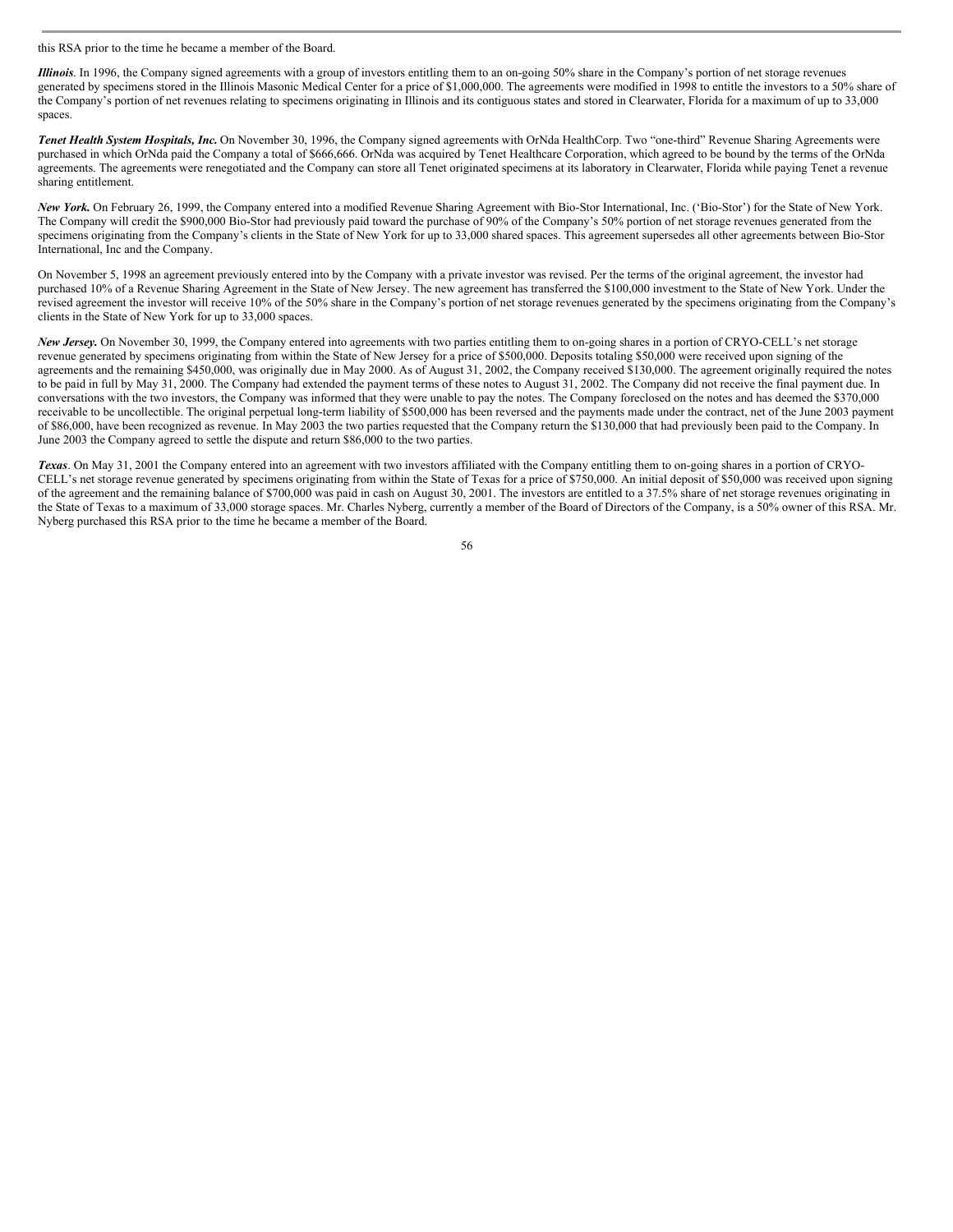# **NOTE 14: STEM CELL PRESERVATION TECHNOLOGIES, INC. REVENUE SHARING AGREEMENTS**

On August 9, 2002, the Company agreed to enter into revenue sharing agreements ('RSAs") with its majority owned subsidiary, SCPT. The Company is currently in the process of working to complete its previously declared dividend of shares of SCPT's common stock to the Company's shareholders of record on August 31, 2001. See Note 2. Pursuant to the terms of the RSAs, the Company pays an up-front one-time fee to SCPT in exchange for the right to receive a \$17.50 payment per each primary specimen for each year the specimen remains in storage with SCPT or its storage provider. Such payment shall be payable for all customers originating from the State of Illinois and State of New York up to a maximum of 50,000 stored specimens per state. Of the \$1,500,000 fee paid by the Company for each state, for an aggregate of \$3,000,000, \$600,000 was paid in cash and the balance in 645,161 shares of the Company's common stock whose fair market value at the date of sale was \$2,400,000 as determined by the average of the Company's stock bid and ask prices. SCPT currently does not have any stored specimens

In May 2003, SCPT entered into a Revenue Sharing Agreement with a third party for the State of California. In exchange for \$2,000,000 the third party is to receive in perpetuity a fixed portion of all income derived from the storage of adult stem cells, for up to 75,000 specimens originating from customers from the State of California. In May 2003, SCPT received a non-refundable deposit of \$50,000. The balance of the contract is to be paid in varying installments over a five (5) year period. SCPT has agreed to finance the unpaid balance at an interest rate of 4% per year. Beginning in 2005, the purchaser may apply \$250,000 of the purchase price as payment for 166,667 shares of SCPT's common stock.

# **NOTE 15: LEGAL PROCEEDINGS**

#### The Company is involved in the following legal proceedings:

In July 1999, the Company entered into a 20-year exclusive agreement with The Cancer Group Institute, LLC, a cancer information service. The agreement dealt with the establishment of a business for the preservation of tumor tissue relative to cancer treatment protocols. On May 23, 2002 the Company entered into a settlement agreement with The Cancer Group Institute LLC. As part of the settlement, the agreement dated July 20, 1999 between the companies is null and void. CRYO-CELL agrees to issue The Cancer Group an option to purchase twelve thousand five hundred (12,500) shares of CRYO-CELL common stock at an exercise price of \$3.75 per share and the Company paid The Cancer Group the sum of \$7,500 (Seven Thousand Five Hundred Dollars). The \$100,000 that was previously paid as an option to purchase The Cancer Group was expensed during the second quarter in fiscal 2002 and is included in Other Expenses.

On or about August 21, 2002, the Company was served with a complaint by its former President and Chief Operating Officer, Wanda Dearth. The complaint (Case No. 02-006665-CI-15) was filed in the Circuit Court of the Sixth Judicial Circuit of the State of Florida, Pinellas County. The complaint alledged discrimination in employment and a hostile working environment, and sought damages in excess of \$15,000. In May 2003 the Company settled the lawsuit by Ms. Dearth. The terms of the parties' resolution are confidential, but include Ms. Dearth's dismissal of her pending claims of gender discrimination against the Company, the Company's release of legal claims against Ms. Dearth, with each party to bear its respective legal fees and costs.

On February 22, 2002 the Company received a complaint filed by Pharmastem Therapeutics, Inc. in the United States District Court of Delaware (Wilmington), Case No. 02-CV-198, alleging patent infringement. Pharmastem, a Delaware corporation, has named eight companies (two of which are now out of business) involved in cord blood banking. The suit seeks an injunction against the companies, an unspecified amount of damages or royalties, treble damages and attorney's fees. The Company has consulted with their patent attorney who believes that the asserted patents are not valid and even if valid,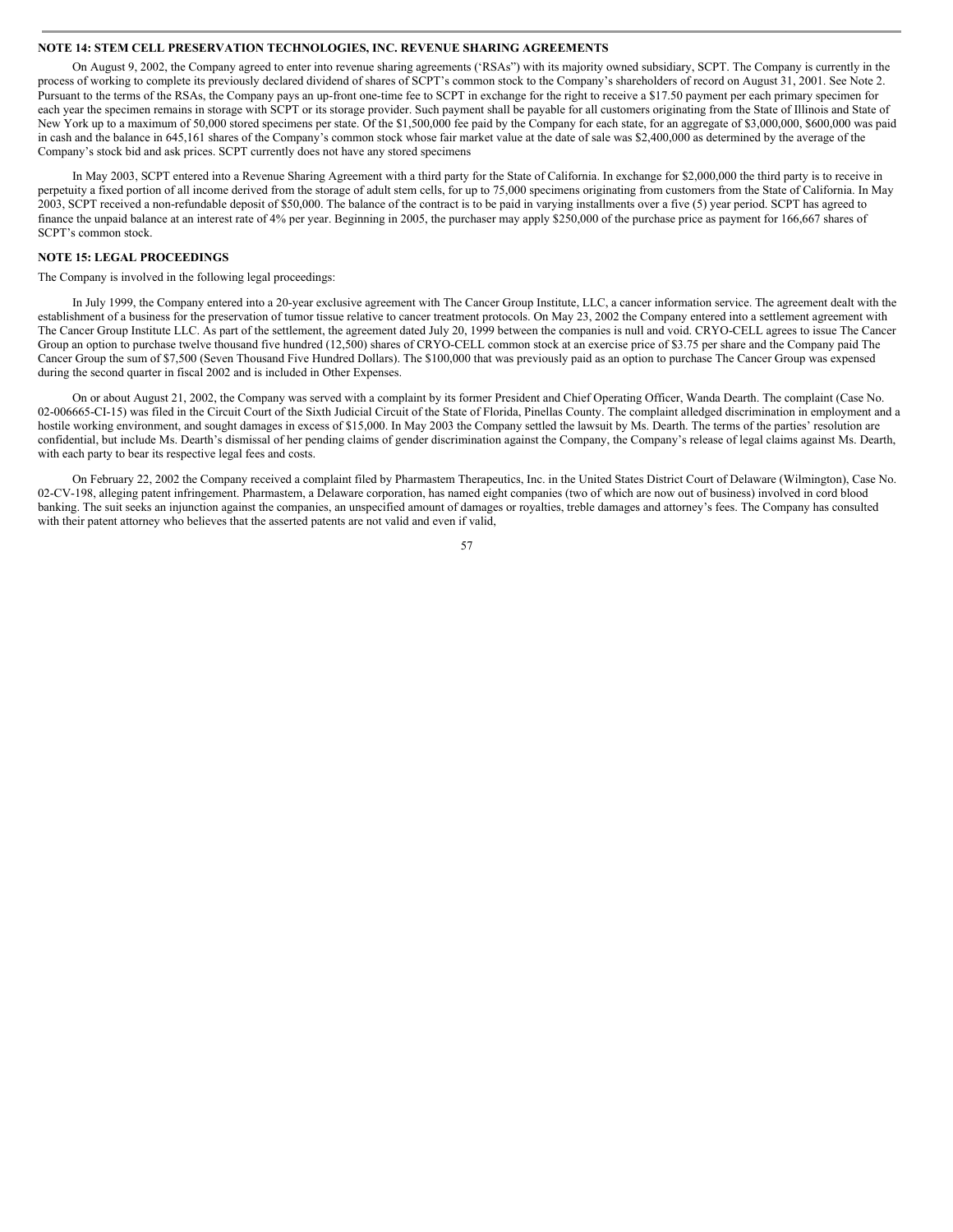believes that CRYO-CELL's business of collecting, processing and cryo-preserving cord blood cells does not infringe either of the asserted patents. The Company also notes that corresponding patents in other jurisdictions outside the United States have been invalidated or abandoned. The litigation is still in the discovery stage, with trial scheduled for October 2003.

As described above in "Note 10 – Commitments and Contingencies", following unsuccessful settlement discussions, in March 2003, CRYO-CELL Europe, N.V. ("CCEU") was served with a letter terminating the Company's license agreement with a CCEU affiliate. On April 15, 2003, the Company commenced legal proceedings against CCEU and an affiliated corporation in the Hague, Netherlands, for a preliminary injunction restraining CCEU from using the "CRYO-CELL" name. On or about May 30, 2003, the Company voluntarily withdrew its preliminary injunction application and it plans to file a new preliminary injunction proceeding seeking the same relief shortly.

On April 17, 2003, the Company filed a lawsuit against CCEU in the Circuit Court of the Sixth Judicial District in the State of Florida, seeking to recover money damages for unpaid royalty payments due under the license agreement with the Company. The Company had previously advised CCEU that, by the Company's calculation, CCEU owed the Company \$323,562 in unpaid royalties. The license agreement granted COLTEC, Ltd. and its affiliates an exclusive license to market the Company's U-Cord program in Europe, and allowed them to directly market the U-Cord program, sell revenue sharing agreements or further sub-license the marketing rights throughout Europe. COLTEC, Ltd. subsequently assigned the License Agreement to an affiliated company.

In May 2003 a class action complaint was been filed by John Roderick Heller, III and Alan L. Wurtzel in the United States District Court of the Middle District of Florida, Case No. 03-CV-1011 against the Company, certain current and former officers and directors of the Company, and two of the Company's former accounting firms. The complaint alleges violation of federal securities laws, including improper recognition of revenue in the financial statements included in certain public reports of the Company. The Company believes that the complaint is without merit and intends to defend the litigation vigorously.

On June 11, 2003 the Company received a class action complaint filed by Frank Stagliano in the United States District Court of the Middle District of Florida, Case No. 03-CV-1152 against the Company, certain current and former officers and directors of the Company, and two of the Company's former accounting firms. The complaint alleges violation of federal securities laws, including improper recognition of revenue in the financial statements included in certain public reports of the Company. The Company believes that the complaint is without merit and intends to defend the litigation vigorously

# **NOTE 16—SUBSEQUENT EVENTS**

Subsequent to management's filing of the Company's Annual Report on Form 10-KSB, certain events occurred that affect the Annual Report as filed on February 28, 2003 and amended on March 14, 2003 and March 31, 2003. Among these events are the settlement of legal actions (See Note 15), the decision of CCI's largest shareholder to liquidate CCI because of its inability to maintain the minimum capital requirements under Italian law (See Note 4), the recognition of additional unrealized losses in its minority owned subsidiary, Saneron CCEL Therapeutics, Inc. (See Note 4), and the decision to accept the prescribed accounting treatment for revenue recognition of RSAs (See Note 13) and annual storage fees. The effects of these events have been reflected in the accompanying financial statements (See Note 17). Additionally, the Company's majority-owned subsidiary, SCPT, entered into a Revenue Sharing Partnership Agreement with an independent limited liability company ("LLC"). SCPT is to receive \$2,000,000 payable in varying installments through March 2007 with interest at 4%. The LLC is entitled to receive in perpetuity a fee for each adult stem cell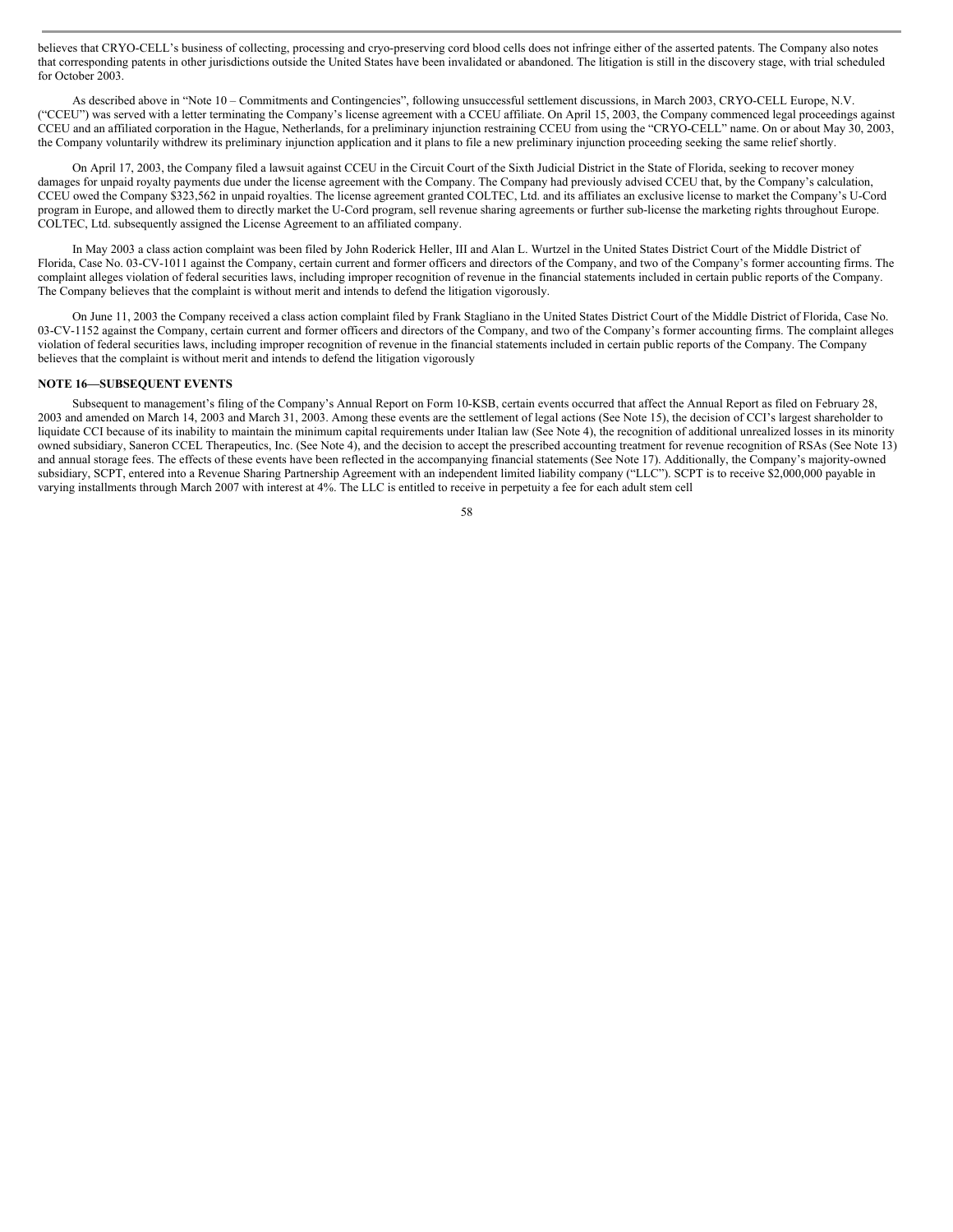specimen stored by SCPT from the State of California up to 75,000 specimens. The fee is \$17.50 per specimen per year.

#### **NOTE 17—RESTATEMENT**

Subsequent to the issuance of the Company's 2002 financial statements, the Company's management determined that the following revisions to the 2002 and 2001 financial statements were required. In April 2003, upon the advice of its then auditors, management reviewed its policy of recognition of revenue from the sale of the RSAs and annual storage fees. Management along with its prior auditors, who had previously opined upon the Company's financial statements, sought the guidance of the staff of the Office of the Chief Accountant of the Securities and Exchange Commission. Based on discussions among the parties, management determined that the RSAs and storage revenue policies should be changed and its previously issued financial statements restated. Subsequent to the issuance of the Company's financial statements for fiscal 2002 and 2001, the Company in May 2003, became aware that its investment in CCI, and Saneron CCEL Therapeutics, Inc. suffered further impairment and that pending litigation at November 30, 2002 was settled in May 2003. The cost of the settlements aggregating approximately \$219,000, the temporary impairment to the investment in Saneron of \$218,000, and the additional permanent impairment to the investment in CCI of \$478,000 have been reflected in the restated financial statements for fiscal 2002 as required by accounting principles generally accepted in the United States of America.

A summary of the significant effects of the restatement is as follows:

|                                                              | <b>As Previously Reported</b> | <b>As Restated</b> |
|--------------------------------------------------------------|-------------------------------|--------------------|
|                                                              |                               |                    |
| <b>Balance Sheet as at November 30, 2002</b>                 |                               |                    |
| Investment in European Affiliates                            | 1,218,167                     | 739,667            |
| Receivable-Revenue Sharing Agreement                         |                               | 332,895            |
| Investment in Saneron CCEL Therapeutics, Inc.                | 2,132,505                     | 1,194,826          |
| <b>Total Other Assets</b>                                    | 5,066,589                     | 4,703,305          |
| Accrued Expenses and Withholdings                            | 1,128,925                     | 1,216,001          |
| Long-term liabilities relating to Revenue Sharing Agreements |                               | 4,416,666          |
| Deferred Revenue                                             | 1,018,346                     | 2,228,164          |
| Accumulated other comprehensive income                       | (170,318)                     | (387,997)          |
| Stockholders' Equity                                         | 9,569,018                     | 3,578,933          |
| Statement of Income for the Year Ended November 30, 2002     |                               |                    |
| Revenues                                                     | 7,073,094                     | 6,693,777          |
| Cost of Sales                                                | 2,495,131                     | 2,277,611          |
| Provision for Doubtful Accounts                              | 594.540                       | 224,540            |
| <b>Impairment of Assets</b>                                  | 2,637,665                     | 3,262,165          |
| <b>Operating Loss</b>                                        | (5, 537, 043)                 | (5,963,061)        |
| <b>Interest Expense</b>                                      | 58,854                        | 391,034            |
| Net Loss                                                     | (5,327,485)                   | (6,048,925)        |
|                                                              | <b>As Previously Reported</b> | <b>As Restated</b> |
| Balance Sheet as at November 30, 2001                        |                               |                    |
| Property and Equipment                                       | 3,184,883                     | 3,330,883          |
| Receivable-Revenue Sharing Agreement                         |                               | 447,555            |
| <b>Total Other Assets</b>                                    | 6,247,321                     | 6,694,876          |
| Accrued Expenses and Withholdings                            | 248,380                       | 216,906            |
| Long-term liabilities Relating to Revenue Sharing Agreements |                               | 4,916,666          |
| Deferred Revenue                                             | 2.009.942                     | 2,710,443          |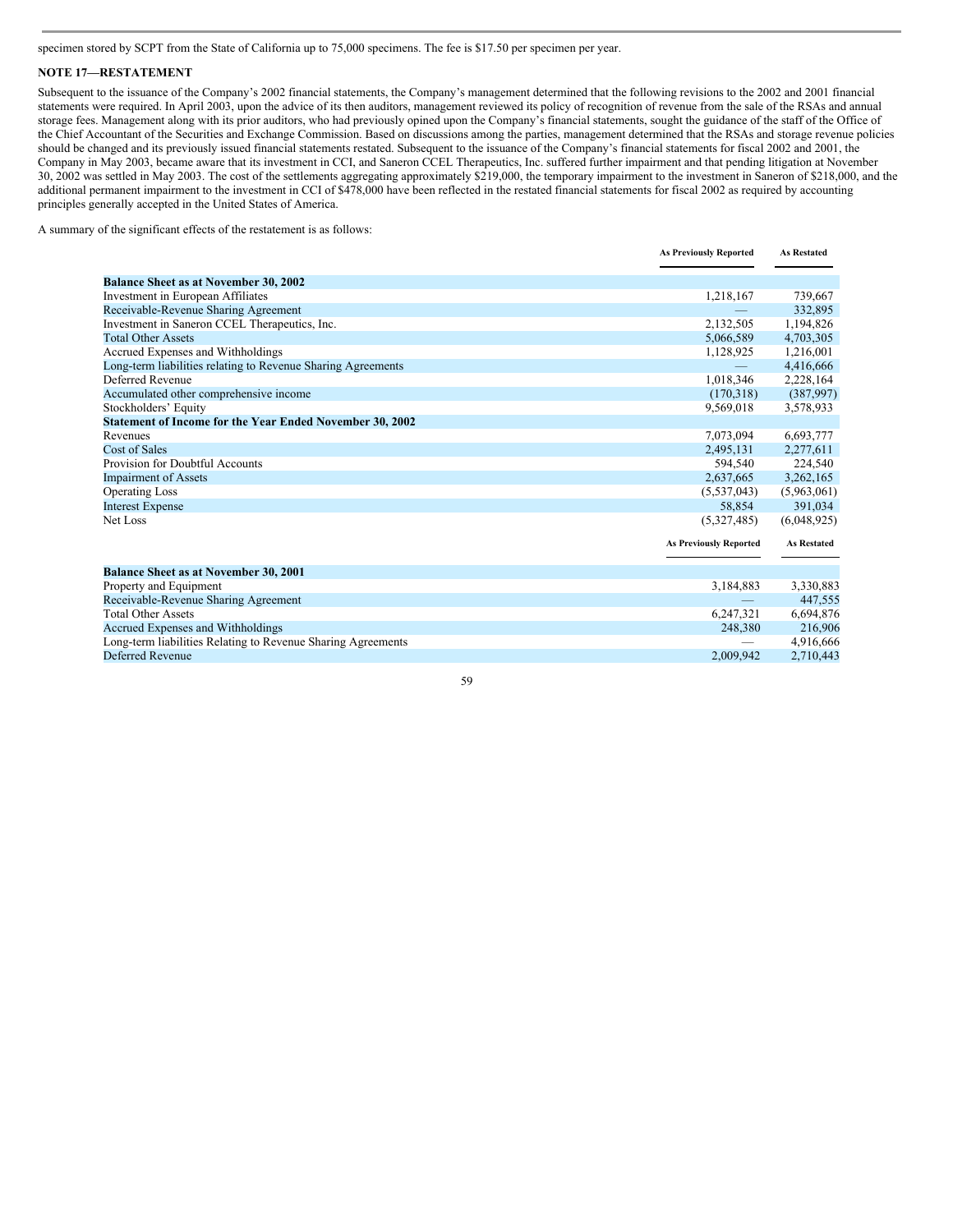| Stockholders' Equity                                     | 14.521.268 | 9.469.402   |
|----------------------------------------------------------|------------|-------------|
| Statement of Income for the Year Ended November 30, 2001 |            |             |
| Revenues                                                 | 5,648,463  | 4,515,510   |
| Cost of Sales                                            | 1,656,048  | 1,548,158   |
| <b>Operating Loss</b>                                    | (485, 889) | (1,353,560) |
| Interest Expense                                         | 10.482     | 173.515     |
| Net Income (Loss)                                        | 899.634    | (131,070)   |

The consolidated financial statements for the year ended November 30, 2002 and 2001 contained herein have been restated to reflect all of these adjustments and reclassifications.

- 1). The Company has historically generated revenue through the sale of the U-Cord<sup>M</sup> storage program to customers including annual renewal fees. The Company charges a fee for the initial blood collection kit sent to the expectant parents, the processing of the umbilical cord blood and the extraction of the stem cells for storage, and the first year's storage of the stem cells. Thereafter, the client is charged an annual fee to store the specimen. In the Company's prior report the Company recognized the revenue from the first year's storage and the recurring annual storage fee at the time of receipt. The Company is amending and restating the prior report to initially record the annual storage fees as a deferred liability and to recognize the revenue over the twelve-month period covered by the annual storage fee.
- 2.) The Company has entered into Revenue Sharing Agreements ("RSAs") with individuals and entities for specific geographic areas. The Company's RSAs provide that in exchange for an up-front payment, the Company would share in perpetuity a percentage of its future revenue derived from the annual storage fees charged related to a certain number of specimens that originated from specific areas. To date, the Company has entered into four RSAs covering the following states: New York, Texas, Florida and Illinois (including contiguous states) and Tenet Health Systems Hospitals, Inc. The Company did not enter into any RSAs in fiscal 2002. In the Company's prior reports the up-front payment received for each RSA was recognized as revenue when the RSA was entered into and the payment under the agreement was reasonably assured. Based upon guidance sought by management from the staff of the Office of the Chief Accountant of the SEC, the Company is amending and restating the prior report to record this up-front payment as a long-term liability.

While the Company may not enter into additional RSAs or receive any further up-front payments from entering into RSAs, its earnings is expected to be impacted by the payments it is obligated to make under the existing RSAs. For the years ended November 30, 2002 and 2001, the Company incurred expenses of \$332,180 and \$163,033, respectively, under the RSAs.

Reclassification of \$370,000 that was recorded as an allowance for doubtful accounts from an uncollectible receivable associated with a RSA to a reduction in the longterm liability due to the new accounting treatment for RSAs.

- 3). On May 9, 2003 the Company was advised that CRYO-CELL Italia, Srl ('CCI') was liquidating. Accordingly, an additional asset impairment of \$478,500 has been recorded as of November 30, 2002 to reduce the Company's consolidated investment to \$0.
- 4.) Reclassification of certain depreciation for certain assets as of November 30, 2001 to impairment of assets as of November 30, 2002.
- 5.) The Company recorded a receivable for the remaining balance due for the Revenue Sharing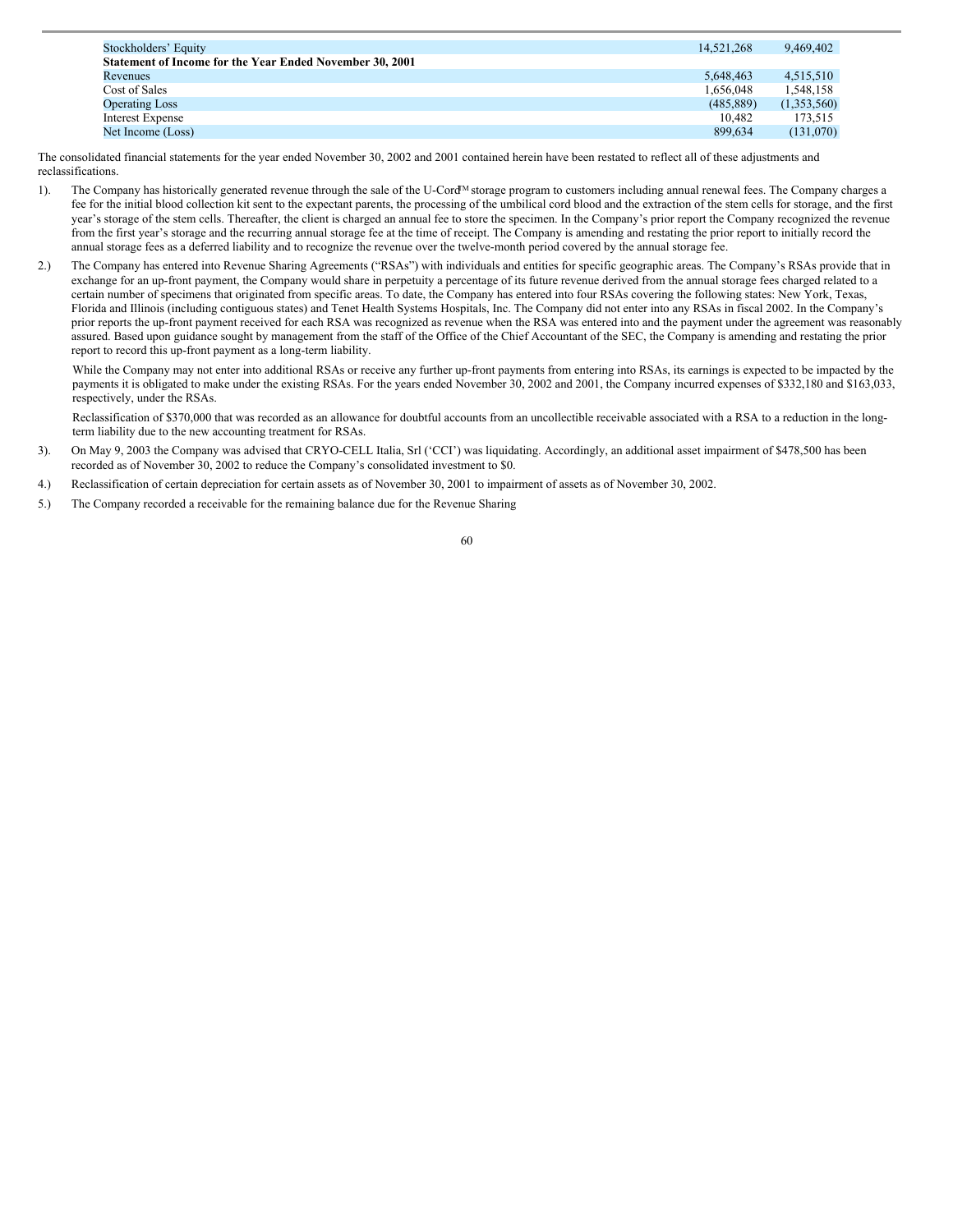Agreement for the State of Florida. The receivable will be reduced through Revenue Sharing entitlements to their share of net storage revenues. As of November 30, 2002 and 2001, the balance of the receivable is \$332,895 and \$447,555, respectively.

- 6.) The Company restated accrued expenses as of November 30, 2002 to reflect a settlement on litigation that occurred in May 2003, subsequent to the balance sheet date.
- 7.) The Company recognized further unrealized losses of \$217,679 in 2003 attributable to its investment in Saneron CCEL Therapeutics, Inc.
- 8.) Reclassification of payments under the RSAs from cost of sales to interest expense.

Reclassification of payments made under the RSAs from cost of sales to interest expense.

## **NOTE 18—QUARTERLY FINANCIAL INFORMATION (UNAUDITED)**

The following tabular comparisons of the quarterly results of operations reflects a change to the third quarter of 2002 as previously reported in the Company's possessive quarterly Form 10-QSB for the issuance of shares of the Company's common stock for services rendered of \$42,800. The Form 10QSB for the quarter ended August 31, 2002 has not been amended because the Board of Directors, the Company's Audit Committee and management deem the amount of change to be immaterial. The results of operations for the third and fourth quarters of fiscal 2002 reflect a charge to operations of \$400,000 and \$2,862,165 respectively to reflect the impairment of long-lived assets.

| 2002                       | 1st Quarter      | 2nd Quarter      | 3rd Quarter   | 4th Quarter   |
|----------------------------|------------------|------------------|---------------|---------------|
| Net income (loss)          | (5,936)          | (621, 561)<br>\$ | (1,157,220)   | (4,263,307)   |
| Income (loss) per share    | $\mathbb{S}$     | \$<br>(0.02)     | (0.10)<br>\$  | (0.37)<br>\$  |
| Shares used in computation | 11,330,857       | 11,339,379       | 11,339,379    | 11,635,660    |
| 2001                       | 1st Quarter      | 2nd Quarter      | 3rd Quarter   | 4th Quarter   |
| Net income (loss)          | (298, 215)<br>S. | (391, 104)<br>S. | 200,229<br>S. | 358,020<br>\$ |
| Income (loss) per share    | (0.03)<br>\$     | \$<br>0.06       | 0.03<br>\$    | \$<br>0.02    |
|                            |                  |                  |               |               |

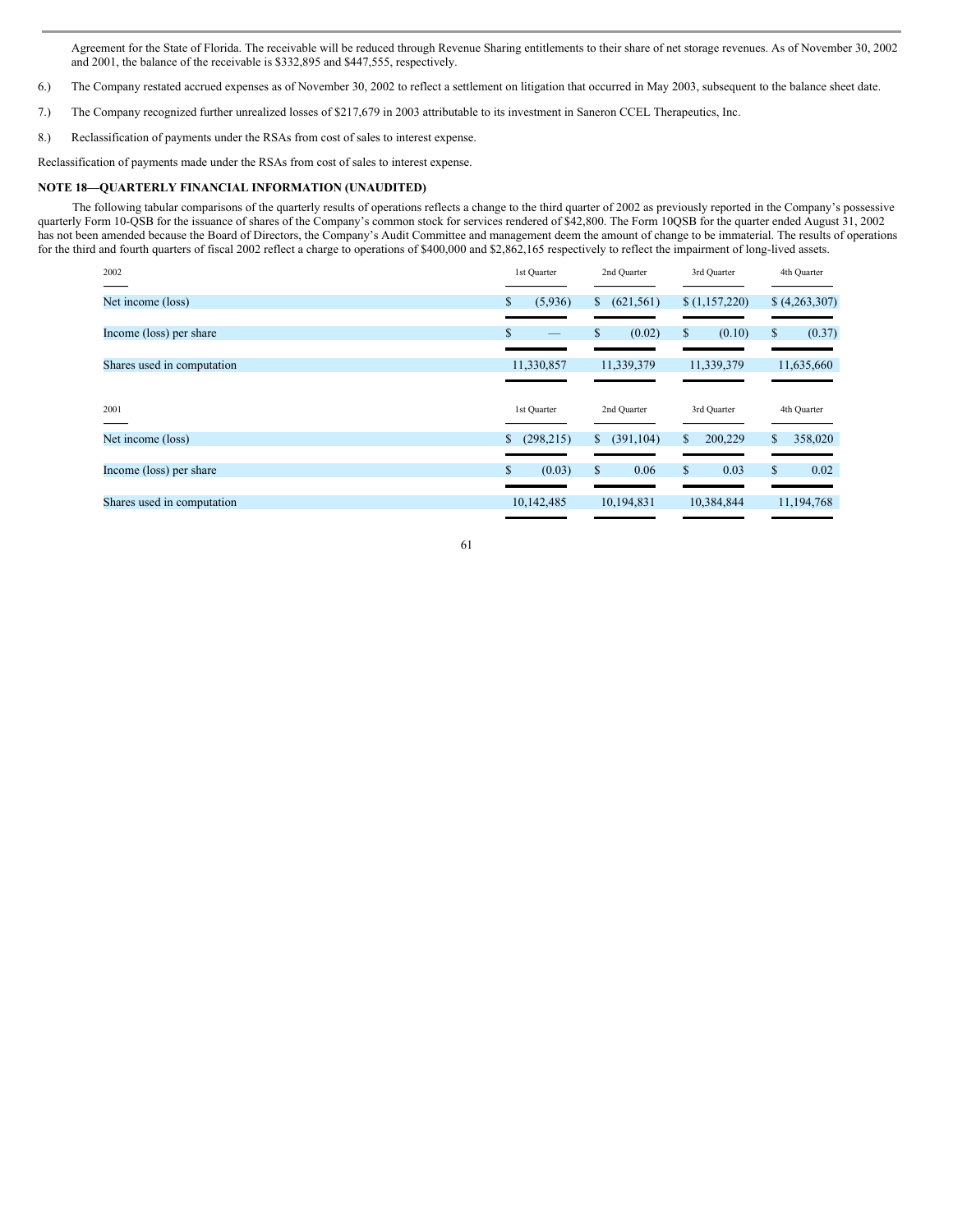#### **Part III**

# ITEM 9. Directors, Executive Officers, Promoters and Control Persons; Section 16(a) Beneficial Ownership Reporting Compliance

## **Directors, Executive Officers and Key Employees**

Below are the names, ages and background of the current Board of Directors and the Executive Officer of the Company.

Mercedes Walton, 49, Chairman of the Board. Ms. Walton has served as a director since October 2000 and as Chairman since June 2002 and as Interim CEO since April 10, 2003. Ms. Walton has been CEO of Ralston Hill Consulting LLC, a business development and strategic technology consulting practice since March 2000. The firm specializes in the design and deployment of technology commercialization strategies. During the period from January 2001 to September 2001, Ms. Walton was employed as the President and Chief Operating Officer of Applied Digital Solutions, Inc., a provider of e-business solutions. Ms. Walton was employed by AT&T from 1976 to 2000. Ms. Walton served as AT&T's Vice President-Corporate Strategy and Business Development from January 1999 to March 2000, and as its Business Development Vice President-Corporate Strategy from March 1996 to December 1998. Ms. Walton's educational achievements include a Bachelor of Arts degree from Smith College, and Master degrees from both Harvard University and Massachusetts Institute of Technology. Ms. Walton is on the Board of Directors of Norstan, Inc. (Nasdaq: NRRD) where she serves on the Compensation Committee and is Chairman of the Corporate Governance Committee.

Charles D. Nyberg, 72, Director. Mr. Nyberg has served as a director since August 2001. Mr. Nyberg was an executive with the Hormel Foods Corporation for 31 years until he retired in December 1990. He served as a director of the company and a member of the executive committee. He also served as a director and a member of the executive committee of the Jennie-O Foods Corporation, a wholly owned subsidiary of the Hormel Foods Corp. Mr. Nyberg also served as a member of The Hormel Foundation. Mr. Nyberg has a degree from The University of Minnesota Law School.

Gaby W. Goubran, 61. Mr. Goubran has served as a director since June 2002. Mr. Goubran is currently Managing Director of International Business Developments, Ltd, an international consulting firm providing business development services to multinational companies in diverse industries. Mr. Goubran founded International Business Developments in 1983 and has been active in the company since that time. Mr. Goubran's educational achievements include a Bachelor of Science degree from Alexandria University, Egypt and a Masters degree from Babson College.

Jagdish Sheth, Ph.D., 63. Dr. Sheth has served as a director since October 2002. Dr. Sheth is currently the Charles H. Kellstadt Professor of Marketing at Emory University's Goizueta Business School, where he founded the Center for Relationship Management. Dr. Sheth has published twelve books and over two hundred articles in different areas of marketing and business strategy. Dr. Sheth is a frequent consultant to Fortune 500 companies, has held chairs at the University of Southern California and the University of Illinois, and served on the faculties of Columbia and MIT. Dr. Sheth also serves on the board of directors of Norstan, Inc. Pac-West Telecomm, Inc. and Wipro Limited.

Anthony P. Finch, 53. Mr. Finch became a director in March 2003. Mr. Finch is currently Chief Scientific Officer of the Irish National Blood Centre and National Tissue Typing Reference Laboratory. Mr. Finch is responsible for the direction, management, organization, integration and restructuring of the national laboratories and their ancillary services to comply with the highest pharmaceutical standards. He has over 25 years experience in cell separation and cryopreservation of cellular products with over 12 years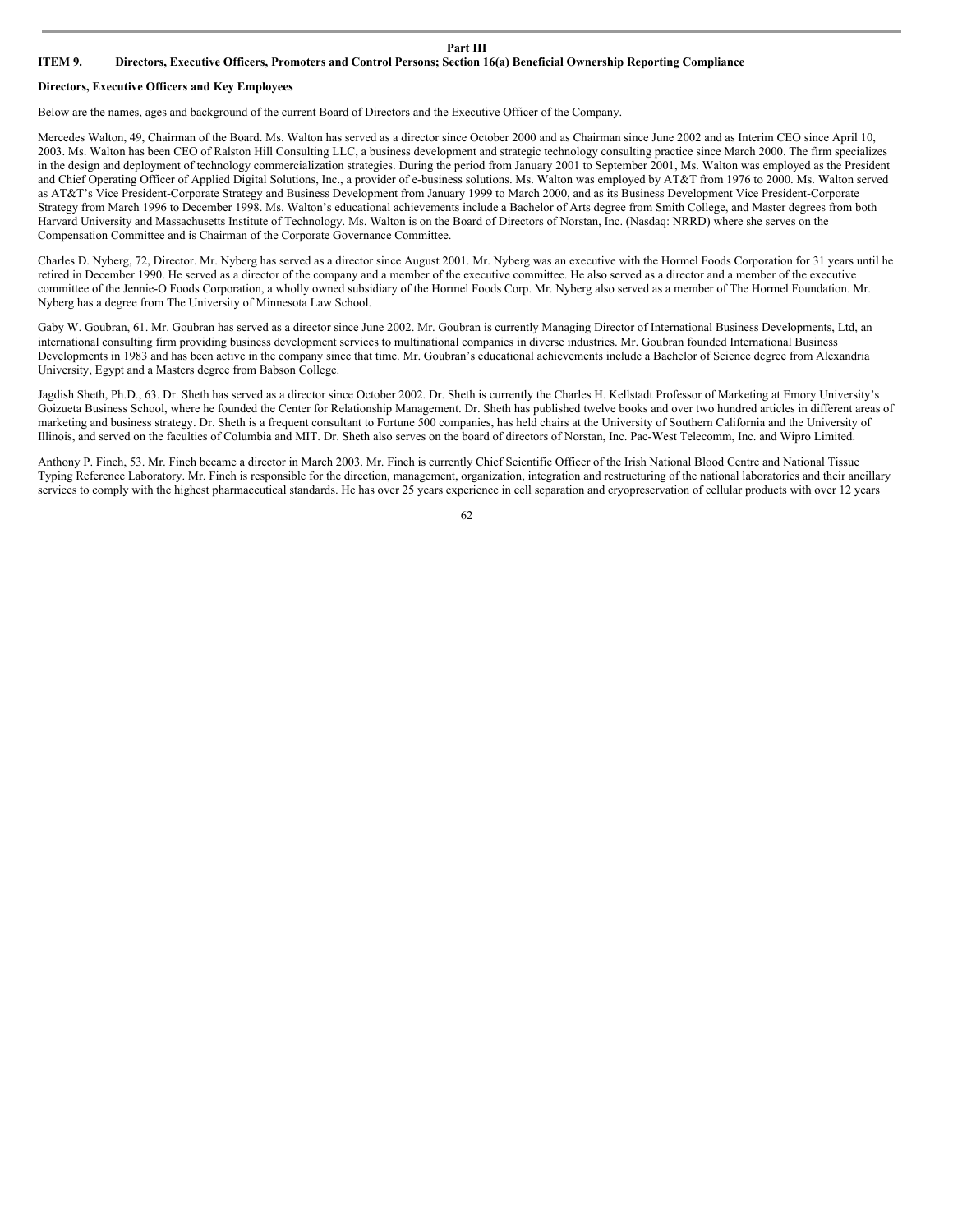experience in cord blood processing. In 1993, Mr. Finch pioneered the fractionation and isolation of cord blood stem cells for small volume cryogenic storage and has developed large scale processing in line with current Good Manufacturing Practice. He has established several cord blood stem cell banks in the United States, Europe and Asia. Among numerous professional affiliations, Mr. Finch is a Fellow of both the Academy of Medical Laboratory Sciences and Institute of Biomedical Sciences, and is a member of the Cord Blood Stem Cell International Society.

Scott Christian, 48. Mr. Christian became a director in April 2003. Mr. Christian has been Executive Vice President and Chief Financial Officer for Norstan, Inc. (Nasdaq: NRRD) since January 2001. Norstan is one of the largest product independent communications solutions and services companies with revenues exceeding \$200 million serving enterprise customers in North America. Mr. Christian served as Senior Vice President of Finance of Ceridian Corporation from April 1999 to October 2000. From April 1981 to February 1999, Mr. Christian was employed by Automatic Data Processing in a variety of capacities, including Chief Financial Officer for the Electronic Services Division from 1995 to 1999. Mr. Christian has 27 years of experience in Financial Management. Mr. Christian's educational achievements include a Bachelor of Arts degree from the University of Dayton, and Master degrees from Pepperdine University.

Adaeze Nwachuka, 33. Ms. Nwachuka became a director in April 2003. Ms. Nwachuka is currently Director of Business Process Improvement at Roche Laboratories, Inc., a division of Hoffman-La Roche, Inc. Prior to her current role, Ms. Nwachuka was the head of Corporate Audit for Hoffman-La Roche in the U.S. Before joining Roche, Ms. Nwachuka worked at PricewaterhouseCoopers LLP where she managed a client portfolio of global pharmaceutical companies. Ms. Nwachuka was also a member of the Internal Audit Team at AlliedSignal, Inc. (now Honeywell, Inc.). Ms. Nwachuka's education achievements include a Bachelor of Science degree in Accounting and International Business from the Stern School of Business at New York University and a Masters degree from Rutgers Business School. Ms. Nwachuka is a Certified Public Accountant as well as a Certified Information Systems Auditor.

Beth Houghton, 48, Interim President and Chief Operating Officer. Ms. Houghton became Interim President and Chief Operating Officer in April 2003. Ms. Houghton serves as the Chair of Signature Bank in St. Petersburg and the Chair of the H. Lee Moffitt Cancer Center Hospital in Tampa. Ms. Houghton served as Senior Vice President-Chief Financial Officer and General Counsel of All Children's Health System, Inc. in St. Petersburg, Florida from 1986 to 1998. The Health System includes a full service regional teaching children's hospital with revenues exceeding \$200 million. While at All Children's, Ms. Houghton served on the Board of the National Association of Children's Hospitals and Related Institutions. Ms. Houghton served on the Finance Committee and Board of Carondelet Health System, a \$1 billion system of hospitals and healthcare entities until its merger in 2002 with Ascension. Ms. Houghton is a CPA and an attorney. Her education includes graduating with honors with a J.D. from Stetson College of Law, an M.B.A. from Tulane University Graduate School of Business and a B.A. in Economics and Political Science from Newcomb College of Tulane University.

Gerald F. Maass, 49, Executive Vice President. Mr. Maass joined the Company in 1998 from Critikon, a subsidiary of Johnson & Johnson, where his most recent position was International Director of Marketing for the Patient Monitoring business. Mr. Maass' ten-year tenure with Johnson and Johnson included several marketing and business development roles; he also served on the Critikon management committee. Prior to Johnson & Johnson, Mr. Maass was with Baxter Healthcare and Control Data Corporation in marketing, sales management, business development and business management roles. Mr. Maass began his career with Mayo Clinic in Rochester, MN and has a degree in Medical Technology.

Jill Taymans, 33, Vice President, Finance. Ms. Taymans joined the Company in April 1997 serving initially as Controller and was appointed Chief Financial Officer in May 1998. Ms. Taymans graduated from the University of Maryland in 1991 with a BS in Accounting. She has worked in the accounting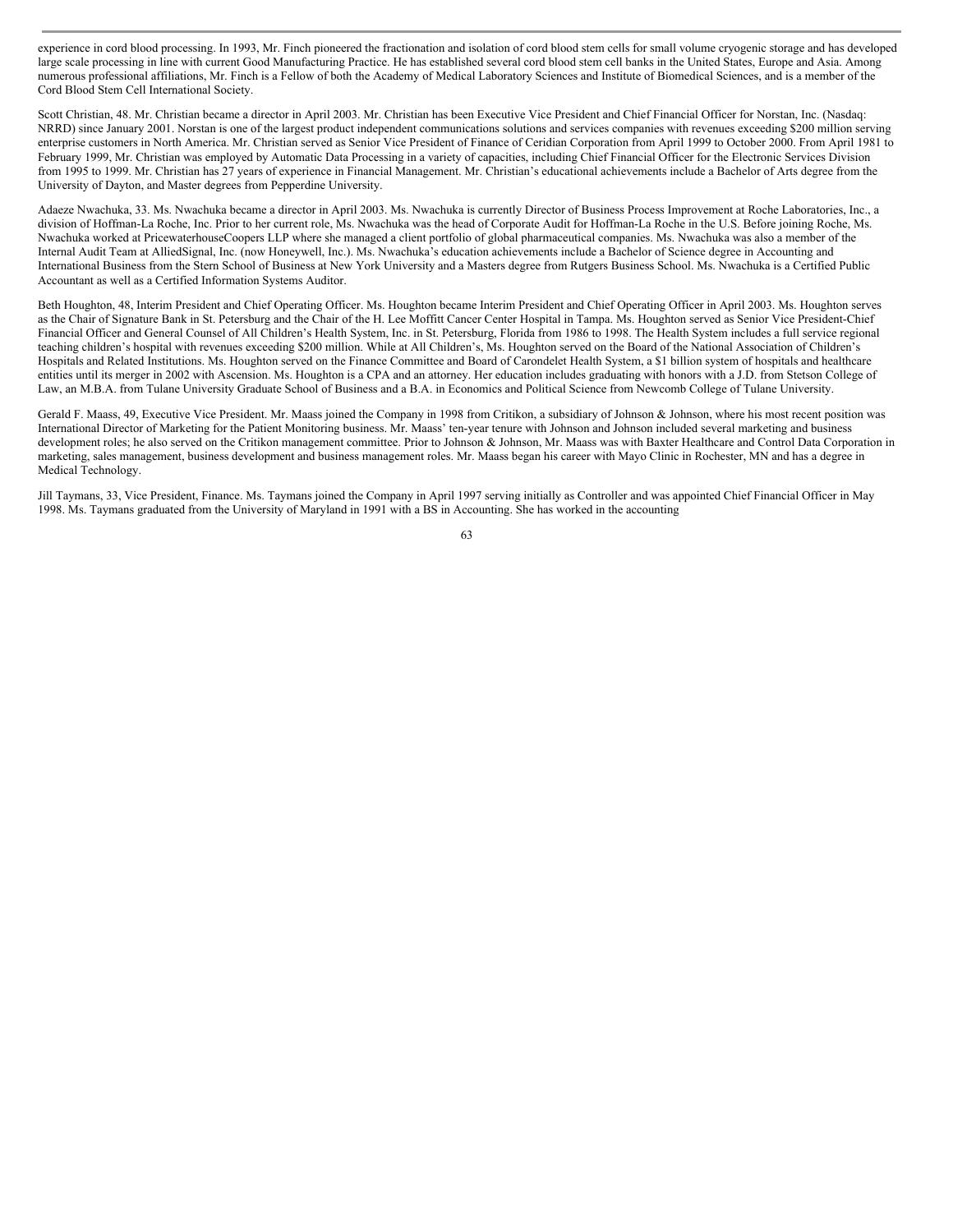industry for over ten years in both the public and private sectors. Prior to joining the company she served for three years as Controller for a telecommunications company in Baltimore, Maryland.

E. Thomas Deutsch, III, 39, Vice President, Technology. Mr. Deutsch joined the Company in May 1996 and is a software and process engineer, specializing in healthcare information systems. He graduated from the University of North Carolina in Chapel Hill in 1986 with a B. S. degree in Mathematics. Prior to joining the Company in 1996, Mr. Deutsch worked for Shared Medical Systems in Malvern, PA, IBM in Atlanta, GA, and HBO and Company in Atlanta, GA. His responsibilities include developing, implementing and supporting the Company's communications and information systems, the Company's Internet plan and systems engineering for the patented CCEL II Cellular Storage System.

# **Section 16(a) Beneficial Ownership Reporting Compliance**

The Company believes that during the fiscal year 2002 all reports for the Company's officers and directors that were required to be filed under Section 16 of the Securities and Exchange Act of 1934 were timely filed, except that one Form 3 was filed late by Mr. Goubran.

### **ITEM 10. Executive Compensation**

Set forth below is a Summary Compensation table relating to the compensation earned by the Chief Executive Officer and each of the persons who qualified as named executive officers under Item 402(a)(2) of Regulation S-B, for fiscal years ending November 30, 2002, 2001 and 2000.

|                                                                            |                      | <b>Annual Compensation</b>                 |                                                      |                                                 | <b>Long Term</b><br>Compensation                  |  |
|----------------------------------------------------------------------------|----------------------|--------------------------------------------|------------------------------------------------------|-------------------------------------------------|---------------------------------------------------|--|
| <b>Name and Principal Position</b>                                         | Year                 | <b>Salary</b>                              | <b>Bonus</b>                                         | <b>Restricted</b><br><b>Stock</b><br>Awards(\$) | <b>Securities</b><br>Underlying<br><b>Options</b> |  |
| John Hargiss (1)<br>Former President and Chief<br><b>Executive Officer</b> | 2002<br>2001<br>2000 | \$146,436<br>_<br>$\qquad \qquad - \qquad$ | $\overline{\phantom{m}}$<br>$\overline{\phantom{a}}$ | \$43,700(2)<br>_<br>$\qquad \qquad - \qquad$    | 50,000<br>$\hspace{0.1mm}-\hspace{0.1mm}$         |  |
| Gerald F. Maass<br><b>Executive Vice President</b>                         | 2002<br>2001<br>2000 | \$129,031<br>\$127,693<br>\$116,091        | -<br>_                                               | _<br>_                                          | 5,000<br>3,000<br>_                               |  |
| Daniel D. Richard (3)<br>Former Chief Executive Officer                    | 2002<br>2001<br>2000 | \$242,720<br>\$234,571<br>\$188,767        | \$50,000                                             | _                                               | --<br>$-$                                         |  |

(1) Represents compensation beginning February 11, 2002 for services as President and Chief Operating Officer and for Chief Executive Officer services commencing June 18, 2002, see Employment Agreements. Mr. Hargiss received 10,000 shares of restricted common stock. The market value based on the stock price as of November 30, 2002 is \$18,400. Mr. Hargiss resigned as the Company's President and Chief Executive Officer of the Company on April 8, 2003.

(2) As of November 30, 2002, Mr. Hargiss held 10,000 shares of restricted stock with a fair market value at that date of \$18,400.

(3) The Company's founder, Daniel Richard resigned as the Company's Chairman and Chief Executive Officer on June 18, 2002, and subsequently as a director of the Company on January 29, 2003. Mr. Richard currently serves as Chairman and CEO of Stem Cell Preservation Technologies, Inc. ('SCPT'). The amounts of compensation reflected in the table for fiscal 2002 relate to the period in which Mr. Richard served as the Company's Chief Executive Officer and includes \$142,720 for service as Chairman and Chief Executive Officer of the Company and \$100,000 for service as Chairman and Chief Executive Officer of SCPT. Upon Mr. Richard's resignation as Chairman and CEO, the Company and Mr. Richard entered into an agreement which provided the following:

(a) the Company's one-time payment to Mr. Richard of a \$250,000 retirement bonus which was recorded at May 31, 2002,

- (b) a conditional award of stock options to purchase up to 200,000 shares of Company common stock from the Stock Incentive Plan, 50,000 to be granted upon the successful completion of each of any of the following milestones:
	- (i) The Company's common stock becomes listed on the NASDAQ National Market;
	- (ii) The Company's shareholders' equity reaches \$50 million;
	- (iii) The Company's holdings of any Stem Cell Preservation Technologies, Inc. common stock reaches a value of \$20 million; and
	- (iv) The Company's annual net profits reach \$10 million; and
- (c) the payment to Mr. Richard of \$200,000 per year for ten years for consulting services in the event of Mr. Richard's death during such ten-year period the required payment shall be made to Mr. Richard's living trust.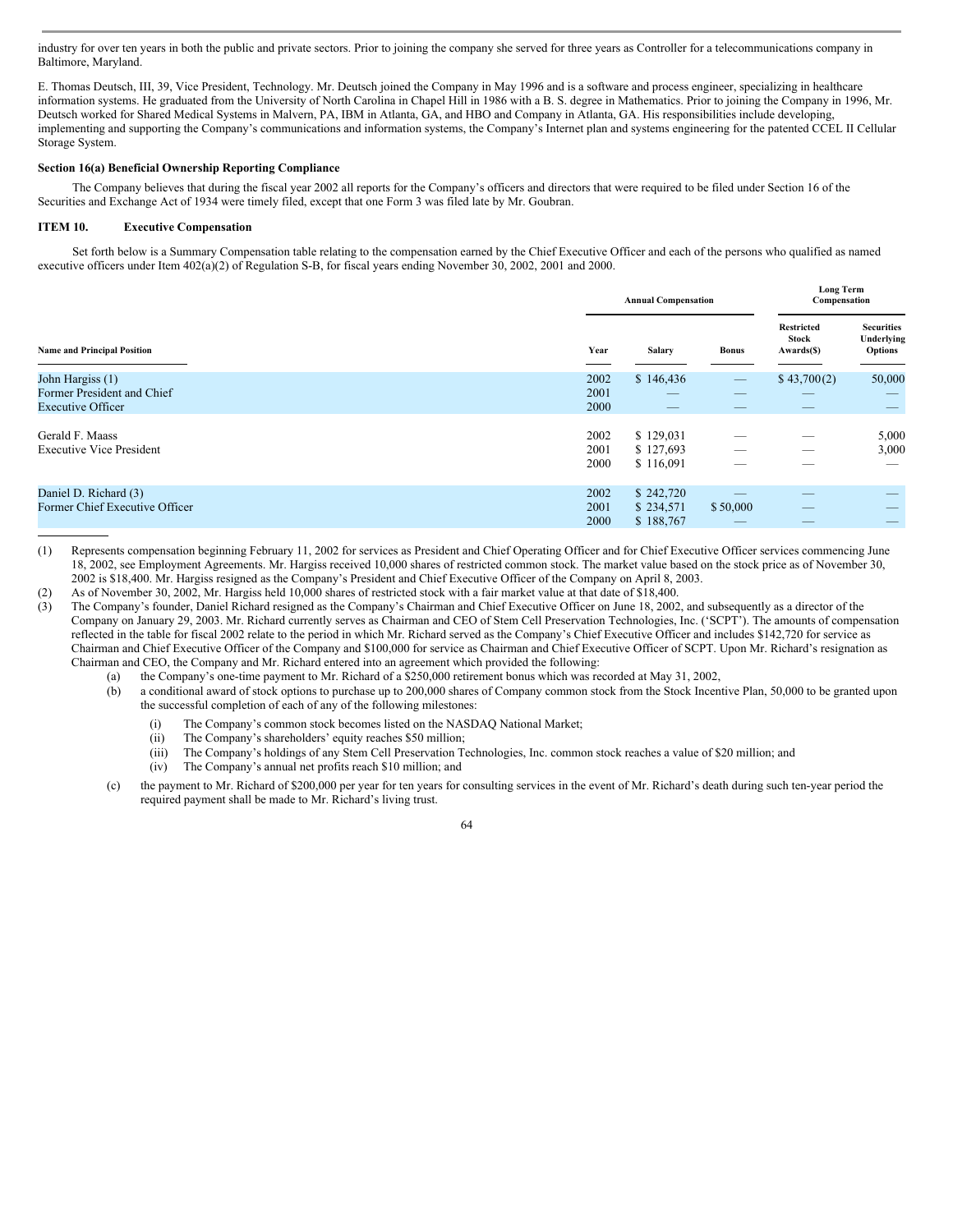# *Option Grants in Last Fiscal Year*

The following table sets forth information concerning stock options awarded to each of the named executive officers during fiscal year 2002.

| Name<br>____        | Number of<br><b>Securities</b><br>Underlying<br><b>Options</b><br>Granted(1) | Percent of<br><b>Total Options</b><br>Granted<br>to Employees<br>in Fiscal<br>Year $(2)$ | <b>Exercise</b><br>or Base<br>Price (\$<br>per<br>share) | <b>Expiration Date</b> |
|---------------------|------------------------------------------------------------------------------|------------------------------------------------------------------------------------------|----------------------------------------------------------|------------------------|
| John Hargiss        | 50,000                                                                       | 30%                                                                                      | \$5.00                                                   | June 18, 2007          |
|                     |                                                                              |                                                                                          |                                                          |                        |
| <b>Gerald Maass</b> | 5,000                                                                        | $3\%$                                                                                    | \$ 5.67                                                  | December 14, 2006      |
| Daniel Richard      | $\mathbf{0}$                                                                 | $0\%$                                                                                    | $\mathbf{0}$                                             | _                      |

(1) Options granted are eligible for exercise after a one-year vesting period.

(2) Based on a total of 165,500 shares subject to options granted to employees under CRYO-CELL's option plan in fiscal year 2002.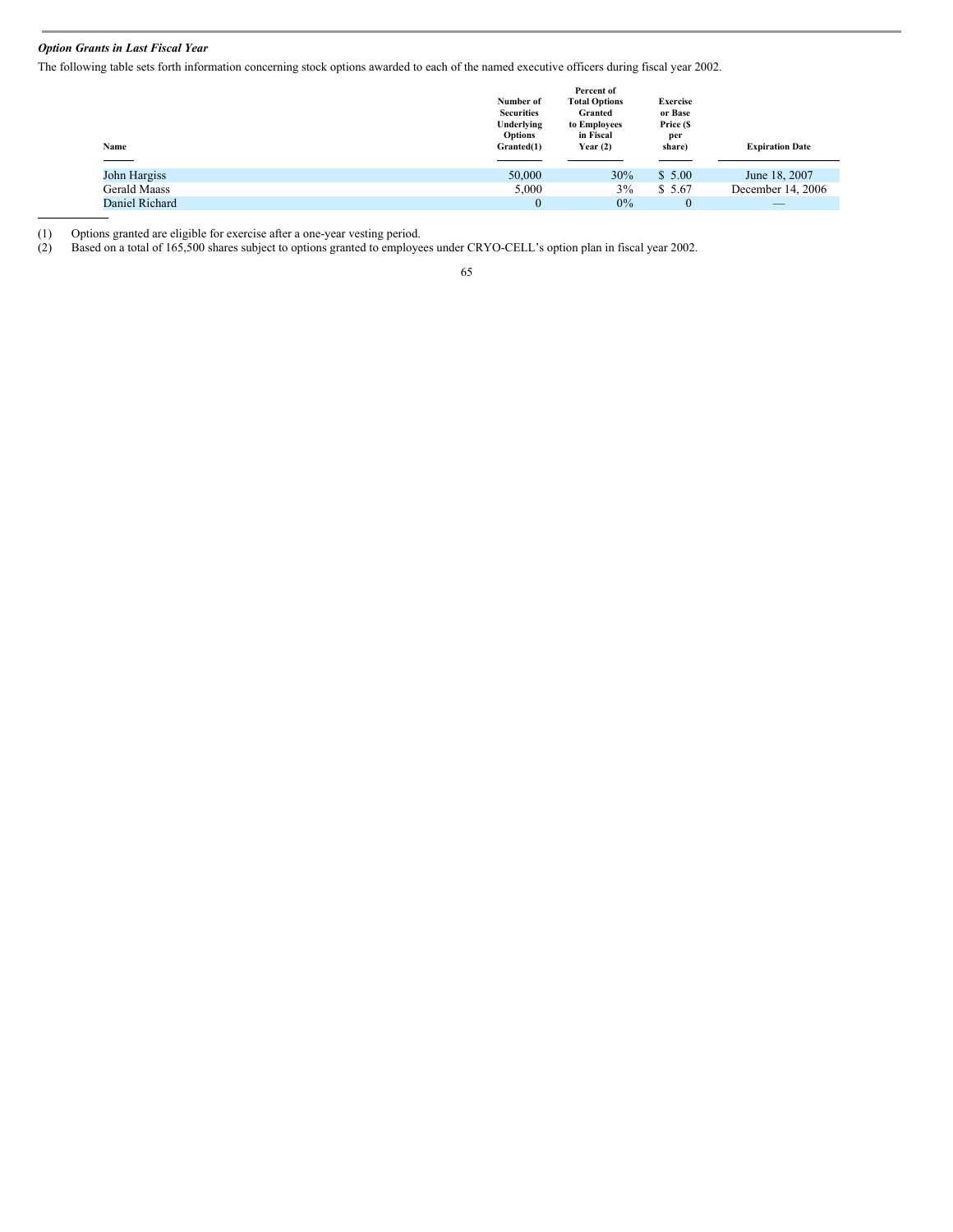## *Aggregated Option Exercises in Last Fiscal Year*

The following table sets forth certain information regarding options to purchase shares of Common Stock held as of November 30, 2002 by each of the named Executive Officers.

| Name                | <b>Shares</b><br><b>Acquired on</b><br>Exercise $(\#)$ | Value<br>Realized(\$) | Number of<br><b>Securities Underlying</b><br><b>Unexercised Options</b><br><b>At Fiscal Year-End</b><br>Exercisable/<br>Unexercisable | Value of<br><b>Unexercised In-</b><br>the-Money<br><b>Options At Fiscal</b><br>Year-End<br>Exercisable<br>$(1)$ $(S)$ |
|---------------------|--------------------------------------------------------|-----------------------|---------------------------------------------------------------------------------------------------------------------------------------|-----------------------------------------------------------------------------------------------------------------------|
| John Hargiss        | $\Omega$                                               | $\mathbf{0}$          | 0/50,000                                                                                                                              | $\mathbf{0}$                                                                                                          |
| <b>Gerald Maass</b> | $\theta$                                               | 0                     | 49,400/0                                                                                                                              | 0                                                                                                                     |
| Daniel Richard      | $\Omega$                                               | 0                     | 1,000,000/0                                                                                                                           | $\theta$                                                                                                              |

(1) None of the named executive officers hold options that are in the money based upon a closing price of \$1.84 at fiscal yearend.

#### *Employment Agreements*

The Company does not have any current employment agreements. The Company did have an employment agreement with its former President and Chief Executive Officer. Mr. John Hargiss commenced employment as President and Chief Operating Officer on February 11, 2002 and on June 18, 2002 the Company entered into an employment agreement with Mr. Hargiss, pursuant to which he agreed to serve as the Company's Chief Executive Officer and President (hereinafter referred to as the "Hargiss Employment Agreement"). The Hargiss Employment Agreement was for a one-year term, and was renewable for subsequent one-year terms upon mutual agreement. Pursuant to the terms of the Hargiss Employment Agreement, Mr. Hargiss was entitled to a base annual salary of \$200,000, which salary may have been adjusted periodically to reflect the overall performance of the Company and the planning and execution of programs, which increase shareholder value. As additional compensation pursuant to the Hargiss Employment Agreement, the Company issued options to purchase 50,000 shares of common stock to Mr. Hargiss, at an exercise price of \$5.00. These options vest on June 18, 2003. Additionally, Mr. Hargis was to receive options to purchase 25,000 shares at the market value on July 1, 2003 and 25,000 shares at the market value on July 1, 2004. These options were to vest as follows, 25,000 on July 1, 2004 and 25,000 on July 1, 2005. Pursuant to the terms of the Hargiss Employment Agreement, the Company and Mr. Hargiss agreed to enter into a change of control agreement which provided for the acceleration of the vesting of Mr. Hargiss' stock options in the event of a change of control resulting from a merger in which the company is not the survivor, a person or group acquiring more than thirty percent of the Company's outstanding common stock or announcing a tender offer for at least thirty percent of the Company's common stock. On April 8, 2003, Mr. Hargiss resigned as the Company's President and Chief Executive Officer.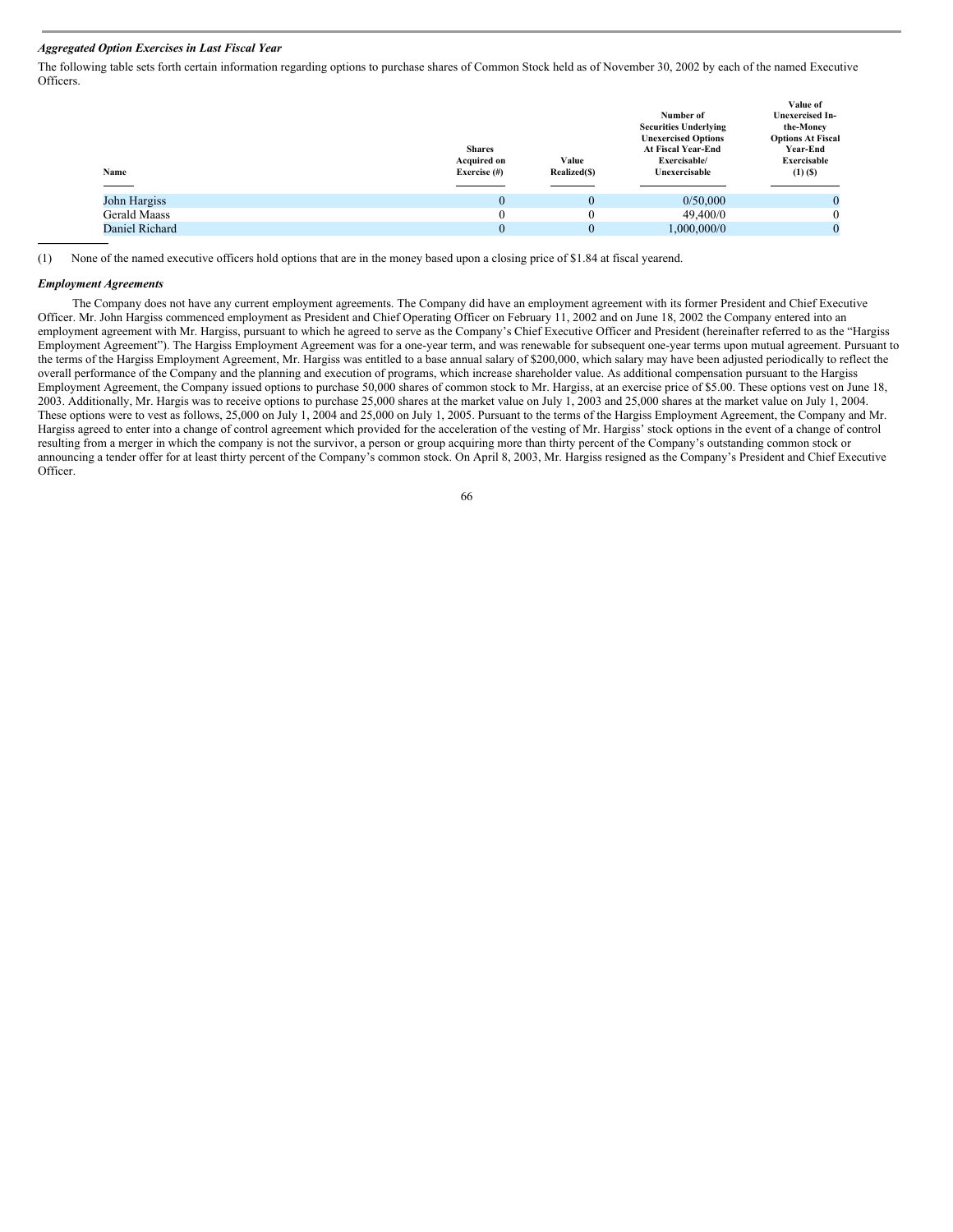# **Equity Compensation Plan Information**

|                                                               | <b>Number of securities</b><br>to be issued upon<br>exercise of<br>outstanding options,<br>warrants and rights |     | Weighted-<br>average exercise<br>price of<br>outstanding<br>options, warrants<br>and rights | <b>Number of securities</b><br>remaining available<br>for future issuance<br>under equity<br>compensation plans<br>(excluding securities<br>reflected in the first<br>column) |
|---------------------------------------------------------------|----------------------------------------------------------------------------------------------------------------|-----|---------------------------------------------------------------------------------------------|-------------------------------------------------------------------------------------------------------------------------------------------------------------------------------|
| <b>Equity Compensation plans approved by shareholders</b>     |                                                                                                                |     |                                                                                             |                                                                                                                                                                               |
| CRYO-CELL International Incentive Stock Option Plan (1)       | 120,900                                                                                                        |     | 2.91                                                                                        |                                                                                                                                                                               |
| CRYO-CELL International 2000 Stock Incentive Plan (2)         | 1,459,900                                                                                                      | Эħ. | 5.57                                                                                        | 756,400                                                                                                                                                                       |
| <b>Equity Compensation plans not approved by shareholders</b> |                                                                                                                |     |                                                                                             |                                                                                                                                                                               |
| Other Plans (3)                                               | 382,000                                                                                                        |     | 5.36                                                                                        |                                                                                                                                                                               |
| Total                                                         | 1,962,800                                                                                                      |     | 5.37                                                                                        | 756,400                                                                                                                                                                       |

(2) CRYO-CELL 2000 Stock Incentive Plan originally had 1,500,000 stock options to be issued and in June 2002 the shareholders approved an additional 750,000 shares.

(1) CRYO-CELL Incentive Stock Option Plan expired on April 1, 2000.<br>
(2) CRYO-CELL 2000 Stock Incentive Plan originally had 1,500,000 sto<br>
(3) From time to time the Company grants options pursuant to individual (3) From time to time the Company grants options pursuant to individual compensation arrangements in exchange for goods or services provided to the Company. These options are granted at fair market value on the date of grant and typically vest immediately and provide for an exercise period of three (3) years.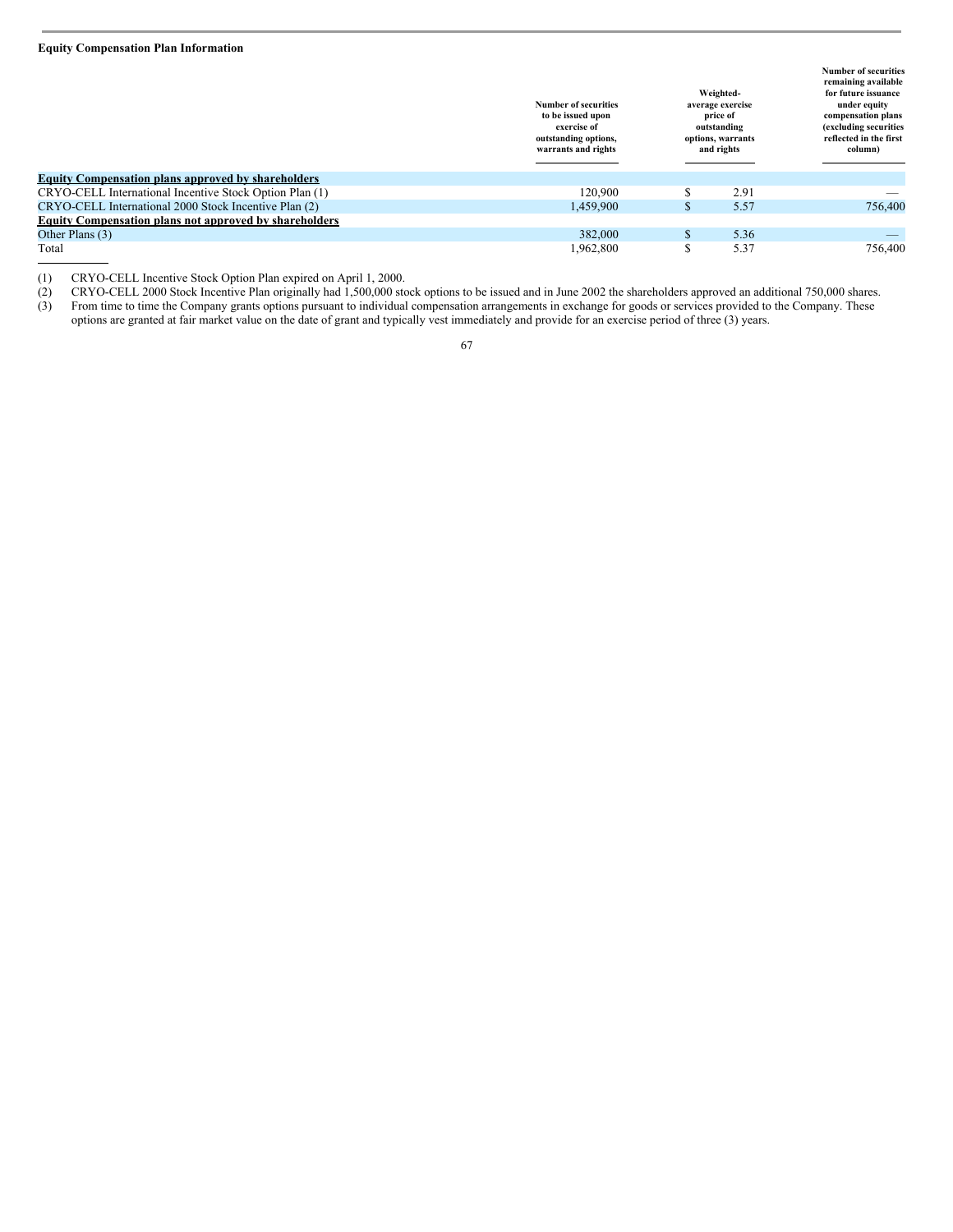## **ITEM 11. Security Ownership of Certain Beneficial Owners and Management and Related Stockholder Matters**

The following table sets forth certain information regarding beneficial ownership of the Common Stock as of June 18, 2003 by (i) each person who is known by the Company to own beneficially more than five percent (5%) of the outstanding shares of Common Stock, (ii) each director of the Company, (iii) all of the executive officers named in the Summary Compensation Table (the "Named Executive Officers"), and (iv) all directors, nominees and executive officers of the Company as a group. Except as otherwise indicated below, each of the individuals named in the table has sole voting and investment power with respect to their shares of Common Stock, except to the extent authority is shared by spouses under applicable law.

| <b>Name of Beneficial Owner</b>                             | Number of<br><b>Shares</b><br><b>Beneficially</b><br>Owned | Percent<br>of<br><b>Class</b><br>(1) |
|-------------------------------------------------------------|------------------------------------------------------------|--------------------------------------|
| Directors and Executive Officers:                           |                                                            |                                      |
| Mercedes Walton (2)                                         | 106,000                                                    | *                                    |
| Gaby Goubran (3)                                            | 20,000                                                     | $\ast$                               |
| Charles Nyberg (4)                                          | 155,000                                                    | 1.4%                                 |
| Jagdish Sheth (5)                                           | 20,000                                                     | $\ast$                               |
| Adaeze Osagwu (6)                                           | 20,000                                                     | *                                    |
| Scott Christian (7)                                         | 20,000                                                     | $\ast$                               |
| Anthony Finch (8)                                           | 57,000                                                     | *                                    |
| Gerald F. Maass (9)                                         | 63,400                                                     | $*$                                  |
| Other Beneficial Owners:                                    |                                                            |                                      |
| <b>Richard Family Living Trust (10)</b>                     | 996,900                                                    | 8.8%                                 |
| Daniel D. Richard (10)                                      | 996,900                                                    | $8.8\%$                              |
| All Executive Officers and Directors as a Group (8 persons) | 461,400                                                    | 3.9%                                 |
| *- Less than one percent $(1\%)$ .                          |                                                            |                                      |

Unless otherwise indicated, the address for the persons listed above is 3165 McMullen Booth Road, Building B, Clearwater, Florida 33761.

- (2) Includes 100,000 shares subject to options exercisable as of June 18, 2003.
- (3) Includes 20,000 shares subject to options exercisable as of June 18, 2003.<br>(4) Includes 100,000 shares subject to warrants exercisable as of March 31, 2
- (4) Includes 100,000 shares subject to warrants exercisable as of March 31, 2003 issued to Red Rock Partners in which Mr. Nyberg is a partner.
- (5) Includes 20,000 shares subject to options exercisable as of October 3, 2003.
- (6) Includes 20,000 shares subject to options exercisable as of April 2, 2004.
- Includes 20,000 shares subject to options exercisable as of April 2, 2004.
- (8) Includes 20,000 shares subject to options exercisable as of April 2, 2004.
- (9) Includes 49,400 shares subject to options exercisable as of June 18, 2003.
- Represents 996,600 shares held by the Richard Family Living Trust, of which Daniel D. Richard is co-trustee with his wife, and as co-trustees share voting and investment control of the shares. Daniel D. Richard, c/o Stem Cell Preservation Technologies, Inc., 6905 Rockledge Drive, Suite 600, Bethesda, MD 20817.

<sup>(1)</sup> Pursuant to the rules of the Securities and Exchange Commission, the percentage of voting stock for each stockholder is calculated by dividing (i) the number of shares deemed to be beneficially held by such shareholders as of June 18, 2003 by (ii) the sum of (a) the number of shares of Common Stock outstanding as of June 18, 2003 plus (b) the number of shares issuable upon exercise of options (which are shares that are not voting until exercised) held by such stockholder which were exercisable as of June 18, 2003 or will become exercisable within 60 days after June 18, 2003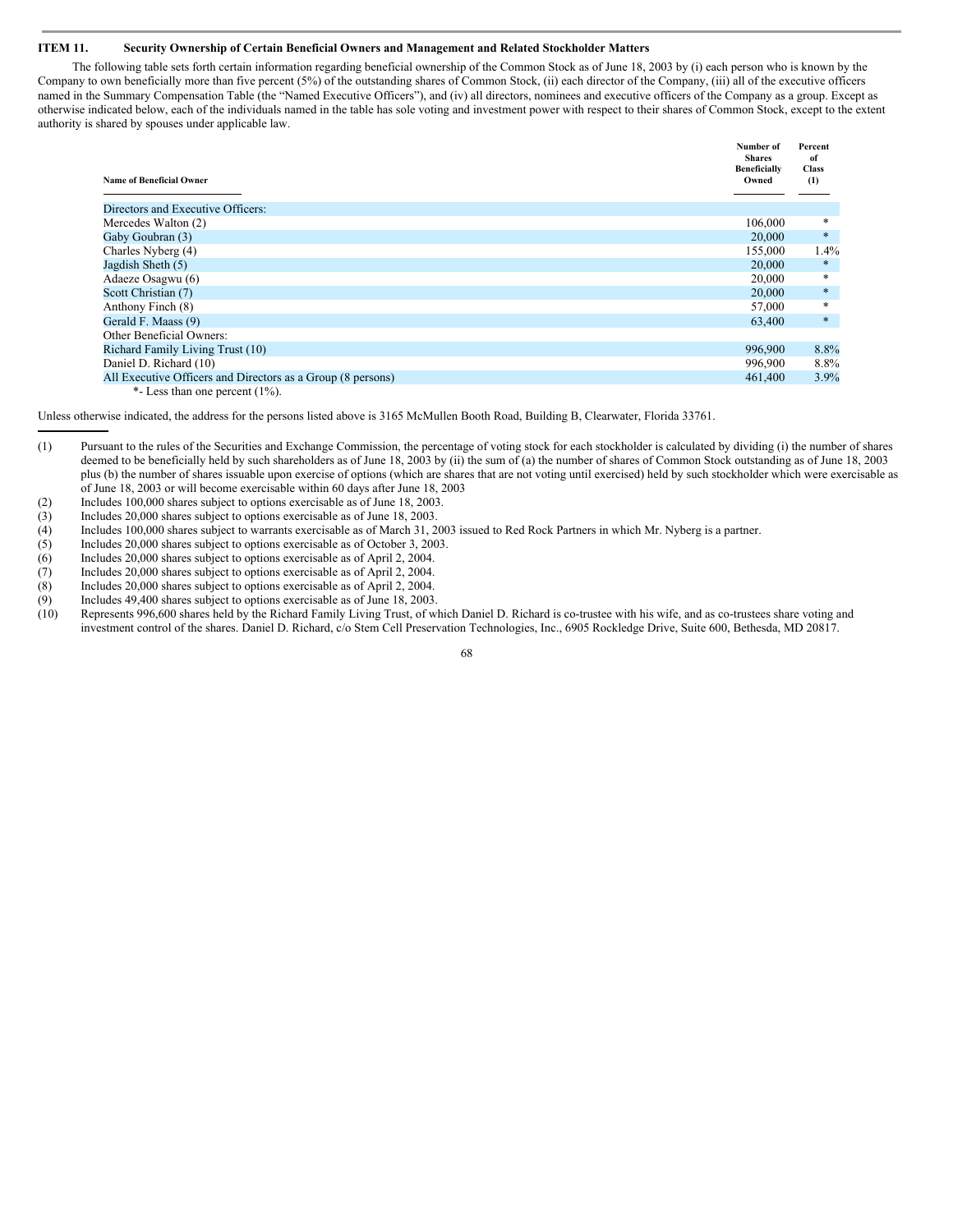## **ITEM 12. Certain Relationships and Related Transactions**

Daniel D. Richard, former Chairman of the Board and Chief Executive Officer is the father of Ronald B. Richard, a former member of the Board of Directors of the Company and the former Chief Executive Officer of the Company's majority owned subsidiary Stem Cell Preservation Technologies, Inc. While Mr. R. Richard was Chief Executive Officer of Stem Cell Preservation Technologies, Inc. he received \$138,936 as compensation in fiscal 2002.

On June 18, 2002, Daniel D. Richard resigned from his positions as Chairman and Chief Executive Officer of the Company. On January 29, 2003, Mr. D. Richard resigned from the Board of Directors. The Board awarded Mr. Richard a \$250,000 retirement bonus which was recorded at May 31, 2002 and conditionally awarded, 200,000 stock options at 110% of market value at the time of grant from the Company's Stock Incentive Plan upon the successful completion of certain performance milestones. Mr. Richard will be paid \$200,000 per year over the next 10 years as part of a long-term consulting agreement with the Company. The agreement constitutes a survivor's benefit to his widow in the event of death before the expiration of the 10-year period. Mr. D. Richard currently serves as Chairman and Chief Executive Officer of Stem Cell Preservation Technologies, Inc.

On July 25, 2001 the Board of Directors of CRYO-CELL International, Inc. announced that the Company would declare and distribute a stock dividend in the shares of its then wholly owned subsidiary, Stem Cell Preservation Technologies, Inc. ('SCPT'). SCPT is a development stage company, which will be involved in the development of marketing programs for the collection and preservation of adult stem cells.

Shareholders of record of CRYO-CELL on August 31, 2001 are expected to receive a distribution of three shares of Stem Cell Preservation Technologies, Inc. common stock for every four shares of CCEL that they owned on the record date. The payment date of the shares to be distributed is expected to follow the anticipated effective date of a registration statement relating to such distribution. Subsequent to an effective registration statement, the Company will own approximately 24.9% of SCPT. In June 2002 SCPT filed the original registration statement. In November 2002 SCPT responded to the first round of comments from the Securities and Exchange Commission and is now responding to additional comments. Upon the effective date of the registration statement and distribution of the shares, shareholders will thereafter be able to sell one-third of their shares immediately and the remaining two-thirds equally over the two years following the effective date.

Prior to the spin off of SCPT, and continuing thereafter, the Company and SCPT have agreed to sharing of certain revenues earned by SCPT. In exchange for \$3,000,000 in cash and common stock (\$600,000 in cash, \$2,400,000 in common stock of CCEL) the Company is to receive in perpetuity a fixed portion of all income derived from the storage of adult stem cells, for up to 50,000 specimens originating from customers from each of the States of New York and Illinois. An operational agreement has been established between the Company and SCPT for the processing and storage of SCPT client specimens.

As of March 31, 2003 Mr. D. Richard owned 750,000 shares of SCPT, Mr. Maass owned 30,000 shares, Ms. Walton owned 25,000 shares, Mr. Nyberg owned 25,000 shares and Ms. Taymans owned 25,000 shares. To the extent these officers and directors own shares in the Company, they will participate pro-rata in the anticipated dividend.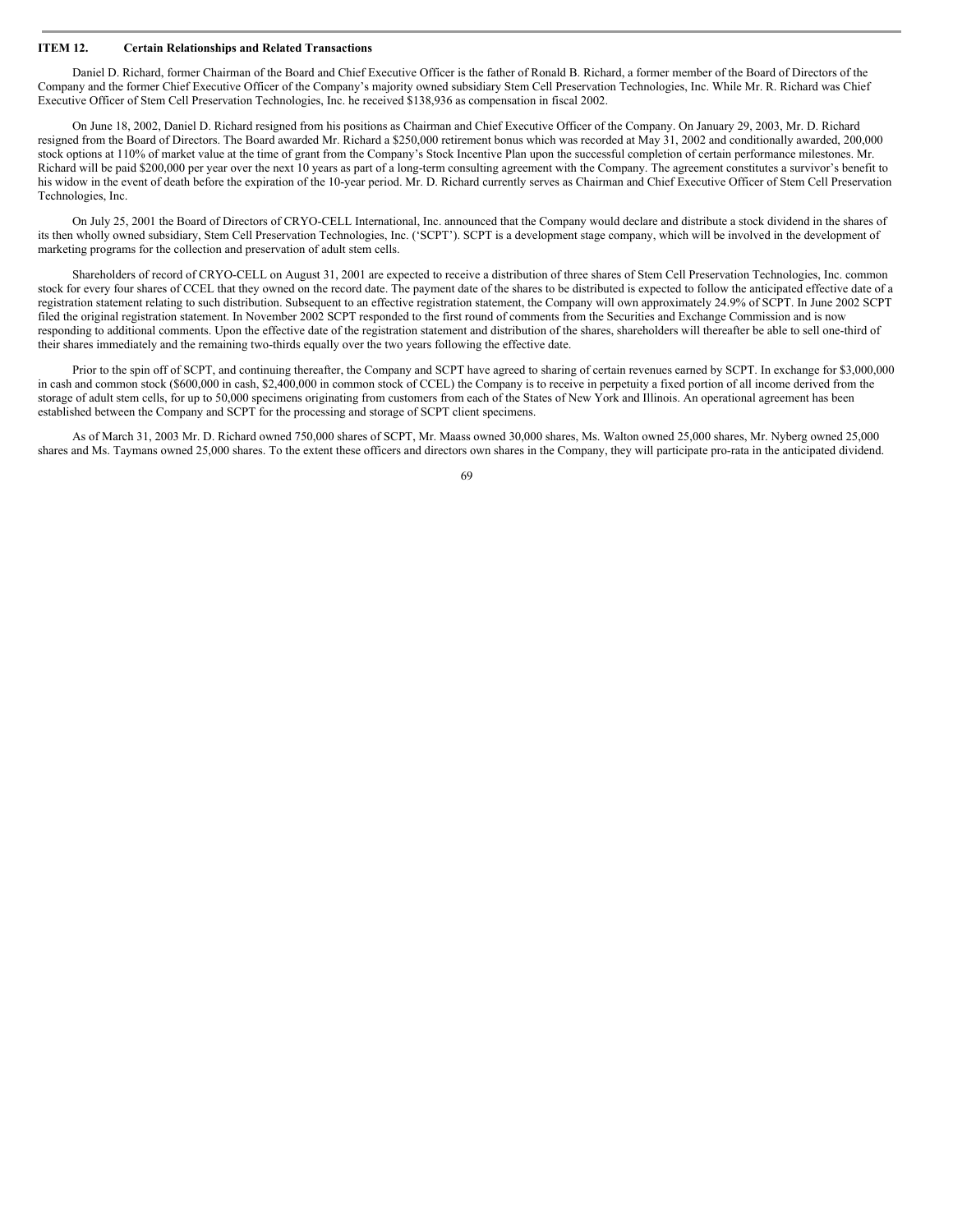On February 9, 1999, the Company's revenue sharing agreement with two individual investors relating to the State of Arizona (the "Arizona Agreement") was modified and replaced by a new Revenue Sharing Agreement relating to the State of Florida (the "Florida Revenue Sharing Agreement"). Under the terms of the new agreement, the Company was to receive an aggregate one time up front payment of \$1,000,000 from the individual investors. The individual investors received a credit from the Company of \$450,000 toward the \$1,000,000 payment as a result of payments previously made by the investors to the Company pursuant to the Arizona Agreement. The Florida Revenue Sharing Agreement entitles the investors to an ongoing fixed percentage of the net storage revenue earned by the Company from specimens originating within the State of Florida up to a maximum of 33,000 storage spaces. The Company is applying all of its payment obligations under the Florida Revenue Sharing Agreement toward the \$550,000 balance owed to the investors until such amount is paid in full. After the \$550,000 payment is satisfied, payments under the Florida Revenue Sharing Agreement will be made to the investors. The Company applied \$114,660 and \$55,177 in fiscal years ending 2002 and 2001, respectively, toward the investors' obligation to pay the \$550,000 balance. One of the Florida Revenue Sharing Agreement investors is Mr. Nyberg, who became a director of the Company in August 2001.

In May 2001 the Red Rock Partners, a partnership ("Red Rock"), paid \$200,000 to acquire warrants that expire on May 31, 2006 for 100,000 shares of the Company's common stock at \$6.00 per share. Mr. Nyberg, a director of the Company, is a partner of Red Rock.

On May 31, 2001 the Company also entered into a revenue sharing agreement with Red Rock entitling Red Rock to an on-going fixed percentage of the net storage revenue earned by the Company from specimens originating within the State of Texas up to a maximum of 33,000 storage spaces (the "Texas Revenue Sharing Agreement"). Under the terms of the Texas Revenue Sharing Agreement Redrock paid the Company an aggregate one time up-front payment of \$750,000 and the Company made total payments to Redrock of \$52,308 and \$15,138 for fiscal years ending 2002 and 2001, respectively.

In October 2001, the company sold 90% of Safti-Cell, Inc., an inactive subsidiary of the company, to Red Rock Partners, an Arizona general partnership. Mr. Charles Nyberg, a current member of the Board of Directors of the Company, owns an interest in Red Rock Partners. The sale took place prior to the time that Mr. Nyberg became a member of the Company's Board of Directors. The sale required that the partnership invest capital in land, buildings, equipment and personnel sufficient to provide back-up dual cryogenic storage of umbilical cord stem cells for the Company. Red Rock Partners has advised the Company it has invested in excess of one million dollars to bring such facilities into operation. These operations, which commenced in October 2002, have delivered increased revenues to the Company. An expanded building and facilities program is expected to be implemented over the next 18 months to facilitate expanded dual cryogenic storage capacity for the Company.

# **Item 13. a.) Exhibits**

The information required by this item is hereby incorporated by reference to the Exhibit Index.

#### **b.) Reports on Form 8-K**

None.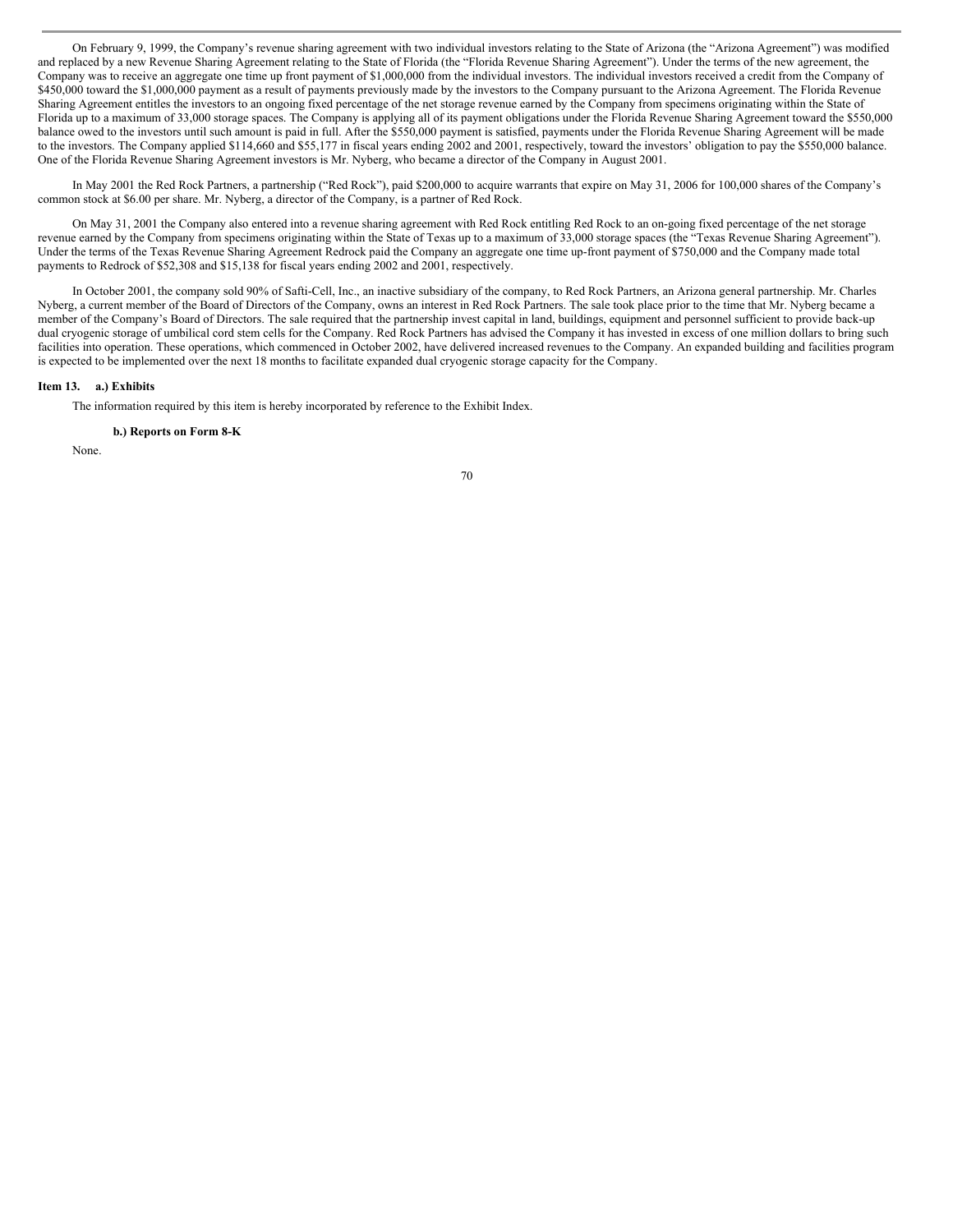#### **Item 14. Controls and Procedures.**

# **Evaluation of Disclosure Controls and Procedures**

Within 90 days prior to the date of this report, we carried out an evaluation (the "Evaluation"), under the supervision and with the participation of our President and Chief Executive Officer ("CEO") and Chief Financial Officer ("CFO"), of the effectiveness of the design and operation of our disclosure controls and procedures ("Disclosure Controls"). Based on the Evaluation, our CEO and CFO concluded that, subject to the limitations noted below, our Disclosure Controls are effective in timely alerting them to material information required to be included in our periodic SEC reports.

#### **Changes in Internal Controls**

We have also evaluated our internal controls for financing reporting, and there have been no significant changes in our internal controls or in other factors that could significantly affect those controls subsequent to the date of their last evaluation.

## **Limitations on the Effectiveness of Controls**

Our management, including our CEO and CFO, does not expect that our Disclosure Controls and internal controls will prevent all error and all fraud. A control system, no matter how well conceived and operated, can provide only reasonable, not absolute, assurance that the objectives of the control system are met. Further, the design of a control system must reflect the fact that there are resource constraints, and the benefits of controls must be considered relative to their costs. Because of the inherent limitations in all control systems, no evaluation of controls can provide absolute assurance that all control issues and instances of fraud, if any, within the company have been detected. These inherent limitations include the realities that judgments in decision-making can be faulty, and that breakdowns can occur because of simple error or mistake. Additionally, controls can be circumvented by the individual acts of some persons, by collusion of two or more people, or by management or board override of the control.

The design of any system of controls also is based in part upon certain assumptions about the likelihood of future events, and there can be no assurance that any design will succeed in achieving its stated goals under all potential future conditions; over time, control may become inadequate because of changes in conditions, or the degree of compliance with the policies or procedures may deteriorate. Because of the inherent limitations in a cost-effective control system, misstatements due to error or fraud may occur and not be detected.

#### **CEO and CFO Certifications**

Appearing immediately following the Signatures section of this report there are Certifications of the CEO and the CFO. The Certifications are required in accordance with Section 302 of the Sarbanes-Oxley Act of 2002 (the Section 302 Certifications). This Item of this report, which you are currently reading is the information concerning the Evaluation referred to in the Section 302 Certifications and this information should be read in conjunction with the Section 302 Certifications for a more complete understanding of the topics presented.

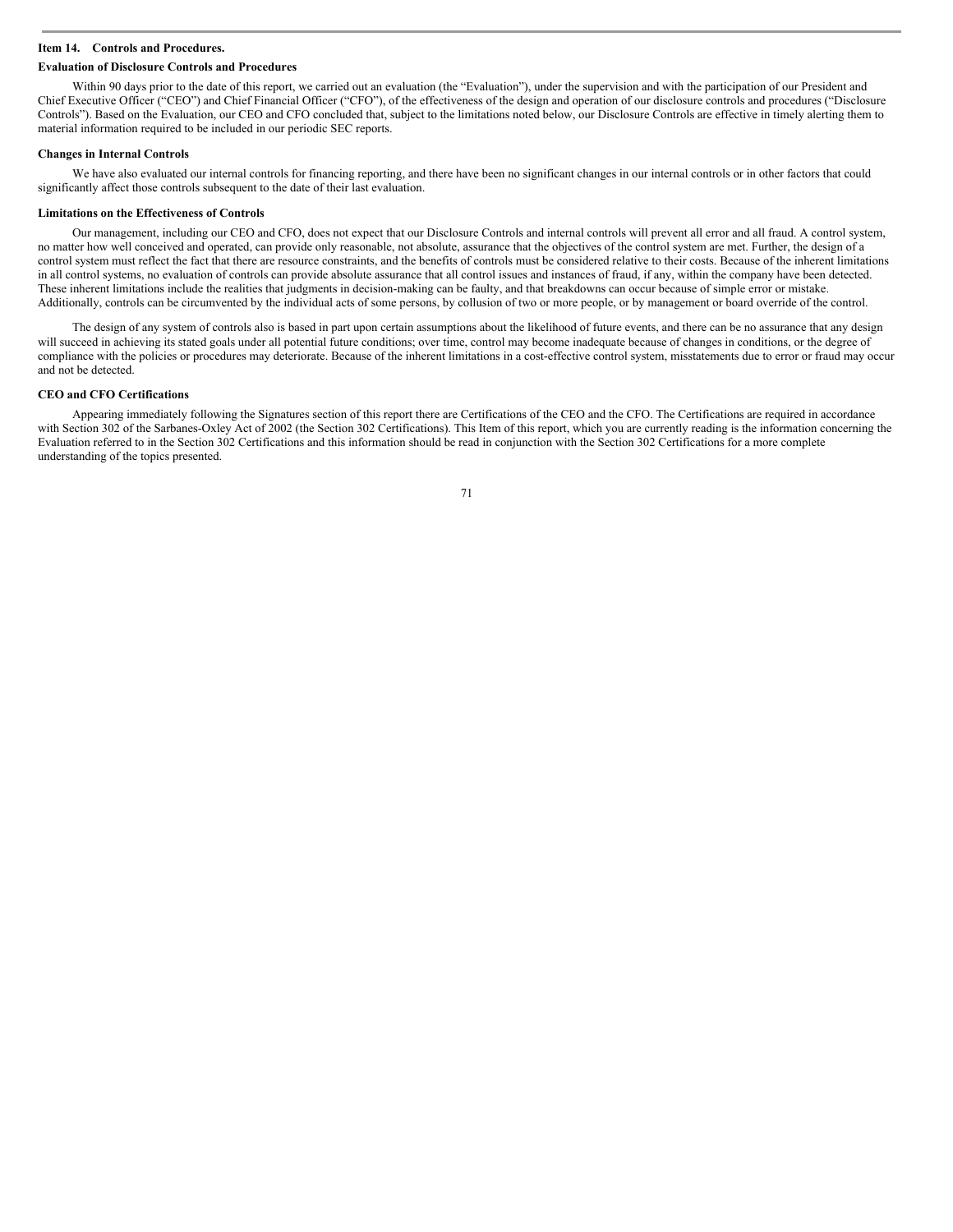# **SIGNATURES**

In accordance with Section 13 or 15(d) of the Securities Exchange Act of 1934, the Registrant has duly caused this Amendment No. 3 to be signed on its behalf by the undersigned thereunto duly authorized.

# CRYO-CELL INTERNATIONAL, INC.

By:  $/s/$  Mercedes Walton

Mercedes Walton, Interim Chief Executive Officer

Dated: June 27, 2003

In accordance with the Securities Exchange Act of 1934, this report has been signed below by the following persons in the capacities indicated:

| SIGNATURE                                        | <b>TITLE</b>                                                                                           | <b>DATE</b>   |
|--------------------------------------------------|--------------------------------------------------------------------------------------------------------|---------------|
| Mercedes Walton<br>/s/<br><b>Mercedes Walton</b> | Chairman of the Board, Interim Chief Executive Officer                                                 | June 27, 2003 |
| Jill Taymans<br>/s/<br><b>Jill Taymans</b>       | Vice President, Finance, The Company's Principal Financial<br>Officer and Principal Accounting Officer | June 27, 2003 |
| Scott Christian<br>/s/                           | Director                                                                                               | June 27, 2003 |
| <b>Scott Christian</b>                           |                                                                                                        |               |
| Adaeze Nwachuku<br>/s/<br><b>Adaeze Nwachuku</b> | Director                                                                                               | June 27, 2003 |
| Charles Nyberg<br>$\sqrt{s}$                     | Director                                                                                               | June 27, 2003 |
| <b>Charles Nyberg</b>                            |                                                                                                        |               |
| Jagdish Sheth<br>$\sqrt{s}$                      | Director                                                                                               | June 27, 2003 |
| <b>Jagdish Sheth</b>                             |                                                                                                        |               |
| Gaby Goubran<br>$\sqrt{s}$                       | Director                                                                                               | June 27, 2003 |
| Gaby Goubran                                     |                                                                                                        |               |

72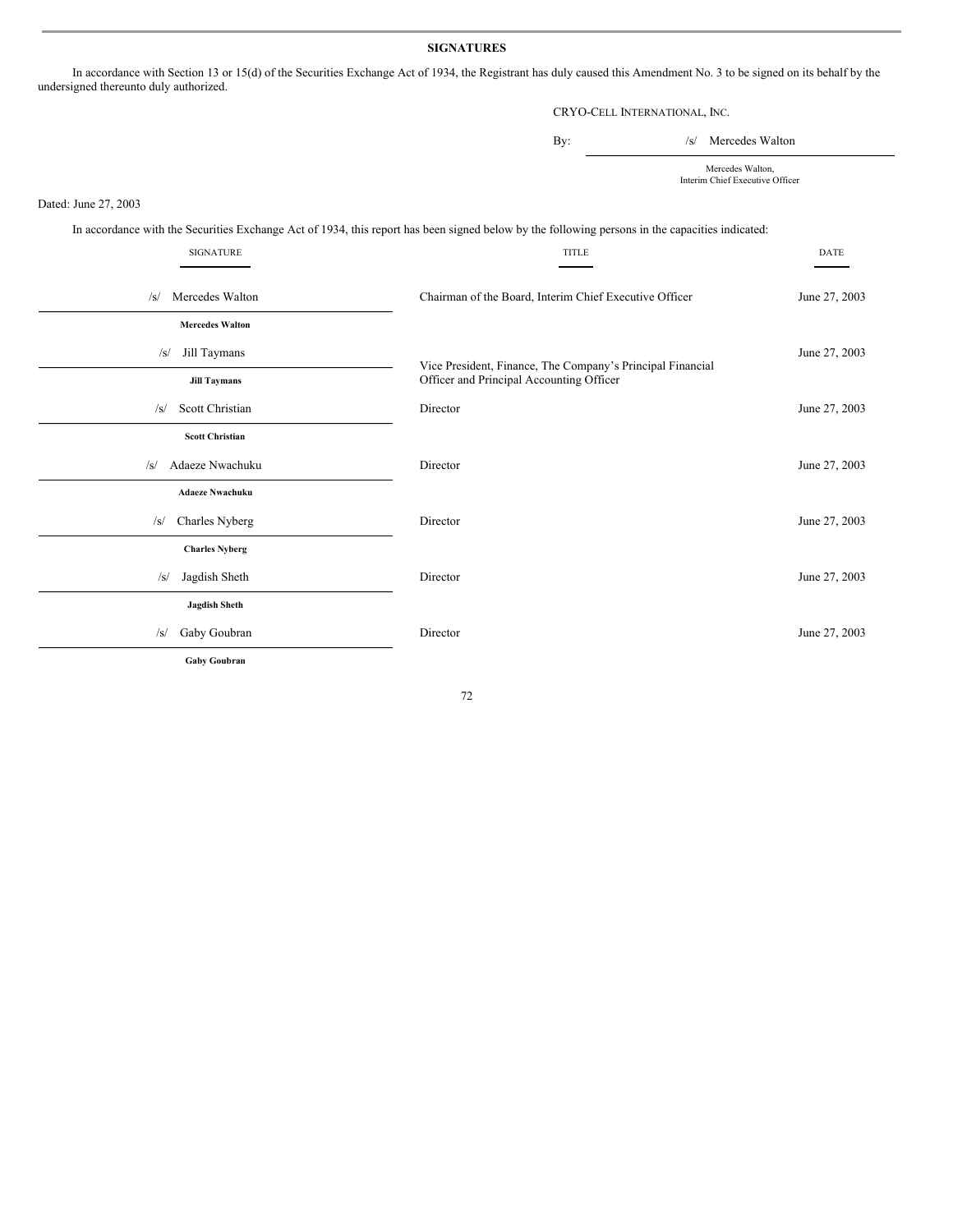### **CERTIFICATIONS OF PRINCIPAL EXECUTIVE OFFICER AND PRINCIPAL FINANCIAL OFFICER REQUIRED PURSUANT TO SECTION 302 OF THE SARBANES-OXLEY ACT OF 2002**

I, Mercedes Walton, certify that:

1. I have reviewed this annual report on Form 10-KSB of CRYO-CELL International, Inc.;

2. Based on my knowledge, this annual report does not contain any untrue statement of a material fact or omit to state a material fact necessary to make the statements made, in light of the circumstances under which such statements were made, not misleading with respect to the period covered by this annual report;

3. Based on my knowledge, the financial statements, and other financial information included in this annual report, fairly present in all material respects the financial condition, results of operations and cash flows of the registrant as of, and for, the periods presented in this annual report;

4. The registrant's other certifying officers and I are responsible for establishing and maintaining disclosure controls and procedures (as defined in Exchange Act Rules 13a-14 and 15d-14) for the registrant and we have:

a) designed such disclosure controls and procedures to ensure that material information relating to the registrant, including its consolidated subsidiaries, is made known to us by others within those entities, particularly during the period in which this annual report is being prepared;

b) evaluated the effectiveness of the registrant's disclosure controls and procedures as of a date within 90 days prior to the filing date of this annual report (the "Evaluation Date"); and

c) presented in this annual report our conclusions about the effectiveness of the disclosure controls and procedures based on our evaluation as of the Evaluation Date;

5. The registrant's other certifying officers and I have disclosed, based on our most recent evaluation, to the registrant's auditors and the audit committee of registrant's board of directors (or persons performing the equivalent function):

a) all significant deficiencies in the design or operation of internal controls which could adversely affect the registrant's ability to record, process, summarize and report financial data and have identified for the registrant's auditors any material weaknesses in internal controls; and

b) any fraud, whether or not material, that involves management or other employees who have a significant role in the registrant's internal controls; and

6. The registrant's other certifying officers and I have indicated in this annual report whether or not there were significant changes in internal controls or in other factors that could significantly affect internal controls subsequent to the date of our most recent evaluation, including any corrective actions with regard to significant deficiencies and material weaknesses.

Dated: June 27, 2003 **By:** /s/ MERCEDES WALTON

Mercedes Walton Interim Chief Executive Officer

73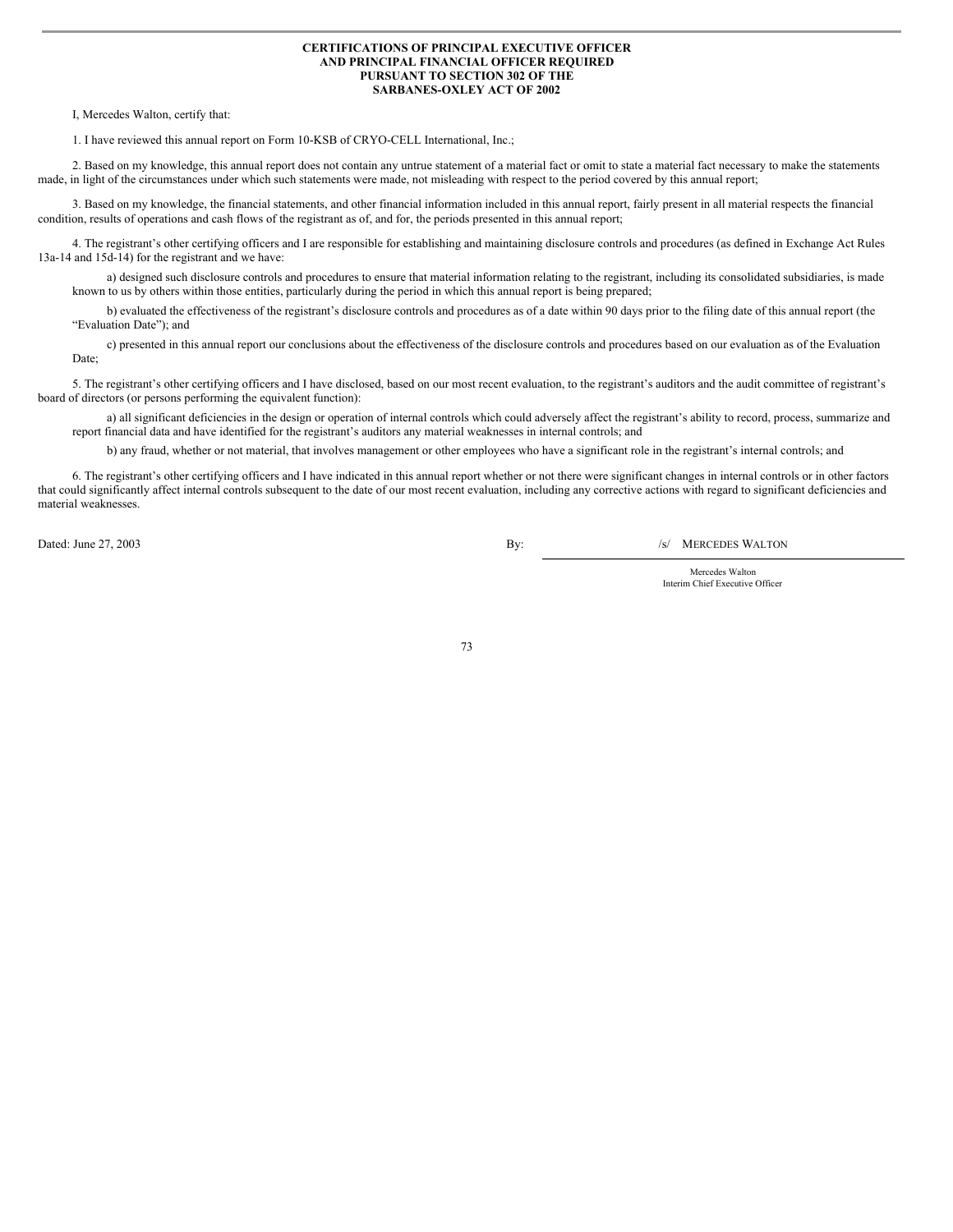I, Jill Taymans, certify that:

1. I have reviewed this annual report on Form 10-KSB of CRYO-CELL International, Inc.;

2. Based on my knowledge, this annual report does not contain any untrue statement of a material fact or omit to state a material fact necessary to make the statements made, in light of the circumstances under which such statements were made, not misleading with respect to the period covered by this annual report;

3. Based on my knowledge, the financial statements, and other financial information included in this annual report, fairly present in all material respects the financial condition, results of operations and cash flows of the registrant as of, and for, the periods presented in this annual report;

4. The registrant's other certifying officers and I are responsible for establishing and maintaining disclosure controls and procedures (as defined in Exchange Act Rules 13a-14 and 15d-14) for the registrant and we have:

a) designed such disclosure controls and procedures to ensure that material information relating to the registrant, including its consolidated subsidiaries, is made known to us by others within those entities, particularly during the period in which this annual report is being prepared;

b) evaluated the effectiveness of the registrant's disclosure controls and procedures as of a date within 90 days prior to the filing date of this annual report (the "Evaluation Date"); and

c) presented in this annual report our conclusions about the effectiveness of the disclosure controls and procedures based on our evaluation as of the Evaluation Date;

5. The registrant's other certifying officers and I have disclosed, based on our most recent evaluation, to the registrant's auditors and the audit committee of registrant's board of directors (or persons performing the equivalent function):

a) all significant deficiencies in the design or operation of internal controls which could adversely affect the registrant's ability to record, process, summarize and report financial data and have identified for the registrant's auditors any material weaknesses in internal controls; and

b) any fraud, whether or not material, that involves management or other employees who have a significant role in the registrant's internal controls; and

6. The registrant's other certifying officers and I have indicated in this annual report whether or not there were significant changes in internal controls or in other factors that could significantly affect internal controls subsequent to the date of our most recent evaluation, including any corrective actions with regard to significant deficiencies and material weaknesses.

Dated: June 27, 2003 **By:** /s/ JILL TAYMANS

Jill Taymans Vice President, Finance

74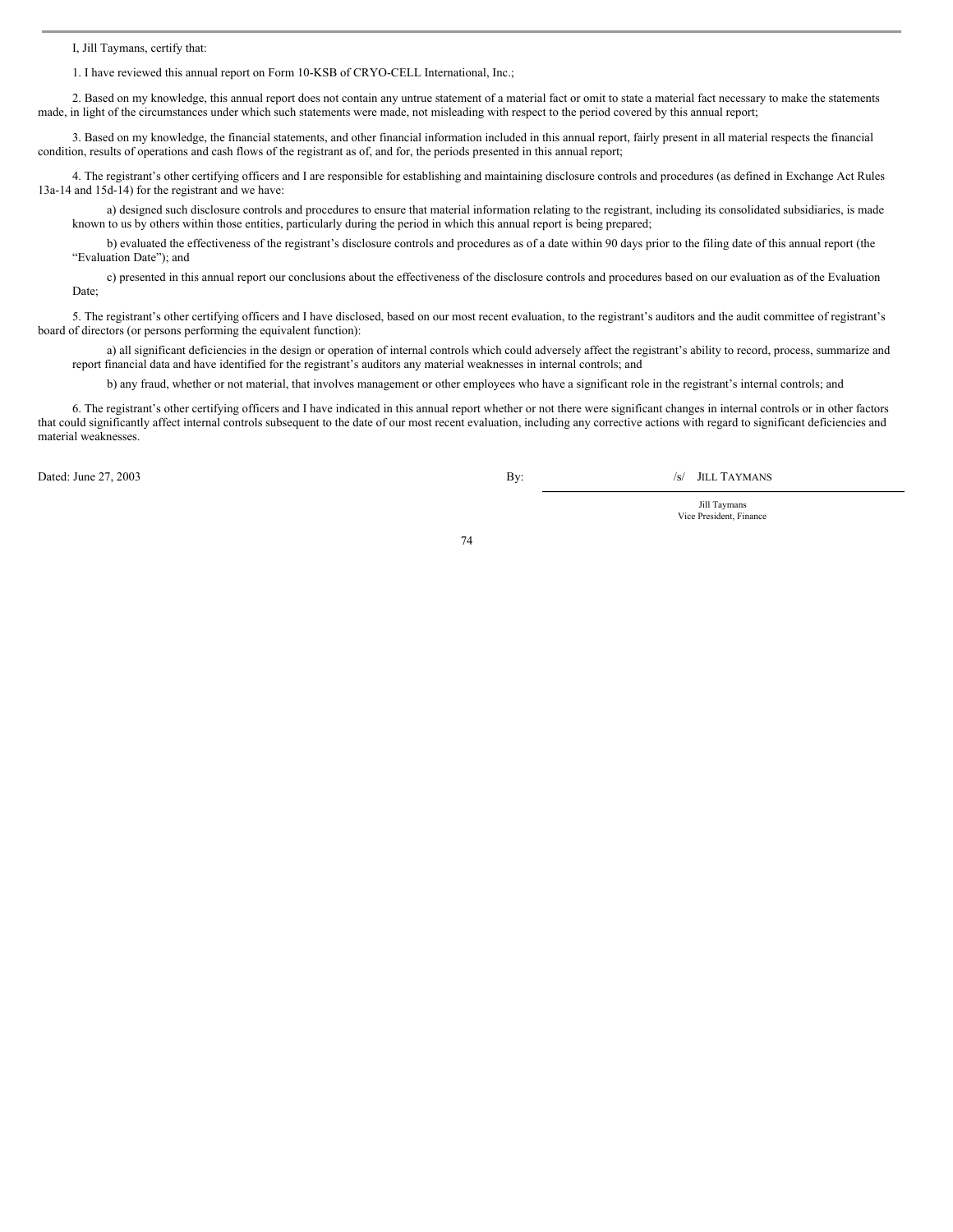### **EXHIBIT INDEX**

| No. | Description |
|-----|-------------|
|-----|-------------|

- 3.2(2) Amended and Restated By-Laws 10.11(3) Amended Agreement with Bio-Stor
- 10.12(1) Revenue Sharing Agreement between Stem Cell Preservation Technologies, Inc. and CRYO-CELL International, Inc.
- 10.13(1) Chairman of the Board Compensation
- 10.14(1) Employment agreement between John V. Hargiss and CRYO-CELL International, Inc. dated June 18, 2002
- 10.15(1) Agreement with Daniel D. Richard and CRYO-CELL International, Inc. dated June 18, 2002.
- 10.16 Agreement with Red Rock Partners for the State of Texas Revenue Sharing Agreement dated May 30, 2001.
- 10.17 Addendum Agreement to Secondary Storage Agreement
- 10.18 Secondary Storage Agreement
- 21(4) Subsidiaries of CRYO-CELL International, Inc.
- 23 Consent of Auditors
- 99.1 Certification of the Chief Executive Officer of CRYO-CELL International, Inc. pursuant to 18 U.S.C. Section 1350, as adopted pursuant to Section 906 of the Sarbanes Oxley Act of 2002.
- 99.2 Certification of the Chief Financial Officer of CRYO-CELL International, Inc. pursuant to 18 U.S.C. Section 1350, as adopted pursuant to Section 906 of the Sarbanes Oxley Act of 2002.
- (1) Incorporated by reference to the Company's Quarterly Report on Form 10-QSB for the quarter ended August 31, 2002.
- (2) Incorporated by reference to the Company's Quarterly Report on Form 10-QSB for the quarter ended May 31, 2002.<br>Incorporated by reference to the Company's Annual Report on Form 10-KSB for the year ended November 30, 199
- Incorporated by reference to the Company's Annual Report on Form 10-KSB for the year ended November 30, 1997.
- (4) Incorporated by reference to the Company's Annual Report on Form 10-KSB for the year ended November 30, 1995.

75

**Exhibit**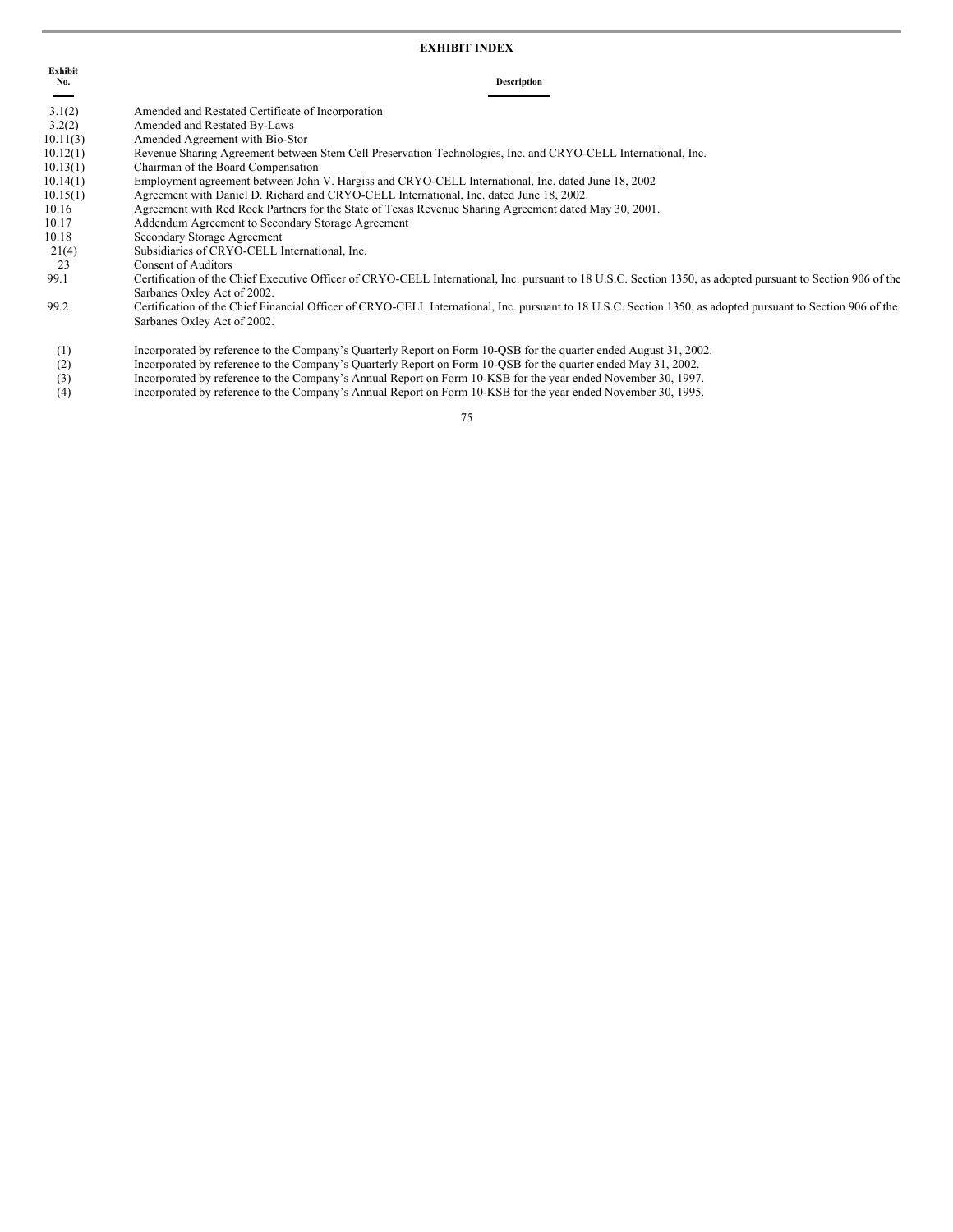### **STATE REVENUE SHARING AGREEMENT FOR TEXAS**

This Revenue Sharing Agreement (RSA) covers 33,000 specimens received from the state of Texas. One-time RSA fee: \$750,000 (seven hundred fifty thousand dollars). Minimum annual storage fee per specimen: \$50.00 (fifty dollars).

Term: A permanent RSA shall remain in effect as long as CRYO-CELL International, Inc., and/or any successor, continue to store cellular specimens commercially. In the event of a merger or acquisition involving CRYO-CELL, this Agreement shall be grandfathered into the merger or acquisition transaction.

Partner's entitlement begins when RSA is paid in full and is 37 1/2 % (thirty-seven and one-half percent) of the annual storage fees collected by CCEL. Partner will receive their entitlement within 30 days (thirty days) following the end of the quarter in which CRYO-CELL received the revenues.

| Name:    | <b>STATE REVENUE SHARING PARTNER</b><br>Red Rock Partners or its Assigns |                      | <b>Terms of State</b><br><b>Revenue Sharing Agreement</b><br>(S750,000) |
|----------|--------------------------------------------------------------------------|----------------------|-------------------------------------------------------------------------|
| Address: | 209 Painted Cliffs Drive, Sedona, AZ 86336                               |                      | \$50,000 non-refundable deposit                                         |
| Phone:   | 520-282-1257                                                             | 520-282-7782<br>Fax: | Balance of \$700,000 due in full<br>on or before August 30, 2001        |

From a portion of their entitlement, Partner will equally bear the cost of billing, collection and/or credit card charges for annual storage fees. This has been limited to \$2.50 per "paid for" stored specimen, of which the Partner will be responsible for \$1.25, and the Partner therefore will receive 37 1/2 % (thirty-seven and one-half percent) of the annual storage fees collected by CCEL. In no instance will Partner be ever called on for an additional cash infusion.

CRYO-CELL agrees not to offer a RSA for the state identified above that will negatively impact Partner's entitlement.

CRYO-CELL shall have the opportunity to operate in the above state without a partnership after the 33,000 spaces have been filled. CRYO-CELL will, as soon as possible, refill any empty spaces that result from attrition from the 33,000 spaces, by immediately allocating new storage specimens to the above Partnership until it has been refilled to 33,000 "paid for" spaces.

CRYO-CELL will hold Partner harmless against any claims resulting from cellular storage activities.

Terms of this Revenue Sharing Agreement cannot be changed unless mutually agreed to, in writing, by the Partner and CRYO-CELL (or any successor entity).

Agreed to this 30th day of May 2001.

**CRYO-CELL INTERNATIONAL, INC.** The control of the control of the ROCK PARTNERS RED ROCK PARTNERS

Daniel D. Richard Chairman and Chief Executive Officer

By: /s/ DANIEL D. RICHARD By: /s/ SHIRLEY C. CARIS Shirley C. Caris, General Partner By: /s/ CHARLES D. NYBERG

Charles D. Nyberg, General Partner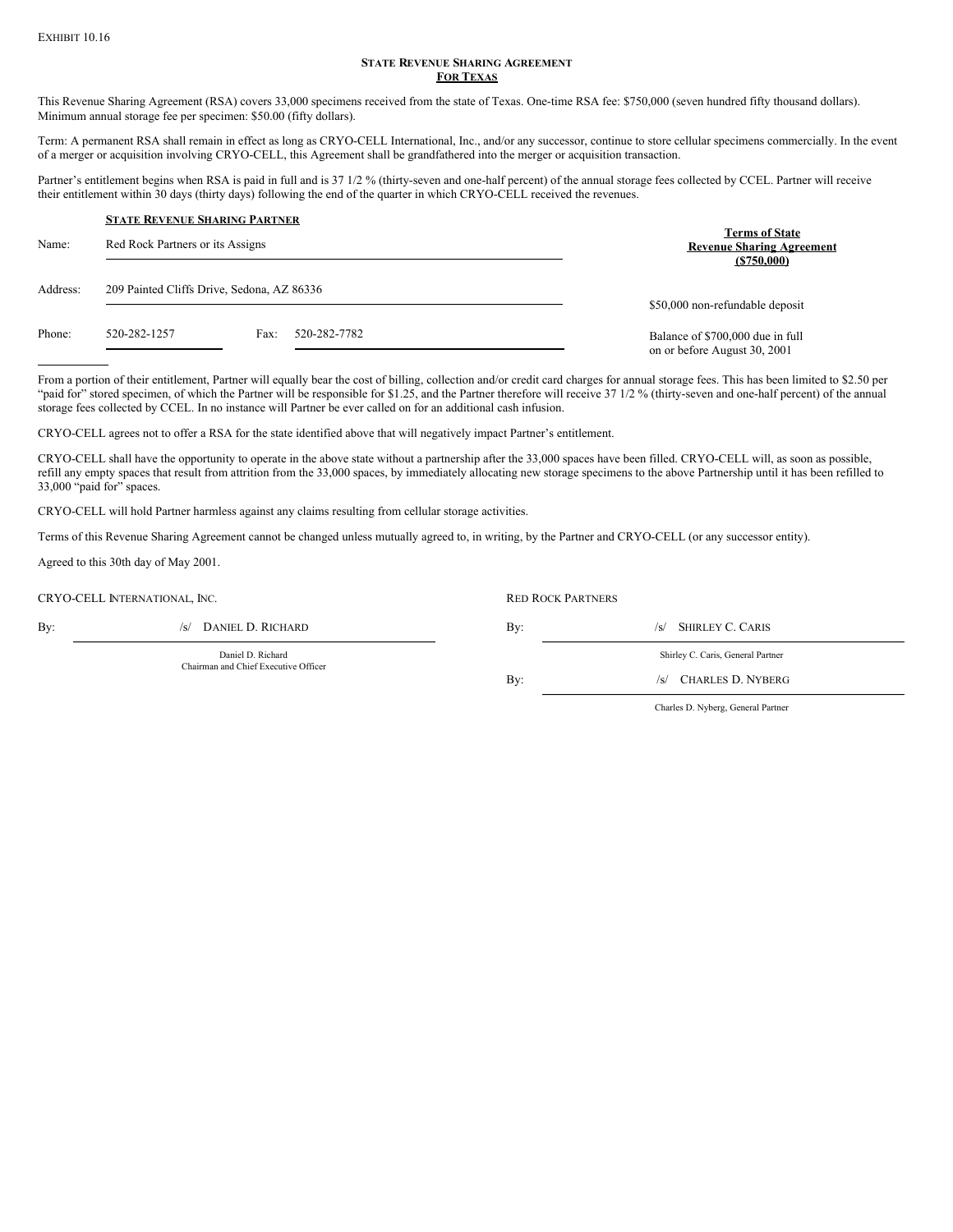## **ADDENDUM AGREEMENT**

This Addendum Agreement to the "SECONDARY STORAGE AGREEMENT" entered into between Safti-Cell, Inc., it's successors or assigns, and Cryo-Cell International, Inc., on October 1, 2001, is meant to clarify said "SECONDARY STORAGE AGREEMENT" as follows:

- **A.** Delivery of Cells. Delivery of cryopreserved umbilical cord stem cells or adult stem cells from CCEL to SCI will be arranged for, and paid for, by CCEL.
- **B.** Ownership of Cells. Each unit of cryopreserved cells constitutes property owned by a client of CCEL. SCI shall not obtain any rights or interest in suchcells except the right to store and to be paid for the storage of such cells.
- **C.** Insurance Coverage. Within 120 days from the date of this addendum agreement SCI will apply for, obtain, and provide CCEL with evidence of insurance coverage for its facilities and operations with limits not less than three million dollars. In the interim period, SCI shall self-insure the risks, which will later be covered by an insurance carrier. CCEL shall be named an additional insured under such coverage and payments under such coverage shall be payable to SCI and CCEL as their interest may appear.
- **D.** Indemnification.
	- 1. SCI shall indemnify CCEL, its officers, directors, employees or agents and hold them harmless from all claims, demands, damages, injuries and judgments for loss, damage or injuries which are due to the gross negligence, misfeasance or malfeasance of SCI. No indemnification shall be due from SCI for loss, damage or injuries occasioned in whole or in part by the negligence, misfeasance or malfeasance of CCEL, its employees, representatives or agents or for loss, damage, or injuries due in whole or in part to circumstances of Force Majesture or Force Majeure.
	- 2. CCEL shall indemnify SCI, its officers, directors, employees or agents and hold them harmless from all claims, demands, damages, injuries and judgments for loss, damage or injuries which are due to the gross negligence, misfeasance or malfeasance of CCEL. No indemnification shall be due from CCEL for loss, damage or injuries occasioned in whole or in part by the negligence, misfeasance or malfeasance of SCI, its employees, representatives or agents or for loss, damage, or injuries due in whole or in part to circumstances of Force Majesture or Force Majeure.
- **E.** No Agency Ownership or Joint Venture. Neither the execution of the "SECONDARY STORAGE AGREEMENT" nor the performance of any act pursuant to this agreement shall be deemed or construed to have the effect of creating between SCI and CCEL the relationship of principal or agent or of partnership or Joint Venture and the relationship between them shall be that of SCI performing services for CCEL as an independent contractor pursuant to agreements between the parties.
- **F.** Annual or Semi-Annual Reviews. CCEL shall have the right, upon reasonable notice to SCI, to perform annual or semi-annual reviews of SCI operations.
- **G.** Dispute Resolution. If SCI and CCEL fail to settle within 30 days any dispute or controversy arising out of or related to the "SECONDARY STORAGE AGREEMENT" or this agreement or other written agreements between the parties, the parties may agree to submit such dispute or controversy to arbitration under the then existing rules of the American Arbitration Association. In such case, each party shall select an arbitrator and the two arbitrators selected shall pick a third arbitrator to constitute the arbitration panel to hear the controversy or dispute. The decision of the majority of the arbitration panel shall be binding on the parties. The arbitration shall take place in a location that is mutually agreeable to the parties. The arbitrator's decision shall be binding upon the parties only with respect to the issue presented to the panel. All other remedies at law or in equity are reserved to the parties on issues or disputes that are not submitted to arbitration by mutual agreement. Both parties shall share costs and expenses of matters submitted to arbitration.
- **H.** Storage Charges.
	- 1. The storage charges will be paid annually on the month initially stored, with payment in full for the entire 12 months commencing in the month initially stored and due within 10 days thereafter.
	- 2. If CCEL or its business affiliates increase the price for storage of umbilical cord stem cells or adult stem cells, SCI storage prices shall automatically increase on a pro-rate basis.
- **I.** Late Charges. CCEL agrees to pay a late charge of 5% of any payments due SCI, which payments are made more than 10 days after the due date thereof.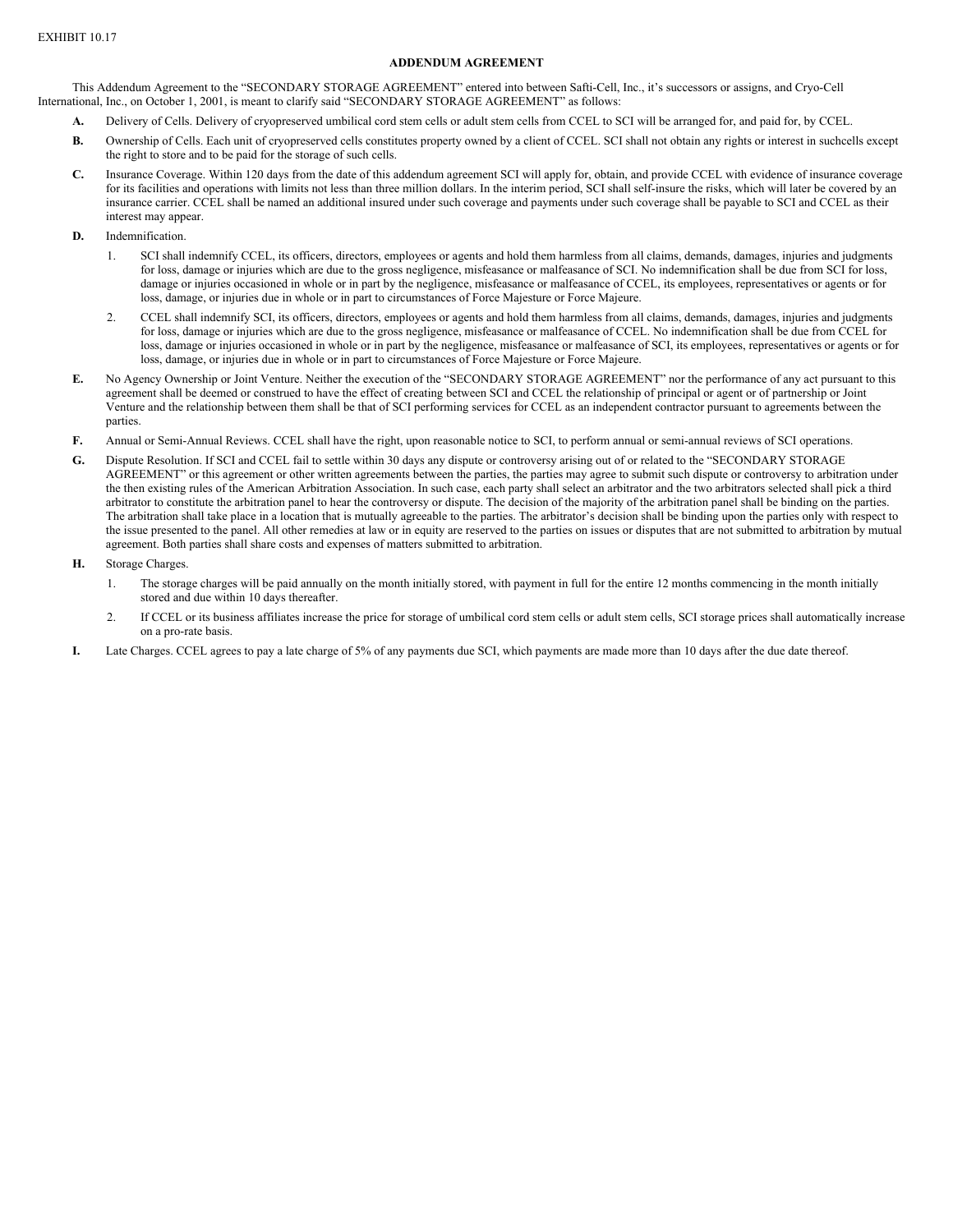- **J.** Compliance With Laws and Standard Operating Procedures. SCI will comply with all applicable laws and regulations that apply to its facilities and operations and shall conduct its operations in conformance to mutually agreed upon Standard Operating Procedures that are commonly accepted in the industry.
- **K.** Additional Facilities. The terms of the "SECONDARY STORAGE AGREEMENT" and this Addendum thereto will apply to any other storage facility of SCI in which vials of clients of CCEL or subsidiaries or affiliates of CCEL are stored, and to any other processing and storage facilities of CCEL, it subsidiaries or affiliates.
- **L.** Defaults. The following events shall constitute defaults by either party to these agreements and shall constitute due cause foe the non-defaulting party to elect to cancel these agreements.
	- 1. The appointment of a receiver to take possession of all or substantially all of the assets of either company;
	- 2. A general assignment by either company for the benefit of creditors;
	- 3. An action taken or suffered by either company, voluntarily or involuntarily under any insolvency or bankruptcy or reorganization act or law.
- **M.** Right of First Refusal. SCI shall not transfer ownership of SCI to any person or entity unless and until CCEL shall be given the right, by written notice, of first refusal to substitute itself for any transferee upon the same terms and conditions as set forth in any proposed agreement for transfer. A "transfer" of ownership to a different form of business form of business ownership involving the same owners of SCI shall not be a "transfer" or ownership within the meaning of this section.
	- 1. No "transfer" shall take place within the meaning of this section unless and until CCEL shall have been given a period of 60 days in which to advise SCI by written notice of its election to substitute itself as transferee of SCI or its election to decline to substitute itself as a transferee of SCI.
- **N.** Severability. If any of the provisions of these agreements, or the application thereof, are held to be invalid, the validity of the remainder of the agreements, or the application therefore, shall not be affected thereby.

IN WITNESS WHEREOF, the parties hereto have executed this Agreement affective as of the last date of execution.

|                 | SAFTI-CELL, INC.,<br>its Successors or Assigns     | CRYO-CELL INTERNATIONAL, INC. |                                                  |  |
|-----------------|----------------------------------------------------|-------------------------------|--------------------------------------------------|--|
| By:             | <b>CHARLES D. NYBERG</b><br>/S/                    | By:                           | JOHN V. HARGISS<br>/S/                           |  |
| Title:<br>Date: | Charles D. Nyberg<br>President<br>November 6, 2002 | Title:<br>Date:               | John V. Hargiss<br>President<br>November 6, 2002 |  |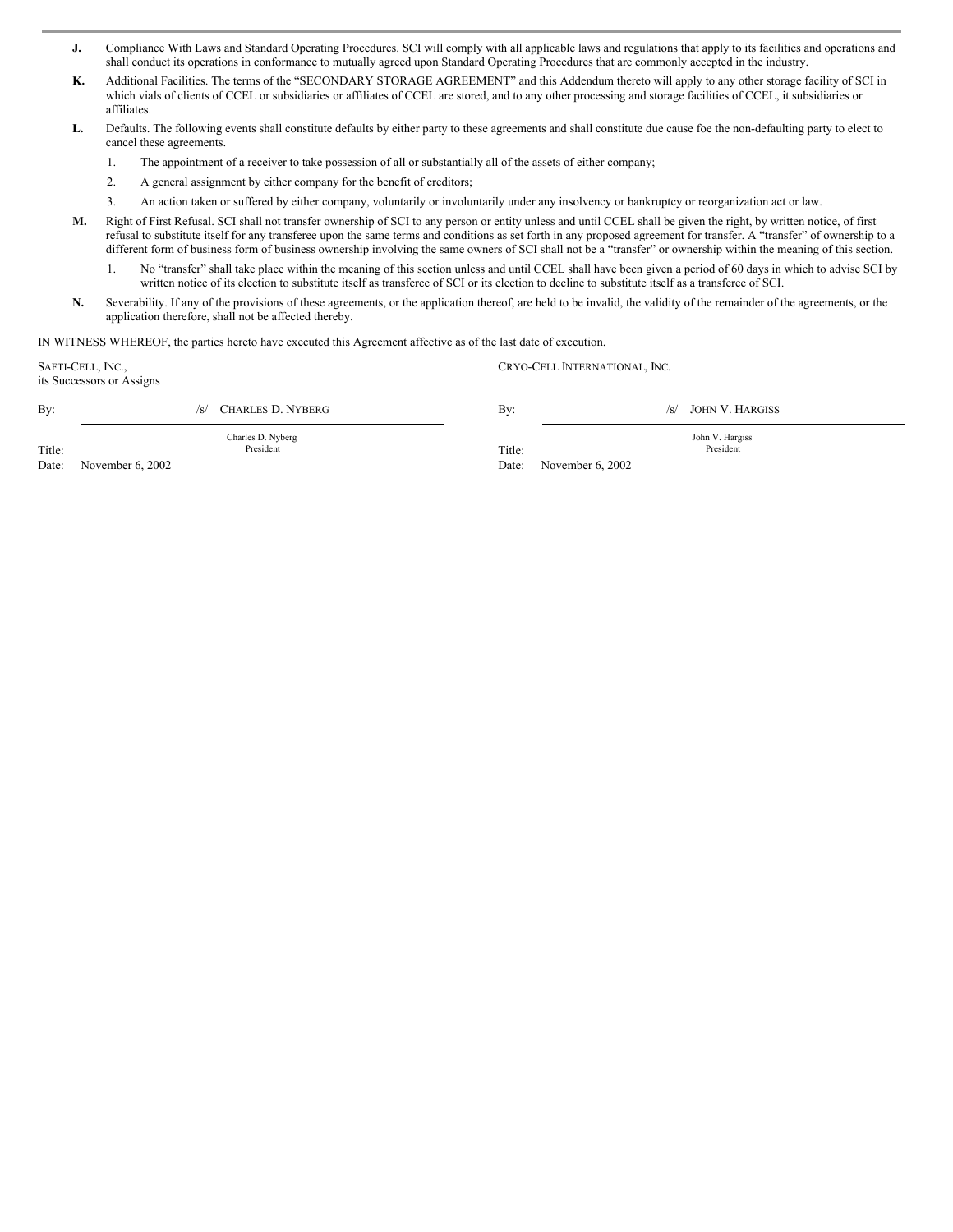# EXHIBIT 10.18

### **SECONDARY STORAGE AGREEMENT**

By and between Safti-Cell, Inc. (SCI), a Delaware Corporation, and CRYO-CELL International, Inc. (CCEL). Whereas CCEL is engaged in the field of preservation of stem cells from newborn babies and preserves these stem cells in a primary location at Clearwater, Florida.

And, whereas SCI is building a state-of-the-art facility for secondary (back up) storage to protect the stem cells stored at the primary location above,

And, whereas the parties are mutually interested in seeing valuable stored specimens endangered by fire, earthquake or any natural or human made disaster,

And, whereas SCI is committed to building a state-of-the-art, fireproof, earthquake resistant facility for mutual consideration between the parties, it is agreed and the receipt of \$10.00 which is hereby acknowledged, it is agreed:

- 1. CCEL will deliver a cryopreserved specimen to SCI for secondary (back up) storage.
- 2. SCI agrees to maintain storage of delivered specimen in a cryogenic environment.
- 3. Payments to SCI are in the following categories:
	- a) If all clients are automatically billed for secondary storage or are provided secondary storage at no extra cost, SCI will store specimens at a cost of \$10.00 (Ten Dollars) each.
	- b) If secondary storage is offered clients on an optional basis, then in addition to the \$10.00, SCI would receive half of the overage over \$20.00 for each annual fee.
- 4. In the event retrieval of a specimen is required the contracting parties will mutually agree to the price being charged SCI will first cover its actual cost in labor + 10% for overhead and the parties will divide equally the retrieval fee.
- 5. Transportation cost for the delivery of the back up specimen is the be borne entirely by the client and/or their insurance provider.
- 6. The parties agree that if CCEL is sold or merged into any company, this contract must be included and accepted as a part of any agreement entered into between CCEL and a third party.
- 7. This Agreement is for a period of twenty (20) years during which CCEL will receive 2% equity of all SCI's net profits from secondary storage regardless of source. This Agreement will be extended for year periods with mutual consent between the parties.

Dated this 1<sup>st</sup> day of October 2001.

SAFTI-CELL, INC. CRYO-CELL INTERNATIONAL, INC.

By: /s/ CHARLES NYBERG BY: /s/ WANDA D. DEARTH

Charles Nyberg Wanda D. Dearth,

President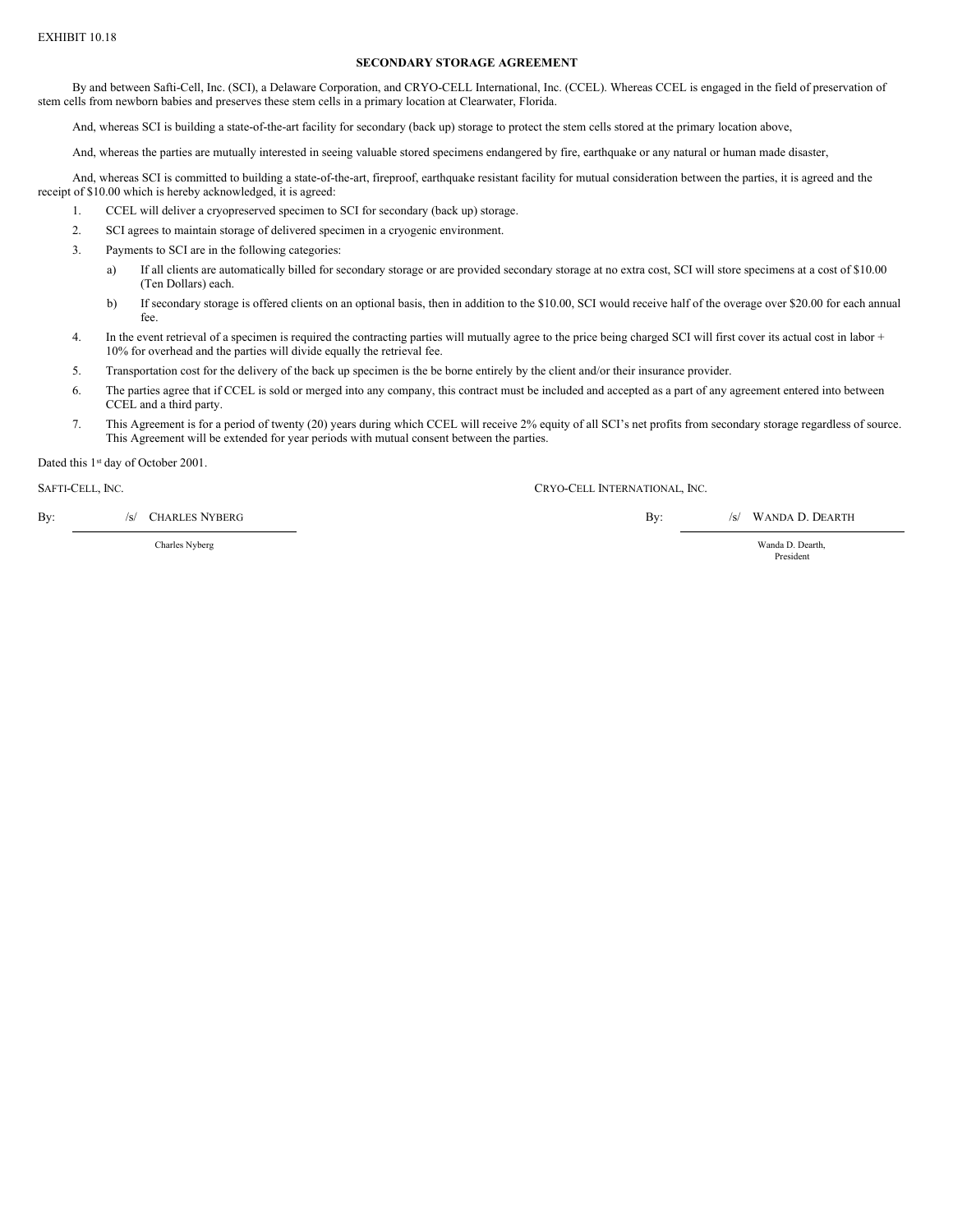### CERTIFIED PUBLIC ACCOUNTANTS 212-869-3333

FAX: 212-764-3060 WWW.WSLCO.COM

### *Exhibit 23*

### **INDEPENDENT AUDITORS' CONSENT**

The Board of Directors CRYO-CELL International, Inc.:

We consent to the incorporation by reference in the registration statements on Form S-8's (no. 333-92991 and 333-65418) of CRYO-CELL International, Inc. and subsidiaries of our report dated February 20, 2003 (except for Notes 16 and 17 and portions of Notes 1, 4, 5, 8, 10, 13, 14, and 15 as to which the date is June 13, 2003) relating to the consolidated balance sheets of CRYO-CELL International, Inc. and subsidiaries as of November 30, 2002 and 2001, and related consolidated statements of operations, comprehensive income (loss), stockholders' equity and cash flows as of November 30, 2002 and 2001, which report appears in Amendment No. 3 to the November 30, 2002 Annual Report on Form 10-KSB of CRYO-CELL International, Inc.

**/s/ WEINICK SANDERS LEVENTHAL & CO., LLP**

New York, New York June 27, 2003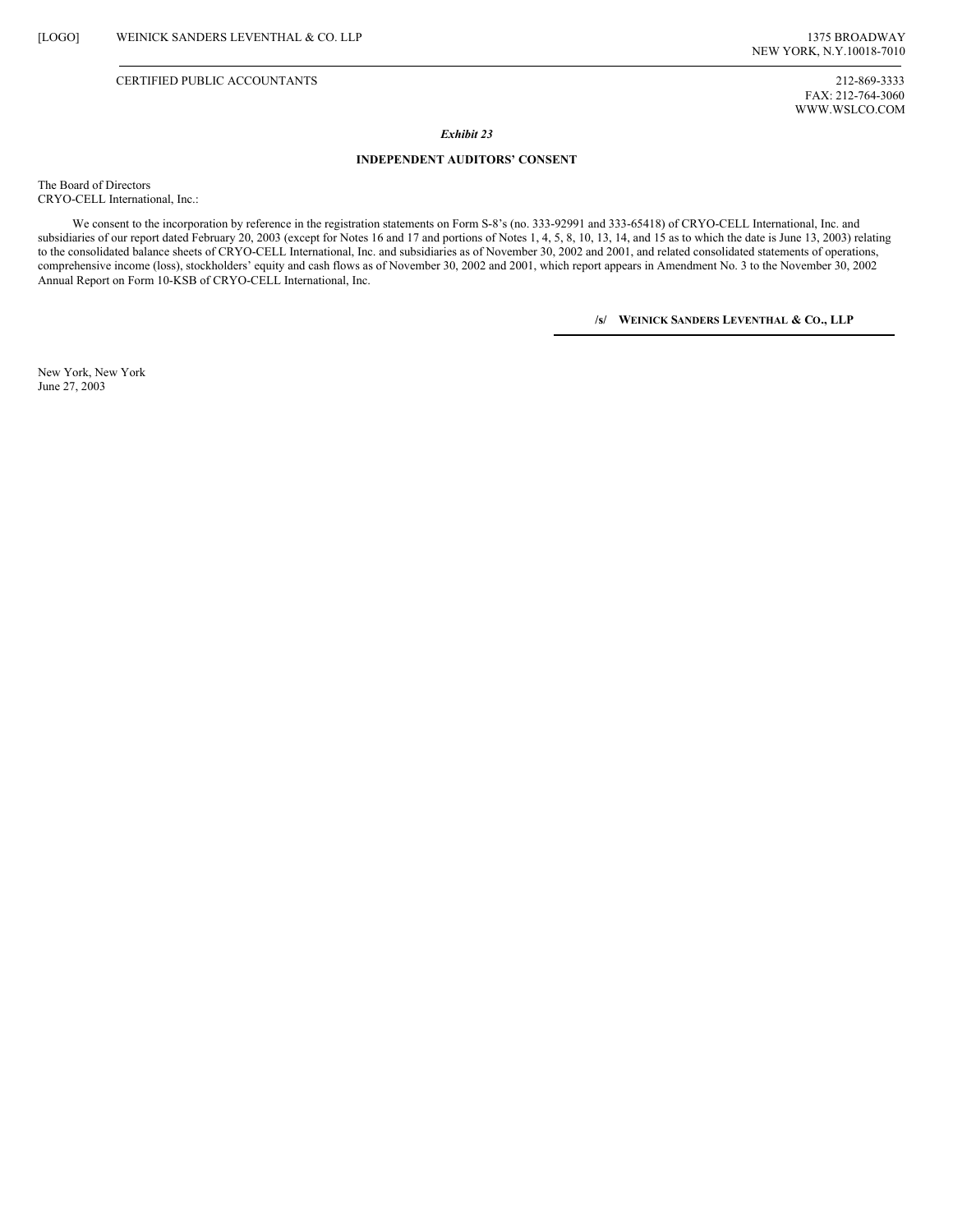Exhibit 99.1

CERTIFICATION PURSUANT TO 18 U.S.C. SECTION 1350, AS ADOPTED PURSUANT TO SECTION 906 OF THE SARBANES-OXLEY ACT OF 2002

In connection with the Annual Report of CRYO-CELL International, Inc. (the "Company") on Form 10-KSB for the period ending November 30, 2002 as filed with the Securities and Exchange Commission on the date hereof (the "Report"), I, Mercedes Walton, Interim Chief Executive Officer of the Company, certify, pursuant to 18 U.S.C. § 906 of the Sarbanes-Oxley Act of 2002, that:

(1) The Report fully complies with the requirements of Section 13(a) or 15(d) of the Securities Exchange Act of 1934; and

(2) The information contained in the Report fairly presents, in all material respects, the financial condition and results of operations of the Company.

/s/ MERCEDES WALTON

Mercedes Walton Interim Chief Executive Officer

June 27, 2003